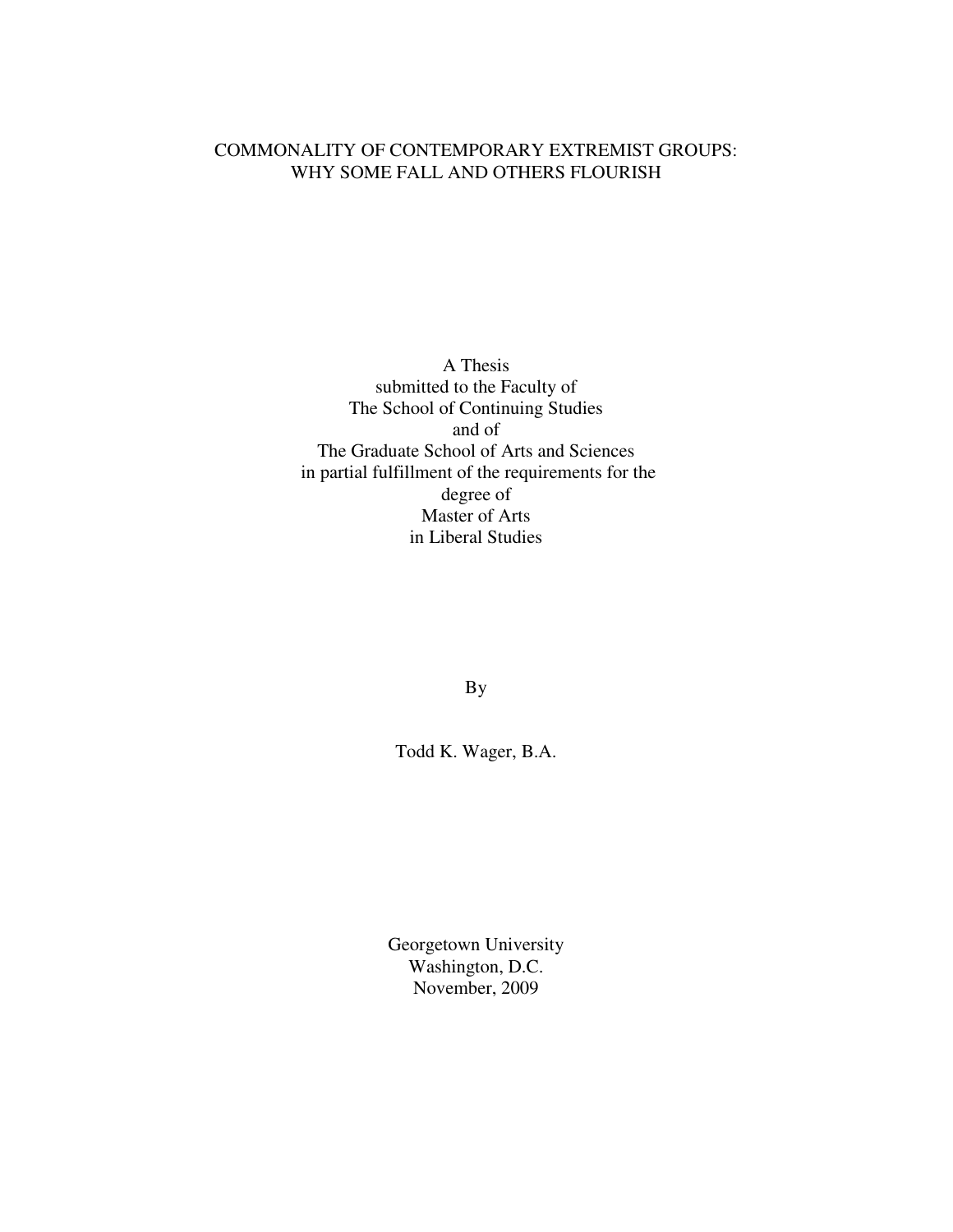### COMMONALITY OF CONTEMPORARY EXTREMIST GROUPS: WHY SOME FALL AND OTHERS FLOURISH

Todd K. Wager, B.A.

Mentor: John O. Voll, Ph.D.

#### ABSTRACT

Contemporary extremist groups pose a significant threat to stability and their actions influence US foreign policy. An analysis of why some contemporary extremist groups fall while others flourish reveal common attributes that inform an enhanced US government policy and response strategy. The identification and characterization of extremist groups reveals two major types – those based on political ideology and those based on religion.

Analysis of case studies and data bases on how extremist groups end indicates that those based on political ideology flourish when the single political issue is well defined and the group exploits the media and international organizations effectively. Extremist groups based on political ideology fail most often through direct law enforcement actions that capture or kill the leadership. Political ideology based extremist groups that flourish often transform into political parties and cease terrorist activities.

Analysis of case studies and data bases on how extremist groups based on religion focused on the three Abrahamic faiths – Judaism, Christianity and Islam. These religious extremist groups share five common attributes: a search for meaning, a sense of religious duty, a quest for purity, inspirational leadership, and scripture as justification. Religious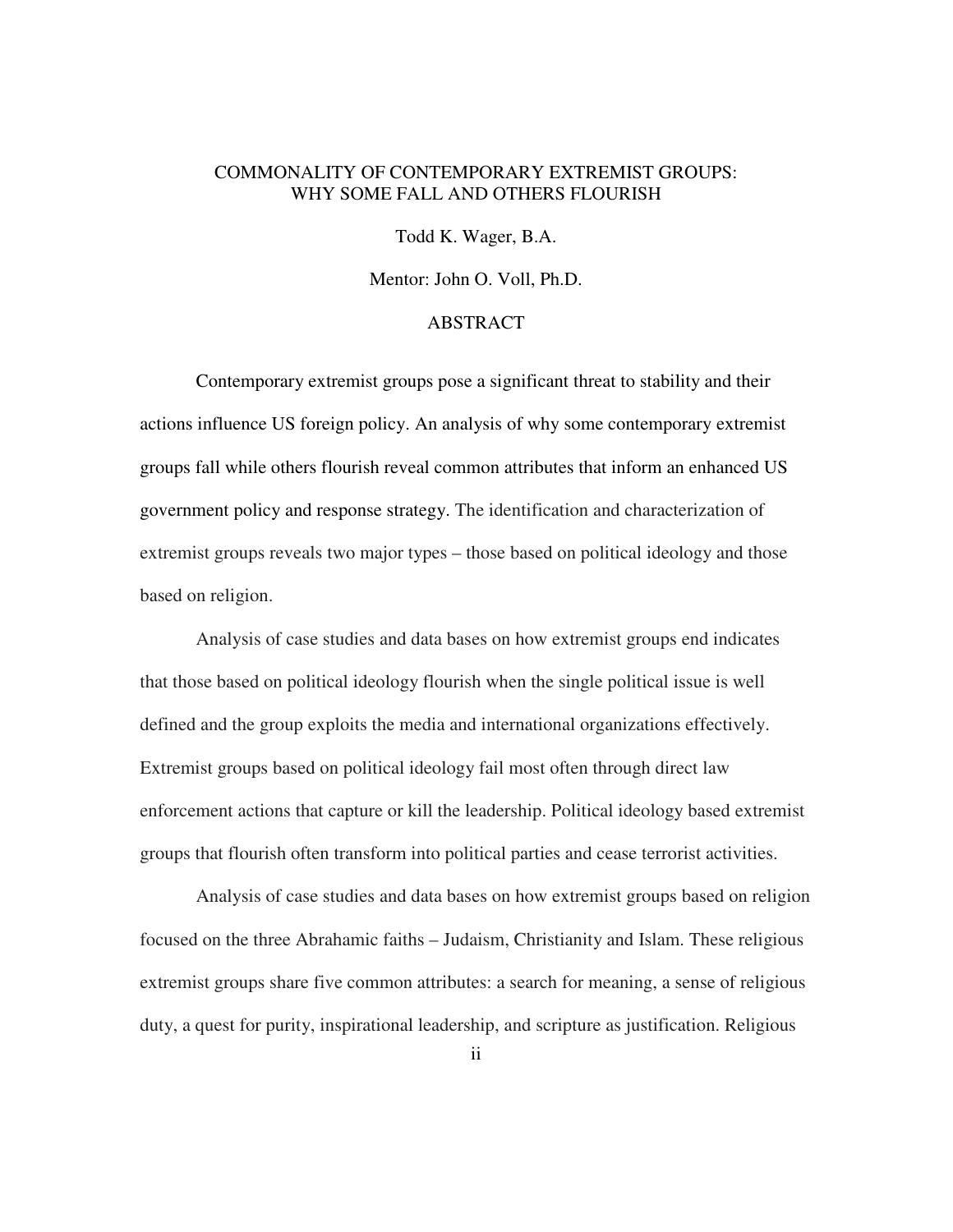extremist groups that flourish are highly effective in each of these common attributes. Some Zionist, Christian and Islamic extremist groups have achieved their goals and transformed into political parties. Characterization and comparative case studies of currently active Islamic extremist groups reveal a common perceived threat of modernity and globalization. Islamic extremist groups are engaged in the definition of an Islamic identity, cultural and worldview.

US government foreign policy and response strategy will be more successful in ending extremist groups by understanding why some fall and others flourish. An enhanced diplomatic response that fully integrates the proper balance of soft and hard power is essential for success. Diplomatic engagement, de-radicalization and political inclusion augmented by civilian, intelligence and military actions appears to be the most effective response to prevail in the struggle with religious extremist groups.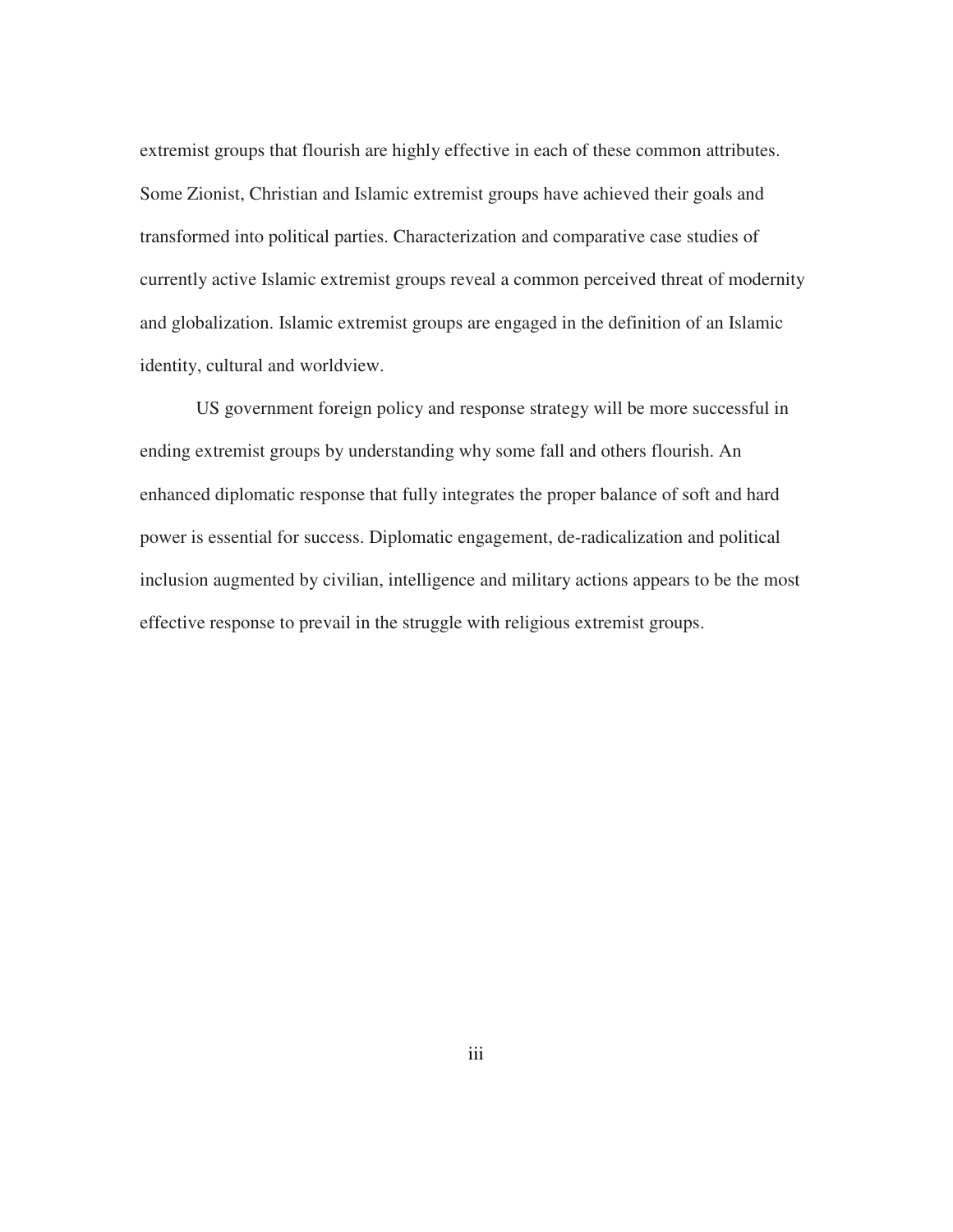# **TABLE OF CONTENTS**

| CHAPTER 1 - EXTREMIST GROUPS OF THE LATE 20 <sup>TH</sup> CENTURY 11 |
|----------------------------------------------------------------------|
|                                                                      |
|                                                                      |
|                                                                      |
|                                                                      |
|                                                                      |
|                                                                      |
|                                                                      |
|                                                                      |
|                                                                      |
|                                                                      |
|                                                                      |
|                                                                      |
|                                                                      |
|                                                                      |
|                                                                      |
| CHAPTER 3 - COMMON ATTRIBUTES OF RELIGIOUS EXTREMIST GROUPS. 50      |
|                                                                      |
|                                                                      |
|                                                                      |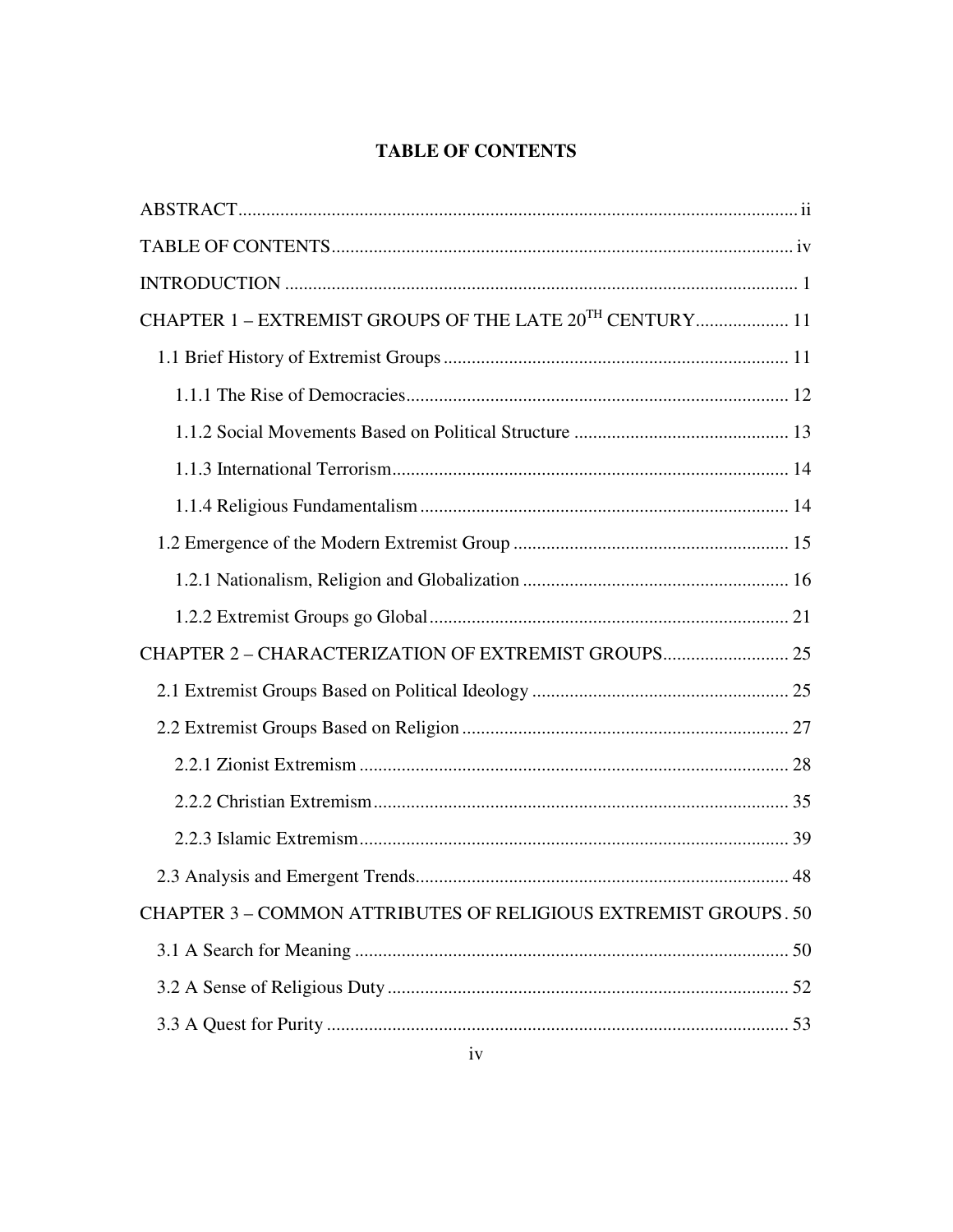| CHAPTER 4 - CHARACTERIZATION OF CURRENT ISLAMIC EXTREMIST |  |
|-----------------------------------------------------------|--|
|                                                           |  |
|                                                           |  |
|                                                           |  |
|                                                           |  |
|                                                           |  |
| CHAPTER 5 - GOVERNMENT POLICY AND RESPONSE STRATEGY  84   |  |
|                                                           |  |
|                                                           |  |
|                                                           |  |
|                                                           |  |
|                                                           |  |
|                                                           |  |
|                                                           |  |
|                                                           |  |
|                                                           |  |
|                                                           |  |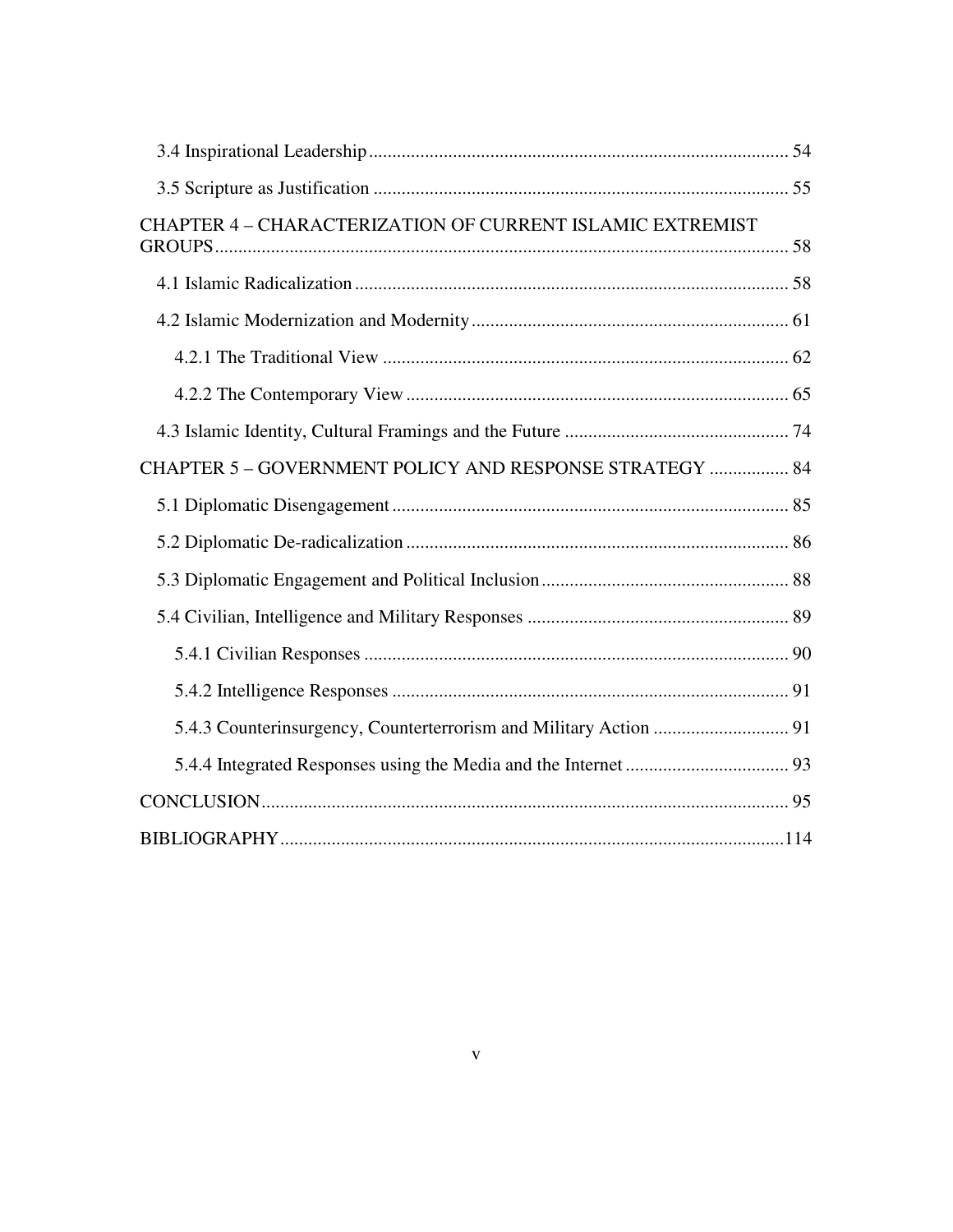#### **INTRODUCTION**

Extremist groups of the late  $20<sup>th</sup>$  Century have influenced United States (US) foreign policy choices for more than 50 years. The US and its allies took a multifaceted approach to responding to the threats extremist posed to the stability of the West. This thesis analyzes the commonality and attributes of contemporary extremist groups in an effort to understand why some groups have failed while others have survived and others have transformed into non-extremist groups. It is necessary to define extremist and terrorist. The term extremist is used to describe the actions or ideologies of individuals or groups outside the perceived political, cultural, or religious center of a society. The main focus is on extremist groups which take violent action to further their ideology or worldview. Because of the emphasis on violent action when referring to extremist groups, the term *terrorist groups* is interchangeable with extremist groups.

Since September  $11<sup>th</sup>$  2001, much of the academic, political and policy work has focused on understanding the origins of extremist groups. A causal relationship can be found between terrorists groups and political ideology (e.g. the Irish Republican Army (IRA)), terrorist groups and religion (e.g. Hamas) and the confluence of all both factors in entities such as Hezbollah when discussing the origins or the formation of extremist groups. The influence of these factors on the origins and the formation of extremist groups has been widely studied, including extensive case studies on hundreds of terrorist groups including the three (IRA, Hamas, Hezbollah) mentioned above.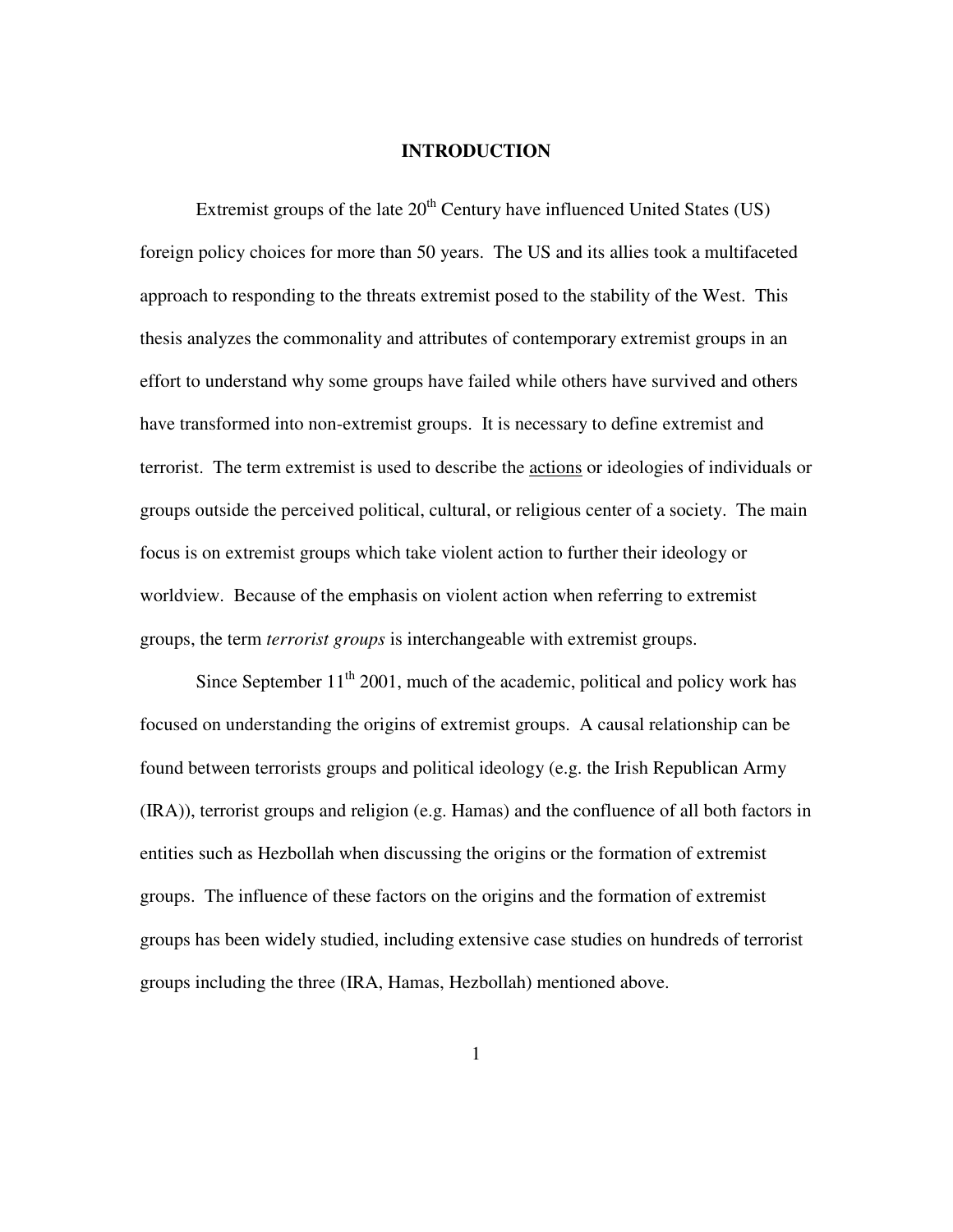There has been scant research, however, on the organizational, ideological, tactical, and behavioral tendencies that explain why certain extremist groups have failed while others have survived and others have transformed into non-extremist groups (often political parties). Individual studies have sought to explain certain groups in isolation. This thesis seeks to identify and discuss characteristics, trends and commonalities which led to groups' failure, survival, or transformation. It will build upon the work of two studies which are concerned with how terrorists groups end.

In *Ending Terrorism: Lessons for Defeating al-Qaeda*, Audrey Cronin provides the first examination of the strategies of terrorism in an historical context with specific details on the potential consequences for Al Qaeda. Included in this study is the determination of the durability of terrorist groups. Cronin identifies six pathways in which terrorist groups end or are deemed durable. These endings are usually precipitated by a defining moment or event. This insight was developed by examining the commonalities amongst different groups in the last months of their existence. This Cronin study provides useful baseline information on how and why terrorists groups end for the analysis in this thesis. It is especially important and insightful to consider how terrorist groups end because for the past 20 years the overwhelming preponderance of research has focused on the causes of terrorism. An understanding of how terrorist groups end will inform the international community and US national security policy.

*How Terrorist Groups End: Lessons for Countering Al Qa'ida* by Seth Jones at the RAND Corporation is the first systematic examination, the most comprehensive and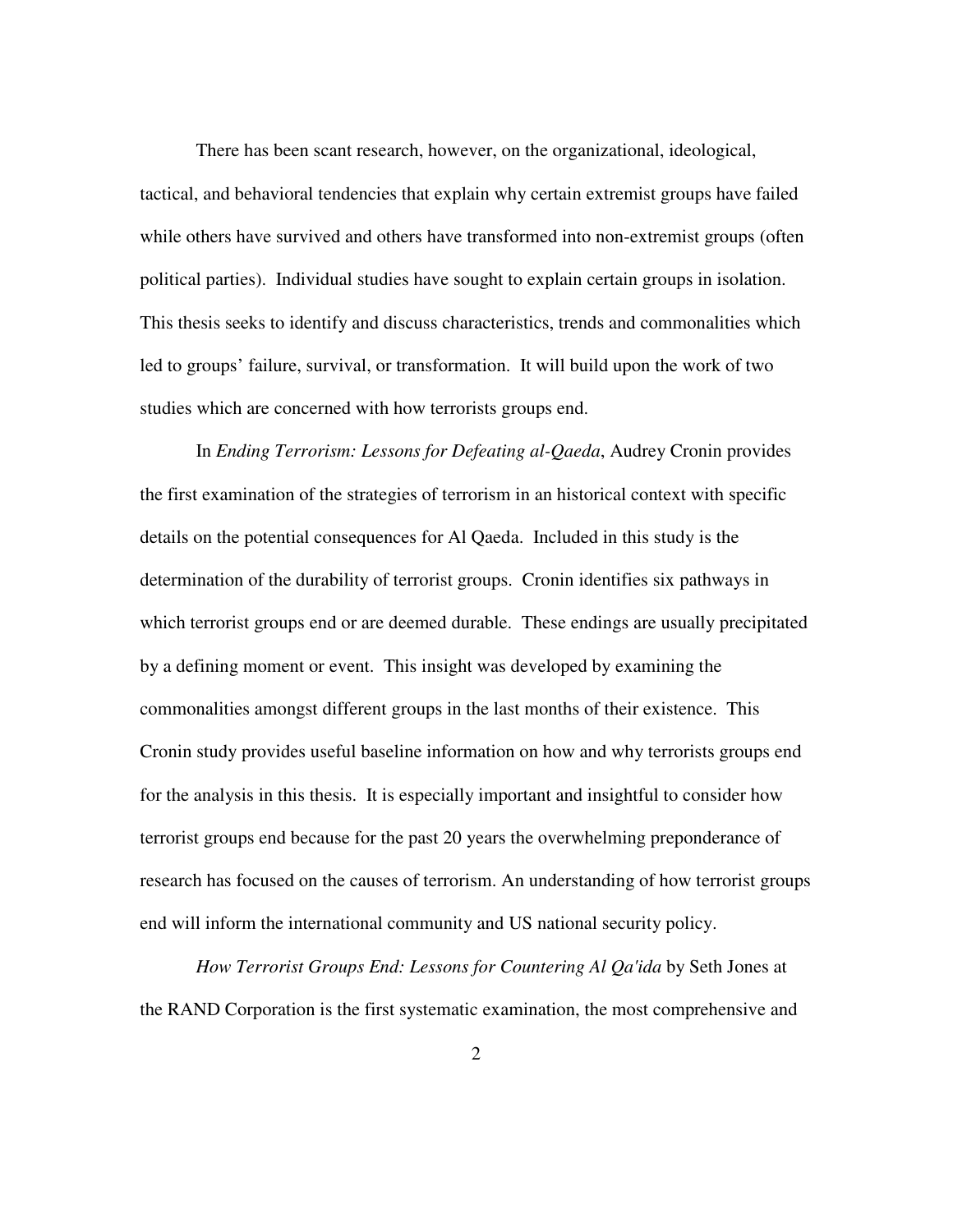far reaching study on the end of terrorists groups. Jones analyzed a broad spectrum of 648 terrorist groups that existed between 1968 and 2006 and examines how some groups ended. Most groups that ended did so because of operations carried out by local police or intelligence agencies or because they negotiated a settlement with their governments. Military force was rarely (7%) the primary reason a terrorist group ended, and a few terrorist groups succeeded. Are there characteristics, trends and commonalities among groups with the same outcome (fail, flour or transform)? This is the central theme important to the research and analysis conducted here. Jones evaluated five factors that influence how long terrorist groups last and how they end: ideological motivation, economic conditions, regime type, the size of groups, and the breadth of terrorist goals. This thesis will build upon Jones' research in the regime type and ideological motivation areas to ascertain what level of influence religion plays in the longevity of extremist groups.

The primary methodological approach for this thesis is a qualitative assessment of the organizational, ideological, tactical, and behavioral constructs of extremist organizations and a primary focus on those groups in which religion is a fundamental tenet of the movement. This emphasis on extremist groups which have religion as a fundamental tenet of the movement is essential because of the dramatic increase in their number, size and global impact on society and international security.

Faith and religion are perhaps the single most unifying force in the world today. According to the *World Christian Encyclopedia* by David Barrett and the *World*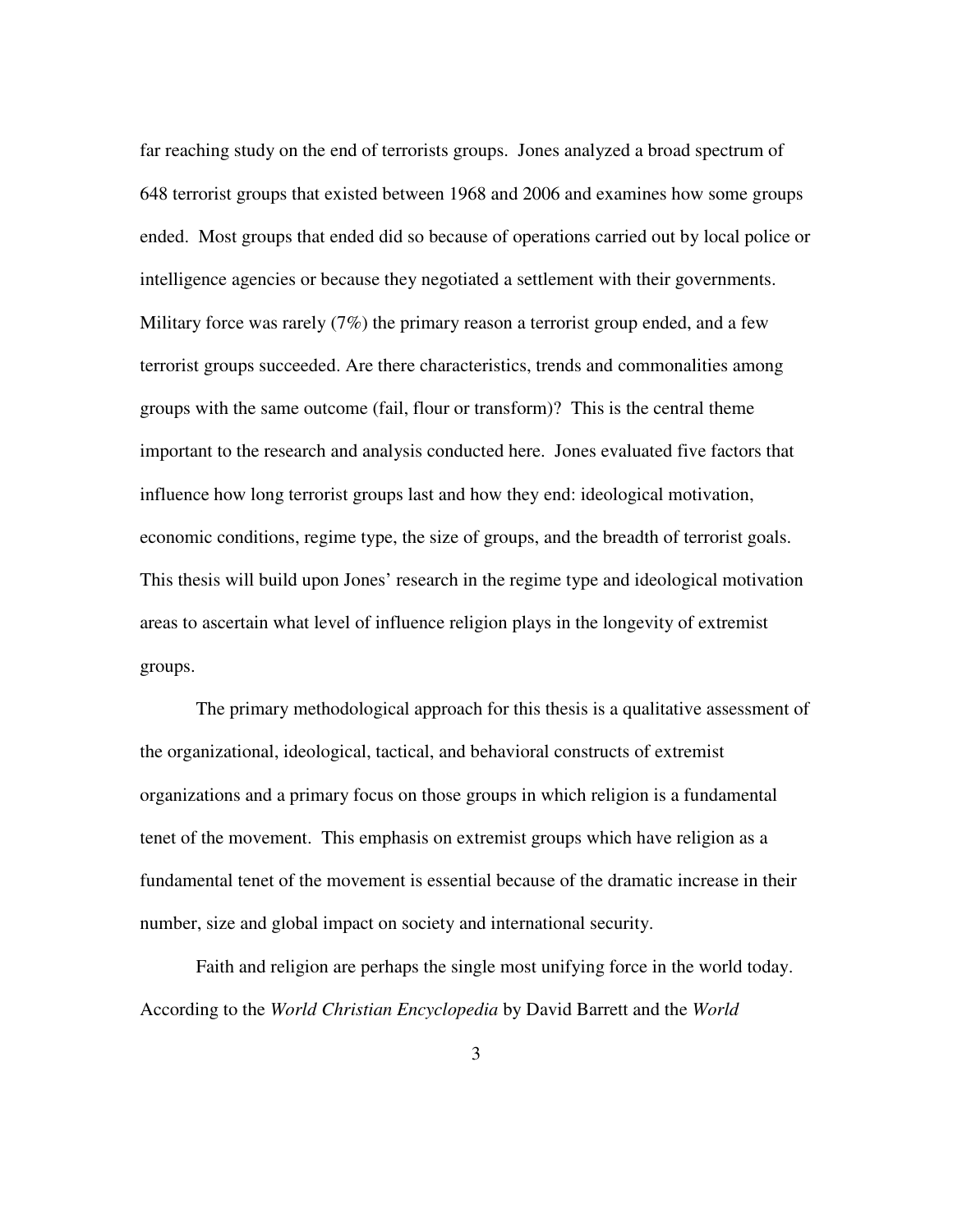*Christian Database*, of the more than 6 billion people alive today, 86% consider themselves as having a faith, whereas 14% consider themselves non-religious or of premodern religious faith. The largest group consists of the Abrahamic faiths – Jews, Christians, and Muslims - which represent about 53% of the world's population. The next group, representing approximately 19%, is the Hinduism, Buddhism, and other Indian subcontinent religions based on reincarnation. Representing about 10%, are a group of people ranging from non-religious or 'don't know' to agnostic and atheists. According to Barrett, there is a group of pre-modern or folk religion people who together represent the remaining  $14\%$ .<sup>1</sup> The vast majority (86%) of the humans on the planet are religious; despite all the discussion of secular society, modernization and globalization, religion clearly matters.

Because the overwhelming majority of people in the world today use religion or faith to define who they are, they also use religion or faith to define others. It is the connection between religion, identity and in the definition of others where the seeds of extremism and violence are often sown. The continuing focus by Al Qaeda, for example, on the strategic framing of injustice and grievances, their causes, motivations and associated templates for action has served to emphasize the central importance of Islam and its enduring conflict with other Abrahamic religions and by association with the West in general terms. In 1998, the declaration of the World Islamic Front, by Osama bin Laden is replete with religious associations used as templates for overarching action against the West, Christians and Jews by aligning the West with the Crusades and with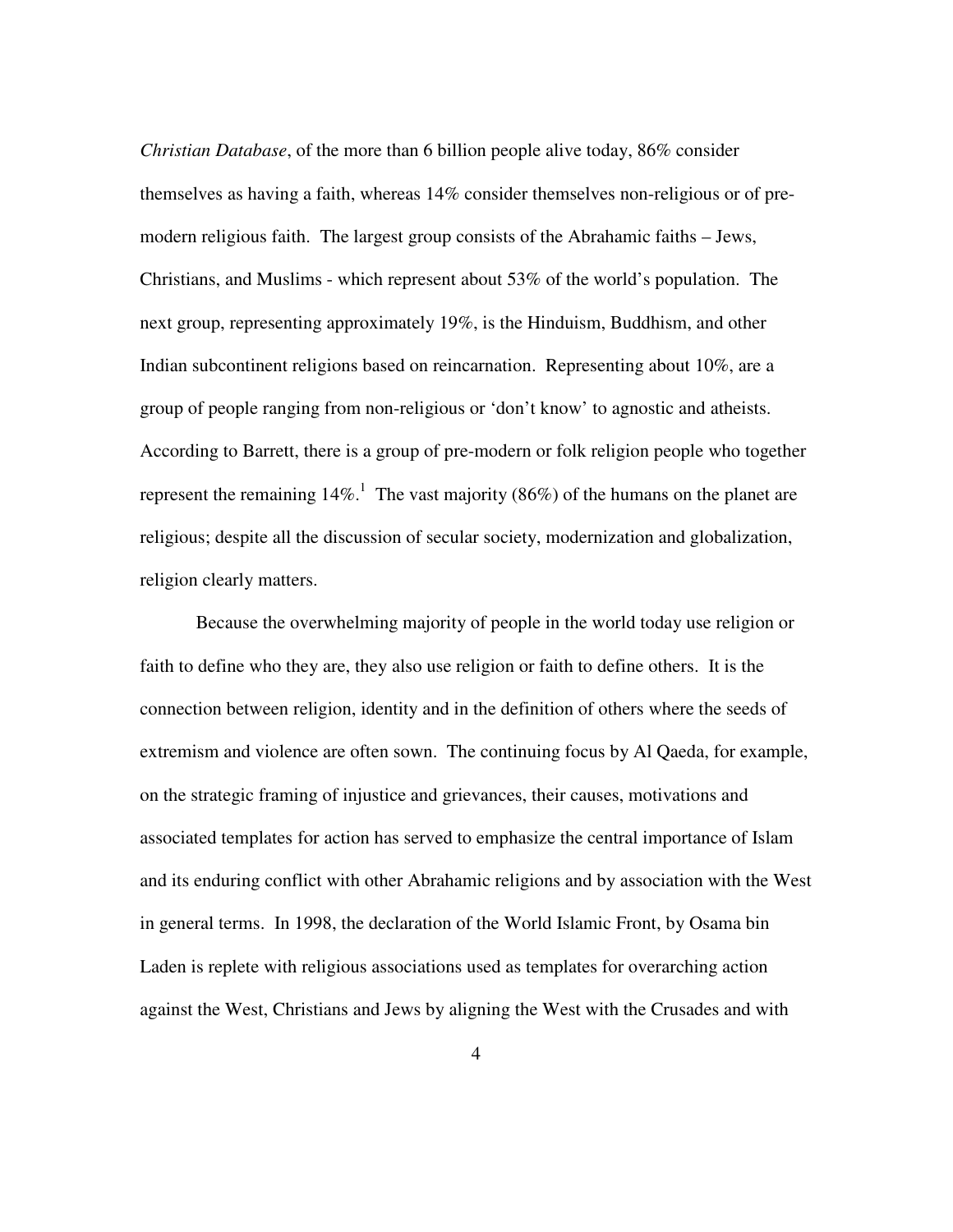the State of Israel in a cosmic struggle "…despite the great devastation inflicted upon the Iraqi people by the hands of the Judeo-Crusader alliance....".<sup>2</sup> The unflattering religious characterization of others is not limited to extremist individuals or groups, but is frequently associated with the fundamental tenet of religion itself and is often broadly accepted and widely believed to be a fundamental precept of the religion. For example, in describing Islam as the only real civilization, Sayyid Qutb simplifies the world into two parts; Islam and the rest "Islam knows only two kinds of societies, the Islamic and the *jahili <sup>3</sup>*… the *jahili* society is that which does not follow Islam…."<sup>4</sup> Through the association of all other civilizations as *jahili*, Qutb justifies his widely promulgated definition of jihad, an important component of which is for "abolishing the organizations and authorities of the *Jahili* system...."<sup>5</sup> Because of the way in which Qutb used his concept of *jahili* in describing others, his message resonated through association with the historical references of the traditional uses of the term which are familiar with every Muslim. As such, Islamic extremist groups today justify violence against secular or Western-leaning governments which are deemed *jahili.* This is an example of the connection between religion, identity and the characterization of others where the seeds of extremism and violence are often sown.

However, extremist groups such as Qutb or terrorist groups such as Al Qaeda are not alone in this characterization. Bernard Lewis tried to explain it this way, "For a long time now there has been a rising tide of rebellion against the Western paramountcy, and a desire to reassert Muslim values and restore Muslim greatness. The Muslims have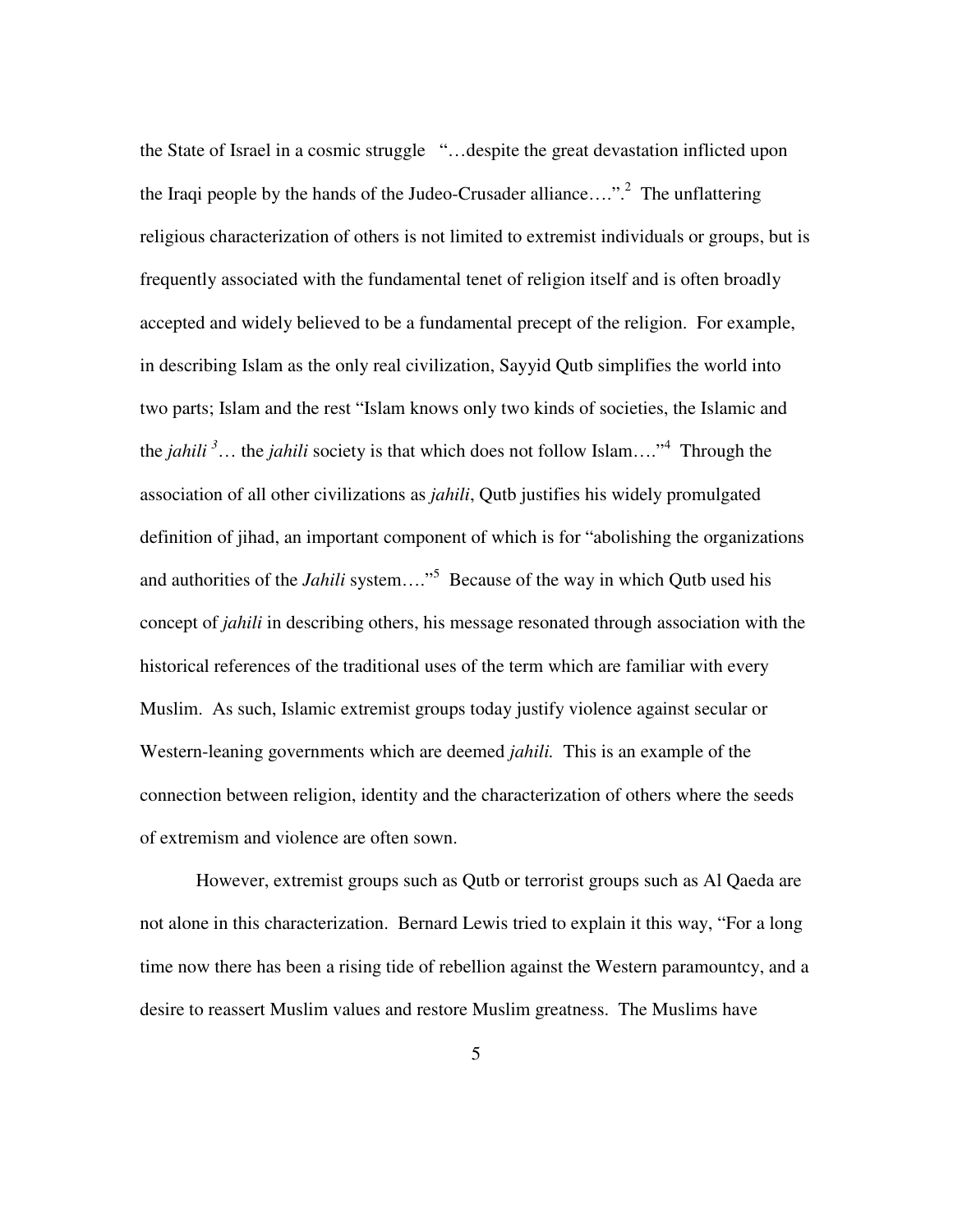suffered successive stages of defeat."<sup>6</sup> The civilization win/loss prism by which Islam is characterized has taken on populist dimensions. It is difficult to open a major broadsheet newspaper or mainstream magazine and not find another commentary on the Muslim or Islamic threat. Routinely, this type of commentary is often replete with inaccuracies that coincide with oversimplification. But oversimplification is not limited to journalism as demonstrated by Samuel Huntington's simplification of the militancy of Islam when he stated, "the crescent-shaped Islamic bloc, from the bulge of Africa to Central Asia, has bloody borders."<sup>7</sup> Such oversimplification is not limited to recent times. Prominent Western writers such as Marlowe, Fletcher, Shakespeare, Milton and others used the term Arab or Arabian, as related to the medieval heritage of Islamic civilization, to connote wealthy, exotic and violent behavior.<sup>8</sup> In general, Muslims find the Western media's lack of sensitivity and blatant ignorance to be offensive. "Muslims have gone through a terrible trauma during the last two hundred years -- the tribulation of God's people who unaccountably found themselves at the bottom of the heap."<sup>9</sup> Other players abound when it comes to the sport of demonizing Muslims, many of which come from the Christian Right in the US, e.g. the Reverend Jerry Falwell, or from US allies, e.g. politicians in Israel. This has had serious implications for dialogue and has fostered a view where Muslims "almost become untouchables, and given the worldwide influence of this evangelicalism, it has a significant negative impact on Muslim-Christian relations".<sup>10</sup>

There is a cultural bias against extremist groups which have a different religion as a fundamental tenet of the movement. Faith-based extremism is religion independent.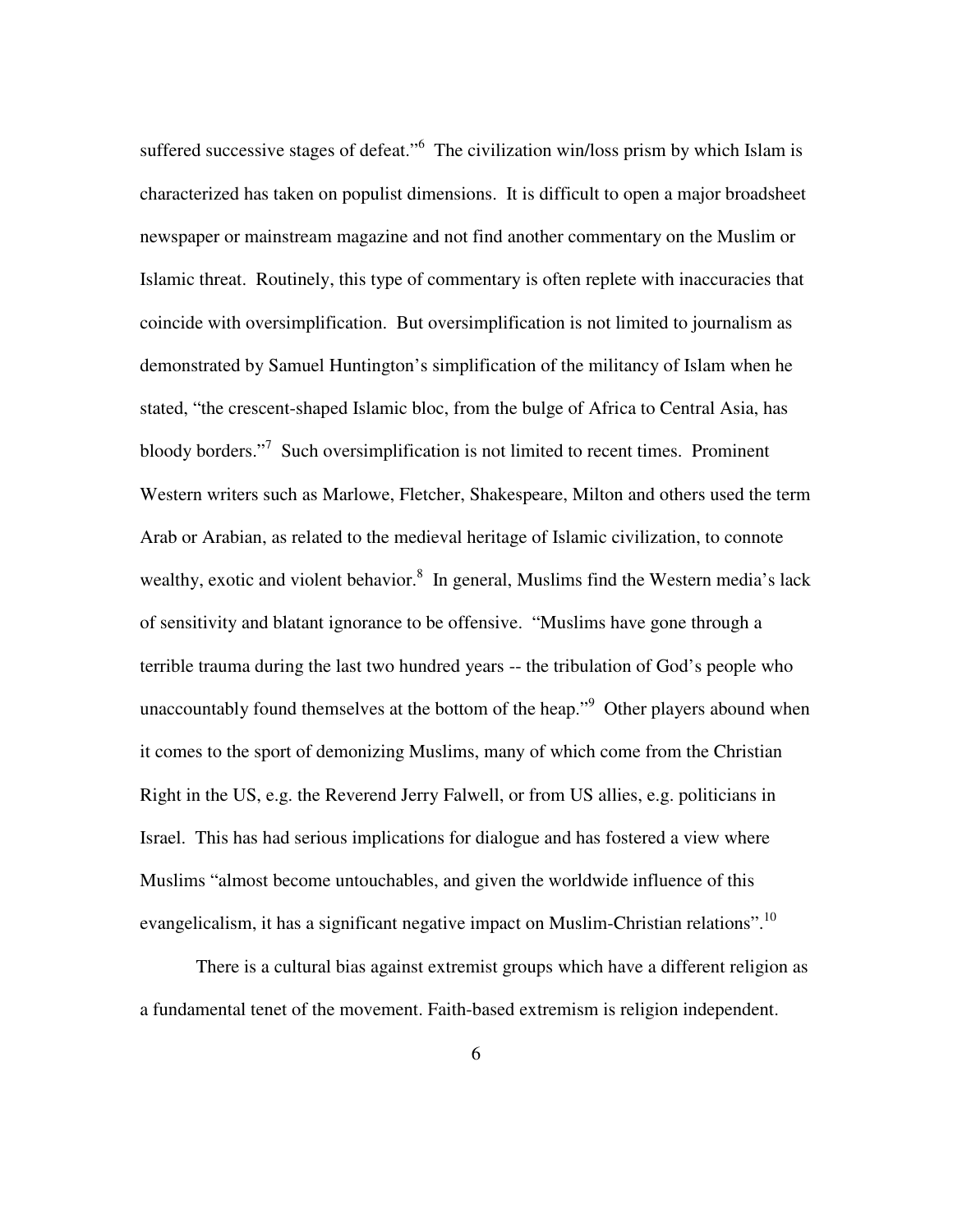Virtually all religions have a history of extremism and most religiously-based extremist groups have justified violence in the name of their faith. Despite religion's emphasis on unerring truth, all religions are pluralist movements which have examples of extremism. This not only applies to the Abrahamic faiths but also to the belief systems without gods such as Buddhism (e.g. Aum Shinrinkyo and Falung Gong) as well as multiple-godsbelief-systems such as Hinduism (e.g. Rashtriya Swayamsevak Sangh).<sup>11</sup> This makes extremist groups which have religion as a fundamental tenet unique amongst extremist groups "writ large". For example, religious extremist groups are among the most durable and long lasting when compared to all other categories of terrorist groups.<sup>12</sup> It is within the uniqueness of extremist groups where the commonality among groups can be found. The relationship between these commonalities is critical in understanding why some extremist groups have failed while others have survived and others have transformed into non-extremist groups.

In Chapters 1 and 2, the intent is to begin by characterizing significant extremist groups of the late  $20<sup>th</sup>$  Century to identify natural groupings of extremist movements. This will provide the first insight into the basic patterns of extremist groups. On one level, methods include a comparative history of terrorist groups since the 1960s. This will assist in the identification of the patterns of violence, organizational structures and tendencies common within contemporary terrorist groups. The information and data for this analysis is obtained through primary sources identified above augmented with statistical information assessing the rising or falling popularity of the groups over time.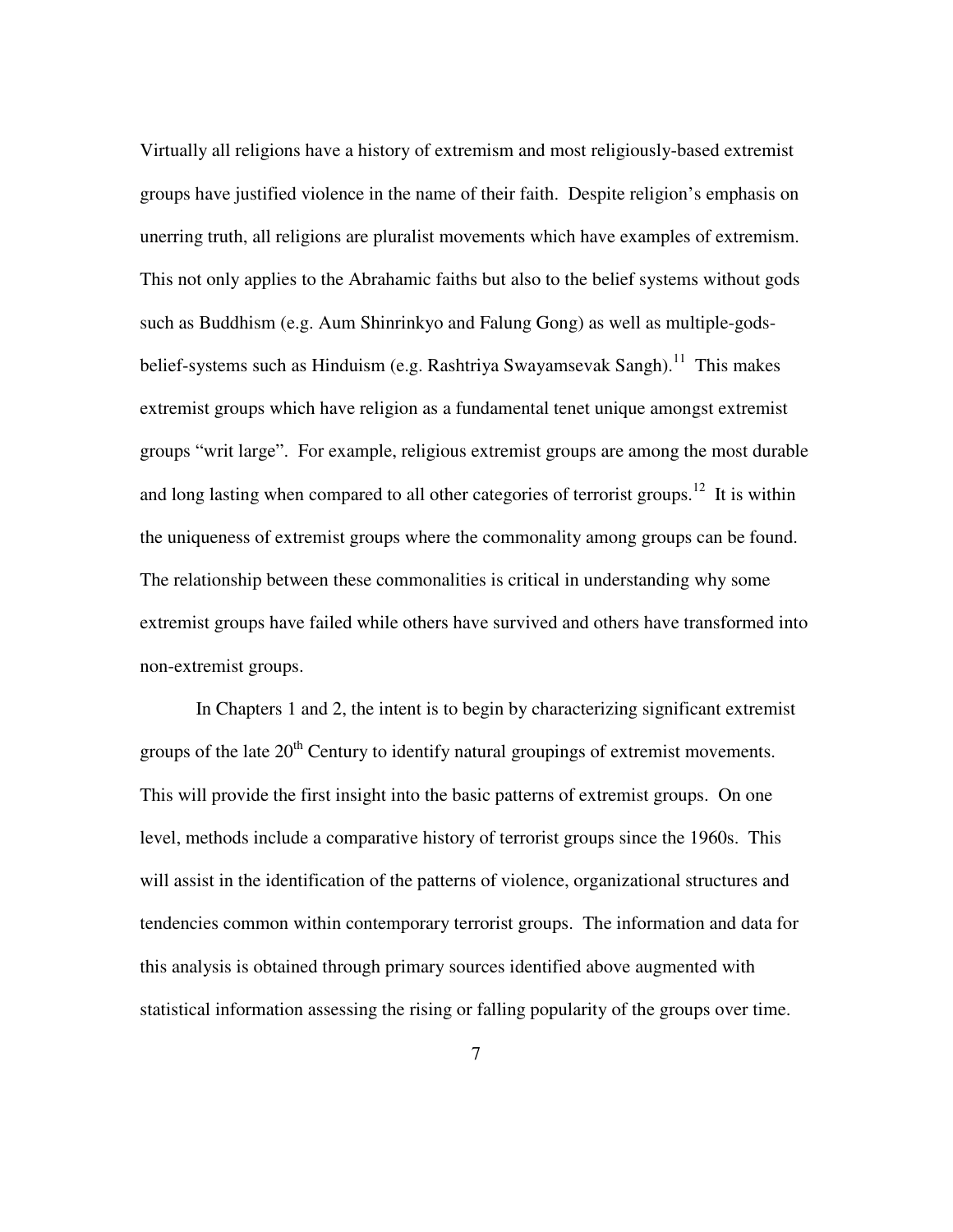An important aspect of this analysis is a discovery and definition of common attributes of the extremists groups identified and characterized in the Chapters 1 and 2. Chapter 3 summarizes and discusses the five common attributes of religious extremist groups. While many studies have shown common attributes with respect to the formation of extremist groups, particularly those with religious ideology at their core, this thesis is one of the few examinations of common attributes with respect to success and durability. In *When Religion Becomes Evil*, Kimball provides a unique perspective of the factor influencing the human corruption of religion. Focusing on the Christian and Islamic faiths, which make up almost half of the world's population, Kimball provides detailed analysis on the five major warning signs of the corruption of religion. The five warning signs are: absolute truth claims, blind obedience, establishing the "ideal" time, a philosophy of the "end justifies the means" and finally, declaring holy war. These five warning signs are often precursors in the development of religious extremist groups.<sup>13</sup> This thesis will build on Kimball's work by mapping those warning signs to the common attributes of religious extremist groups. One component of this analysis of common attributes is an assessment of their role in determining success, failure or transformation of religious extremist groups.

The natural progression for this thesis is the characterization of current Islamic extremist groups. This is the focus of Chapter 4. A more detailed examination of the five common attributes in Islamic extremist groups provides insight into the components of a potentially successful approach to countering such groups. Within the context of the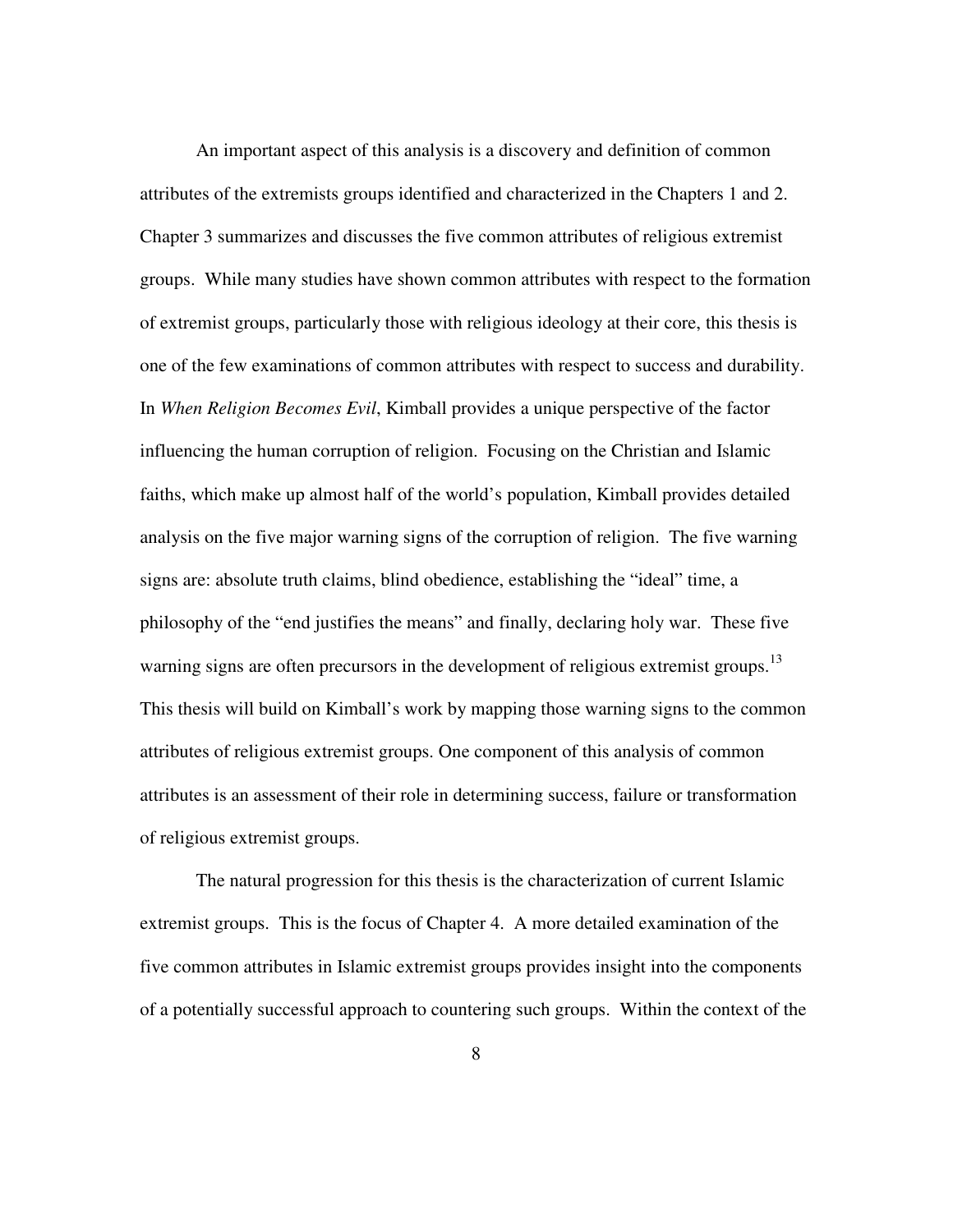similarities of Islamic extremist groups, an examination of the social identity and cultural framings provides further insight. One revealing aspect is the multiplicity and complexity of views on how Islam is dealing with modernity and globalization. This is the dominant commonality that essentially all Islamic extremist groups share. Hence, an assessment of how Islamic groups deal with modernity is discussed in greater detail. The focus here is on explaining the survivability of Islamic extremist groups and what makes those different from the Zionist and Christian religious extremist groups.

The other significant methodological approach for this thesis are comparative case studies to understand why specific terrorist groups rise and persist while many others disappear relatively quickly. The case studies offer a useful approach to help understand how and why groups fall while others flourish. What are the key factors for their duration, decline, success, popularity and transformation? Are there apparent natural stages of development and progression? This type of examination requires specific case studies. The case studies presented here serve to better understand the commonality extremist groups that fail. As such, the examples used are selective rather than exhaustive.

It is virtually impossible to gain a better understanding of how and why extremist groups fail while others survive or flourish without examining the impact of government policy and responses to terrorism by those groups. This is necessary because all extremist groups, particularly religiously-based groups, have a political agenda. There are several potential responses to the political aim of an extremist group. These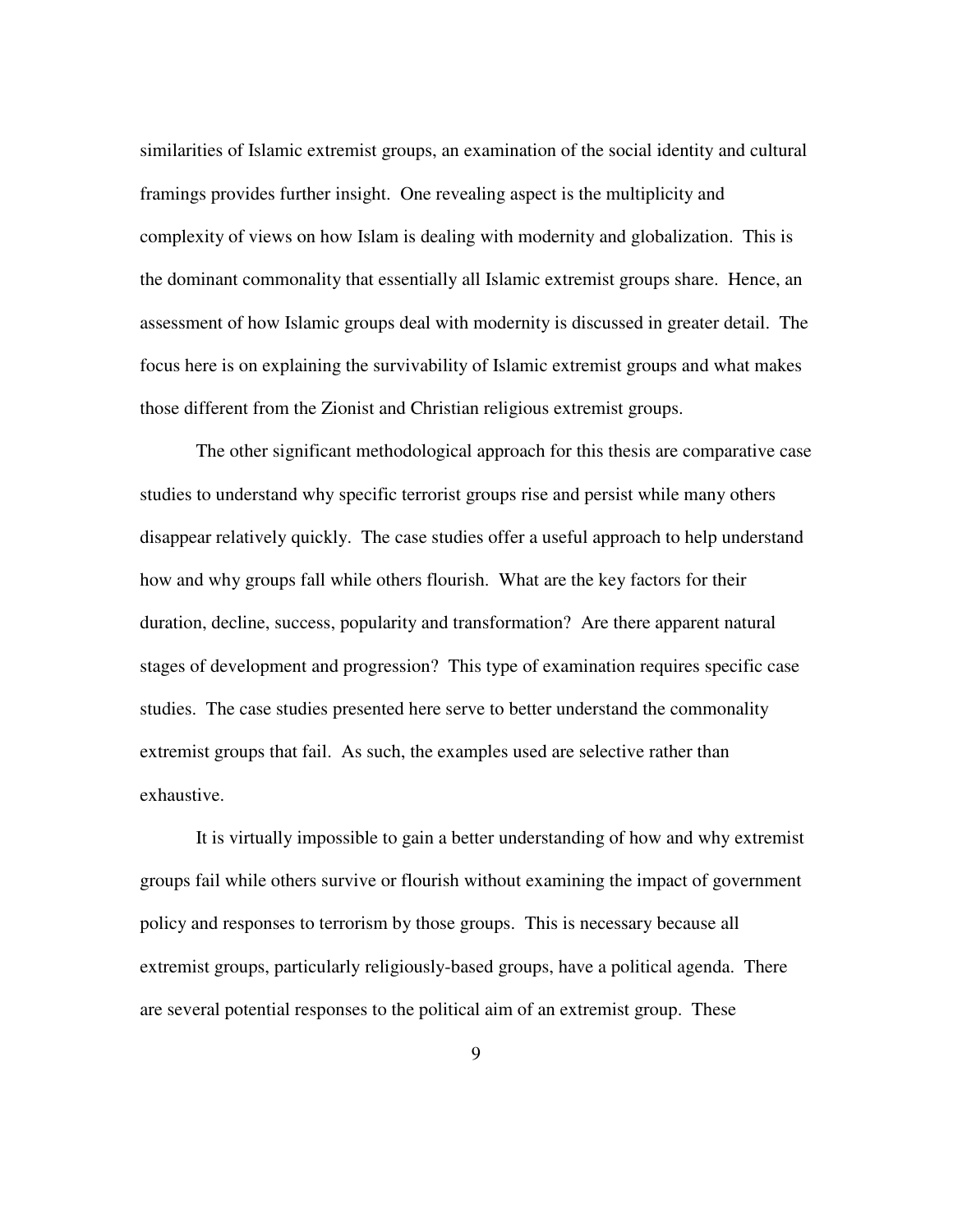responses include: diplomatic disengagement; civilian police, intelligence and military responses; diplomatic engagement; and de-radicalization and political inclusion. The potential policy responses and their impact on Islamic extremist groups is the focus of Chapter 5. Since the traditional tactical and counterterrorism responses to contemporary Islamic extremist groups appear to be ineffective, it seems prudent to describe elements of an effective policy and response strategy to limit the expansion and to expedite the end of Islamic extremist groups.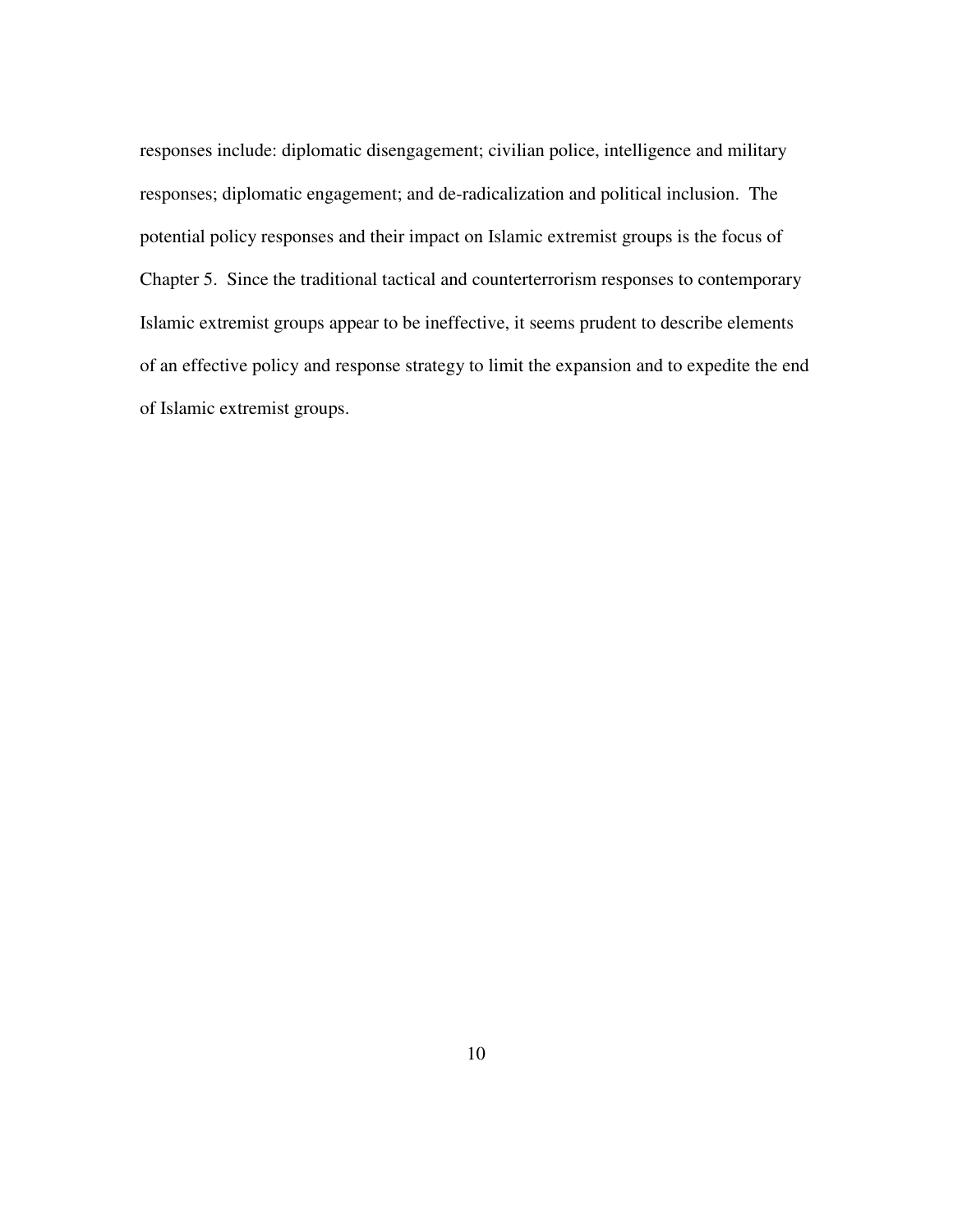# **CHAPTER 1 – EXTREMIST GROUPS OF THE LATE 20TH CENTURY**

A brief history of extremist groups in the late  $20<sup>th</sup>$  Century demonstrates how World War II changed everything and facilitated the rapid emergence of a constantly increasing number of violent extremist group engaged in global terrorism.

#### **1.1 Brief History of Extremist Groups**

Extremist groups committing acts of terror are a part of human history. During the  $20<sup>th</sup>$  Century, extremist groups throughout the world took violent actions to terrorize society in hopes of achieving their political or religious goals. The point of terrorism is to terrorize; to force society to acquiesce to the extremist group. From antiquity to the present, the use of terrorism by extremist groups is well documented.<sup>1</sup> World War II transformed terrorism into an instrument of resistance that became common in the subsequent wars of national liberation (1940s to 1960s). Many extremist groups engaged in guerrilla warfare including terrorism to further a political agenda. $2$  In 1968, extremist groups in Latin America and Palestine initiated the tactic of terrorism as a "publicity stunt".<sup>3</sup> In 1979, the success of Shiite Islamism in the Iranian revolution facilitated the rise of suicide bombings by the traditional glorification of martyrdom and inspired Hamas and al Qaeda.**<sup>4</sup>**Also beginning in 1979, the Soviet invasion of Afghanistan created a global jihad with Sunni-inspired Radical Islamists traveling from Muslim regions to Pakistan for training and weapons to join the fight. In 1983, the suicide bombing in Lebanon that killed 241 American Marines and the retreat of 'the enemy' was perhaps the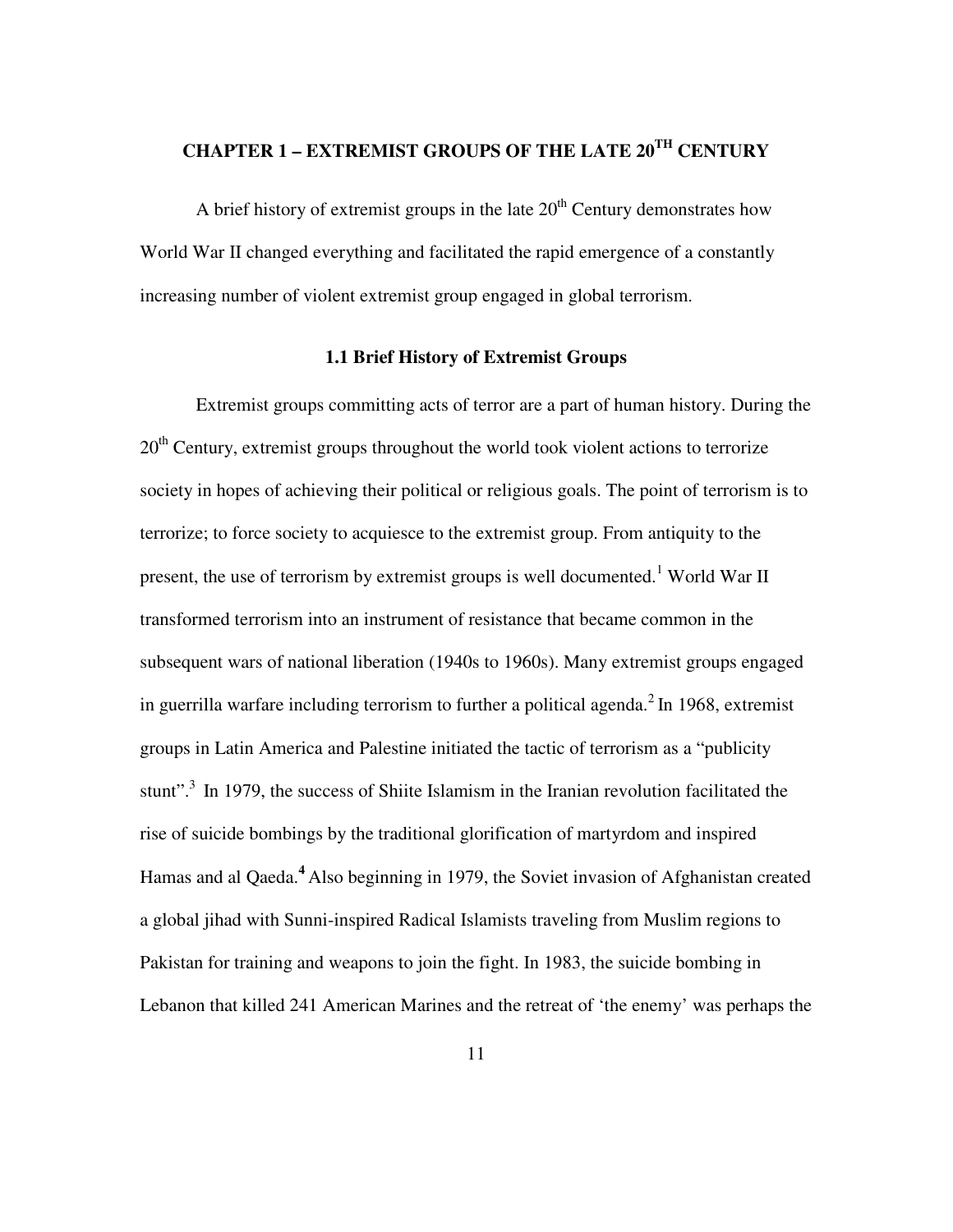most important triumph of international extremist groups. Many contemporary extremist groups assert that God is engaged on their side (the forces of good) in a battle against the forces of evil.<sup>5</sup> Violent extremist groups active today are better understood in the context of the failure, success or transformation of similar groups in the late 20th Century.

#### **1.1.1 The Rise of Democracies**

In Postwar Palestine, the Jewish extremist group the Irgun (commanded by future Prime Minister Menachem Begin) implemented a terrorist campaign against the British Army that included the bombing of the King David Hotel in Jerusalem. The Irgun's dramatic terrorist attacks attracted worldwide attention to the Zionist grievances against Britain and their claims for statehood. The Irgun was successful and transformed into a political entity in the new State of Israel.<sup>6</sup> In Cyprus and Algeria, anti-colonial extremist groups with a political goal of independence conducted terrorist campaigns based on the Irgun template and adapted to the local situation. The EOKA appealed to "Dipolmats of the World" to end foreign rule of Cyprus and attracted international attention through terrorist actions.<sup>7</sup> The EOKA leader Grivas coordinated his activities with the Church Council of Cypress and its leader Makarios. The Independent republic of Cypress was created in 1959 and Makarios was elected as the first President. The FLN waged a terrorist bombing campaign against the symbols of French rule (and innocent civilians) in Algeria. A brutal response by the French military defeated the FLN in the "Battle of Algiers", but the FLN's subsequent triumph was based on international response to that brutality. The examples of Israel, Cypress and Algeria, demonstrated that terror is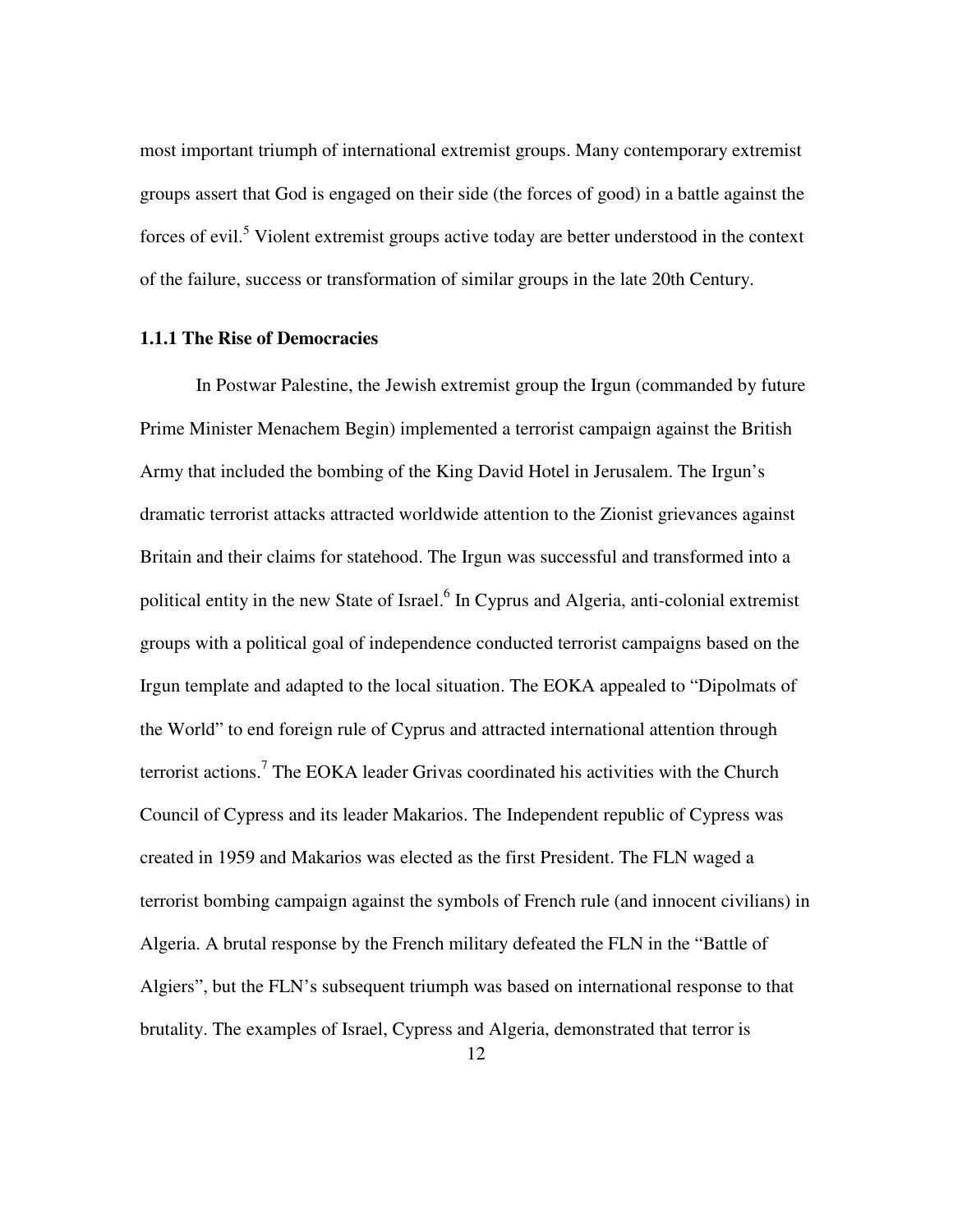effective as an instrument of political change. $8$  The evolution and development of contemporary extremist groups captured the successful elements of the anti-colonial terrorism campaigns: the publicity value inherent in terrorism, a coordinated appeal to an international audience, and capability to mobilize sympathy and support.

#### **1.1.2 Social Movements Based on Political Structure**

The leftist politically motivated extremist groups active in Europe, Japan, and Latin America, during the late  $20<sup>th</sup>$  Century, were essentially armed insurgencies. As the terrorist actors were unable to garner popular national or international support, they failed and were often consumed by internal violent purges. The leftist student / worker social movement often devolved into highly fragmented anarchist cells.<sup>9</sup> Terrorist social movements arise from new opportunities and signify the vulnerability of the state to collective violent action.<sup>10</sup>An extensive review of case studies from Italy, Spain, Lebanon, Turkey, Iran, Israel, Palestine, Peru, Argentina, Colombia, Japan and Northern Ireland highlights the fluid boundary between terrorist organizations and legitimate political parties.<sup>11</sup> Some political parties have turned to terrorism and some terrorist groups have turned to party politics.<sup>12</sup> The pathway from terrorism to peaceful political party competition is best exemplified by Sinn Fein in Northern Ireland. For all of these internal conflicts, transformation of terrorist groups required a mechanism to accommodate the disaffected minorities often mediated by another nation.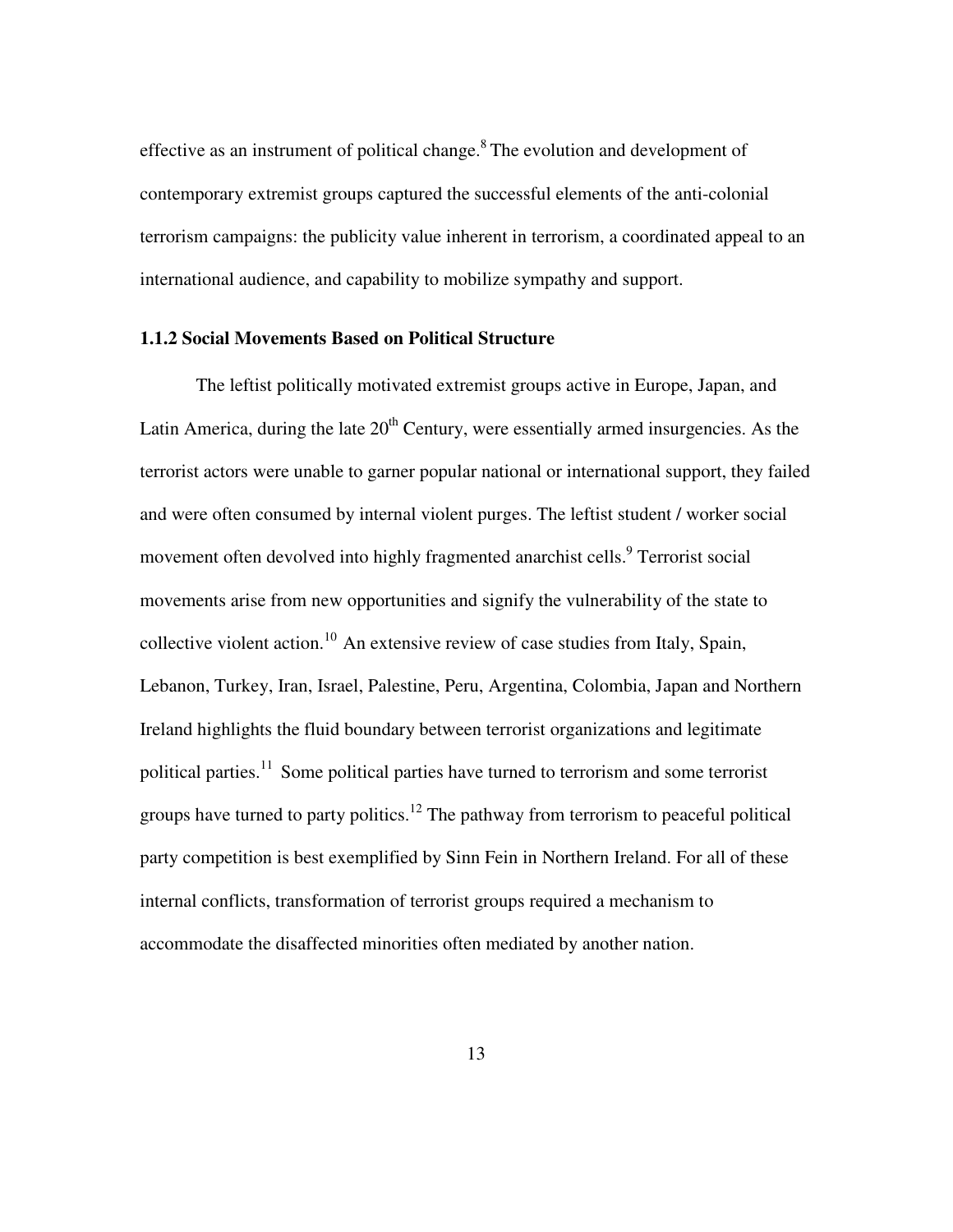#### **1.1.3 International Terrorism**

The extremist group, the PLO, was the first truly international terrorist organization. Its leader, Yassir Arafat acknowledged implementing the successful tactics from the Irgun, EOKA and the FLN. The PLO was the first extremist group to: 1) forge alliances with other terrorist groups and sell them training; and 2) pursue accumulation of capital and wealth as a priority. The PLO's success sent a powerful message to emerging extremist groups. However, its success has also transformed the extremist organization to focus on establishing relationships with as many governments as possible. The PLO has restrained its international terror campaign and limited acts of terrorism against Israeli targets to facilitate better government relations with the West. The PLO (al-Fatah) has transformed to the bureaucratic and corrupt elected government of the West Bank and  $Gaza.<sup>13</sup>$ 

#### **1.1.4 Religious Fundamentalism**

The success of the Iranian revolution in 1979 signaled the emergence of modern terrorist organizations. From 1968 to 1980, the ethno-nationalist/separatist and ideologically motivated extremist terrorist groups increased in number from eleven identifiable international terrorist groups to sixty-four groups. Only two of these groups active in 1980 could be classified as religious in character and motivation (Shi'a and al-Dawa); by 1992 there were eleven and today there are hundreds. As religious extremist groups grew in number and recognition, the number and stature of ethno-nationalist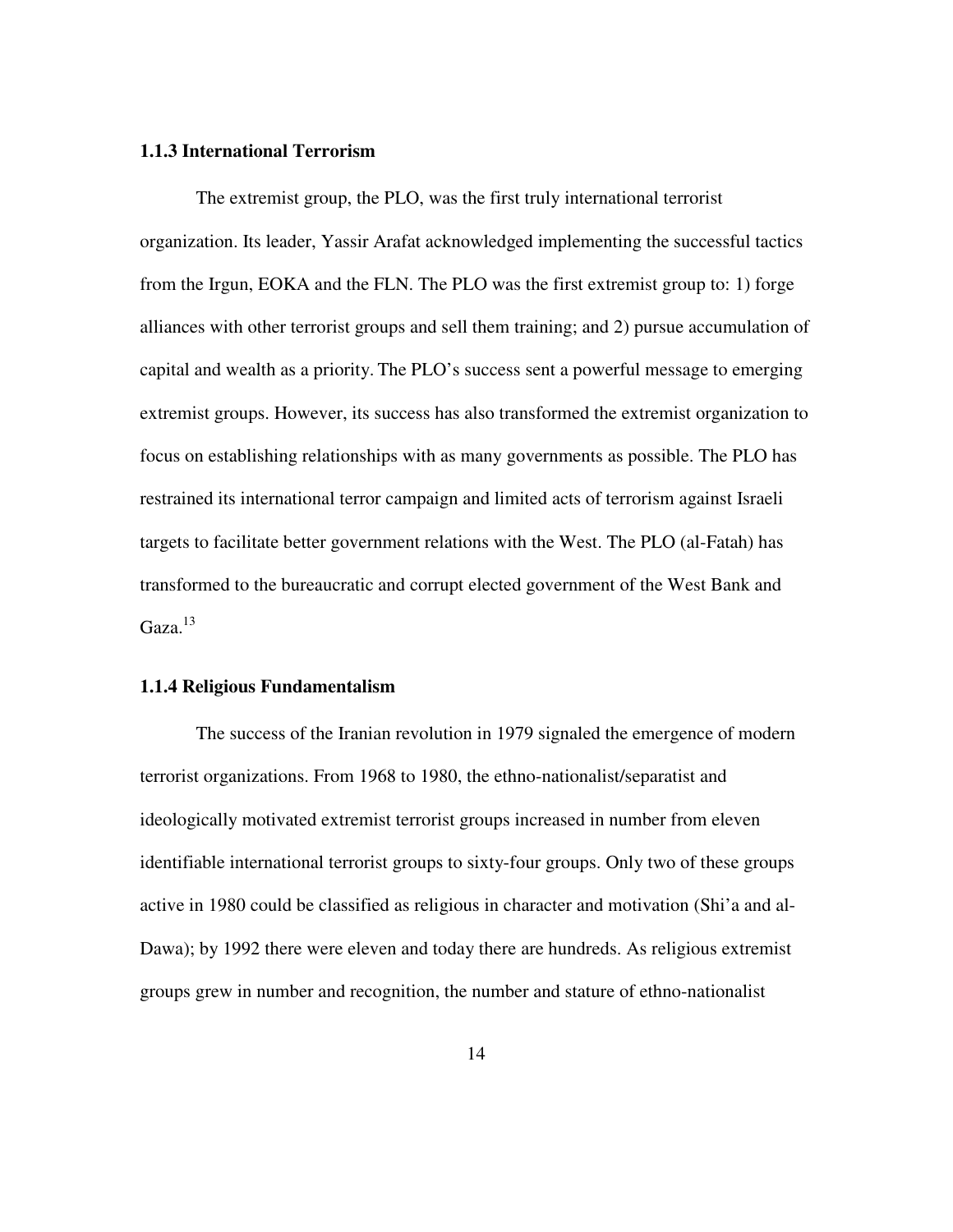groups declined. The core characteristics of religious terrorism are: violence is a divine duty, blessing of terrorist operations by a religious figure, and definition of the enemy as everyone outside the organization.<sup>14</sup> While only a minority of fundamentalists resort to terrorism, religious extremist groups share a common aspect of fundamentalism – an emotional and intellectual way of looking at the world and acting in that world. Fundamentalism is also a protest against rapid change and against elimination of religion from a prominent role in popular culture.<sup>15</sup> Religious fundamentalism is a global phenomenon because it is a reaction against and also part of the globalizing modern world. $16$ 

#### **1.2 Emergence of the Modern Extremist Group**

The emergence of the modern extremist group is a unique mix of nationalism, religion, and globalization. Not all three characteristics are necessarily present nor are any consistently dominant when examining large numbers of extremist groups. However, the preponderance of the literature of the modern extremist groups rarely omits one or more of these three characteristics. It is therefore important to examine these three characteristics in the context of the modern extremist group to gain a better understanding of their impact and any causal relationship to the modern extremist group formation or lack thereof and on the durability, survivability and resilience.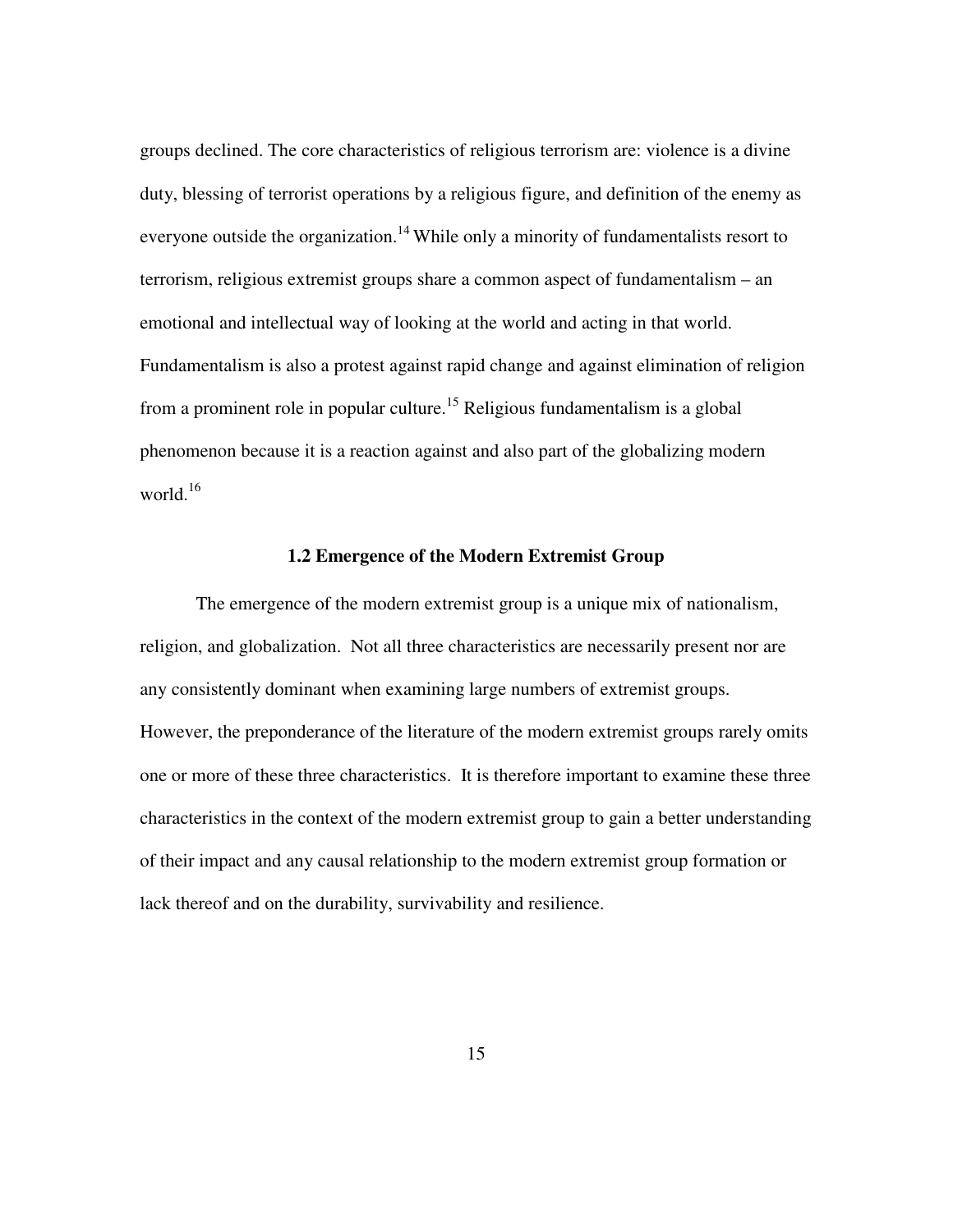#### **1.2.1 Nationalism, Religion and Globalization**

Many of the nationalist extremist movements of the past were rooted in message of anti-colonial themes which resonated with the global population. Perhaps the best example of the power of the anti-colonial nationalist appeal to the masses comes from the Algerian War of Independence from 1954-1962. During this period in Algeria's history a group emerged called the Front de Libération Nationale or FLN which called for the restoration of the Algerian state defined as sovereign, democratic, and social, within the framework of the principles of Islam. Despite the message of independence shrouded in the religion of Islam, the fundamental tenets of the FLN were political and nationalistic in their implementation rather than religious. Religion was the road by which nationalism traveled since Algeria's population was overwhelmingly Muslim rather than the other way around. This was evident in the Evian Accords<sup>17</sup> whereby the key demands revolved around property rights, equal protection, and government participation all of which were nationalist rather than religious in nature. Similar examples can be seen in different parts of the world with different religions such as "the overwhelmingly Catholic IRA, its Protestant counterparts arrayed in various loyalist paramilitary groups like the Ulster Freedom Fighters, the Ulster Volunteer Force and the Red Hand Commandos; and the predominantly Muslim PLO."<sup>18</sup> In each case the strategic imperative for these extremist groups were steeped in a political ideology with politically motivated desired outcomes rather than religiously based ones.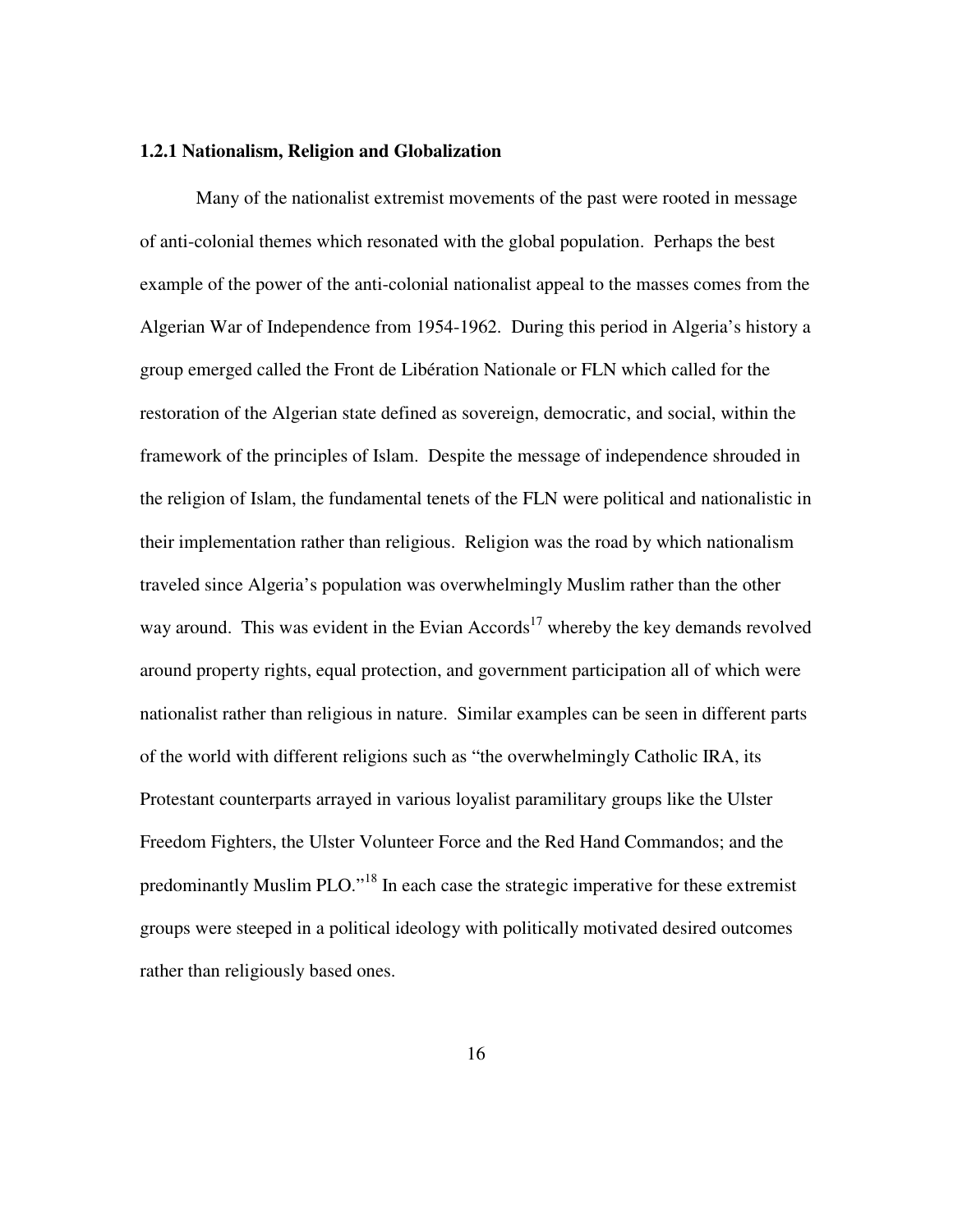The opposite end of the spectrum to nationalism is religion when considering the modern extremist group. However, the religious tenets of the modern extremist group are anything but new. Muhammad Iqbal, one of the most influential Islamic writers, believed that there is an "absolute equality of all members of the community…..no privileged class, no priesthood, no caste system. Islam is the unity in which there is no distinction."<sup>19</sup> Syed Abul A'ala Maududi, went even further to separate nationalism from religion by fostering the concept that "the principle Unity of God altogether negates the concept of the legal and political sovereignty of human being, individually or collectively."<sup>20</sup>For Maududi, "God alone is the sovereign and His commandments are the Law of Islam."<sup>21</sup>The concept of religion and nationalist tendencies are often at opposite ends of the continuum. This is particularly true when thinking about the religion- and nationalism-based contemporary extremist groups in the Arab world but also in Indonesia and Malaysia. It was true in the time of Iqbal's and Maududi's India and it is true to this day but not only in the Islamic world. Although Maududi and Iqbal are considered Islamic philosophers rather than extremists in the mold of Said Qutb, their writings are often used as justification for modern extremist groups. The religious component of the modern extremist group is not always as closely related as is in the example above. In the case of Northern Ireland, religion served as a beacon of social and cultural identity rather than as a guiding principle or strategic imperative contrasting Catholic and Protestant theological positions. That is not to say that there is no religious justification to the modern extremist groups and how they justify their extremism which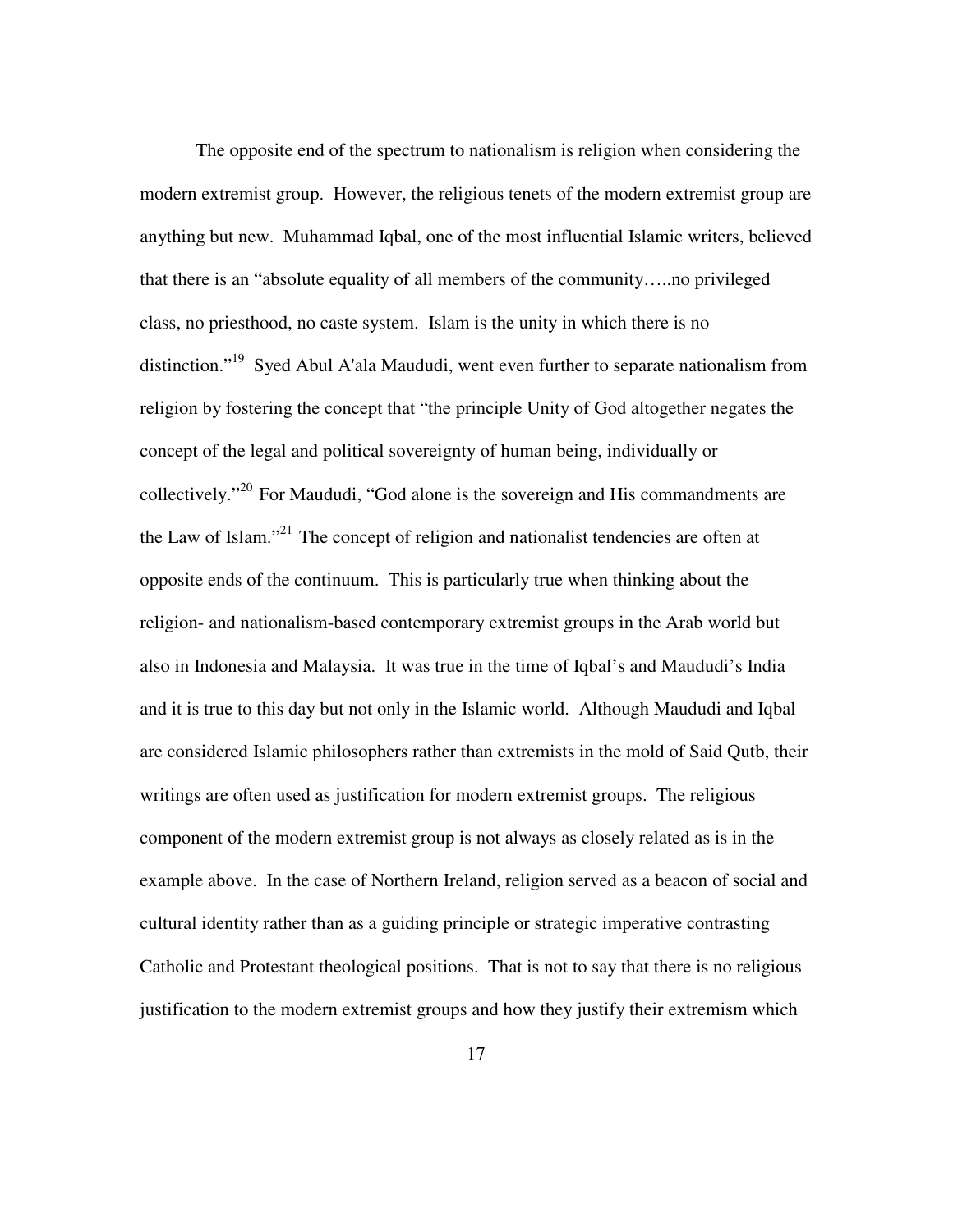are not Islamic in their faith. The Reconstruction Theology and Christian Identity movements have produced extremist groups every bit as violent and as intolerant of those of other religious faiths.<sup>22</sup> These two groups will be examined in much greater detail later but the important point here is that religion plays a significant role in the emergence of the modern extremist group. Religion alone, however, is not the end in and of itself when characterizing the modern extremist group.

Globalization has many definitions, but at its core it means the free flow of people, goods, capital, and ideas across borders. Globalization has been sped up by technology and it makes traditional notions of sovereign nation-state powers more and more irrelevant. Although many tend to associate globalization to the present circumstances of technological advancements which are breaking down traditional impediments to the movement people, ideas goods, and capital, globalization has impacted societies throughout history and is not new. Nineteenth century globalization, which encompassed every continent, was no less impactful than the contemporary globalization currently experienced. There were differences to be sure since the laws governing trade and investment were not as refined as they are today and the concept of time has been reduced substantially in most transactions. However, the impact of the breakdown of barriers to the flow of ideas, people, and goods across borders is no less today than it was a century ago. Using globalization as the foundation of describing the Other, resisting social and political rule of the Other is also not new.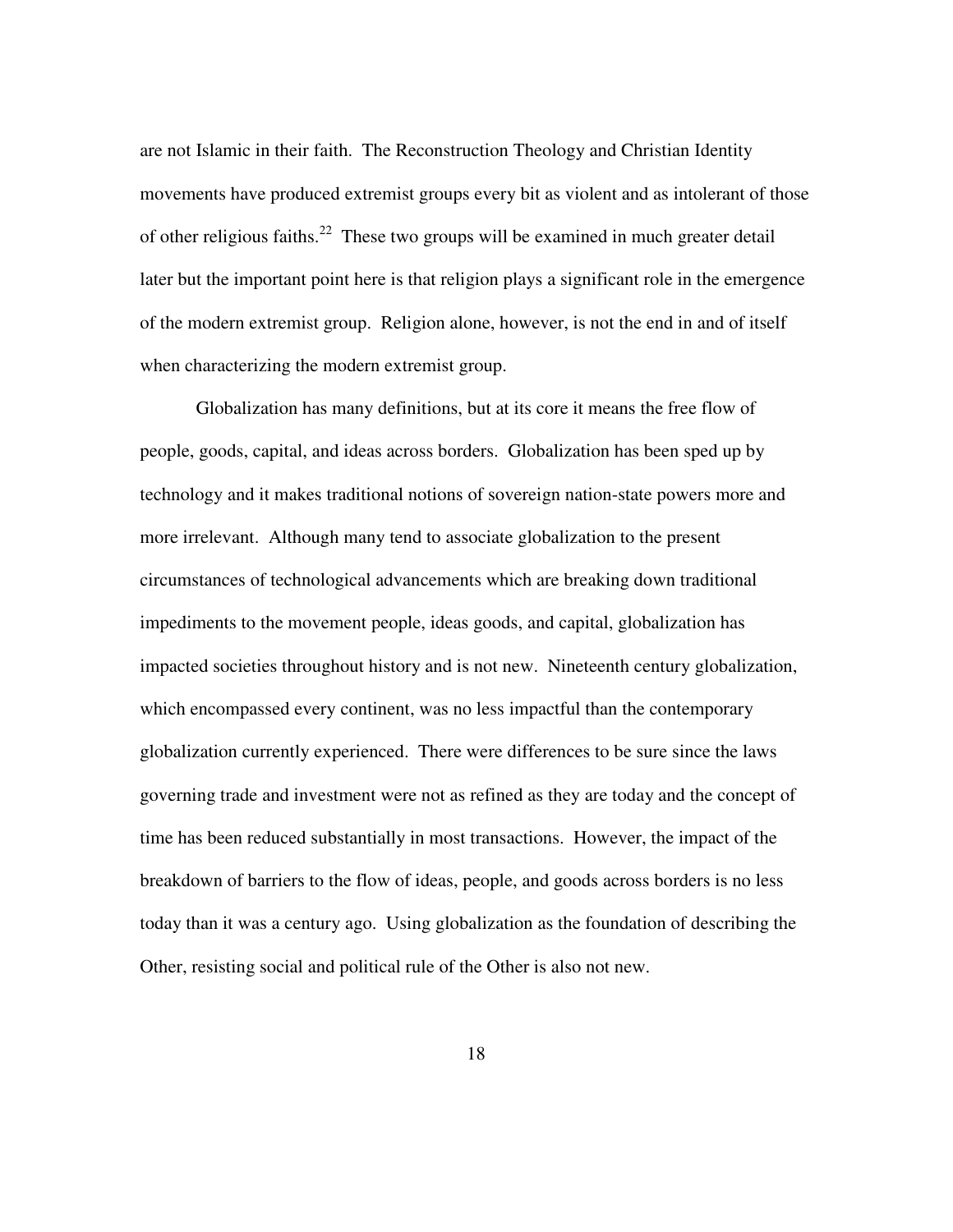One of the significant differences in contemporary globalization is its impact on the nation-state. In  $19<sup>th</sup>$  Century globalization, the political elite could react and temper the social, cultural and political impacts of mass dislocations from changes in economic activity and the resulting social and cultural changes which threatened their rule. Contemporary globalization is characterized by the proliferation of decentralized, unregulated networks for raising and transferring large sums of money, mobilizing people, and changing perceptions more rapidly than ever before in human history.<sup>23</sup> Contemporary globalization is "one of the great transformations in history, comparable to the shift from the hunter-gatherer age to the era of agriculture, or from feudalism to industrialism."<sup>24</sup> Because of these unique characteristics of contemporary globalization modern extremist group treats globalization as more than simply an economic, political or ideological model to rebel against but rather an opportunity to exploit the weaknesses in the traditional nation-state and the international system of institutions which support it. The modern extremist group *uses* globalization for its own ends not merely as a means to define themselves and the Other.

The basic attributes of the modern extremist group which emerged in the last quarter century within the context of nationalism, religion and globalization can be simplified into a few meaningful yet important observations. The modern extremist group is not monolithic in its ideology, strategy, methods, tactics or desired outcomes. Indeed, there is an increasing tendency for extremist groups to become hybrid groups or splinter groups. In the hybrid group there is a mixing or coalescing of extremism with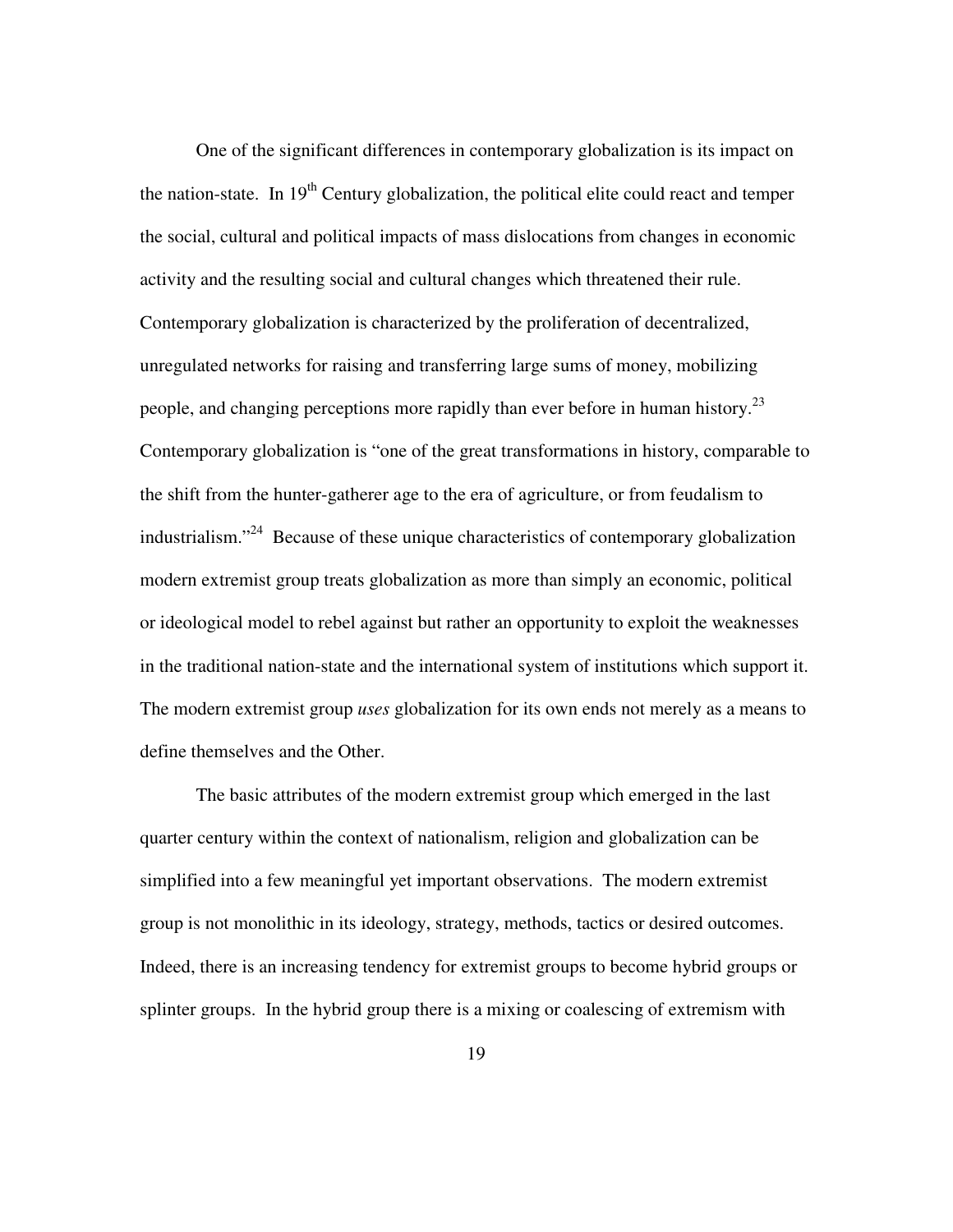criminal activity. The criminal activity can be a variety of traditional elements ranging from insurrectionists to transnational organized criminal groups.<sup>25</sup> In the splinter group there can be many offshoots (usually more violent) while still loosely affiliating with the parent group through a thread of commonality based on religious or nationalist congruency. Both groups also share one unique attribute commonly associated with globalization – speed. They splinter or become hybrid at a surprisingly fast pace due to the technology leveraged and the breakdown of barriers or holes in the international system as a result of contemporary globalization.<sup>26</sup> The hybrid-splintering potential of the modern extremist groups is unique in history and contributes to their longevity. On the one hand, the lifespan of durable terrorist groups is relatively short (5 to 10 years).<sup>27</sup> However, those groups which have at their core nationalist or religious goals last the longest.<sup>28</sup> And the increase in contemporary religious-based extremism is not limited to Islam, although it tends to get the most exposure in the media and in academia. The increase in contemporary religious-based extremism involves not only all Abrahamic faiths, but also Sikhs and Hindus.<sup>29</sup> Depending on when one rejects the linkage to the original group, through splintering or hybrid effects, these groups may be quite durable and resilient. For example, if one accepts that the Muslim Brotherhood was established in the early  $20<sup>th</sup>$  century and that the splinter group Hamas is linked to the original group then the Muslim Brotherhood exceeds all notions of durability according to Cronin, Jones, or Libecki. However, if Hamas is counted separately as an extremist group which was formed in 1987 as an outbreak to the Intifada, then the arguments set forth by Cronin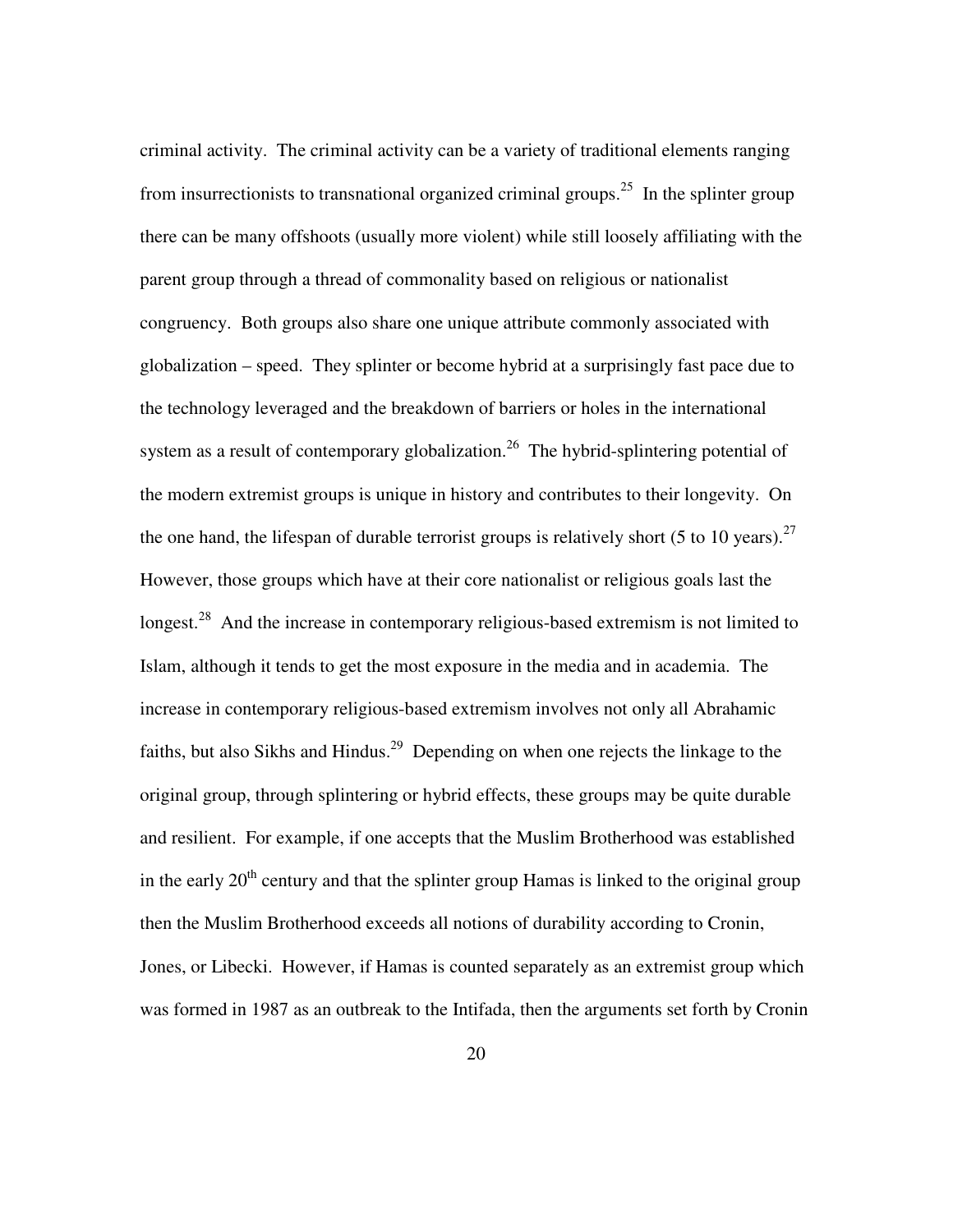about the myth of durability hold true.<sup>30</sup> This same argument can be applied for Black September which was formed in 1971 and dissolved 1974 and briefly reconstituted in 1981.<sup>31</sup> As an isolated, distinct, and separate extremist group, Black September came and went only serves to skew quantitative analysis about durability and longevity. The important concept here is not about durability for its own sake but rather what contributes to longevity of the modern extremist group. All evidence suggests that extremist groups with a coherent and simple message appealing to nationalist or religious tendencies of their audience have the potential to last longer primarily through the hybrid-splintering effect. This is an important element of the modern extremist group and when combined with contemporary globalization, the concepts of durability based on the historical context are likely to be less meaningful as we look at the present situation and peer into the future.

#### **1.2.2 Extremist Groups go Global**

The quest for broad support for extremist groups irrespective of place and time is well documented. In the last half century, the situation has changed dramatically from a *quest* to a *necessity* for broad support. Any modern extremist group requires support from the broader population outside of the group and its members in order to survive let alone to thrive. There are two mechanisms, described by Clifford Bob, by which this support is achieved-through nongovernmental organizations (NGOs) and transnational advocacy networks  $(TANs)$ <sup>32</sup> Outside assistance through NGOs, TANs or supporters by another name can create the appearance of legitimacy.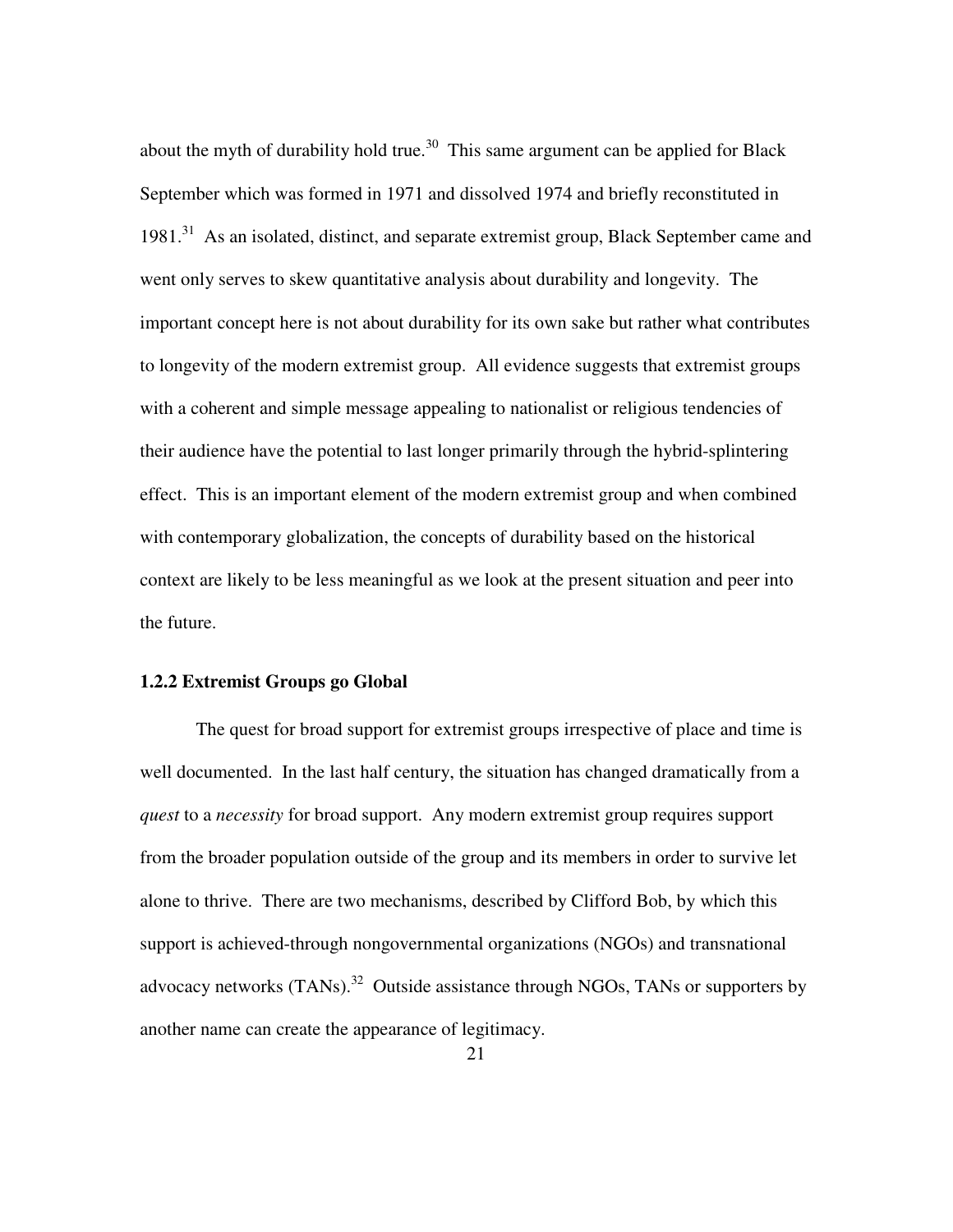In acute cases extremist groups solicit the assistance of outside supporters on the ideological basis of religious or ethnic duty. This was certainly the situation during the Soviet-Afghan War of the 1980s within the broader Muslim *ulema*. Despite the fact that the actual number of Arab fighters in Afghanistan numbered only a few hundred at any given time, the marketing value within the Arab world was a tremendous windfall in terms of al-Qaeda going global.<sup>33</sup> With the help of the United States and the Kingdom of Saudi Arabia resources where brought to bear to train and arm the local extremists under a Cold War mentality of containment. However, al-Qaeda used the external support to "gradually widen from the Afghan conflict to operations in the Middle East, Africa, Europe, and even the United States."<sup>34</sup> This "mutuality of interests creates a market for transnational support"<sup>35</sup>. However, as was experienced in the Soviet-Afghan case involving al-Qaeda, the supporters' ability to control the situation is often limited. In addition, the unintended consequences associated with the necessity of broad support can take extremist movements or groups into new strategic directions. Using the case of al-Qaeda during the immediate aftermath of the victory in the Soviet-Afghan War, bin Laden and his followers "were leading the jihadi movement into a new strategic direction of breaking off its engagement with the with the 'near enemy', secular Muslim states such as Egypt, to concentrate on the real power that supports them.<sup>36</sup> Without transnational support, it is far from certain that the progression of al-Qaeda could have gained the support it has based solely on nationalistic, ideological, or religious precepts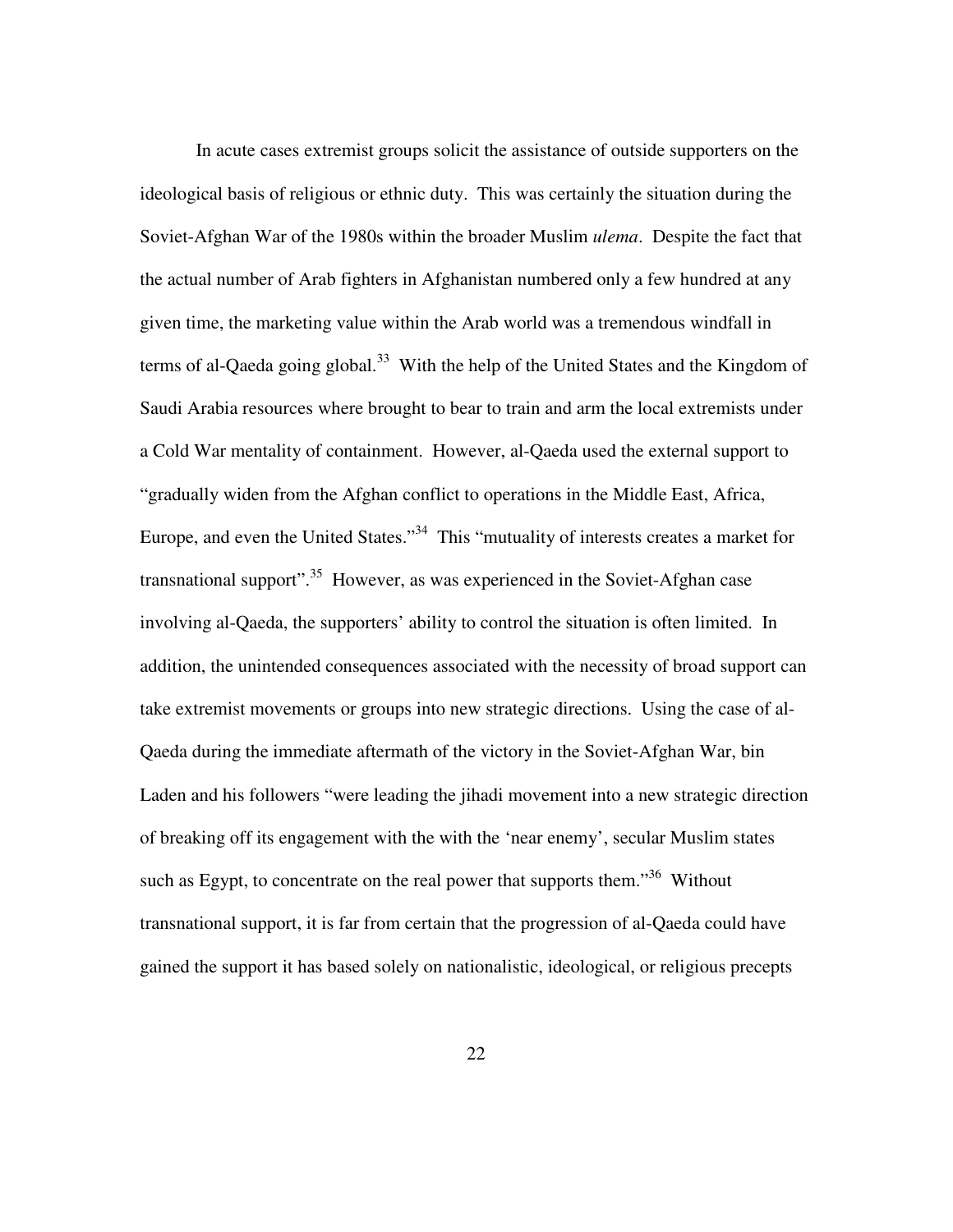alone. As a result of this single example, the globalization of extremist groups is no longer option, for their very survival it is essential.

Cronin's analysis indicates the average lifespan of an extremist group that uses terrorists' attacks or violence is relatively short – 10 years or less. Jones and Limbicki point out that since 1968, only 32% of religious terrorist groups have ended. The substantial majority of current terrorist groups are religious extremist groups. This clearly demonstrates that religious extremist groups are more durable, than indicated by Cronin. The evidence suggests that religious extremist groups are not only durable with longevity of more than ten years (the PLO is forty years old); they are resilient. Through the process of hybrid-splintering the ability of the religious extremist group to adapt is evident. This is facilitated by the ability of contemporary religious extremist group to leverage trends in globalization. Instead of simply using anti-globalization as a rallying point for their cause, they are embracing the technological advancements resulting from globalization to mobilize resources, ideas, and messages quickly in response to adversarial attacks.

The number of modern extremist groups continues to increase and several organizations (RAND and others) maintain a comprehensive database. A comprehensive listing of contemporary extremist groups is available. While the actual number varies depending on definition and world events, currently there are more than 600 active extremist groups engaged in terrorism. The numerical analysis is enlightening. Of the 648 groups active between 1968 and 2006: 268 ended, 136 splintered and 244 remained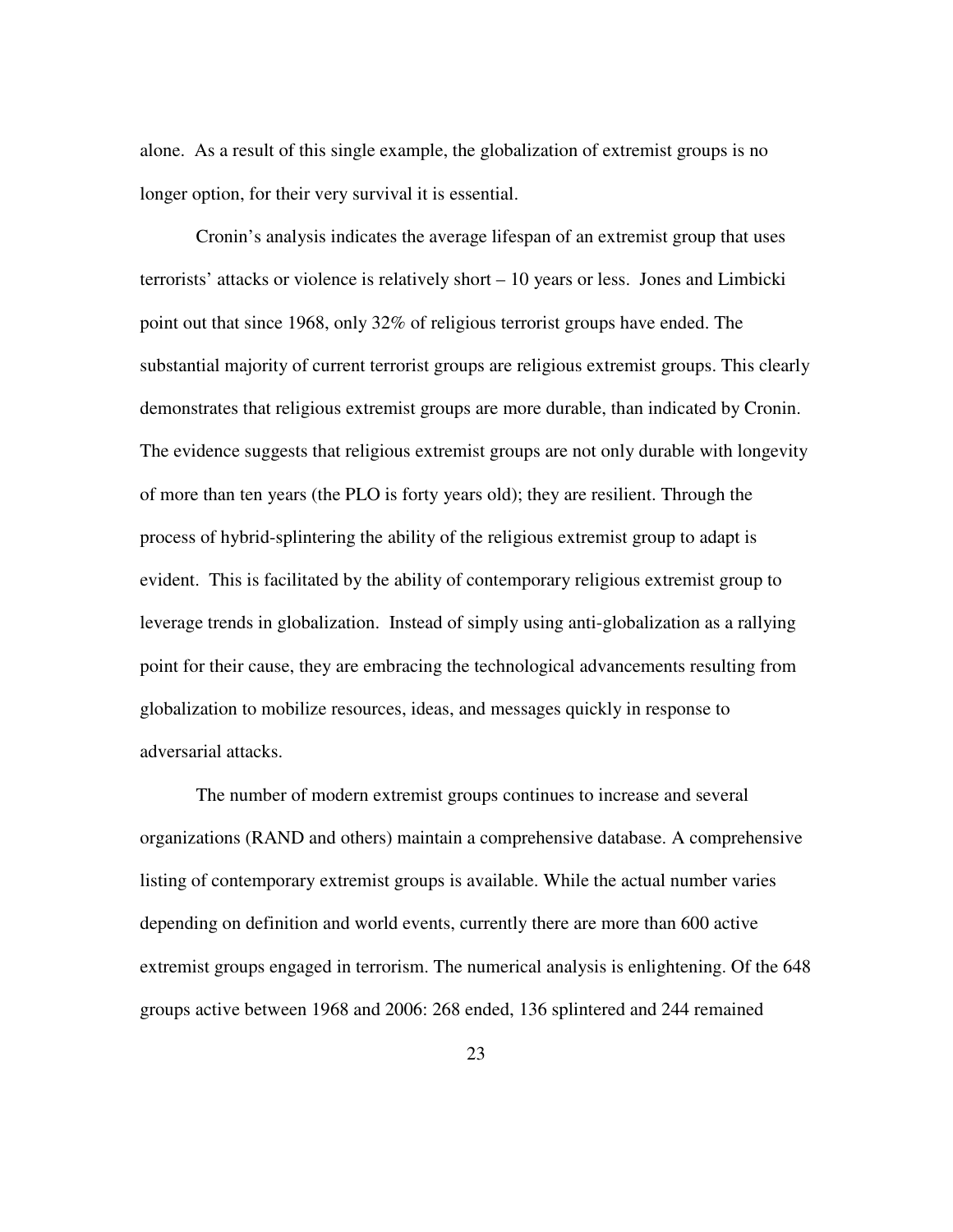active. Most of the 268 end for one of two reasons: penetration and eliminated by police or intelligence agencies (40%) or peaceful political accommodation with their government (43%). The narrower the political goal the more likely a political accommodation was realized. In 10% of the cases, the terrorist group ended by achieving victory. Ending does not always equate to failure! Military force ended only 7% of the terrorist groups. $37$  The first step in understanding why some of these contemporary extremist groups fall and others flourish is a thorough characterization.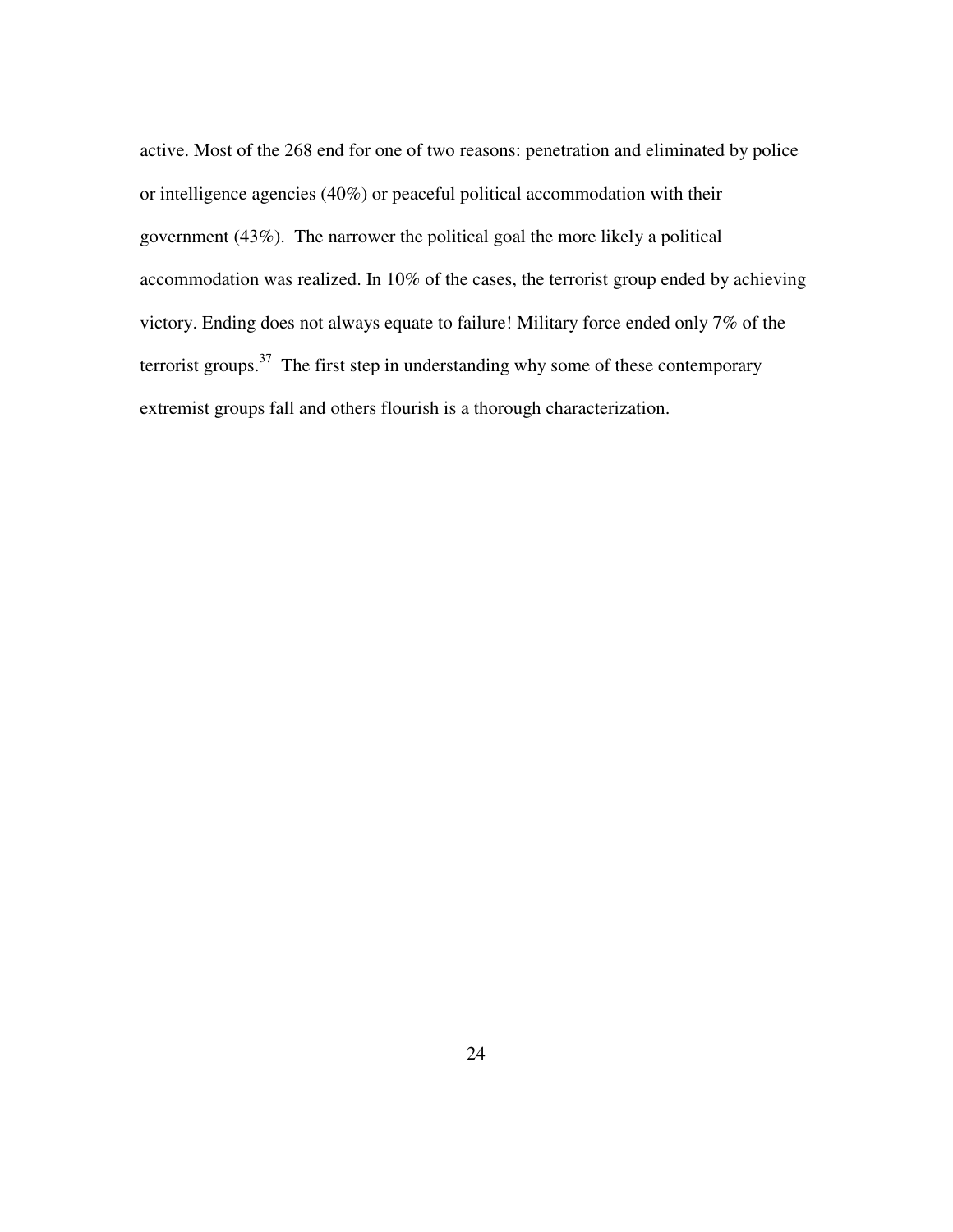#### **CHAPTER 2 – CHARACTERIZATION OF EXTREMIST GROUPS**

A characterization of extremist groups facilitates an analysis and initial description of emergent trends in groups that fail and those that flourish. The approach is to consider two major types of extremist groups – those based on political ideology and those based on religion – and a few specific terrorist groups within each type. Within each type, the examples presented represent groups that failed and groups that flourished. The emergent trends in groups that flourish appear to be common to both major types.

#### **2.1 Extremist Groups Based on Political Ideology**

Political ideology is the basis for conventional political parties and many terrorist groups. In Chapter 1, we identified several examples of successful extremist groups that used terrorism and then transformed into political parties. Western scholars are challenged by this concept because of their perception of political parties as the essence of peaceful democracies.<sup>1</sup> There are several examples of extremist groups based on political ideology. A characterization of two extremist groups based on political ideology (the Red Army Faction and the Zapatista) facilitates an understanding of why some groups fall and others flourish.

The Baader-Meinhof Group and its successor the Red Army Faction (RAF) terrorized Germany in the 1970s and 1980s. It was created in 1968 by a few young, Vietnam War protesters who decided to become terrorists<sup>2</sup> and launched a "campaign of liberation" that included murder, kidnapping, bank robbery, and bombings.<sup>3</sup> The German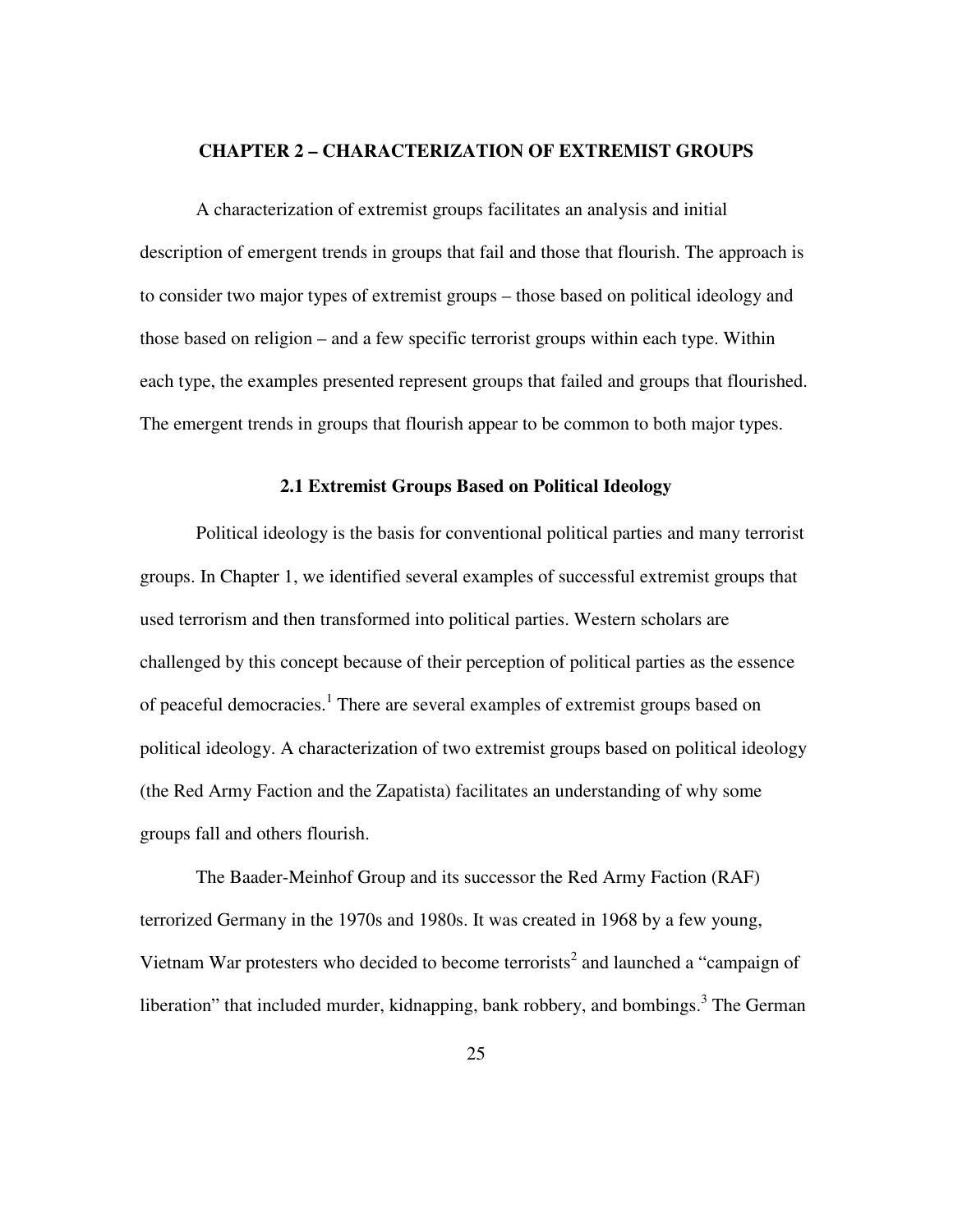criminal police arrested Baader and Meinhof and other leaders of the group after a series of murders and bombings. An organization called the RAF was formed to dramatize and win public support for the Baader-Meinhof prisoners and helped them escape from prison in 1970. Baader then led the RAF and it was the most violent terrorist group in Europe.<sup>4</sup> About 20 members of the group received terrorist training by the PLO in Jordan.<sup>5</sup> After Baader and other RAF members were arrested in 1972 and imprisoned again, the RAF relocated from Germany to Baghdad and conducted murder, kidnappings, bombings, and high jacked an airliner demanding the release of Baader and other RAF members. In 1977, Baader and the RAF prisoners were killed (suicide?) in the prison in Germany. The RAF continued terrorist actions in Germany until 1993. In 1998 the RAF sent a letter to Reuters news agency indicating "the urban guerrilla in the form of the raf is now history, the end of this project shows we cannot be succeed that way."<sup>6</sup> The fall of the RAF demonstrates that a single issue organization that could not gather popular support globally cannot succeed. The Weather Underground Organization in the USA $^7$  and the Red Brigades in Italy $^8$  also failed for the same reasons. It also demonstrates that dedicated criminal police actions targeting the extremist group leadership can be successful.

The Zapatista Army of National Liberation (EZLN) was founded in 1983 to advocate for peasant land reform in Mexico.<sup>9</sup> EZLN trained and armed local indigenous peasants and by 1990 had 8,000 troops under arms. EZLN opened hostilities in 1994 by seizing a town in Chiapas, destroying land records and releasing prisoners from the jails.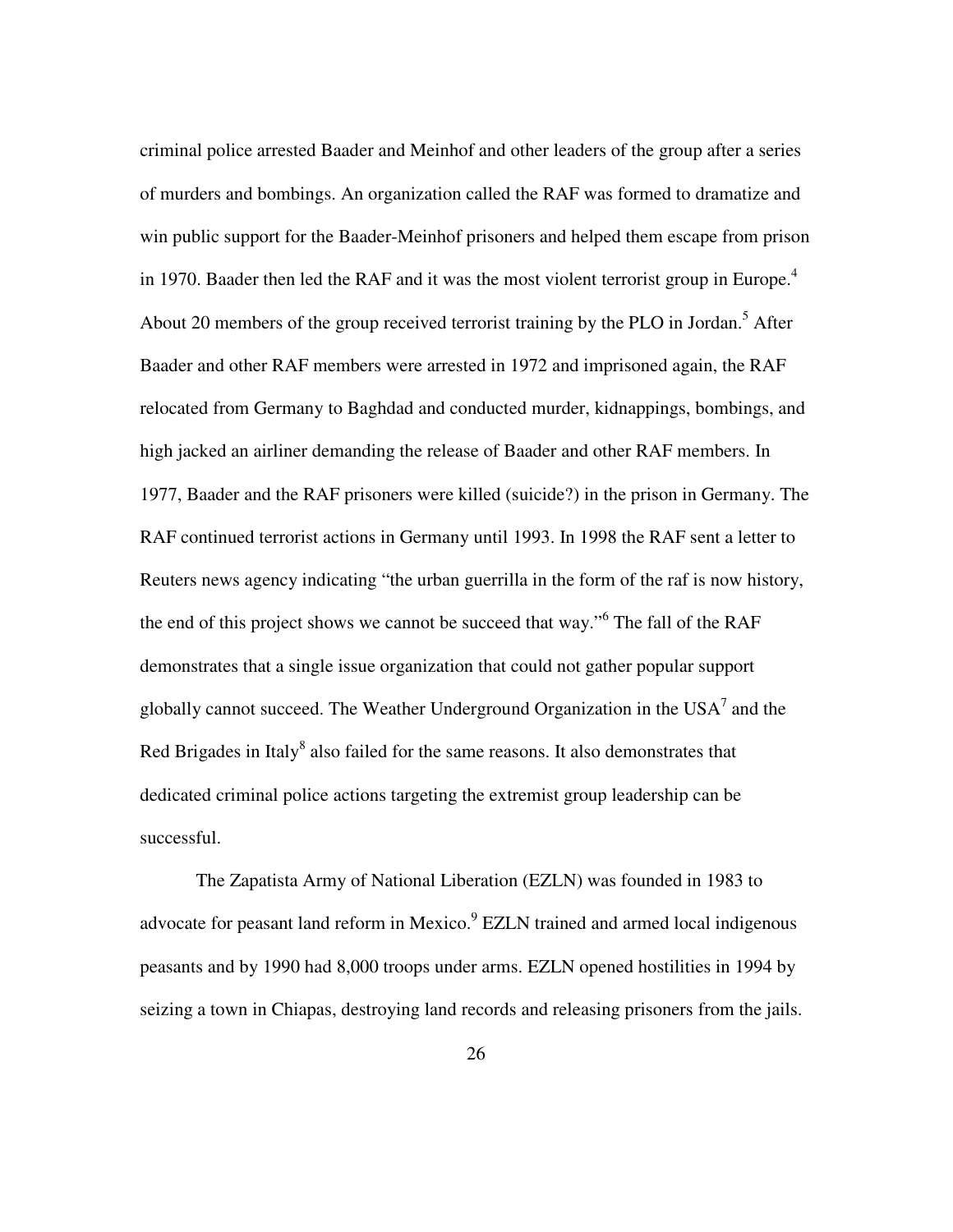The Mexican military responded with an attack that resulted in 160 Mexican military deaths and more than 1,000 EZLN members killed or captured. The Chiapas rebellion shook the Mexican government and they opened negotiations with EZLN a month later. Activist NGOs from the USA and Canada and Europe swarmed into Mexico in support of the EZLN.<sup>10</sup> A series of negotiations and government failures to honor commitments for land reform continued for the next 15 years (and continues today). The EZLN is armed and engaged in terrorism, but the acts of violence are against property records and military personnel. EZLN is supported by the majority of the Mexican population and by public opinion throughout the Americas. The EZLN receives international recognition, sympathy and financial support. The international community exerts pressure and influence on the Mexican federal government to implement land reform and negotiate with the EZLN. While the Mexican federal government fails to act, local communities in the region began to set-up municipal governments independent of the Mexican state. The EZLN used surprise, drama and force to immediately shot to prominence in the international media. EZLN established personal relationships with NGO employees who returned to their home countries and advocated for the EZLN land reform goals.<sup>11</sup> The EZLN is flourishing and continues to garner significant international support.

### **2.2 Extremist Groups Based on Religion**

The characterization of extremist groups based on religion offers an extensive array of possibilities for study. The current climate in the world today regarding extremist groups focuses on those groups whose religious imperative is their defining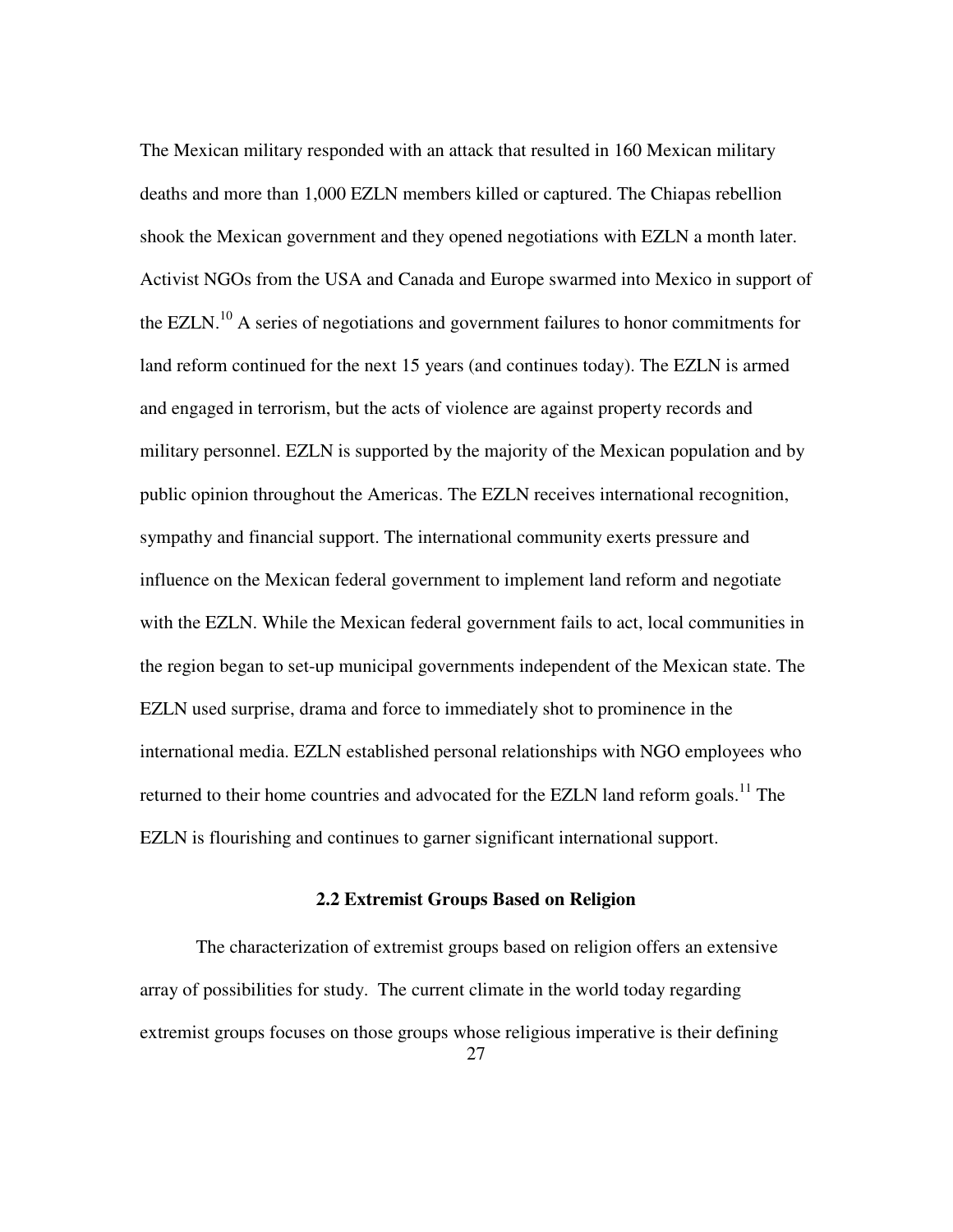characteristic.<sup>12</sup> While that focus tends to concentrate on extremist groups whose religious imperative is Islam, there are broader implications which apply to other religions. In this section, those broader implications will be limited to an examination of the three Abrahamic faiths. The examination is limited to Judaism, Christianity, and Islam in order to determine if there is a close tie between the attributes of the extremist groups which emerge with these faiths as their religious imperative and if so, how those similarities or differences contribute to the success or failure of the extremist group(s).

#### **2.2.1 Zionist Extremism**

The traditional image of the Jewish state and the Jewish people in the modern era has been that of the victim of extremism. Images over the last quarter century have repeatedly involved suicide bombings in major Israeli cities, aircraft hijackings with the express intent of obtaining Israeli hostages, and the broader targeting of Israeli citizens in the Middle East and Europe.<sup>13</sup> These activities have strengthened the "role of Jews as victims of the terrorist attacks (which) fits into a wider conception of Jewish identity over the centuries: Jews as the quintessential victims."<sup>14</sup> Although the Jewish state and Jewish people have been the victims of violent extremist groups, this is only part of the Jewish tradition. Even before the formation of the State of Israel in 1948, there were Jewish militant sects who rebelled against Roman rule using techniques similar in their brutality as the most violent extremist groups in history.<sup>15</sup>

Within the Jewish religious and social tradition several examples of extremist religious groups will be examined here with the purpose of determining similar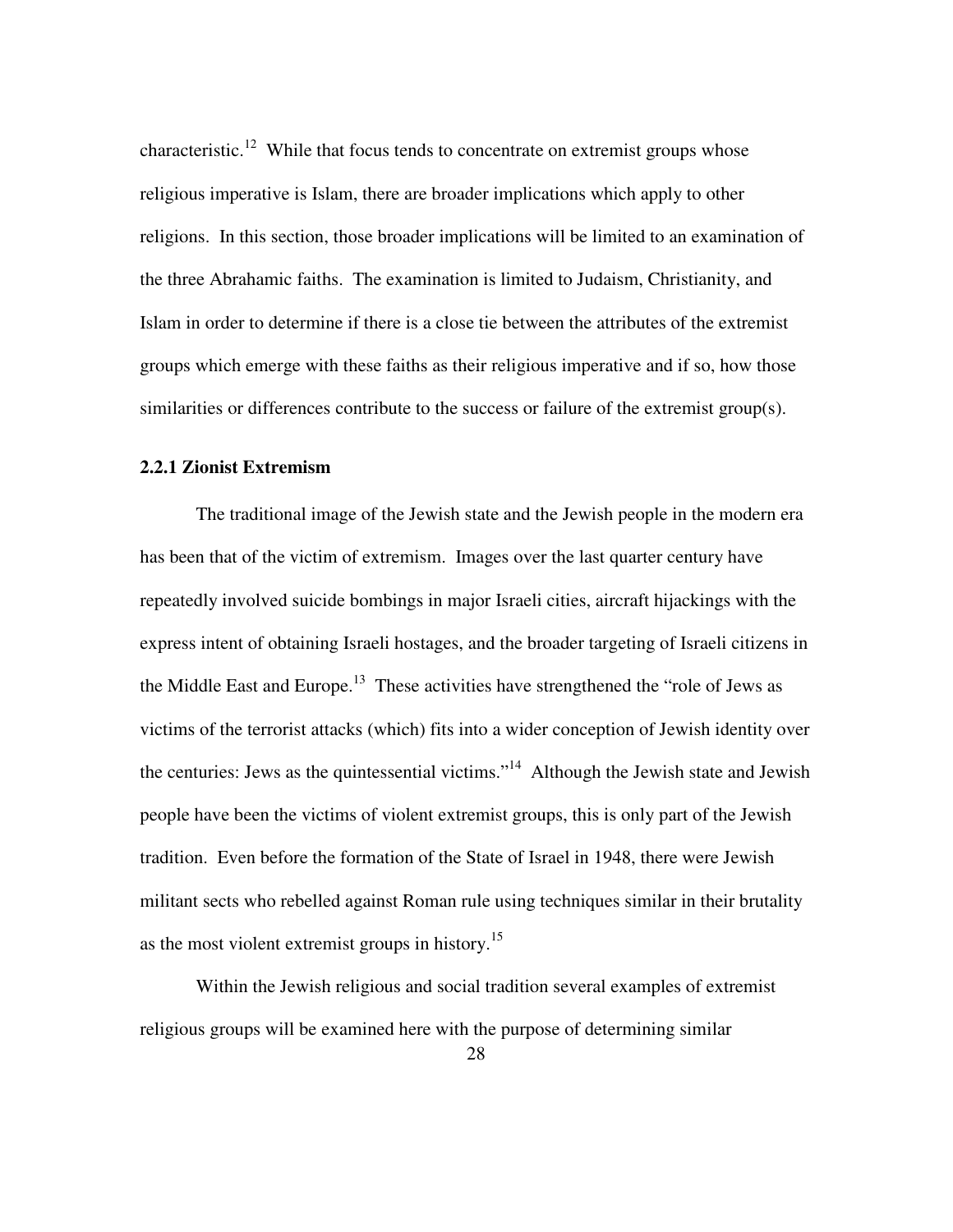characteristics or attributes. There are interesting tendencies in pre-1948 Jewish extremist groups which frame the context of examining post-1948 groups examined later in this chapter.

The first tendency was that pre-1948 Jewish extremist groups were primarily concerned with the effective defense of the Jewish collective. Their primary concern was to provide safety to Jewish people in situations where the country rulers in which they resided were unwilling or incapable of ensuring their safety. This was predominantly in at the end of the 19<sup>th</sup> century and involved two groups *Shomer* and *Hagana*.<sup>16</sup> Shomer while not a purely religious extremist group had the main goals of the movement to not only protect Jewish diaspora in Europe but to enhance the development of Jewish settlements in Palestine. Shomer did not last long and what was established in 1909 never survived the First World War. The decline of Shomer was due primarily to splintering whereby rivals and opposition within the group undermined solidarity and the leadership.<sup>17</sup> Hagana was formed after the First World War and was closely aligned with the political party United Labor Party and essentially served as the military arm of the ULP. Hagana as an extremist group transformed into a legitimate organization which eventually formed the basis of the Israeli Army in 1948.

The second tendency was a far more radical one. This involved the emergence of two extremist groups called *Etzel* and *Lehi* which at their core were offensive-based extremist groups actively ensuring a homeland in Palestine for the Jewish diaspora in Europe. At their core, these two extremist groups shared several attributes including an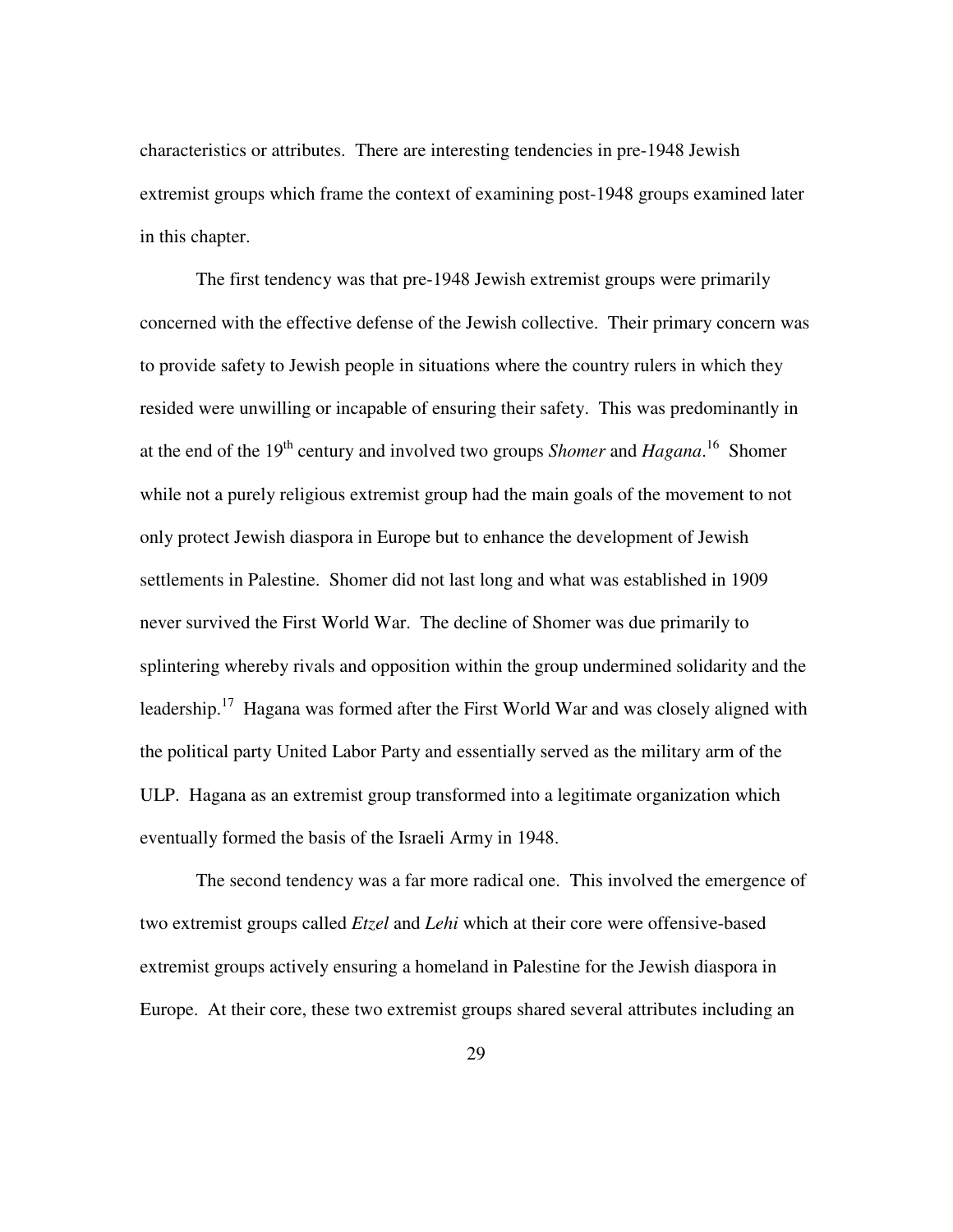anti-colonial, nationalistic goal of creating the conditions necessary for the establishment of the State of Israel during the British Mandate combined with a unique mixture of an extremist-messianic vision that the Jewish people were the chosen people and had a divine right to Palestine. Both of these groups fell because their extremist brand was unmarketable to the Jewish population writ large and were unable to raise the funds necessary to survive.

What all four of these groups shared and the legacy they left behind for other groups to follow is important. They all shared an ideology that they were the chosen one, the good acting against evil in a divine mission. They considered themselves to a lesser or greater extent, followers of other historical extremist religious groups such as the Zealots.<sup>18</sup> Lastly, they all fell, albeit differently, with the creation of the State of Israel in 1948. The ideology they left behind for other extremist religious groups in Israel include the historical tradition of their ideology, the divine nature of their cause, and the justification of their extremist positions and violent actions.

If *Shomer*, *Hagana*, *Etzel* and *Lehi* served as the foundation for the emergence of the contemporary extremist religious group in Israel, then contemporary among contemporaries is Rabbi Meir Kahane and his right wing Kach ("Thus") Party. Meir David Kahane was born in Brooklyn, New York on August 1, 1932. The son of a Revisionist Zionist, Rabbi Charles Kahane, in his early years he was active in the Betar.<sup>19</sup> In 1947, at the age of 15, Meir Kahane's first activist action was to physically attack the British Foreign Minister, Ernest Bevin, who was visiting New York.<sup>20</sup> Kahane received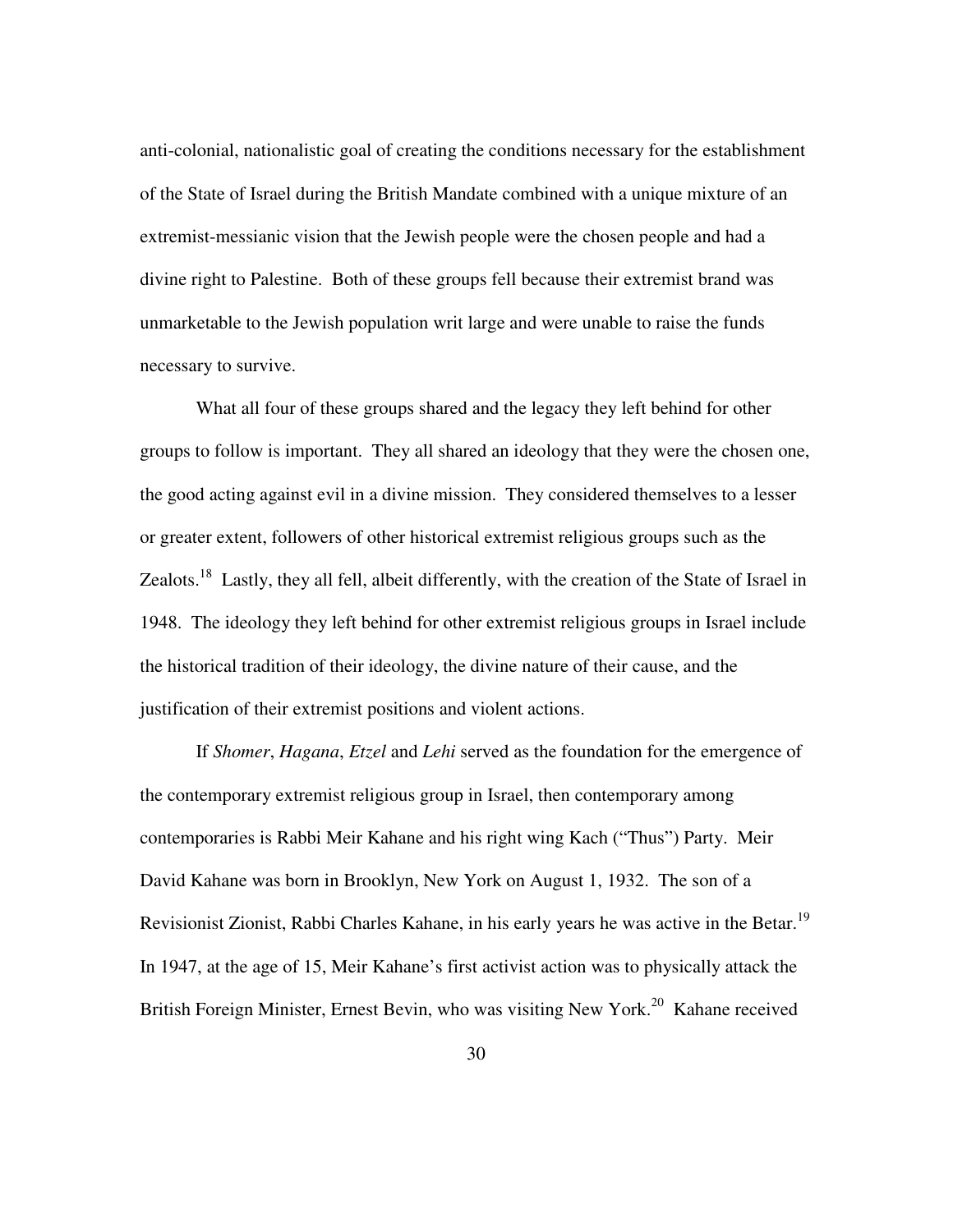ordination from Mir Yeshiva in Brooklyn and went on to receive a masters degree in International Law from New York University, although he failed to pass the bar. He served as a pulpit rabbi and teacher in New York until the mid-1960s and was the editor of the *Jewish Press*. Following on in the spirit of the Shomer and Hagana, in 1968 he founded the Jewish Defense League (JDL). Although there is no reference in any literature examined which could be documented to prove the JDL followed on in the tradition of the *Shomer* or *Hagana*, the stated purpose of the JDL is strikingly similar building on the theme of protecting the Jewish collective which has resonated throughout Jewish tradition and social identity since the Zealots-Sicarii of the Jewish Revolt of  $66CE.<sup>21</sup>$ 

The JDL soon transformed from an organization providing effective defense of the Jewish population in NY, to an offensive-based extremist group targeting perceived enemies of the Jewish people with violence. These enemies included Palestinians and the Soviet Union. His hatred for the Soviet Union was based in large part on the Soviet treatment of Jews. As such, he focused on the plight of Soviet Jewry, and coined the phrases "Never again," and "every Jew a .22" to emphasize that Jews would no longer passively ignore the plight of their foreign brethren. These activities soon landed Kahane in jail and in 1971, upon release he emigrated to Israel. It is in Israel, where Kahane became even a more radical Zionist. Once in Israel, he was initially welcomed by the right wing political parties but his ideology and messianic vision of Jewish politics soon found him out of favor forcing him to establish his own party – the Kach ("Thus") Party.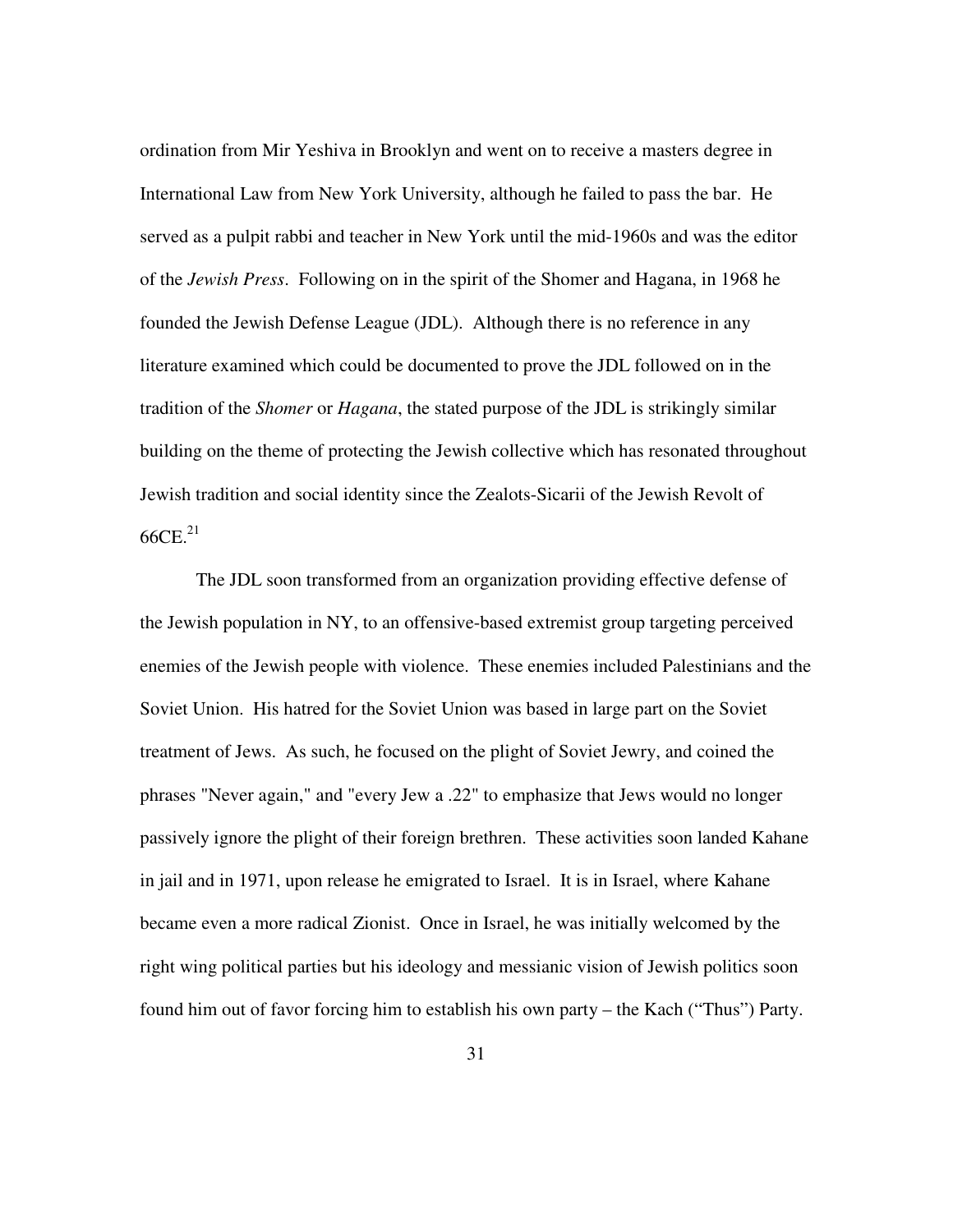Following on from his more violent activity and "take action" message which served him well in the US where Jews were the minority, this tactic in Israel proved politically fatal.<sup>22</sup> He was characterized as a racist and a bigot by the media. However, his messianic vision resonated with some Zionists in several critical ways.

First, was his interpretation of the term *kiddush ha-Shem,* meaning the sanctification of God, which meant that "anything that humiliated the Jews was not only an embarrassment but a retrograde motion in the world's progress towards salvation."<sup>23</sup> Second, he believed and espoused to the notion that the secular Jewish state was the forerunner to the biblical, religious Israel. The one in which Jews were the chosen one, their enemies humiliated, God is glorified in their struggle and the Messiahs coming assured.<sup>24</sup> This apocalyptic belief that there is a way to "speed up" the coming of the Messiah is something that is seen repeatedly within the ideology of Zionist extremist groups. Third, Kahane and many Zionist extremists believe that they live in a secular Jewish world and that in some way that the secularist movement is part of the underlying problem. Although Kahane does not explicitly call for violent action against secular Jews in Israel, his ideology can be interpreted as being sympathetic to such action should it happen. Lastly, Kahane had his own interpretation of just war theory which he persistently claimed was allowed by Jewish law in a *Halakchic* state (Jewish theocracy). These messianic visions and Jewish justifications for violence resonated with extremist groups long after Kahane's assassination in 1990 and serve as the foundational and inspirational foundations of other followers.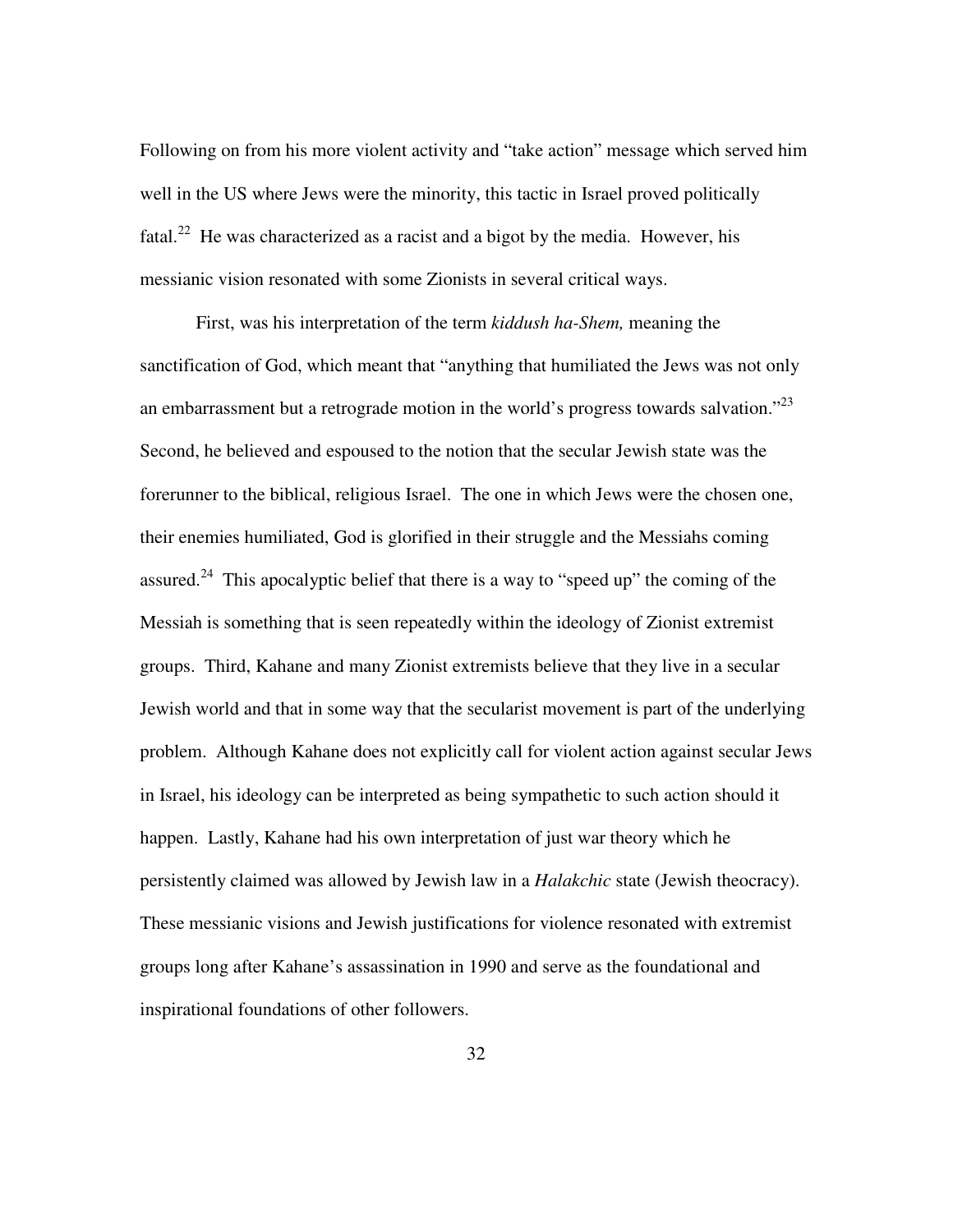Dr. Baruch Goldstein shared many of the ideals of Meir Kahane, the JDL and the Kach Party. Not only was he a follower of Kahane extremist Zionist ideology but he was also from New York and a member of the JDL. Like Kahane, Goldstein emigrated to Israel following his studies, which included medical school. He joined the Israeli Defense Forces on active duty and following his enlistment, served in the reserves as a physician. He lived in a small West Bank settlement near the city of Hebron where he worked in emergency medicine. The town was Kiryat Arba and was created for religiously active Jews who wanted to live near Hebron. From here, Goldstein was known to have traveled around Israel with Kahane to assist in gaining support for the Kach Party and the two became close personal friend. Kahane actually presided over the marriage ceremony of Goldstein and his bride, a Sephardic Jew. Perhaps most striking about this relationship between Goldstein and Kahane is that Goldstein shared all of the most extremist views of Kahane. What makes Goldstein so interesting is that most of what he believed was acted upon in what is considered to be one of the most violent terrorist acts portrayed by a Jewish settler *against* Muslims. On February 24, 1994 the night before that year's celebration of  $\text{Purim}^{25}$ , Goldstein went to the Tomb of the Patriarchs in Hebron which is the second holiest site in the Jewish religion. The shrine contains the site where Abraham, his wife Sarah, Isaac and other biblical figures are said to have been buried. As such, the shrine is considered holy by all of the Abrahamic faiths not just Judaism. There are two sides to the shrine, a Jewish side and a Muslim side. Goldstein went to the Jewish side that evening participating in the reading from the Scroll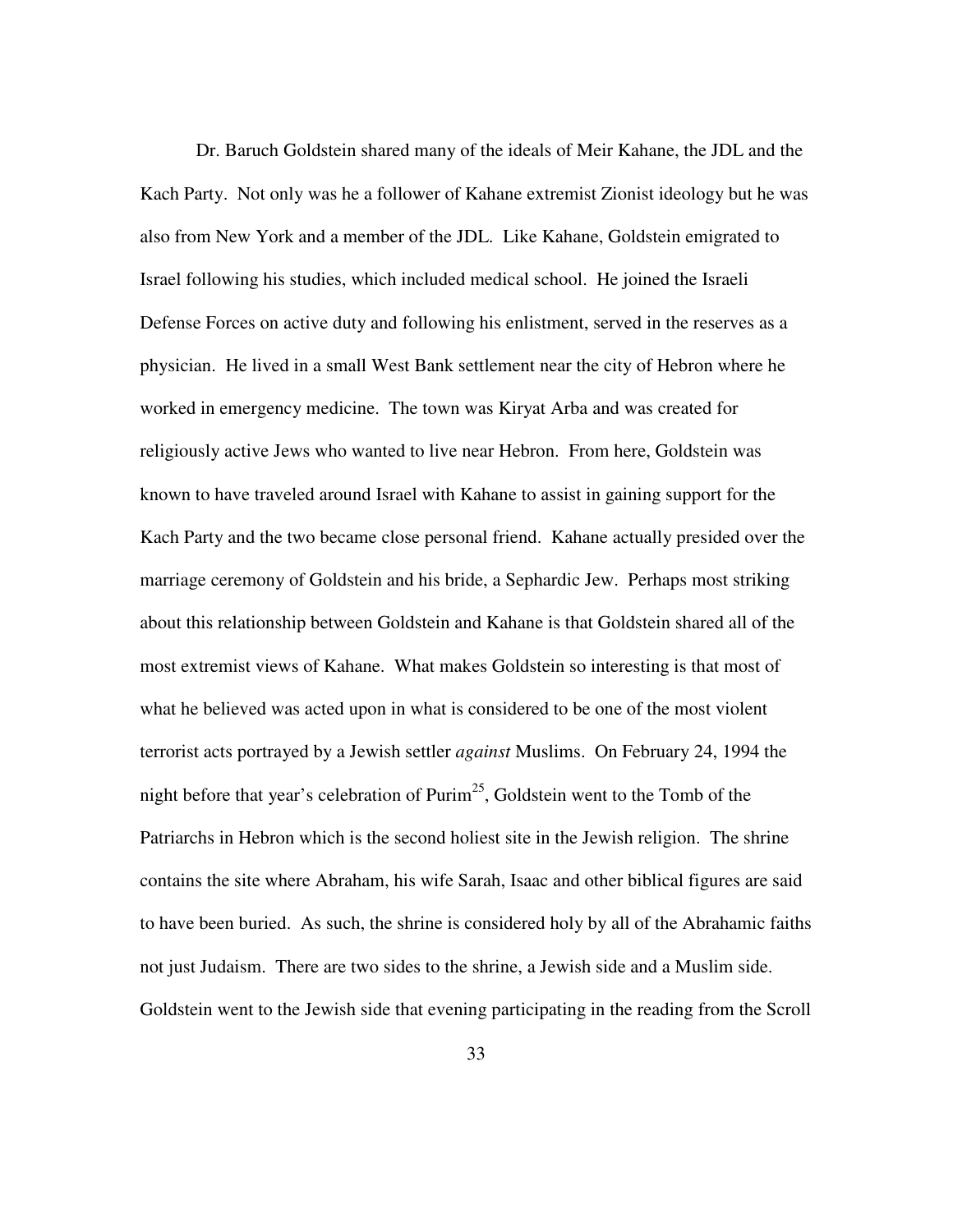of Esther as is tradition on Purim. During his prayers, he was interrupted by a gang of Arab youths yelling *itbah al-yahud* - slaughter the Jews.<sup>26</sup> This disturbed Goldstein since it is a considerable insult and humiliation to Jews, ever the more so on Purim and in a holy site. What bothered him even more is that the Israeli guards entrusted to provide security at the site did nothing to stop them. The next morning he returned to the shrine but this time entered on the Muslim side, took a rifle out from under his coat and let off more than 100 rounds, killing more than thirty, and wounding scores more. The crowed overtook Goldstein and subsequently beat him to death.<sup>27</sup> It was Meir Kahanes interpretation of *kiddush ha-Shem*, referred to earlier, which disturbed Goldstein and led him to commit the massacre at the mosque of the Tomb of the Patriarchs. Goldstein felt that "he – with all Jews – had been deeply humiliated by the taunts of Arab youths to 'slaughter the Jews', insults that were neither countered nor halted by the Israeli guards at the site."<sup>28</sup> The act was officially condemned by the Israeli government, which set up a series of investigations and established the Shagmar Commission which proved Goldstein acted alone.<sup>29</sup> However, the impact can still be seen in the West Bank. He is considered to be a great martyr and holy man for this violent act.

The ideology and the interpretation of Goldstein's act as justified according to Kahanes version of *kiddush ha-Shem* was a factor in Goldstein's justification for the slaughter at the Tomb of the Patriarchs. The appeal for Kahanes interpretation of just war theory which he persistently claimed was allowed by Jewish law in a *Halakchic* state and his insistence that a *Halakchic* state is the only true destination for Israel and the Jewish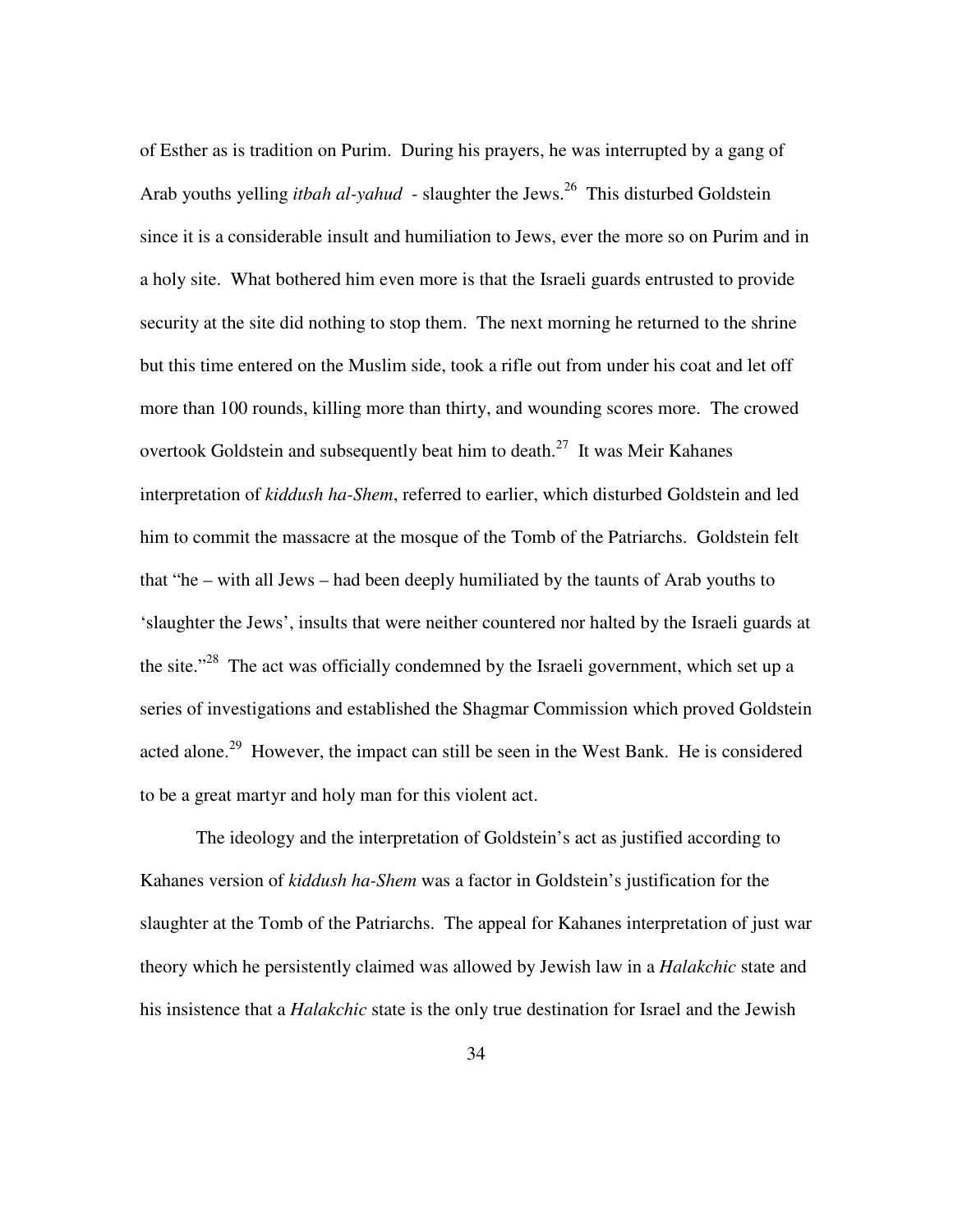people continues to influence many. The perpetuation of this extremist view was the basis for Yigal Amir's assassination of Yitzak Rabin in 1995 and can be seen in the writings and actions of Yoel Lerner, a young MIT-trained mathematician and linguist who follows the same form of messianic Zionism as Kahane. He believes that by destroying the Dome of the Rock and rebuilding the temple, the messiah will return to earth.<sup>30</sup> Following on in Kahanes ideology Lerner believe "the redemption of the whole world depends upon the actions of Jews in creating the conditions necessary for messianic salvation.<sup>31</sup> The appeal of Kahanes version of Zionist extremism is perhaps one of the best examples of how an extremist group can flourish. If we assume this "Kahanism" to be a brand of religious extremism, to which it certainly could be accurately characterized, this extremist movement has been active for more than 40 years with no evidence to conclude that this brand of religious extremism is in decline despite the best efforts of the Israeli government.

### **2.2.2 Christian Extremism**

 The same religious extremism composed of a belief that the secularist movement is part of the underlying problem within Christian extremism. Christian extremists groups share many of the ideological precepts as their other Abrahamic brethren. However, Christian extremists groups are engaged in the constant process of defining and redefining themselves as a coherent whole with their vision and cause as unified, even if they are not. That whole has often been described as the "invisible Army", "the moral majority", and the "silent majority" in its most mainstream adaptations of the New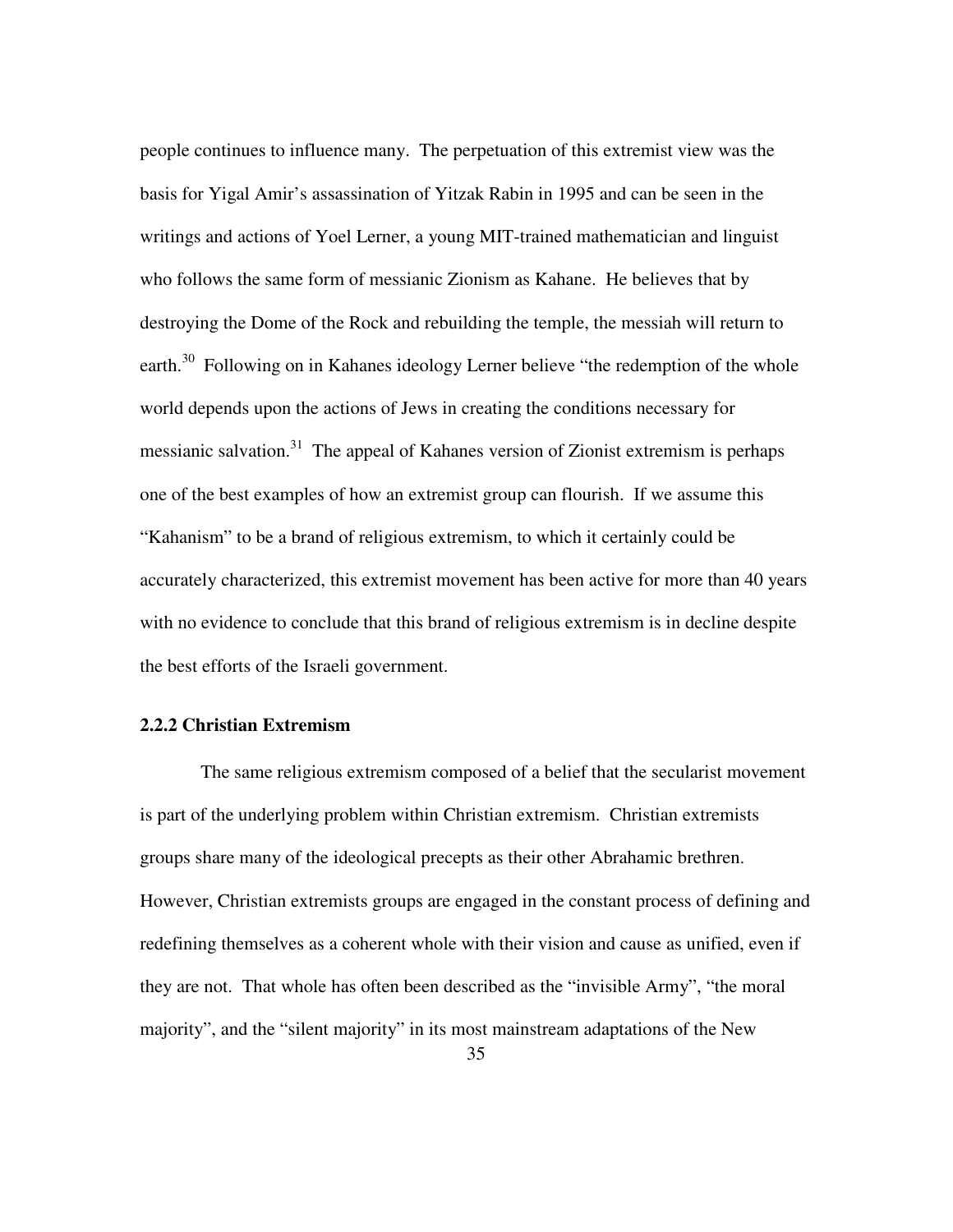Christian Right in the early 1980s.<sup>32</sup> In its more extremists forms they are known as the "Christian Identity", "Army of God"<sup>33</sup>, "Christian Patriot", and "Concerned Christians". Several domestic US religious extremist groups will be examined which provides unique insight into how contemporary religious extremists groups fall.

The first contemporary Christian extremist groups are a loose collection of single issue extremists who focus on abortion in the US. When the Supreme Court decided *Roe v. Wade* in 1973, the issue of abortion in the US was deemed settled by most Americans. Soon after, many anti-abortion groups, many of them church or community based, sprang up in opposition.<sup>34</sup> The National Right to Life Committee (NRLC) is perhaps the best known group and is generally considered more activists than extremist. At the other end of the spectrum one finds groups like Operation Rescue (a.k.a. Operation Save America) or Advocates for Life Ministries. For single issue extremist groups like violent antiabortion ones, the pattern from the research and literature appears to confirm that the more moderate the group the longer they tend to last. For example, the moderate NRLC founded in the late 1970's is still going strong with affiliates in most states. In the case of Advocates for Life Ministries which was founded in 1985 was disbanded by 1999.<sup>35</sup>

Unfortunately, this only scratches the surface of Christian extremists groups which are multiple issue groups and use the anti-abortion cause as one of many justifications for violence. The first violent attack against an abortion clinic occurred in 1977. There were 3,600 acts of violence against abortion providers between 1977 and 2002.<sup>36</sup> The theological justifications for these acts in the US are varied but follow two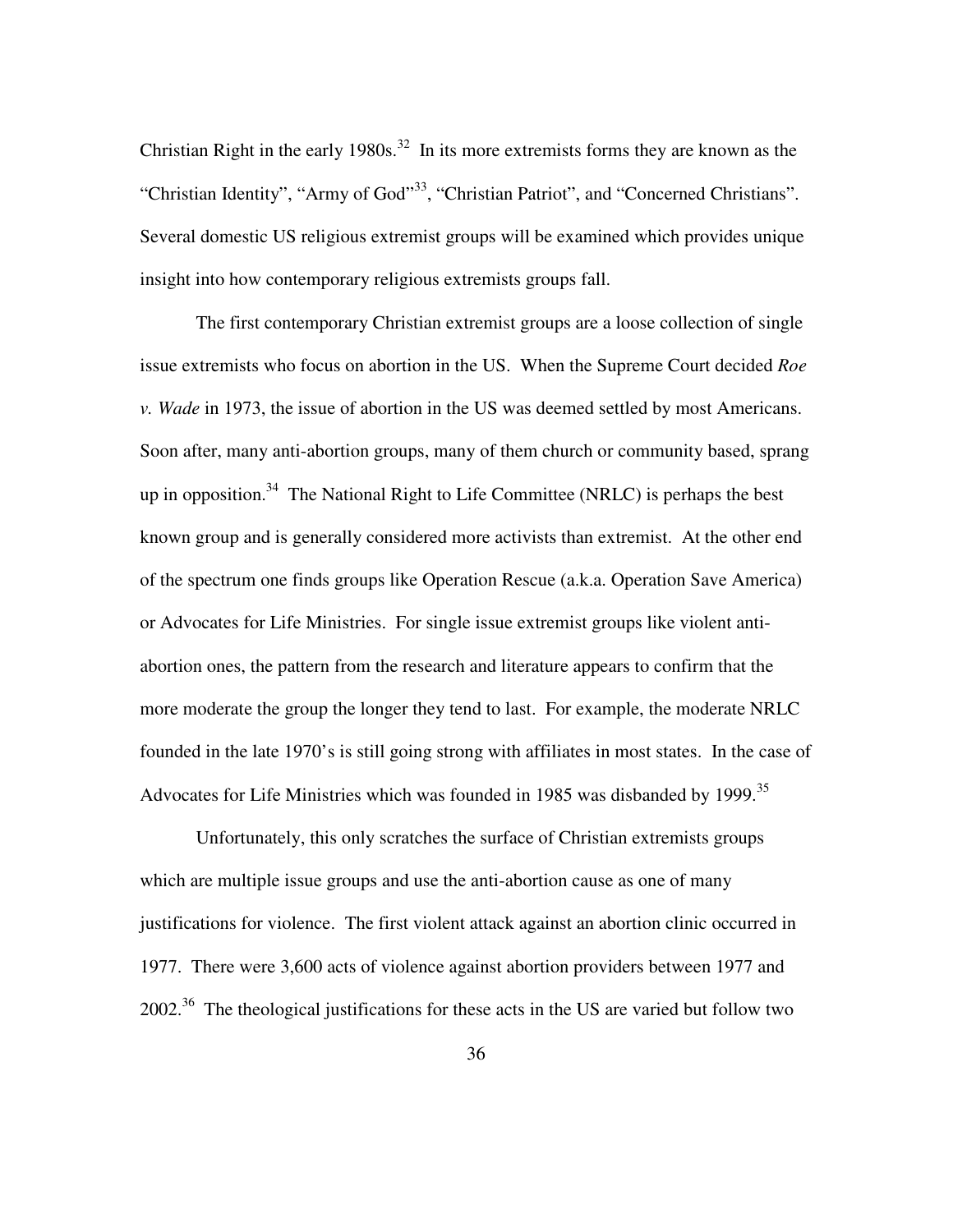general ideologies – one based on Reconstruction Theology and the other based upon the Christian Identity Movement.<sup>37</sup> The best known of the Christian extremists groups in the Christian Identity Movement regularly tied to violence against abortion clinics is the Army of God. The Christian Identity/Army of God ideology is a mixture of racism, white supremacy, and biblical law and is used in various forms by other groups such as Aryan Nations, the Freemen Group, and the,

The most famous member of the Christian Identity/Army of God is the Reverend Michael Bray who is listed as a terrorist in the RAND MIPT database. Rev. Bray was convicted in 1985 on charges of conspiracy in the bombing of 10 abortion clinics in Delaware, Virginia, and Maryland and served nearly 4 years in prison. Since his release, he has served as the spokesperson for other Army of God extremist including the Rev. Paul Hill who killed abortion physician Dr John Britton and James Barrett his bodyguard in Florida in 1994. The Rev Hill was convicted, sentenced to death, and was executed in 2003. Rev. Bray was also the spokesperson for Rachelle Shannon who was convicted of attempted murder for shooting Dr. George Tiller.<sup>38</sup> In his book, *A Time to Kill*, the Rev Bray explains using violence not only to resist what is morally wrong such as abortion, but also to bring about God's Kingdom on Earth through Christian political order in the spirit of Reconstruction theology. The Rev. Bray makes the link to Reconstruction the legitimizing factor for the justification of violence not just for murdering abortion doctors but his world view of fulfilling God's law.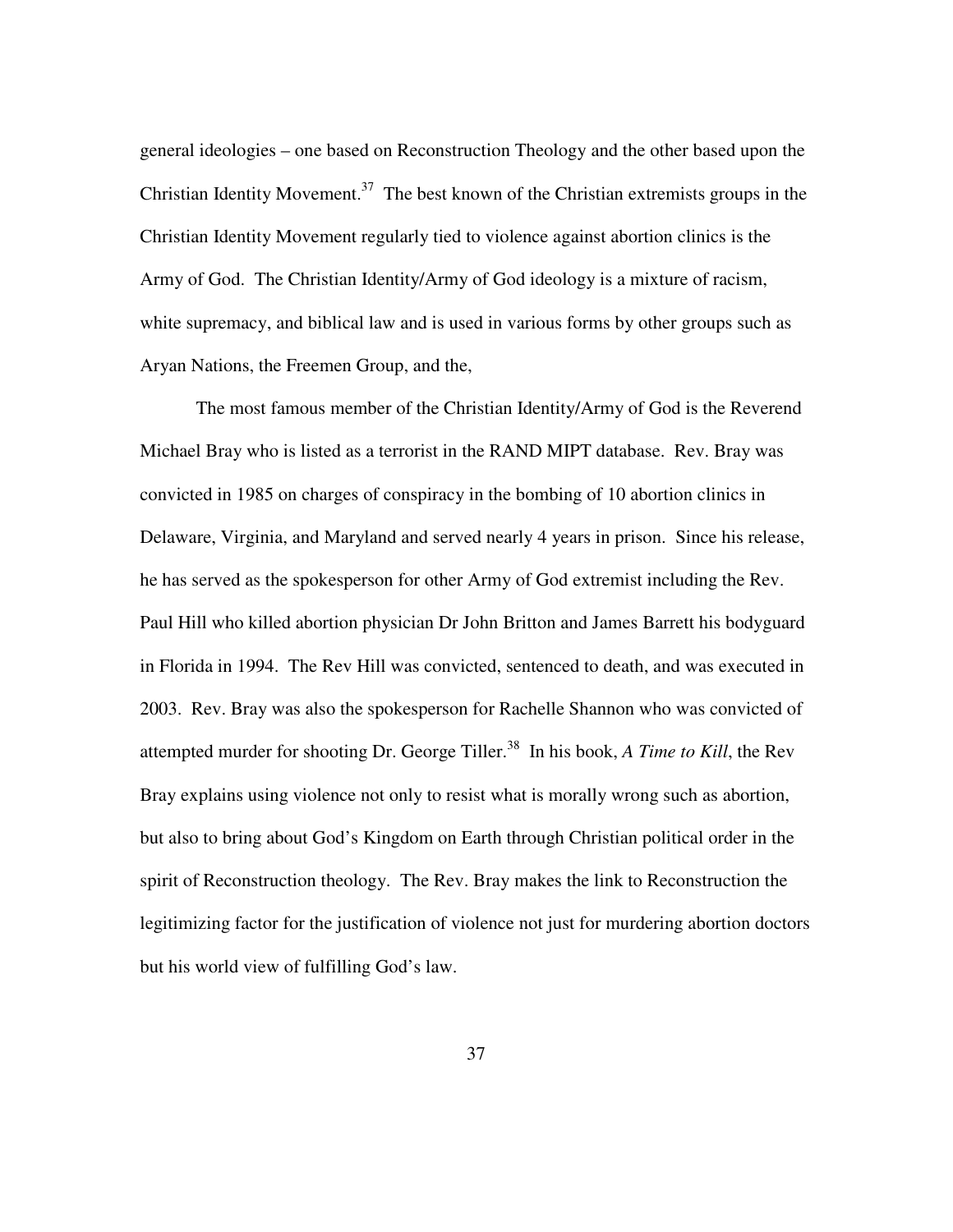This brand of Reconstructionist theology has been used by other Christian extremists including Eric Rudolph. Although known for the bombing of the Centennial Olympic Park in 1996, he is also an anti-abortion activist, a white supremacist, and active in the anti-homosexual conservative movement. Although there has been much written about Rudolph's association with Christian Identity/Army of God, he denies any association despite his letters from prison being posted to the Army of God website where a homepage dedicated to him and his writings can be found<sup>39</sup>. If not a member of the Christian Identity/Army of God, he is certainly very sympathetic to their cause and his writings are congruent with their ideology. This mix of ideology, Reconstructions theology, and religious justification is also associated with other extremists in the Christian Identity/Army of God movement such as William Pierce, author of *The Turner Diaries*, Timothy McVeigh, the Oklahoma City bomber, Randy Weaver of Ruby Ridge fame and his supporters, and many others.

All of the Christian extremist movements examined here share several common attributes and, depending on the extent to which they are emphasized, help explain their durability. Most are reacting to what they view is a pluralism of Western secular society which places humankind as the creator and maintainer of social mores and the institutions which sustain them. They believe God rules the world and that the Bible is the only authoritative source for belief, practice and implementation on earth. Most importantly, they are usually millennialists working towards God's Kingdom on Earth either through evangelizing to convert enough people to change the world or seek to gain control of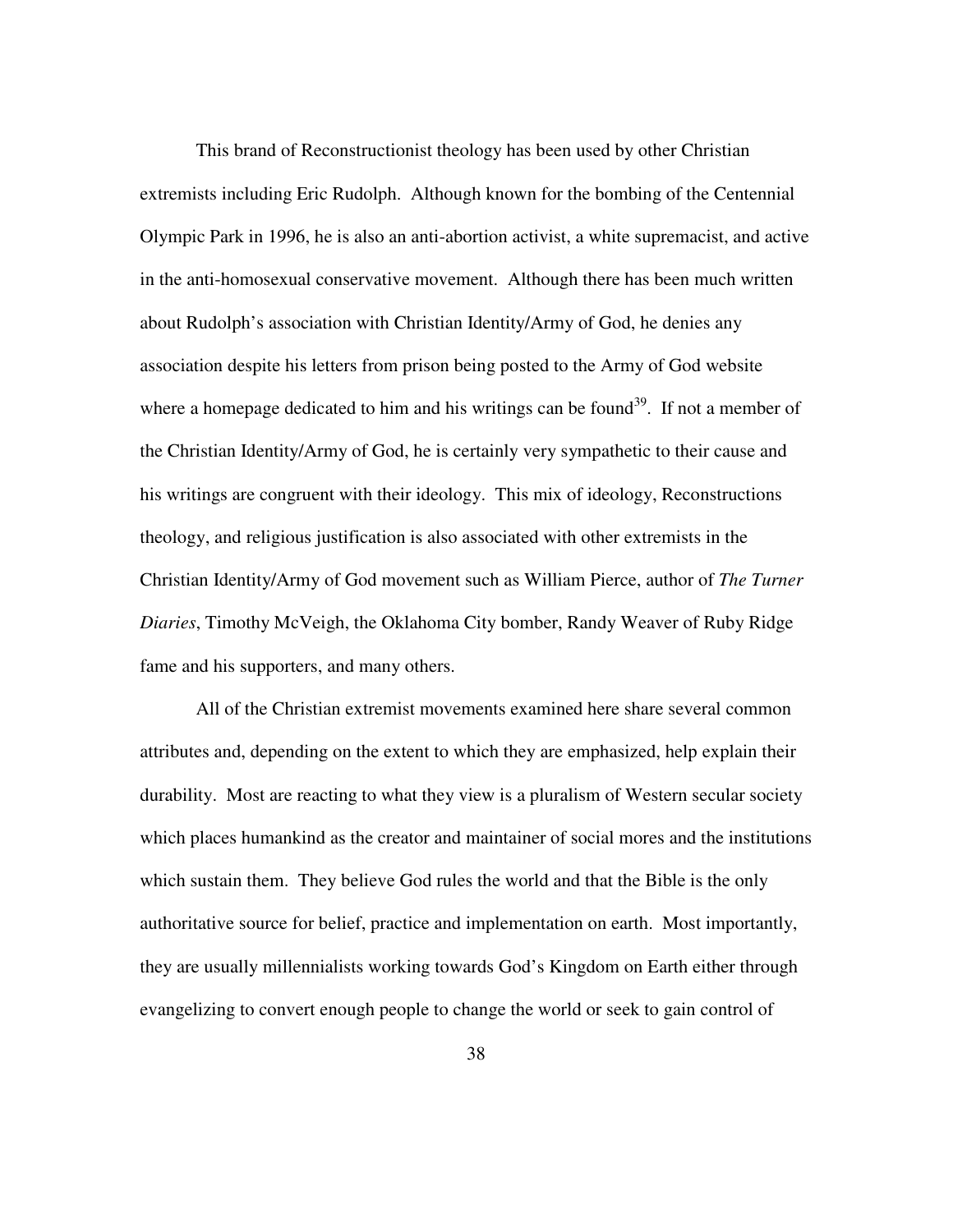other religious or secular institutions. The first part of this is purely religious because they believe original sin is at the individual level while the second part is a more political approach which seeks to expand and hasten God's rule more directly.<sup>40</sup> There are legitimate theological justifications which have been argued by the Christian Church for centuries that are also tightly woven into Christian extremists group thought. The most important one is a concept involving just war theory. First stated by Cicero and developed by Ambrose and Augustine, the idea that the use of force or violence under certain conditions is permissible if the violence saved more lives by the use of force than would be lost in a concept called proportionality.<sup>41</sup> By using the proportionality rule in just war theory, Christian extremist groups find moral justification for the use of violence. $42$ 

#### **2.2.3 Islamic Extremism**

The roots of current Islamic extremist groups trace their origins to the modern Islamic philosophers of the late  $19<sup>th</sup>$  and early  $20<sup>th</sup>$  centuries. Of the most prominent of which include Muhammad Abduh, Jamal al-Din al-Afghani and Rashid Rida, all of whom will be discussed in greater detail later. These three men all searched for a way to reform Islam in a way that would deal with modernity of the West. These reformers, although intellectual giants of Islamic modernism, provide no practical direction for implementing their reforms in a way that would reach the community in which they were so concerned. Each in their own way was elitist which virtually guaranteed their reforming message would remain largely an intellectual exercise. They were unable to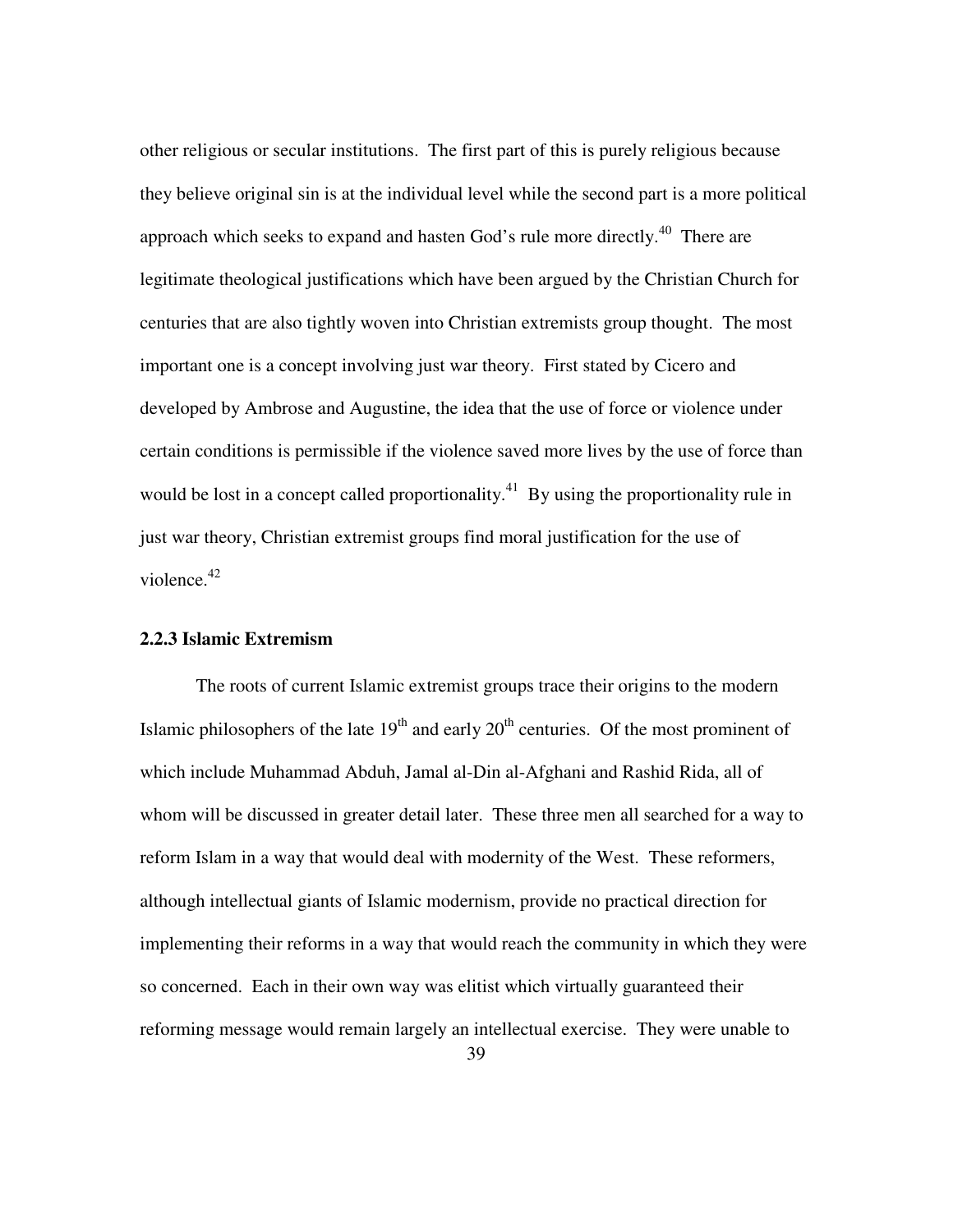help the *ummah* which was in a desperate state following societal corruption brought on by colonialism (first France and later Britain) and doctrinal corruption brought upon by Christian missions and more seriously Islamic secularists.<sup>43</sup> <sup>44</sup> <sup>45</sup> <sup>46</sup>

In Egypt, these political events, and the failure of Abduh, al-Afghani and Rida to provide practical implementation of the reforms in which they wrote and espoused, set the stage for Hasan al-Banna to create a movement, indeed a mass-movement, which would truly seek to purify the *ummah* both socially and religiously. Al-Banna thought that the only way this could be accomplished is to return to the principles of the Qur'an and the Sunnah and to rebuild society from those principles. His vision became the Society of Muslim Brothers (Muslim Brotherhood), one of the most well known Islamic extremist groups in the world. The forum for such discussions and flow of ideas was naturally the mosque network. This method of organizing the message provided two important and valuable offshoots. First, the mosque network provided a ready-made network of communicating the message. Secondarily, the mosque network provided a safe-haven for a reformist message unlikely to be appreciated by the government since the government could not attack the message by closing the mosques. This was actually an effective tactic of the Muslim Brotherhood which is still used as effectively today as it was in the 1930's when it was formed.

Al-Banna also devoted significant effort to organizing and structuring the *ummah* into manageable units called 'families'. His method of organizing was essential in (re)educating the society. By using these tactics the Muslim Brotherhood was often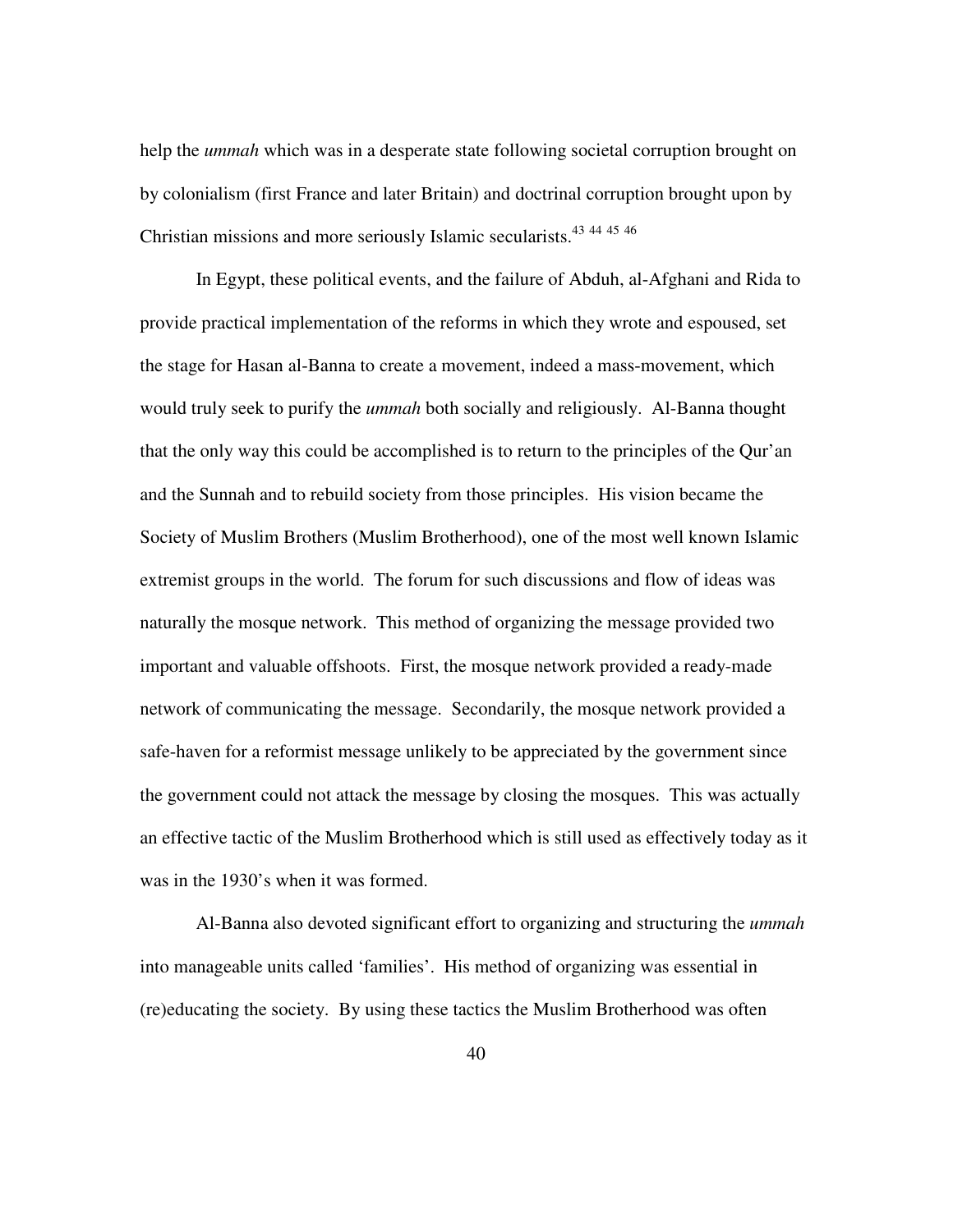accused of creating a 'society within a society'. Detractors also accused the Muslim Brotherhood of being anti-intellectual because of the grass roots nature of the movement, its organization, and its worldview. Ideological dissenters or challengers were not tolerated. The Muslim Brotherhood did develop a militant wing called the Secret Apparatus (*al jihaz al sirri*) in the mid 1940's in response to very turbulent times coinciding with the end of World War II. However, the watershed moment in history was the defeat of Muslim armies of Jordanian, Egyptian, Syrian, Lebanese and Iraqi in the 1948 Arab-Israeli war. The *al-Nakhbah* or 'disaster' as it is known by Muslims was a defining moment in political Islam in general and the Muslim Brotherhood in particular. This marked the beginning of the decline of the Muslim Brotherhood and after the death of al-Banna, the crackdown by the Nasser government on the movement, many thought the movement was dead.

However, the message of the Muslim Brotherhood was one of the urgency in defending Islam from the West. The West was greedy, corrupt, devoid of spirituality, and bent on destroying Islam. The message also stressed the inability of Western values to secure harmony and happiness for Muslims. Back in al-Banna's day, the West assaulted Islam through colonialism whereas today the West assaults Islam though the exportation of modern culture in the media and the internet.<sup>47 48 49</sup>

The ways in which religion (beliefs, practices, personalities, symbols, discourse, and institutions) has been a source of conflict and violence is well known. The section will attempt illustrate the resurgence of religion in public life while at the same time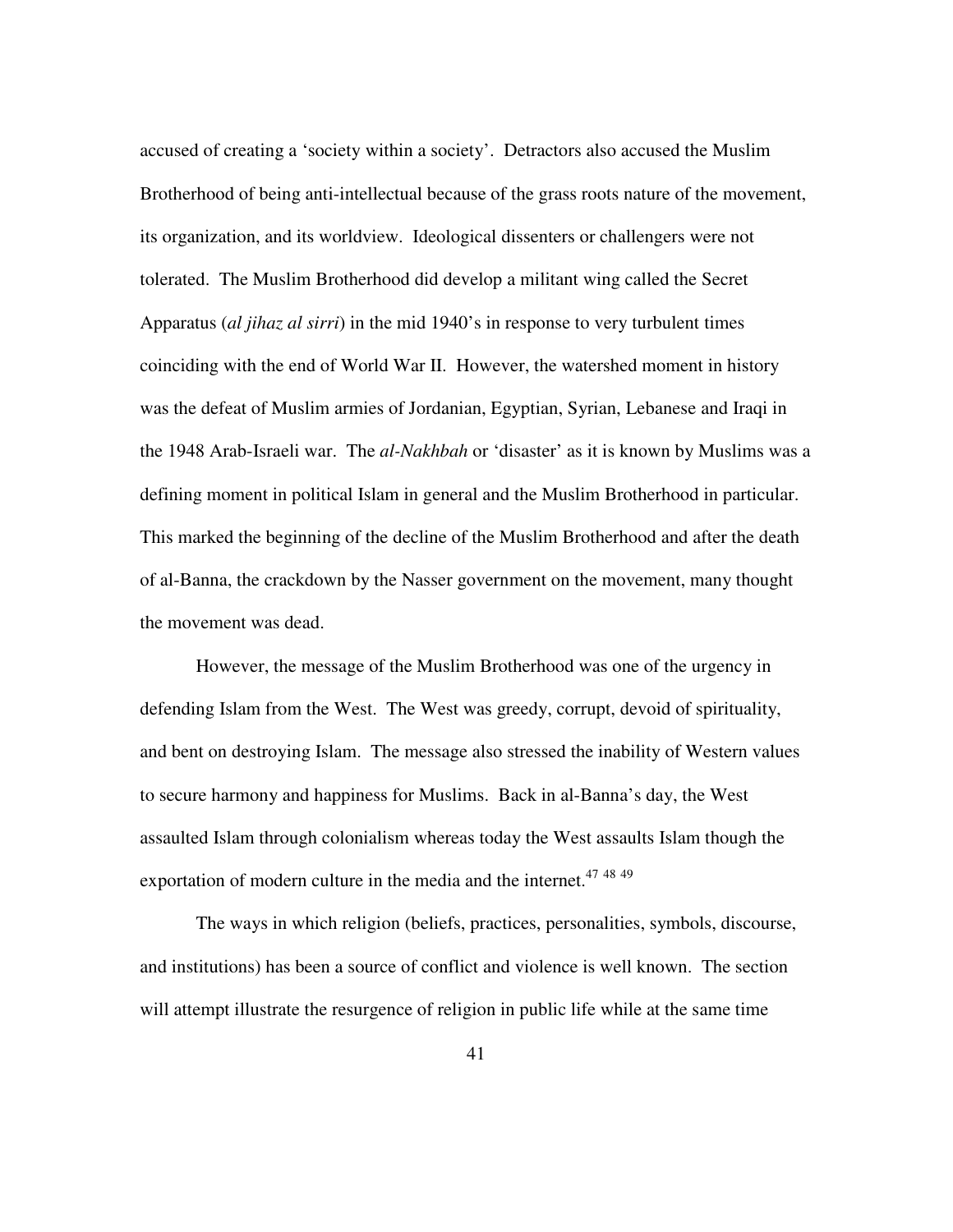demonstrate, in their extreme positions and solutions to public issues, that there are deeply private worldviews upon which they are predicated by focusing here on the case of Dr. Abdul Aziz Rantisi and the Islamic extremist group *Harakat Al-Muqawama Al-Islamia*' or HAMAS, also known as the Islamic Resistance Movement. As we begin to examine the private world views of HAMAS, similarities with other religious extremist groups, most ironically Rabbi Meir Kahane's Kach ("Thus") Party discussed in previously in this chapter abound despite the fact that the two groups are at odds with each other ideologically. For example, both groups are led by well educated, inspirational leaders. In the case of Rantisi, he enrolled in the College of Medicine at the University of Alexandria in Egypt where he received a degree in medicine in 1972. A few years later, he obtained a Masters' degree in pediatrics from the same university. Both were highly educated men who began their careers in seemingly innocuous professions but in both cases they slowly became disillusioned in their worldview. This ultimately led them to develop their own brand of extremism which led them to religious violence.

For example, his teaching job at the Islamic University allowed Rantisi, an extemporaneous and eloquent speaker, to influence many of his students who came later to form the nucleus of the Islamic Resistance Movement. Deeply influenced by the Muslim Brotherhood and Islamists of the time like Al-Mahallawi (in particular) while in college, Rantisi went beyond the societal worldview in which he was living and felt the need to establish a new movement based upon a new worldview – a worldview which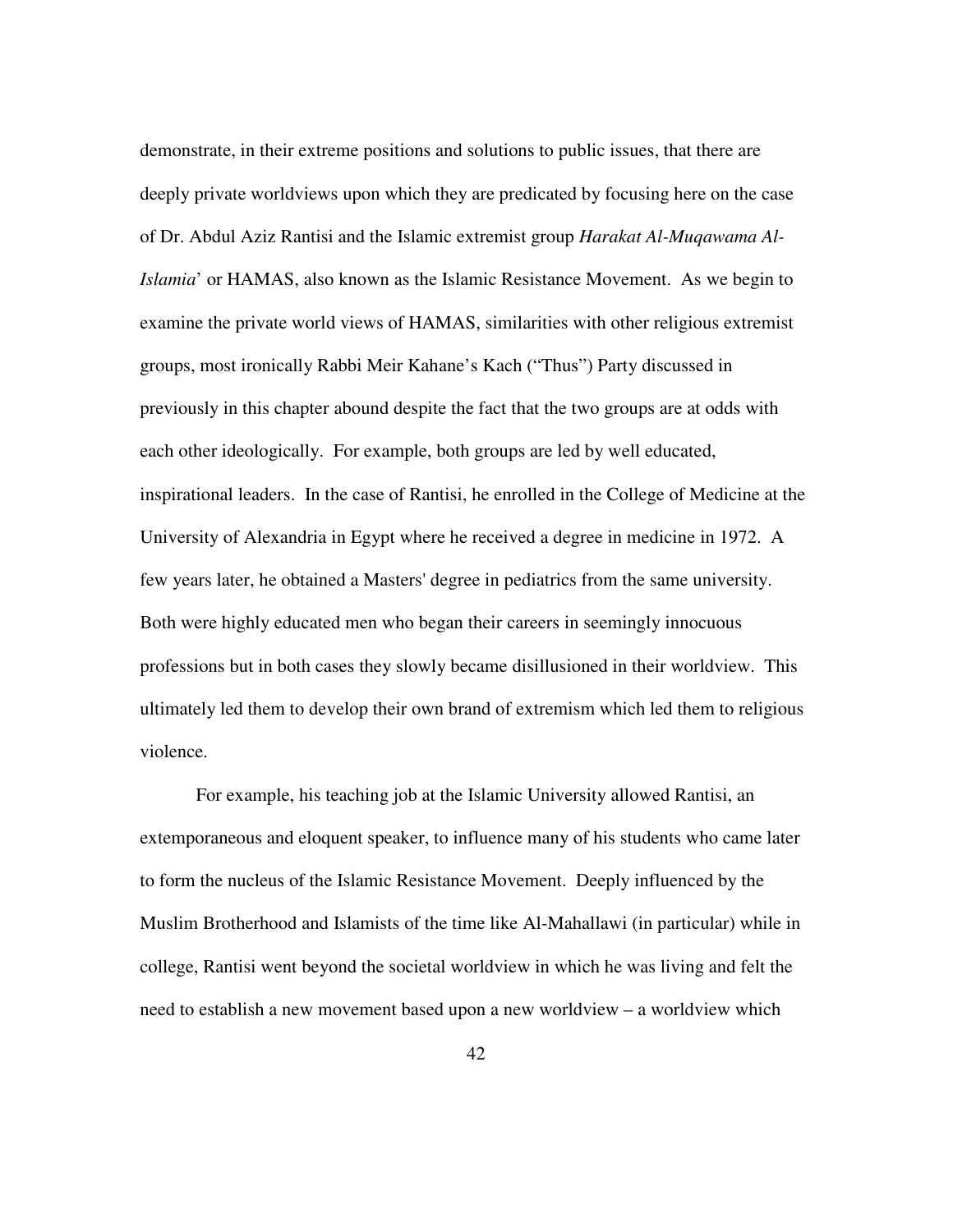would become the basis of a powerful force in Palestinian politics and society. However, to those who share the worldview of HAMAS, they are not all extremist and suicide bombers as they are described in the media. In fact, the whole concept of suicide bombers is quite acceptable, even expected, because of the way in which the concept of suicide bombing has been steeped in the Islamic religious tradition and mythology.**<sup>50</sup>** For example, according to extreme Islamic interpretations of the Qur'an, Hadith, Sunnah, all Muslims seek to become martyrs. In the case of HAMAS what we in the West describe as a suicide bomber, HAMAS would consider a 'self-chosen martyr'.<sup>51</sup> It is not simply a matter of perspective but it is one of belief. Members of HAMAS find the concept of self-chosen martyr steeped in religious tradition and belief which has a complicated explanation rather than a simplified name describing the action itself (suicide bomber).<sup>52</sup>

Extremism and violence in the name of religious beliefs is not unique to Rantisi's HAMAS but can be seen in the Kach Party as well. According to Kahane, the expulsion of Arabs from the biblical lands of Israel under the notion of *kiddush ha-Shem* as discussed previously. The tenet of Kahane's interpretation of *kiddush ha-Shem* are almost identical to the belief of Rantisi and HAMAS in which they are the victims of Jewish Messianic Zionism (ironically exactly the sort of Kahane's Kach Party represents). Within the victimization of HAMAS are justifications for violence especially the sort which are deemed righteous by religious tradition and belief often through *fatwas,* issued by muftis, which provide religious legitimacy for acts of self martyrdom. Despite religious beliefs and religious practices what makes most Islamic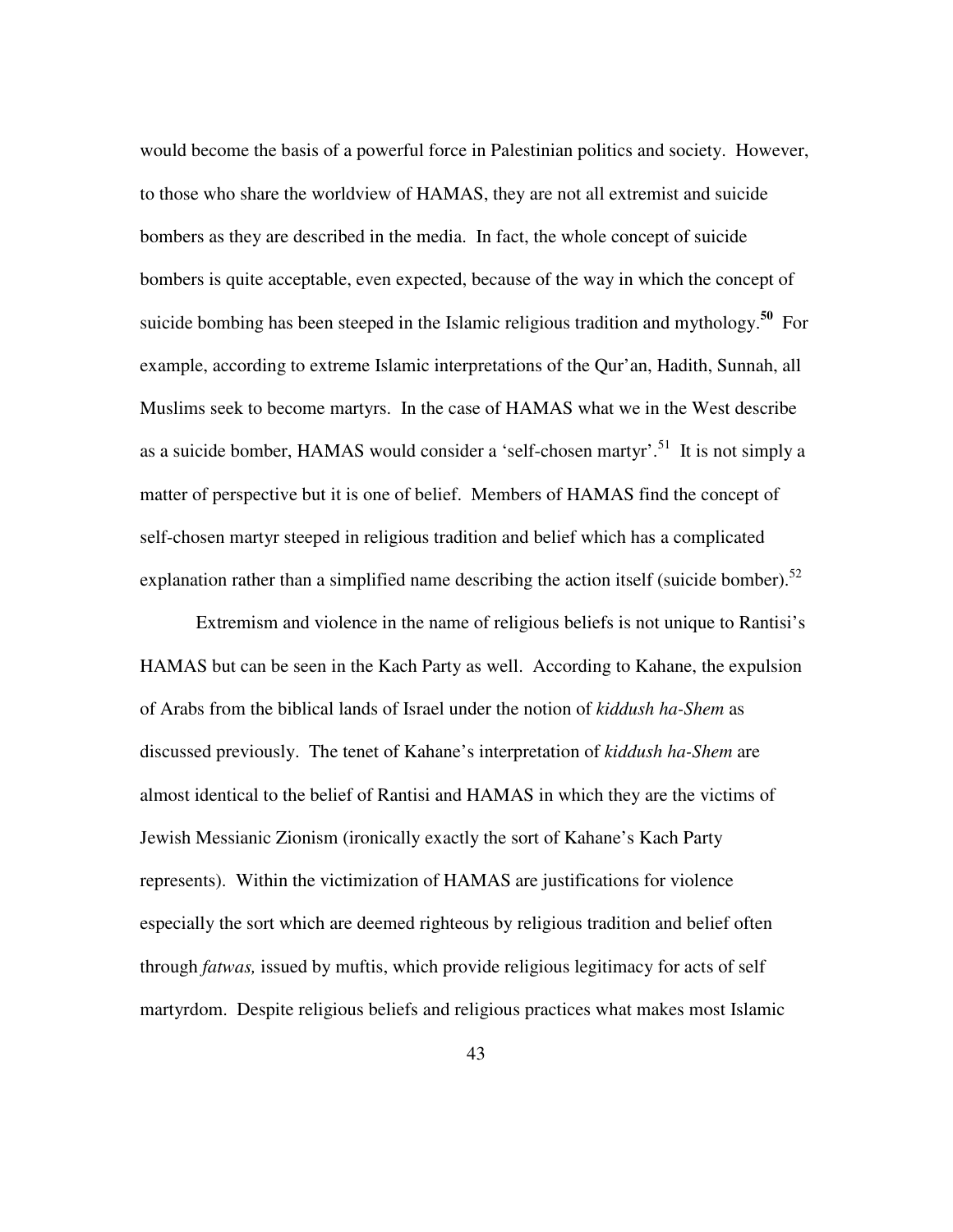extremist movements continue to prosper goes beyond the simplification all too easily accepted a good message, delivered well. The 'ideal' rather than the current reality is what provides for the longevity of these two movements, particularly HAMAS.

The beliefs and ideologies which form the foundation of HAMAS would not have been possible if there were not underlying institutions and symbols which represent the 'ideal'. I prefer to call these 'enablers of the ideal'. Without one or more 'enablers' HAMAS would likely not last much longer than the personalities which created it. Using these enablers, the ideal is formalized and codified while at the same time the extremism and religious violence is often rationalized. Both Rantisi and Kahane created institutions that embody the ideal of the system of beliefs and practices to which both men espoused and could not find in mainstream movements within their societies or religious traditions.

HAMAS, as a Sunni Islamic organization which was formed in late 1987 as an outgrowth of the Palestinian branch of the Muslim Brotherhood, was a quiescent force whose main goal was a reorientation of Palestinian society to religion. HAMAS's outgrowth from the Muslim Brotherhood is similar in progression to the Kach Party outgrowth from the JDL as previously discussed. Like the Kach Party, HAMAS also has its own militant group within the group – the *Izz al-Din al-Qassam* Brigades – among other organizations for intelligence (*al-Majd)* and politics (the main wing of HAMAS)*.* Military actions, though originally declared incompatible with religion, were seen as part of the Muslim Brotherhood's increasing reconciliation with nationalism and drew wide popular support from refugees in the occupied territories as well as white collar workers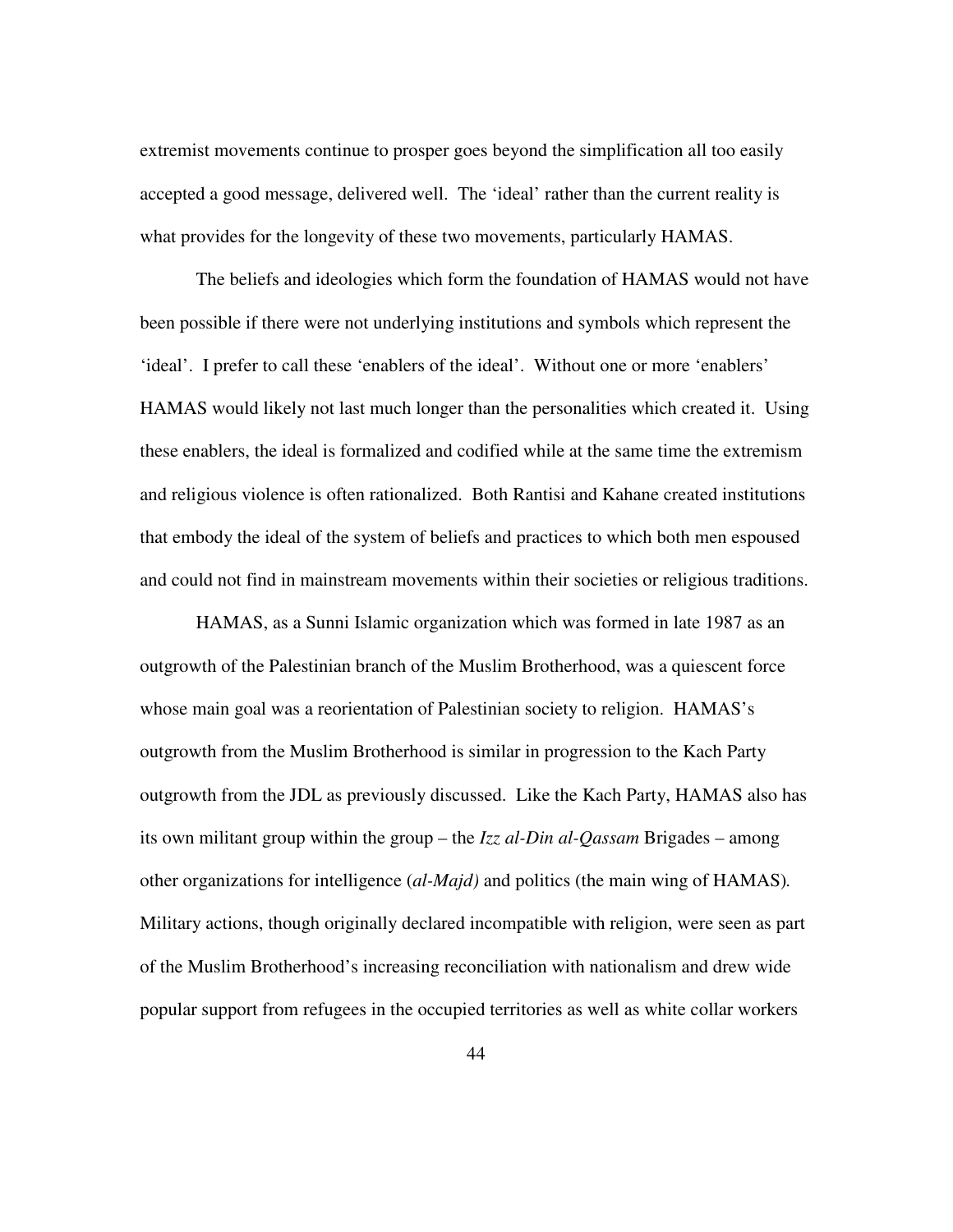and professionals. Unlike the Kach Party, HAMAS has taken a different path to influence the plight of the people whom they represent. Instead of direct political activity like the Kach Party, HAMAS operates mosques, schools, clinics, and social programs although this has changed in recent years.

There are several explanations as to why these groups are a source of violence and conflict. All extremist religious groups share basic attributes, some of which have been discussed previously. However, the most significant are the militancy of the groups which are also responsible for attracting the most attention. Justifying the violence as a means to achieve political and religious goals (both groups claim of possessing the same land), is one such explanation. Mixing religious belief and symbology with politically motivated violence is somehow 'holy' is another powerful explanation. Both Judaism and Islam have justifications in their scriptures to violence and it is no coincidence that the extremists in each religion gravitate towards those justifications. This is often borne out of being a minority in their own faiths and political associations.

The Jamaat-e-Islami was founded in India by Syed Ab'ul Ala Maududi in 1941 before India was partitioned into India and Pakistan. Its original purpose was to promote Islamic values and practices in the face of British colonization of India and originally objected to the Pakistan movement on the grounds that Islam was a universal religion not a nationalist one. Maududi and Jamaat-e-Islami changed that initial position once the partition of India commenced along religious geography. Just as the Islamists in Egypt were influenced by Islamic modernists such as Abduh, Al-Afghani, and Rida, Maududi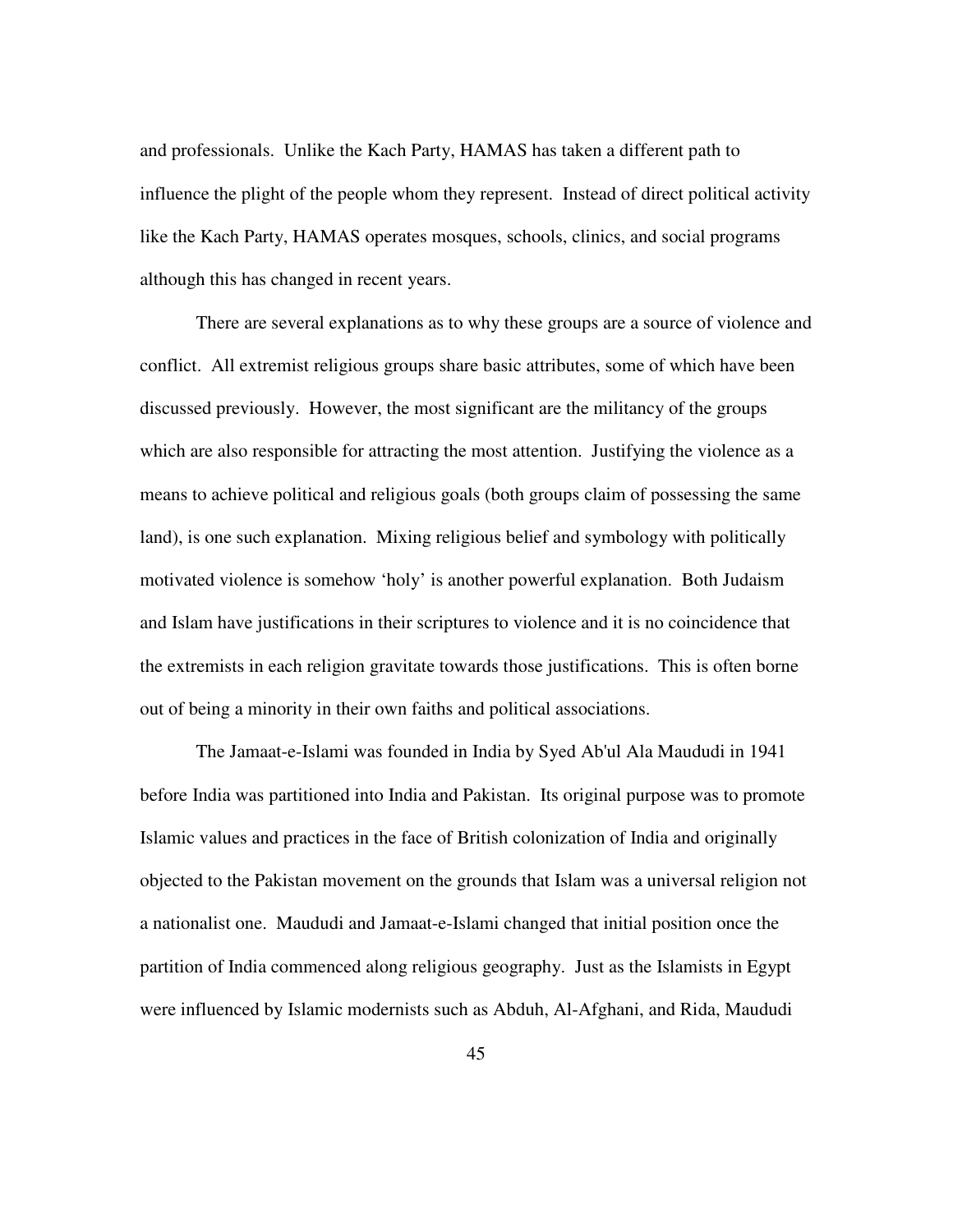was influenced by the Muhammid Iqbal - perhaps the most influential Islamic modernist ever to hail from Asia. Together they established an academic center named Darul-Islam whose mission was to train scholars in the political philosophy of Islam. Like the Muslim Brotherhood of Egypt, Maududi's Jamaat-e-Islami was a direct response to the Western-influenced nationalism, secularism, and other imperialist ideas meant to undermine Islamic societies and enforce Western domination over the lives of Muslims. Islam in Pakistan needed to be cleansed of the West and the *ummah* had to be refashioned in a fundamentally Islamic way. This worldview is not unlike other Islamist movements. However, the manner in which Jamaat-e-Islami sought to achieving that worldview can be seen in the way in which they chose to proceed with its practical implementation.

Maududi's goal was to make his form of Islam the ultimate organizing principle for the social and political life of the *ummah*. The primary concept of Maududi's plan was predicated upon the principle of *iqamat-i-deen* or 'the establishment of religion'. According to *iqamat-i-deen*, society and the state are totally subordinate to the authority of *Shari'a* as revealed in the Qur'an and practiced by Muhammad.

The organization of Jamaat-e-Islami was, from its inception, geared to eventually ruling as a political party in a sense that most in the West can appreciate. There was initially only an office of the president or *Ameer.* This was later expanded to include the Deputy Ameer, Secretary-General, and the *Shura* or 'consultation' at the provincial, city, and village levels. Its structure is based on a series of concentric circles beginning with the smallest unit, the *maqam*, consisting of two or more members, ever expanding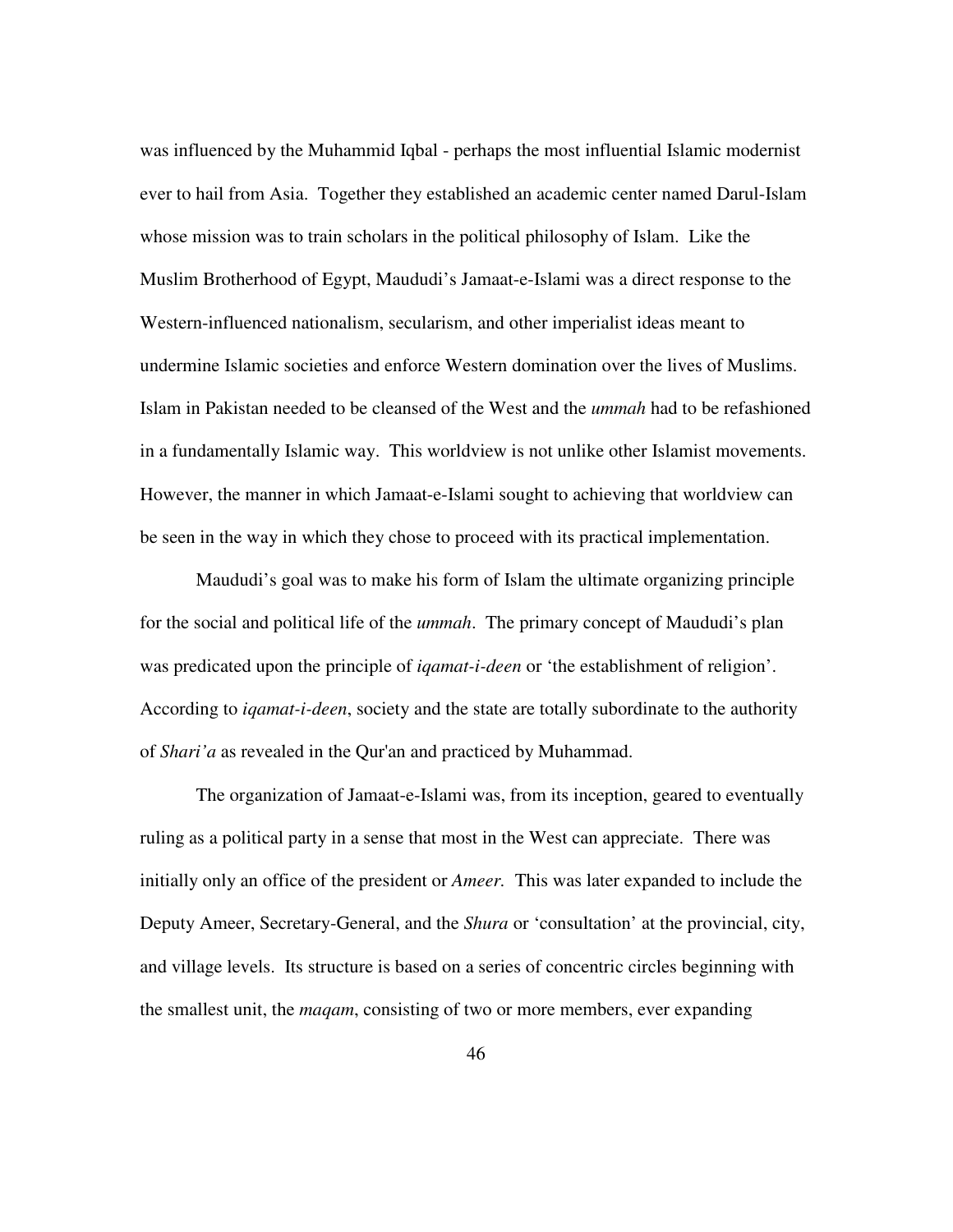outward to the organization's national structure. Today, Jamaat-e-Islami is the largest religious party in Pakistan and has close relations with the Islamic movements and missions working in different continents and countries around the world. By operating and organizing as a political party, Jamaat have been more influential in Pakistani politics without having to resort to radical militant behavior.

Both the Muslim Brotherhood and Jamaat-e-Islami, and to a lesser extent HAMAS were different responses to the same problem – modernism brought on by Western colonialism. In both cases, the onslaught of socially and religiously altering policies made in the name of modernity was deemed to be a threat to the *ummah* and the very survival of Islam. The responses to this onslaught of Western-inspired modernity were slightly different however. The Muslim Brotherhood was a movement that sought to seek change from outside the political arena by focusing on the *ummah*. The Muslim Brotherhood and HAMAS have also been more militant in the ways it seeks to influence change – sometime by force. This emphasis has slightly changed over the last few decades where the Muslim Brotherhood is in search of higher political aspirations seeking change from within the political system in Jordan, and most recently in the Gaza Strip. The Jamaat-e-Islami was always more politically activist seeking to take control of the 'system' while simultaneously re-educating society on the fundamentals of Islam. Along with the quest for political legitimacy, the Muslim Brotherhood and Jamaat-e-Islami are proving to be very durable extremist groups. Despite its more militant excesses, HAMAS is also making itself into a more durable, if less violent, Islamic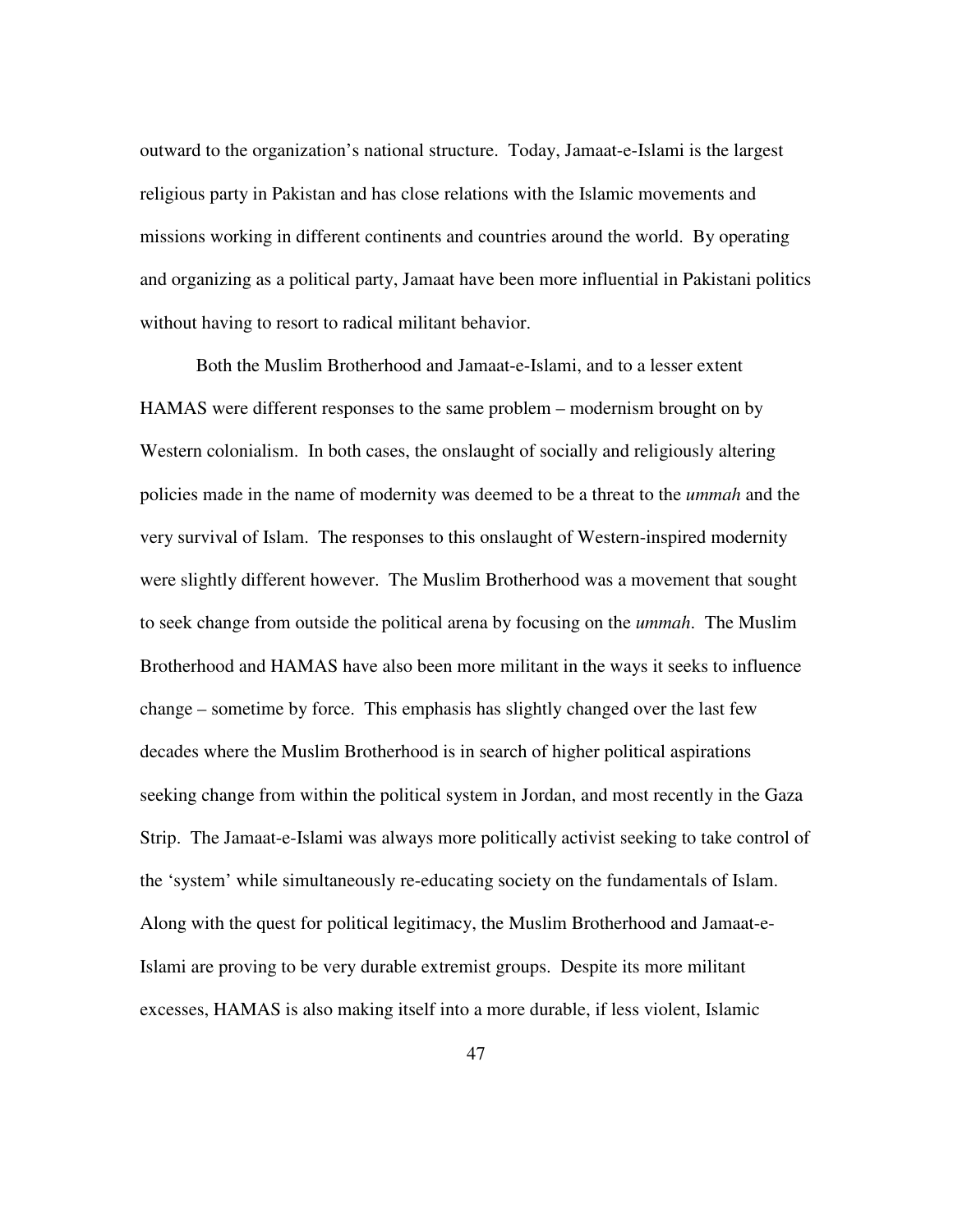extremist group in proportion to their political aspirations and gains across the broader Middle East.<sup>53</sup> 54 55

## **2.3 Analysis and Emergent Trends**

For extremist groups based on political ideology, the analysis indicates some emergent trends. The RAF killed fewer people than the EZLN (less than 40 compare to more than 160). However, the RAF is perceived as one of the most violent terrorist groups; while the EZLN is perceived as a non-violent, just and noble organization struggling for the rights of peasants. The RAF had support from international terrorist groups and a brief period of sympathy from the media and a few celebrities, but never captured sympathy and support from international public opinion for their campaign of liberation. German law enforcement was able to capture and imprison the RAF leadership, but the Mexican government was not able to capture or kill the EZLN leadership. The German government was able to characterize the RAF as criminals and thugs. The Mexican government was not able to re-characterize the EZLN as a criminal group (or terrorist group). The EZLN membership was very large (more than 8,000), while the RAF was very small  $(-20)$ . The EZLN used well established networks with the international NGO community and international media attention (CNN) to create sympathy and support in global popular opinion. The RAF leadership was captured, imprisoned or fled the country, while the EZLN leadership eluded capture and negotiated with the Mexican federal government. The RAF failed and the EZLN flourished and may be in the process of transformation to a political party. The emergent trends for success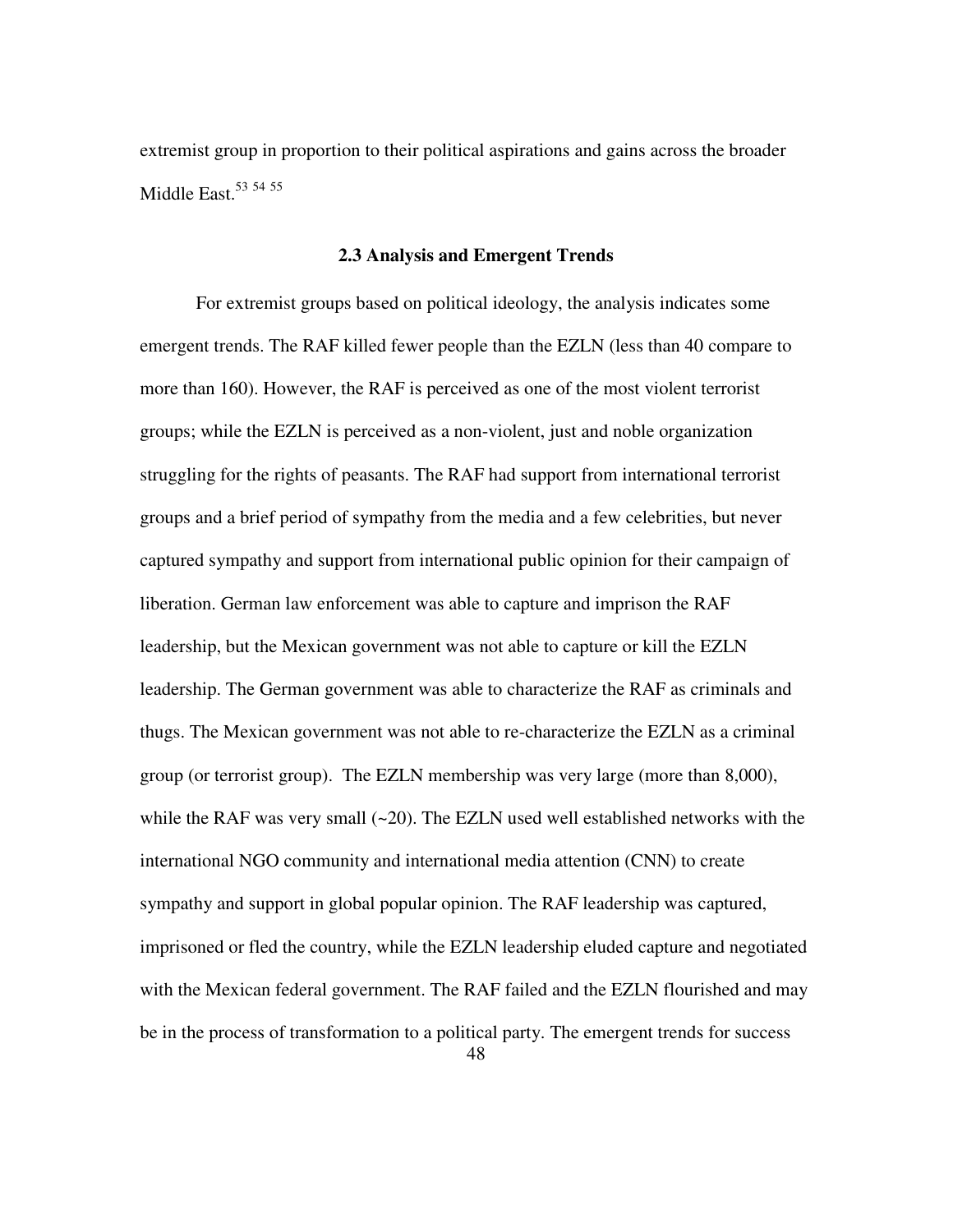and longevity are single well-defined political issue (land reform), large membership, media strategy to build international support, and sustaining the leadership.

For extremist groups based on religion, the analysis indicates some emergent trends. Most religious traditions, and certainly all Abrahamic faiths, justify violence as a legitimate tool in achieving purity. In the case of the first book of the Hebrew Bible, Exodus 15:3 states "The Lord is a warrior". The Talmud states in Abodah Zara 26b: "Even the best of the Gentiles should be killed". In the Qu'ran, Sura 2.191 is even more explicit in the justification of violence: "And kill them wherever you find them, and drive them out from where they drove you out, and persecution is worse than slaughter. And fight not with them at the Sacred Mosque until they fight with you in it; so if they fight you (in it), slay them. Such is the recompense of the disbelievers." This particular verse from the Qu'ran is often re-interpreted by extremist groups to provide a justification for Holy War or jihad. In all cases, the sacred texts are interpreted by extremist groups to justify their own blend of violence and scripture. The emergent trends for success and longevity are justification of the actions by sacred texts, large membership, media strategy to build international support, and sustaining the leadership.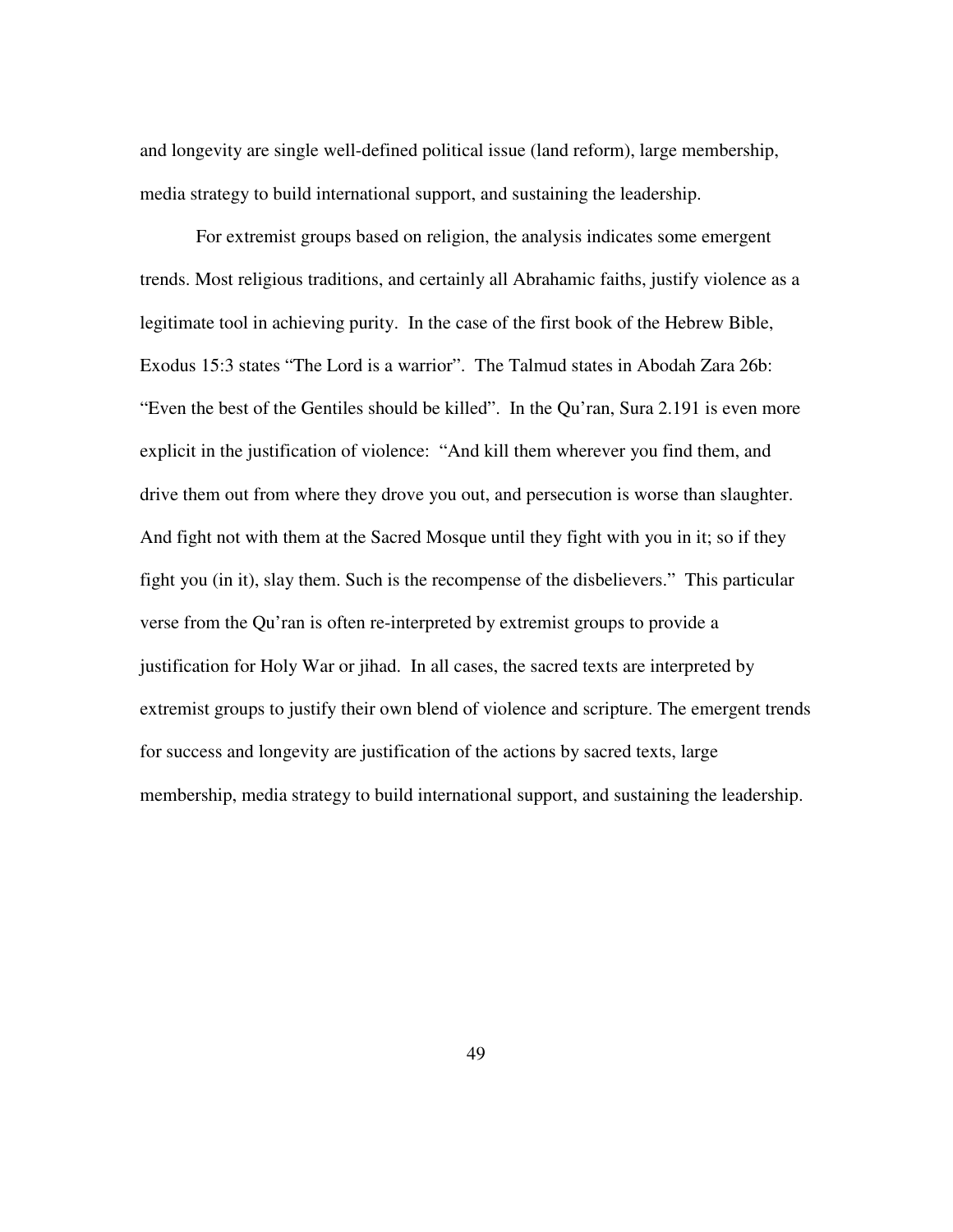# **CHAPTER 3 – COMMON ATTRIBUTES OF RELIGIOUS EXTREMIST GROUPS**

 Religion is the most powerful and pervasive force on earth; it is a central feature of human life. Sadly, religion today is at the heart of violence around the world.<sup>1</sup> Kimball asserts that religion is not the problem; human corruption of religion to do evil is the problem. He focused on Christianity and Islam, the two largest religious communities on earth, and provided an analysis of the primary warning signs of the corruption of religion by extremist groups.<sup>2</sup> The identification and characterization of religious extremist groups in Chapters 1 and 2 indicates that these 'warning signs' are components of five common attributes of religious extremist groups: A Search for Meaning, A Sense of Religious Duty, A Quest for Purity, Inspirational Leadership, and Scripture as Justification. These five common attributes are completely interwoven. In many cases frightened people searching for meaning coalesce around an inspirational leader who offers religious meaning and a soothing sense of religious duty, assigns terrorist actions as a Quest for purity, and justifies the terror with Scripture. A discussion of these common attributes provides further understanding of why some extremist groups have failed while others have flourished and others have transformed into non-terrorist political groups.

## **3.1 A Search for Meaning**

A search for meaning is a common attribute of the members of all religious extremist groups. Meaning derived from religious beliefs allows members to persevere in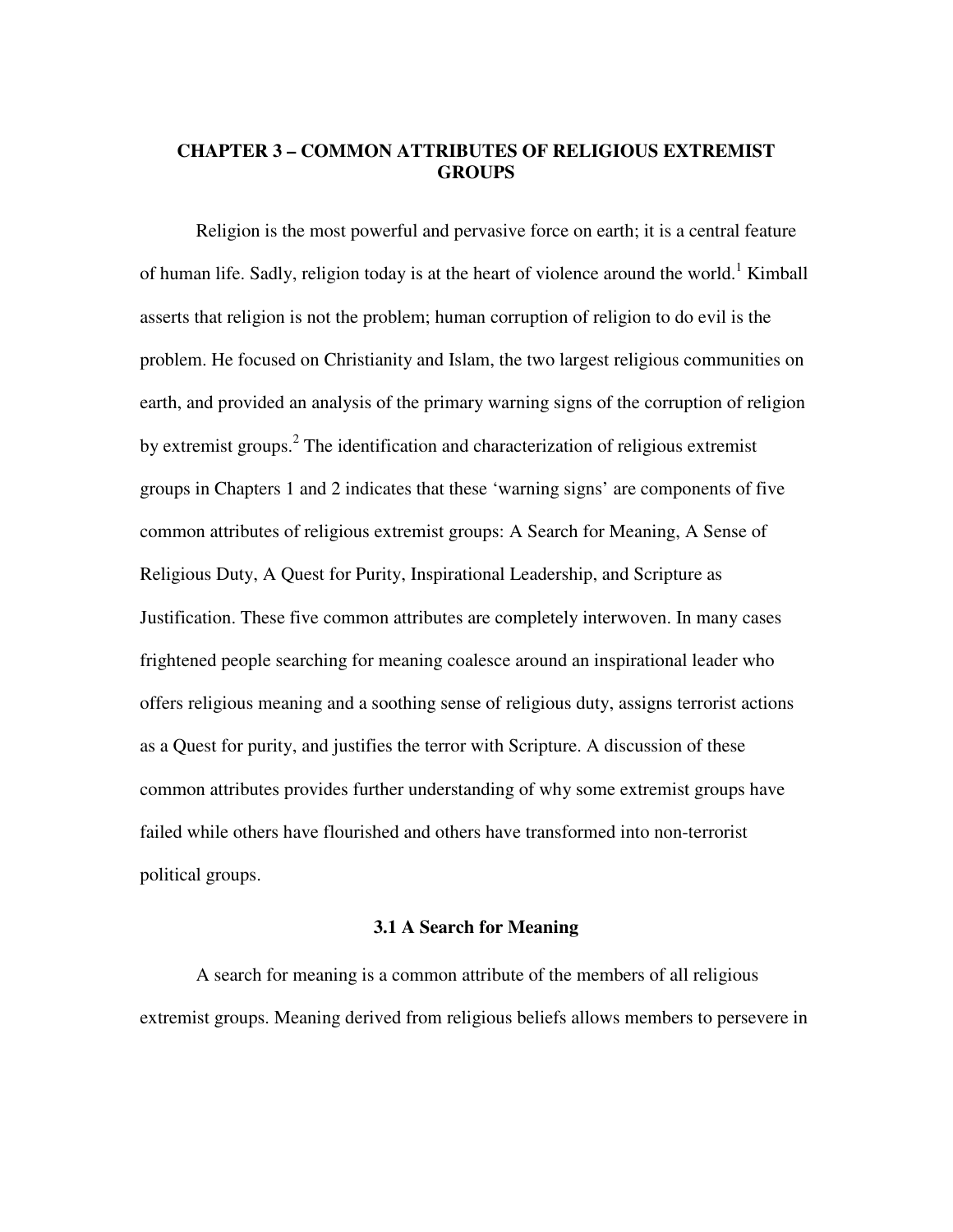an inhospitable culture. Disaffected religious seekers unhappy with mainstream religious organizations are searching for meaning. Secularism and the globalization of modernity are often frightening realities; they create rapid change and cultural instability. Every religious extremist (fundamentalist) group Armstrong studied was convinced that the secular establishment is determined to wipe out religion.<sup>3</sup> "Fundamentalism provides a source of meaning for its adherents. Religious fundamentalism demands complete allegiance to a totally authoritative text (Torah, Bible, Quran) that provides a unifying philosophy of life."<sup>4</sup> "Radical Islamic movements [Islamic extremists] are collective endeavors to establish networks of shared meaning and religious interpretation."<sup>5</sup> The three Abrahamic faiths – Judaism, Christianity and Islam—teach that the human being is a special creation. The Bible: "God created man in His own image"<sup>6</sup> and the Quran: "I [Allah] have breathed into man of My spirit."<sup>7</sup> In Islam: "There is no God but God. God is the Creator and Sustainer of life. God is intimately connected with human lives from moment to moment."<sup>8</sup> These three religions affirm that all human beings will be held accountable to God on the Last Day. Hence, the search for meaning is: What does God require of me? The description (in Chapter 2) of Zionist, Christian and Islamic extremists clearly indicates that the founders, leaders and recruits were searching for meaning and felt threatened by the culture and world around them. The search for meaning and finding it in radical extremist groups transforms individuals into soldiers sanctioned by God in a cosmic war for the future of civilization. For religious extremist groups there are no moral or ethical concerns because they are aligned with God's will and the cosmic war is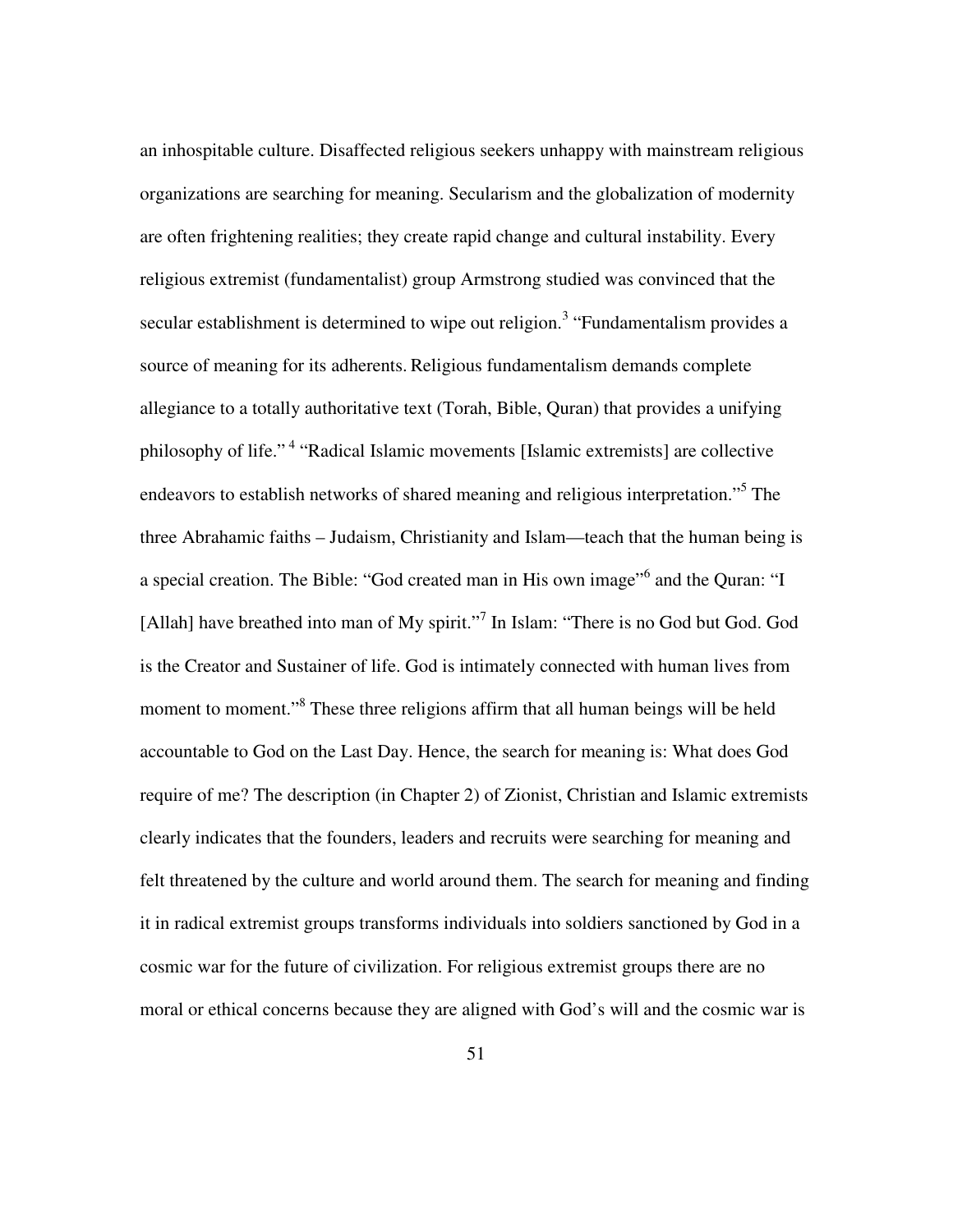won only through the power of faith. It is not a Holy War between religions; it is a cosmic war between the forces of good and the forces of evil.<sup>9</sup>

# **3.2 A Sense of Religious Duty**

A Sense of Religious Duty is a common attribute of the members of all religious extremist groups. Zionist extremists believe it is a religious duty to strive to rebuild the Temple. It was the House of God.<sup>10</sup> Christian extremists have a sense of religious duty to bring about the Messiah and the end of days.<sup>11</sup> Islamic extremists including Al-Qaeda assert that it is a religious duty to expel crusaders and Jews from the House of Islam and establish the caliphate.<sup>12</sup> Violence and suicide terrorism are a religious duty for many Islamic extremists.<sup>13</sup> The motto of Hamas (zeal in Arabic) is: "Allah is its goal, the prophet its ideal, the Quran its constitution, jihad its way, and death in the service of Allah its aspiration."<sup>14</sup> For many Islamic extremists martyrdom is an inherent religious duty. Families of Palestinian suicide bombers routinely received calls and gifts from Jordan's King Abdullah and other Islamic political leaders affirming the sense of religious duty and encouraging more martyrs.<sup>15</sup> Zionist, Christian, and Islamic extremists have a common sense of religious duty to create a state governed by religious law, not secular law.

There are too many examples of terrorist acts committed by extremist groups out of a sense of religious duty. Yigal Amir believed it was his religious duty (he acted with guidance from God) to kill Israeli Prime Minister Yitzhak Rabin.<sup>16</sup> The assassins led by Khalid Islambouli killed Egyptian President Anwar Sadat because Omar Abdel-Rahman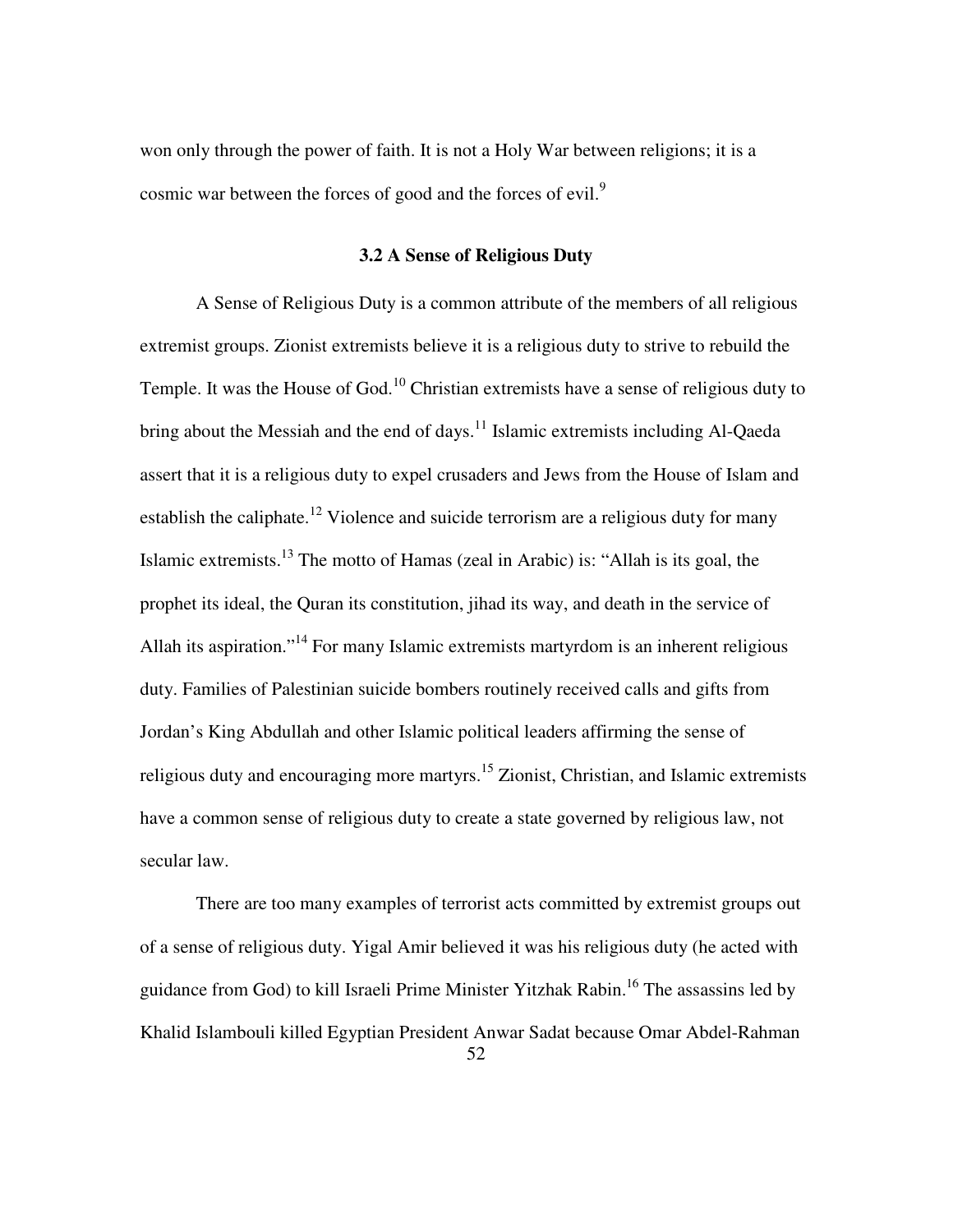obtained a fatwa approving the assassination (in the name of God). In Uganda, Joseph Kony, proclaimed himself a Christian Holy Spirit and the spokesperson of God and leads the Lord's Resistance Army; his soldiers wear rosary beads and recite passages from the Bible while committing murder and crimes against humanity. Usama bin Laden's 1998 fatwa: "To kill Americans and their allies – civilian and military – is an individual [religious] duty incumbent upon every Muslim in all countries..."<sup>17</sup>

Religious extremist groups also receive support and sympathy from some segments of the global population that feel a common sense of religious duty and perhaps humiliation for their lack of engagement. "Abandoning Jihad is the cause of the humiliation and division in which Muslims live today."<sup>18</sup>

### **3.3 A Quest for Purity**

A Quest for Purity is a common attribute of the members of all religious extremist groups. A quest for purity is driven by complex psychological and social factors often derived from traditional religious practices. Ritual purification is a feature of many religions. Judaism, Christianity and Islam have requirements for a ritual state of purity. The aim of these rituals is to remove specifically defined uncleanliness prior to a particular type of activity, and especially prior to the worship. Several Biblical regulations specify that full immersion in water is required to regain ritual purity after impure incidents have occurred. In Islam the second pillar, the five daily prayers, must be carried out in a ritual state of purity. Mere awareness of modernity may instigate a quest for purity among religious extremists. Religious extremists seem to have a compelling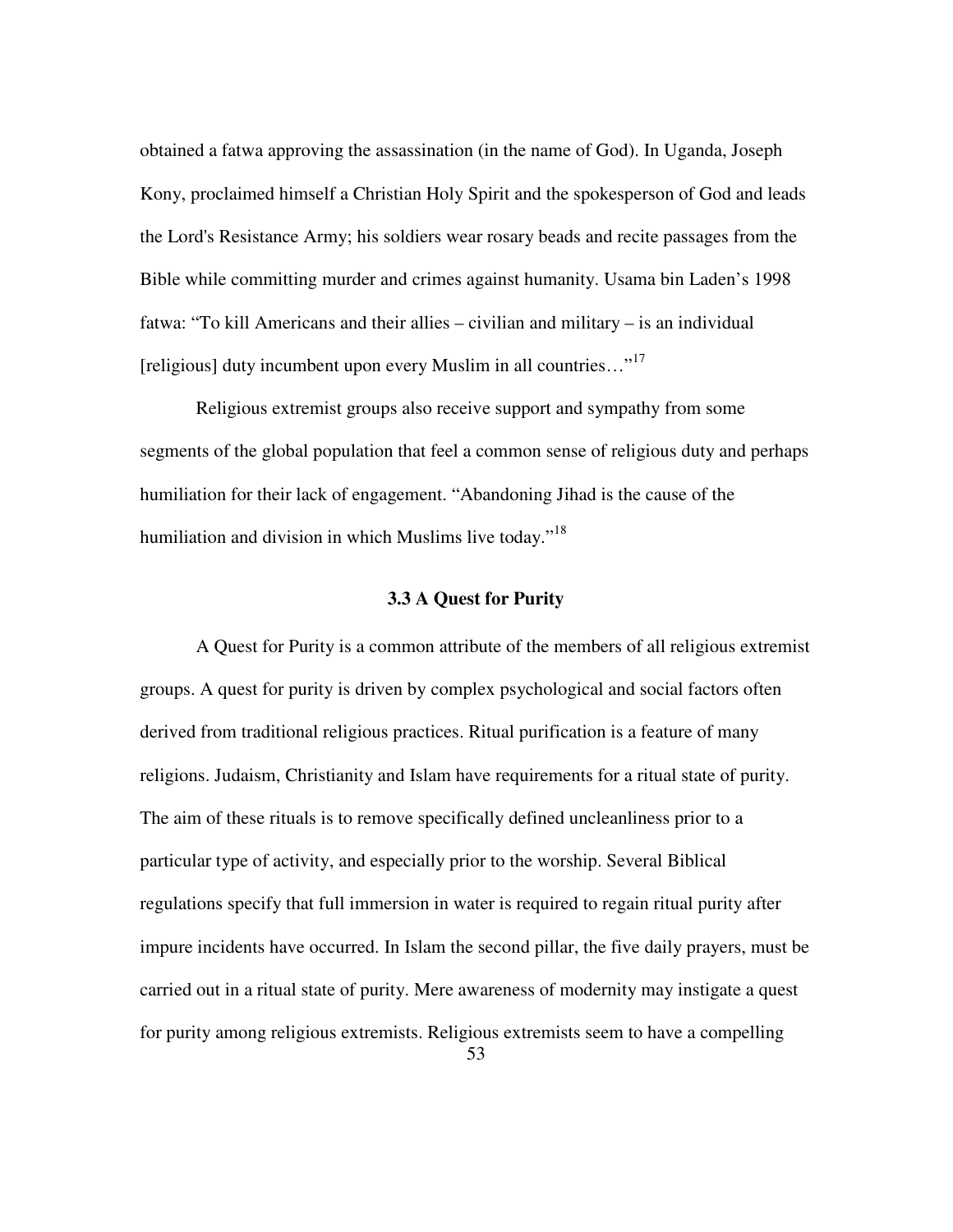need to achieve purity; so that they may be with God. Purification always requires a ritual action that removes what is deemed unclean. Many religious traditions, and certainly all Abrahamic faiths, justify violence as a legitimate tool in achieving purity. For religious extremists, the required or only acceptable ritual may be a terrorist act. "The ideas of personal cleanliness, ritual purity and obedience to the [religious] law are closely interconnected."<sup>19</sup> Al-Qaeda instructed the 9/11 hijackers: "Purify your soul from all unclean things  $\ldots$  this is a battle for the sake of God".<sup>20</sup> The 9/11 terrorists were carrying out a liturgical act in a quest for purity.

# **3.4 Inspirational Leadership**

Inspirational Leadership is a common attribute of all religious extremist groups. Leaders must inspire members of the extremist group and potential new members. It seems prudent to emphasize that finding meaning in a religious extremist group often creates a sense of duty to perform terrorism in a quest for purity. Creating meaning, offering an opportunity to fulfill a sense of religious duty described as a quest for purity requires an inspirational leader. Inspirational Leaders have credibility and sacred authority based upon religious knowledge, reputation and personal character. For example, in 1994 Mullah Omar removed the cloak of Muhammad from the shrine and wore the coat while he stood atop a building, above a crowd of his followers in Kandahar. This single act re-established his sacred authority and ended a crisis within the Taliban. He led the "infamous Wahhabization process throughout Afghanistan in which all religious sites were destroyed, tobacco and coffee outlawed, men compelled to grow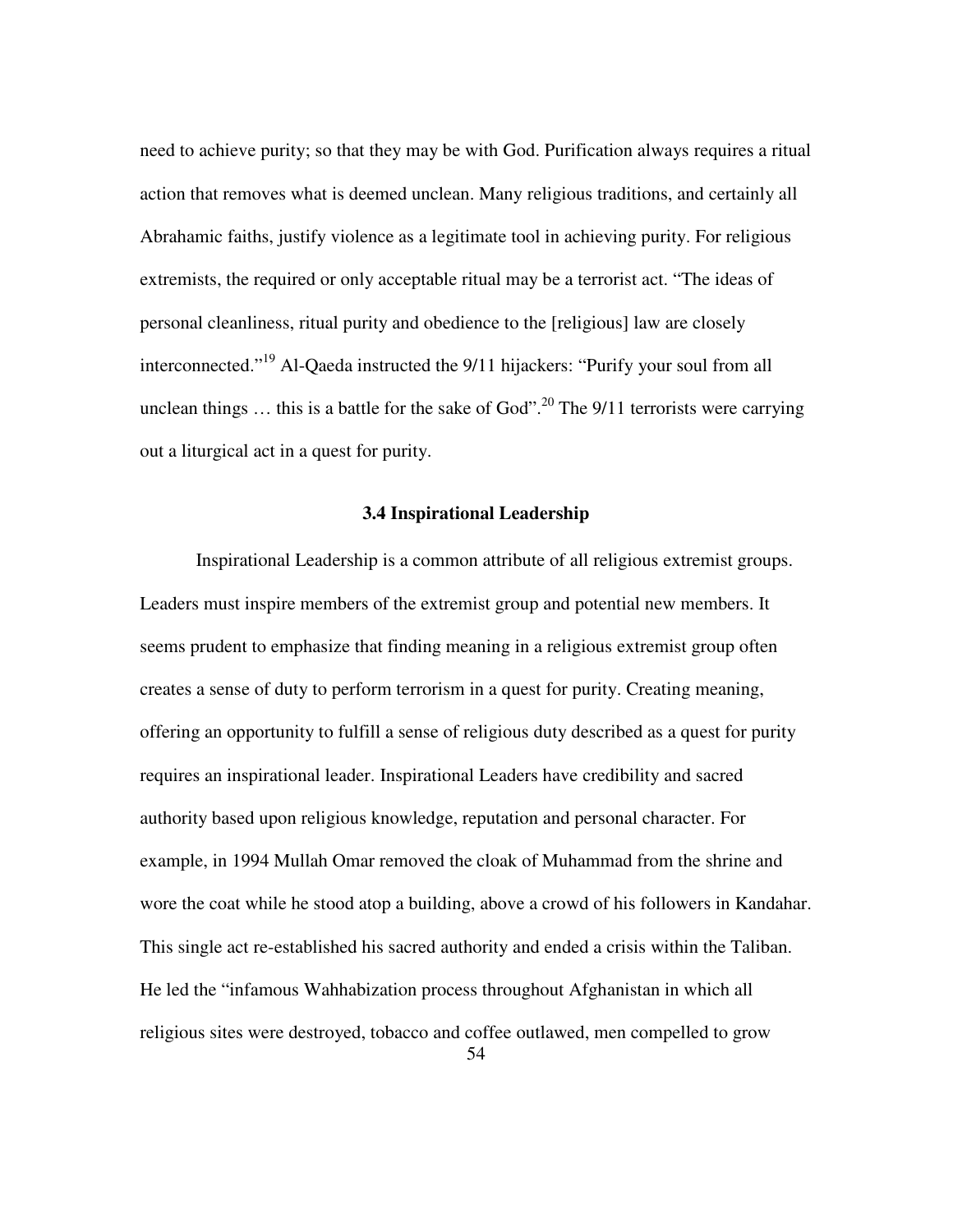beards, women forced to into seclusion, and the substantial Shi'ite and Sufi populations massacred". $21$ 

The Sufis (Islamic mystics) use the term Ilham (inspiration) to refer to the transformation of the human soul by the power of the universal Spirit. The leader of a Sufi order is the only person empowered to provide inspiration to other members.<sup>22</sup> Islamic extremist group leaders exploit this tradition to command and grow the organization. Zionist extremist group leaders also claim divine or prophetic authority. Christian extremist group leaders claim to be possessed by the Holy Spirit or to be chosen by God for this purpose.

Inspirational leaders must also manage a public persona exploiting the media to enhance a personal and group image.<sup>23</sup> Some component of the leadership must sustain expertise in internet and conventional media. Islamic terrorists are on the cutting edge of organizational networking and derive benefit from the information revolution. This leadership capability enhances offensive operational capability in the war of ideas and the war of violent acts. $^{24}$ 

#### **3.5 Scripture as Justification**

Scripture as Justification for terrorism is a common attribute of all religious extremist groups. Many writers on religious extremists and terrorism include this quote from Pascal: "Men never do evil so completely and cheerfully as when they do it from religious conviction."<sup>25</sup> Many religious traditions, and certainly all Abrahamic faiths, justify violence as a legitimate tool. The most prevalent Islamic extremist groups -- the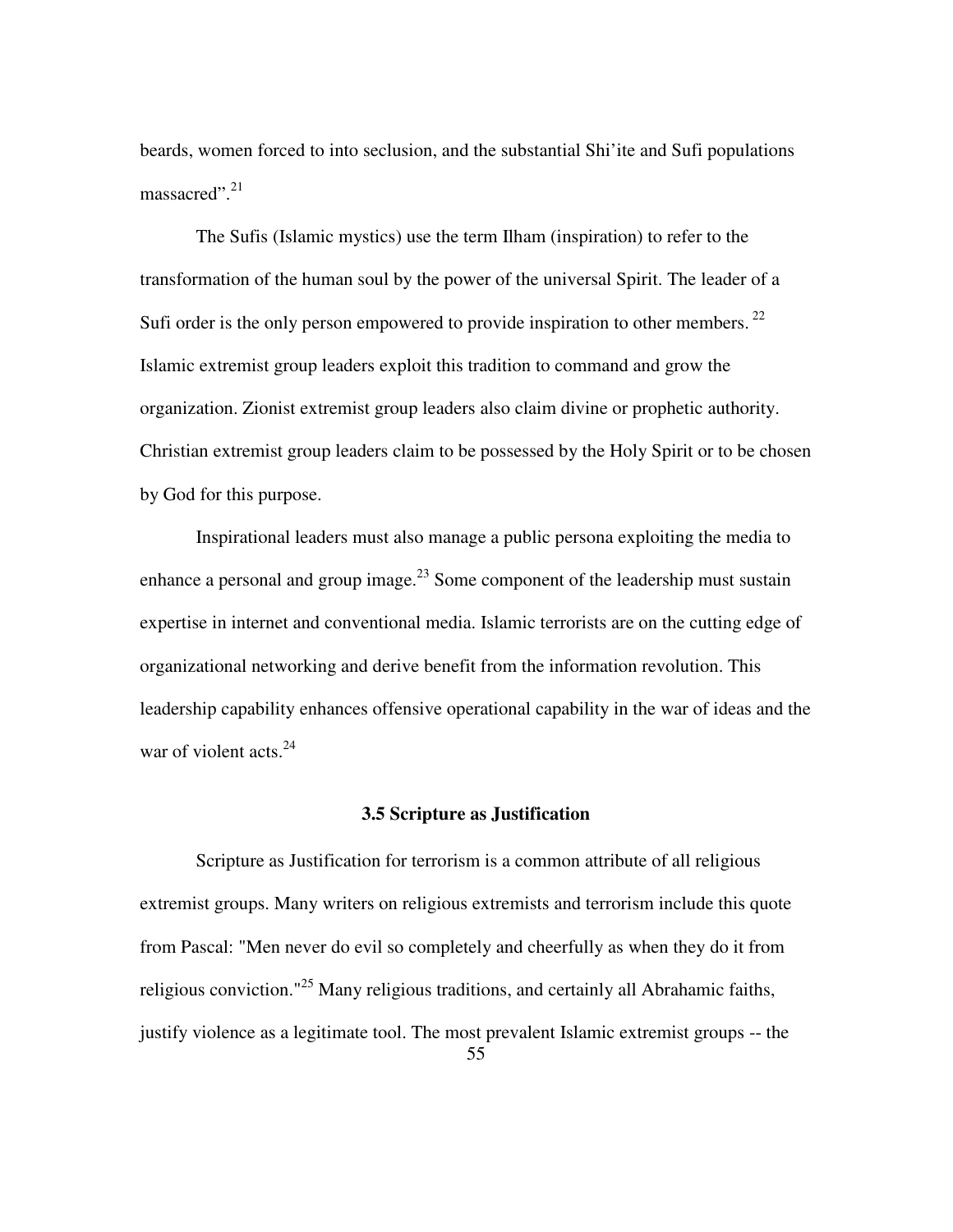Taliban, al-Qaeda, Hamas, Hezbollah, Islamic Jihad, the PLO and its affiliates (Fatah and others), the Muslim Brotherhood and the PKK – justify murder, mass killings and terrorism with scripture from the Quran. For example, the Surah 2.191 is explicit in the justification of violence: "And kill them wherever you find them...." This particular verse from the Quran is often re-interpreted by extremist groups to provide a justification for murder.

Baruch Goldstein was an American born Israeli physician who perpetrated the 1994 Cave of the Patriarchs massacre in the city of Hebron, killing 29 Muslims at prayer in the Ibrahimi Mosque and wounding another 150 in a shooting attack. Goldstein was a long-time devotee of Rabbi Meir Kahane, founder of the Israeli far-right political party Kach, a group classified by the United States and Israeli governments as a terrorist organization. By killing Arabs he believed wanted to kill Jews, Goldstein was reenacting part of the Purim story.<sup>26</sup> Purim is a festival that commemorates the deliverance of the Jewish people of the ancient Persian Empire from Haman's plot to annihilate them, as recorded in the Biblical Book of Esther. Zionist extremist groups use scripture to justify terrorism.

Some Christian extremist groups justify bombing abortion clinics and murdering physicians and nurses with quotes from scripture: Genesis 9:6 "Who sheds man's blood, by man shall his blood be shed: for in the image of God made the man".

Al-Qaeda ideology derives from radical Salafism and offers a religious justification for terrorist attacks against the West (the far enemy) with scripture: God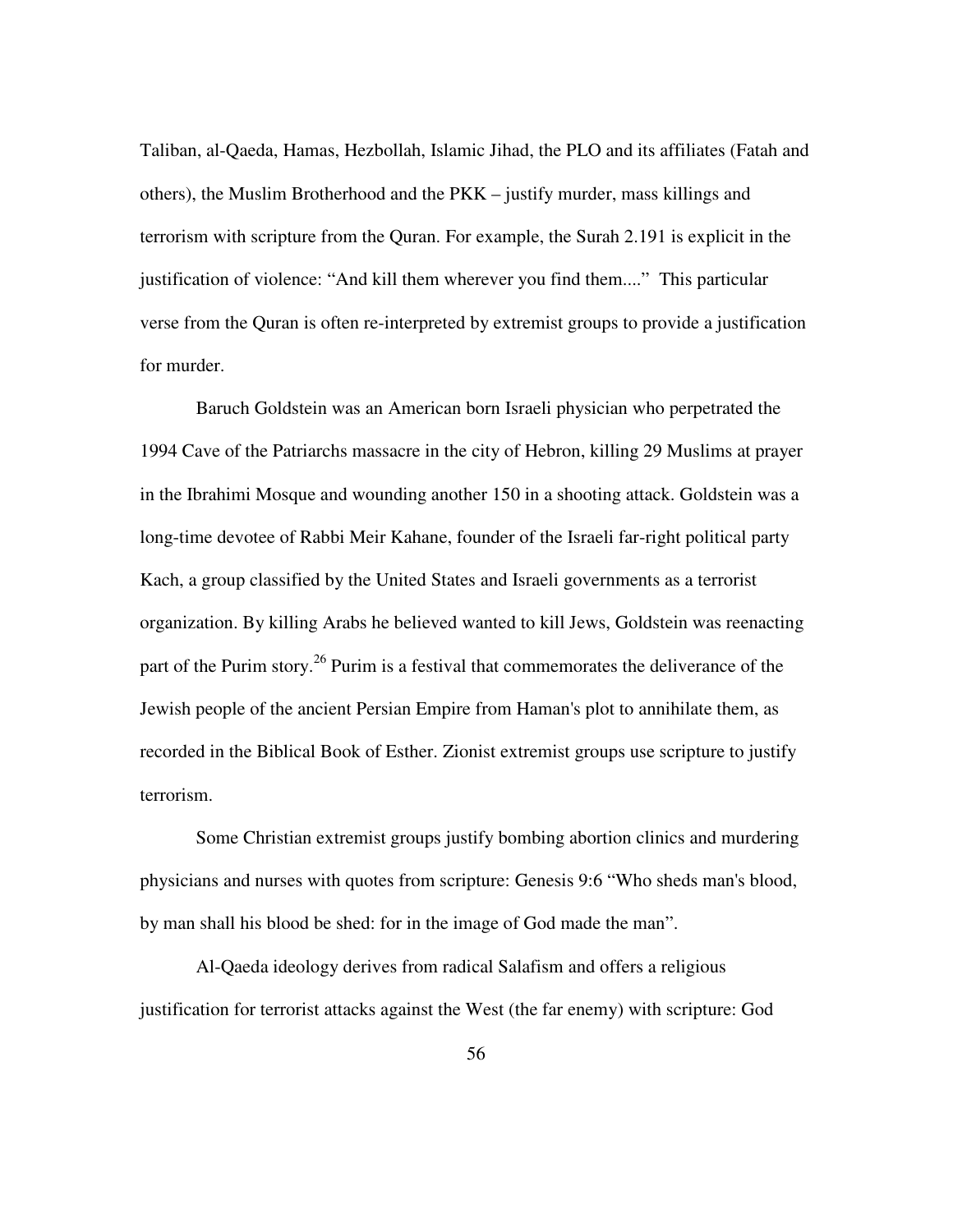Almighty said "we shall inflict upon them painful punishment".<sup>27</sup> Bin Laden writes that for 200 years the umma (Islamic global community or supernation) has been under attack by the Christian West. Al-Qaeda attacks on the West are retaliation in defense of the umma.

Religious imagery is replete with examples that extremist groups use to evoke a sense of revenge or justification for violence against the 'other'. For the Christian, it is the crucifixion of Jesus, for the Sh'ia Muslim it is the martyrdom of Hussain at the Battle of Karbala, and Hebrew Bible contains many examples of bloody conquests of Jewish holy lands.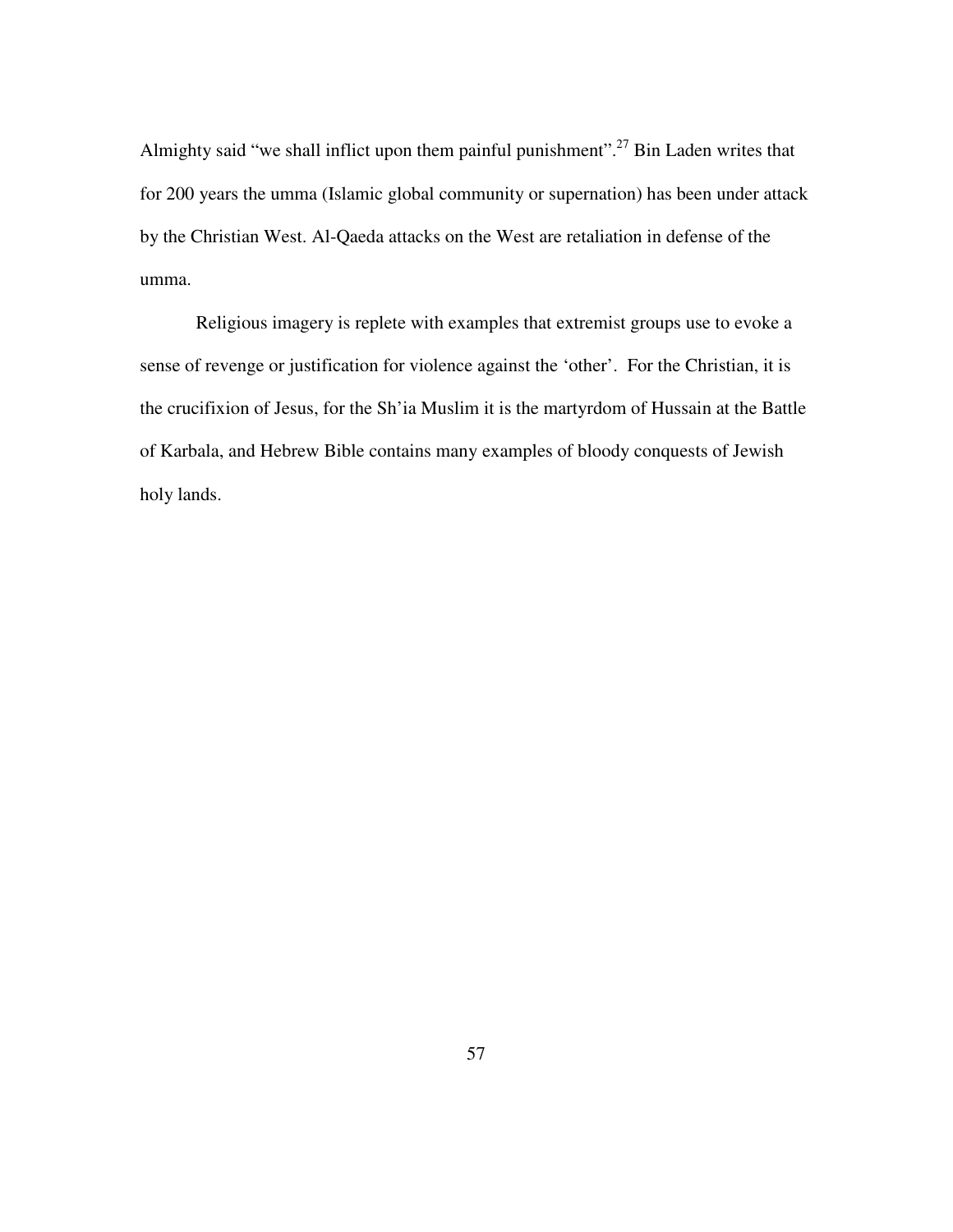# **CHAPTER 4 – CHARACTERIZATION OF CURRENT ISLAMIC EXTREMIST GROUPS**

The characterization of current Islamic extremist groups within the context of the similarities of Islamic extremist groups, and an examination of the social identity and cultural framings provides further insight. One revealing aspect is the multiplicity and complexity of views on how Islam is dealing with secularism, modernity and globalization. This is the dominant commonality that essentially all Islamic extremist groups share in one way or another.

# **4.1 Islamic Radicalization**

Islamic radicalization has followed the pattern of nearly every other form of religious radicalization. As was demonstrated in Chapter 2 with an examination of the Zealots-Sicirri impact on Zionism, the religious struggles begin within a society rather than between societies.<sup>1</sup> In the case of Islam, there have been multiple periods of internal struggle. A few will be discussed here to illustrate the broad context of radicalization as it applies to Islamic tradition. The first was during the establishment of Islam by the Prophet Muhammad beginning with his life and following on for several hundred years. Within the Arab world during this period most tribes, particularly along the Byzantine frontier, were actually Christians. As such, it is important to point out that this was more than mere religious history but it also entailed a "cultural affinity and a marker of political allegiance, so that in a sense the spread of Christianity sometimes served as an extension of Byzantine foreign policy".<sup>2</sup> This is important because as Islam spread into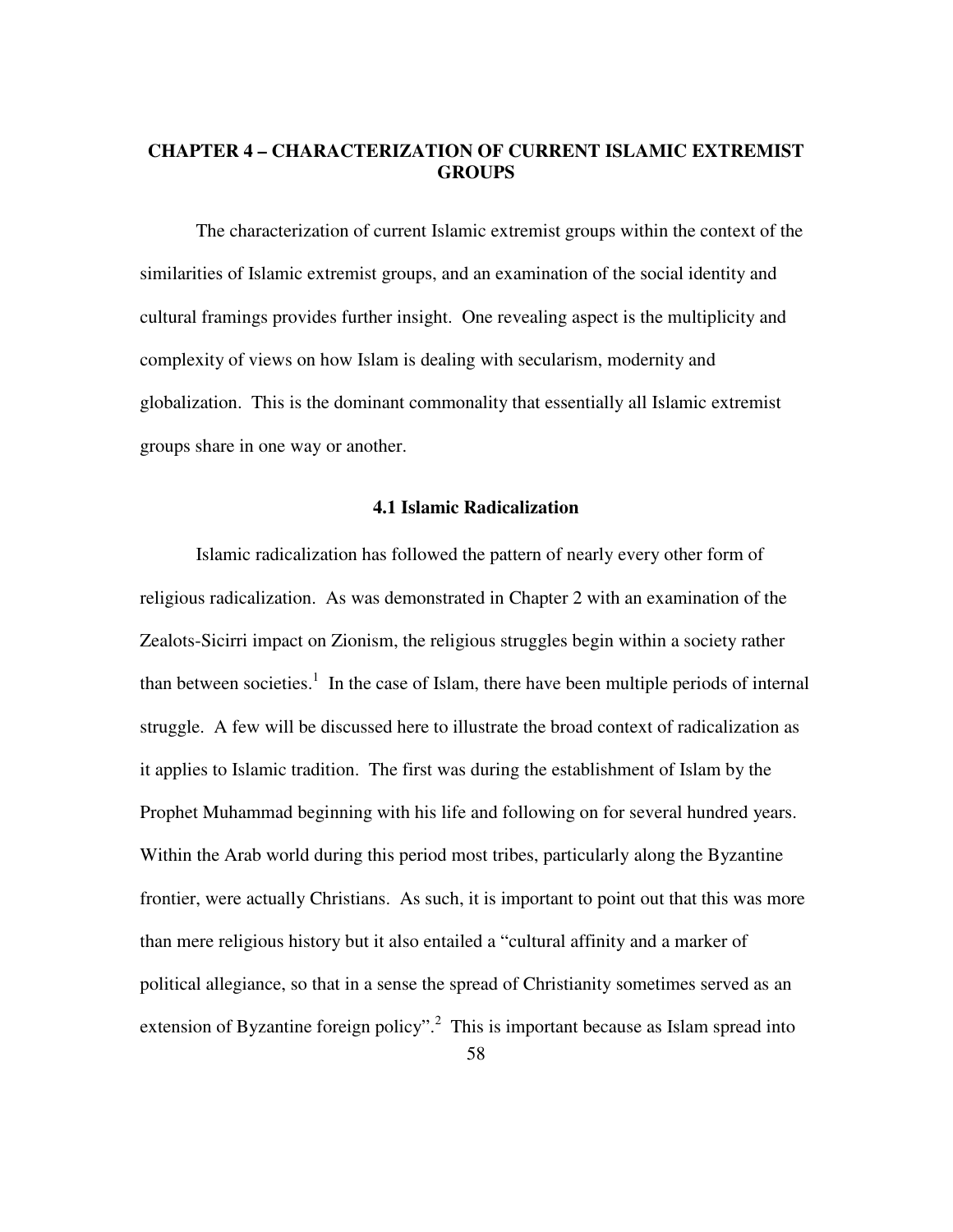Christian lands there was not only a religious component that was being swept away but also cultural, social, and political elements which were being supplanted, which fits well into the holistic Islamic tradition. This continued for centuries as Christianity was replaced by Islam throughout the Middle East. Another significant period of struggle within Islam was in the  $19<sup>th</sup>$  and  $20<sup>th</sup>$  centuries as a result of globalization, colonialism, and modernity. What is important to discuss here is that in each of the periods mentioned so far, and many others throughout history, is that a significant contributor to radicalization and extremists movements within a society revolved around the fight between secularists and fundamentalists within a society. This is true of all the Abrahamic faiths, but significant and most important when discussing Islam because that struggle can still be seen today despite the fact that governments and the media tend to focus on the external struggles associated with Islamic terrorism.<sup>3</sup>

In the case of all of the struggles mention above, it is important to note that the use of the word struggle is deliberate because of the link between struggle and *jihad*. The concept of *jihad* is one that virtually all Islamic extremist groups share in their lexicon. There are many explanations for this commonality but the simplest is that *jihad* is rooted in the Qur'an's command to *struggle in the path of God*. This is the most widely accepted literal translation of the word jihad. With such a simple translation with no context, this word and the entire concept of *jihad* has been corrupted and abused throughout history.<sup>4</sup> However, the unique interpretation of *jihad* in the 19<sup>th</sup> and 20<sup>th</sup> centuries has been used almost ubiquitously used to justify the *struggle* against host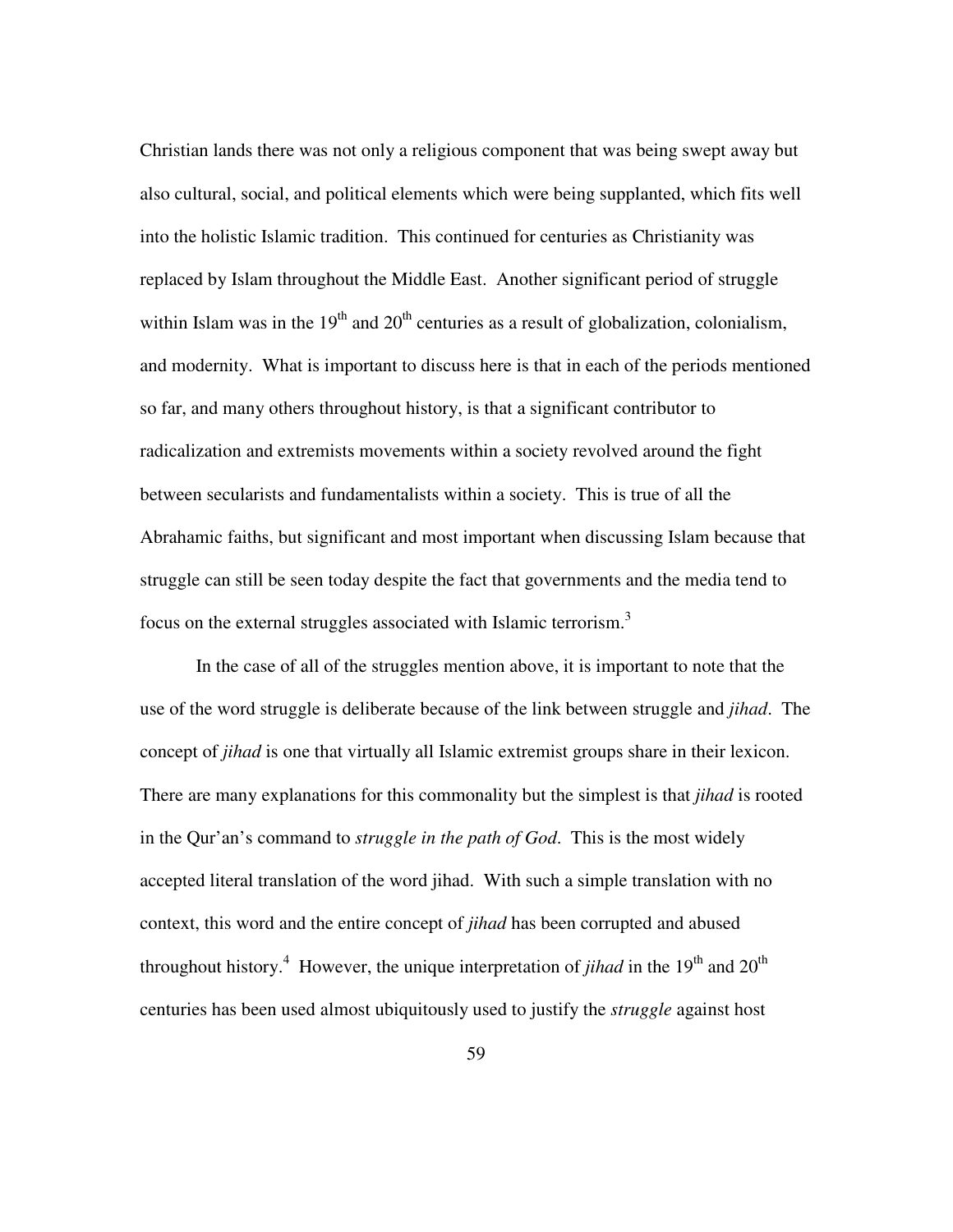governments which have become too secular as was the case in Egypt (Muslim Brotherhood) and Jamaat e-Islami (Pakistan) which were discussed previously. The single most important concept about *jihad* is not how it is currently used to justify terrorism by Islamic extremist groups, although that is extremely important, but how it is part of the social fabric of Islam. It is part of the social identify of what is meant to be Muslim and is inseparable from the Qur'an because all pious Muslims must struggle in the path of God in the example of the Prophet Muhammad. Jihad is a fundamental tenet of the Qur'an because it helps define and understand piety and the difficulty of living a good life – the struggle within ones self to make a serious effort to do good things and help reform society. This is called the spiritual jihad or *jihad bin-nafs* and is viewed by most Muslims as the greater jihad.<sup>5</sup> However, depending on one's circumstances this could mean many things and this is where the problem lies. If one lives under a corrupt regime the struggle can be interpreted to legitimize the assassination of corrupt leaders as has been the case for centuries of Islamic history.<sup>6</sup> In this simple example it is not *jihad* bin-nafs but rather the lesser jihad called the *jihad bil-sayf* or "jihad by the sword".<sup>7</sup> This is perhaps one of the best examples of the misuse of the interpretation of jihad by Islamic extremists and is commonly referred to as the Sixth Pillar of Islam.<sup>8</sup> The philosophic underpinning of Islamic extremism using the example of jihad is one of many examples which can be discussed. Perhaps more important are the intellectual and philosophical forefathers who have had the most significant imprint on Islamic extremist over the last century. Understanding the underlying ideas and concepts of the Islamic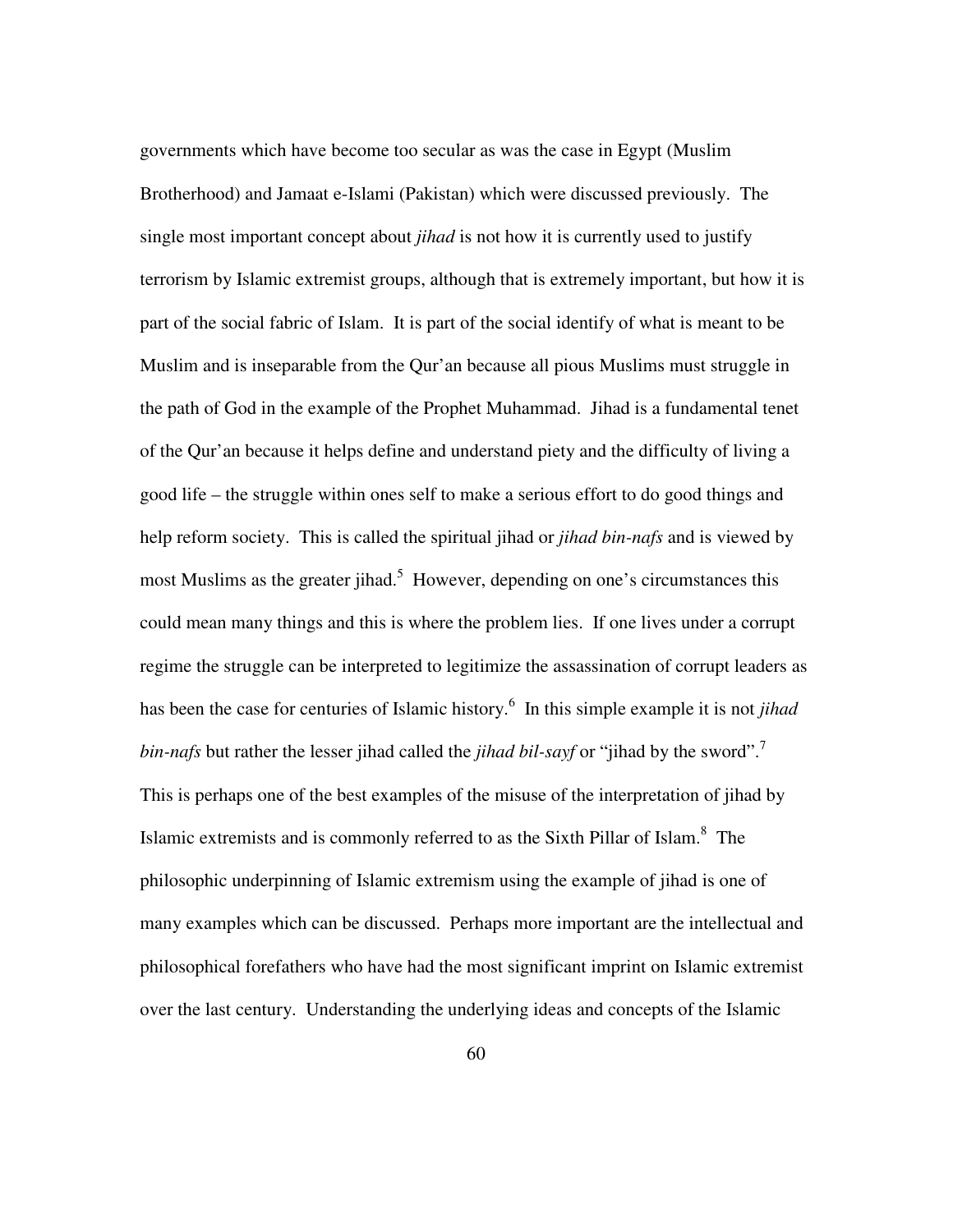extremist movement through the writings of those who inspired the extremism we see today is important to better understand how the disheartened Muslim community has "organized itself and adopted a radical interpretation of its religious beliefs to legitimize the systematic use of violence" which is so prevalent today<sup>9</sup>.

# **4.2 Islamic Modernization and Modernity**

The majority of this section will be devoted to Islamic modernism and associated Islamic philosophical foundations and their impacts to Islamic extremists groups and the future of political Islam more generally. Hence, an assessment of how Islamic groups deal with modernity is discussed in greater detail. The focus here is on explaining the survivability of Islamic extremist groups. A significant methodological approach for this thesis is comparative case examinations of selected Islamic philosophers who have impacted Muslim thought in an effort to understand why certain Islamic extremist groups rise and persist while most others disappear relatively quickly. The approach used here will be to examine selected Islamic philosophical schools of thought and group them into three distinct categories; the Traditional View, The Radical View, and the Contemporary View. In each case, one or more Islamic philosophers or thought leaders will be compared and contrasted in terms of their world view on secularism, modernity and globalization in the context of western (and Islamic) civilization today.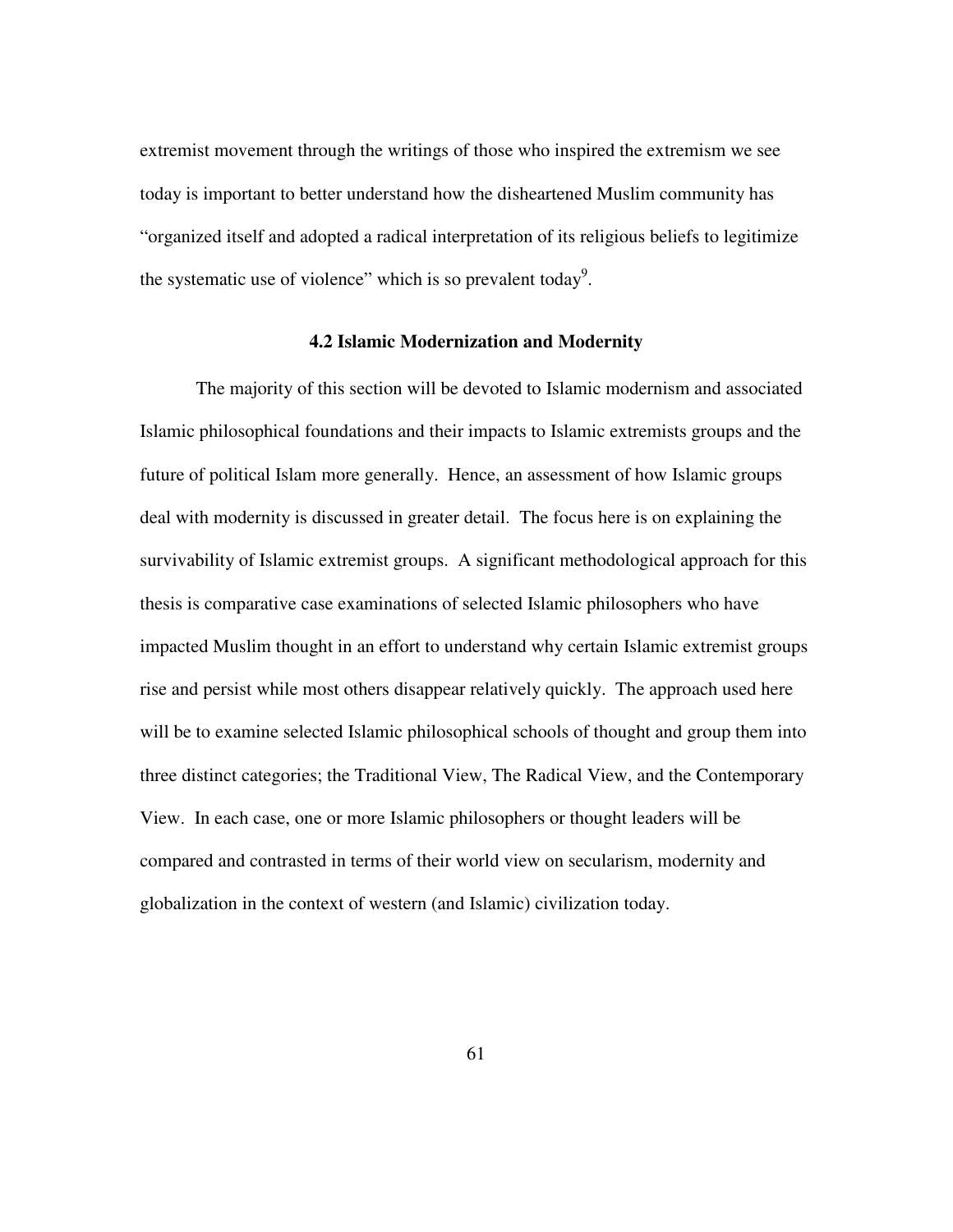## **4.2.1 The Traditional View**

In examining the traditional view of Islam deals with secularism, modernity and globalization the section attempts to answer two questions. Firstly, could any (or all) of the late  $19<sup>th</sup>$  century Islamic modernists make a compelling argument that Islam and modernity are compatible? Secondarily, can an Islam which is authentically modern exist? The Islamic modernists which will be used to answer these questions are primarily Jamal al-Din Al-Afghani (1838-1897) and Muhammad Abduh (1849-1905). In trying to answer the questions it is important to look first at their views in specific areas contrasted against current views on law or civilization for which there is much disagreement. Using commonality in the different author's views in this way is more constructive than taking a more polemic approach and will be the approach used here.

Al-Afghani brought a new concept of Islam as a civilization rather than simply a religion. However, his definition of civilization appears far different than those used today. Al-Afghani thought that there are two forces driving his definition of civilization; societal development and individual development. These two forces characterize a civilization and both are rooted in the moral principles of man gained through reason. Al-Afgani believed the moral principles of man were driven by faith and religion was the key to determine civilizational lines. However, according to al-Afgani these civilizational lines can shift with the spread (or decline) of Islam and it is Muslim unity which ultimately defines the civilization and those lines. When al-Afghani talks of Muslim unity he meant not only cooperation among political and religious leaders but of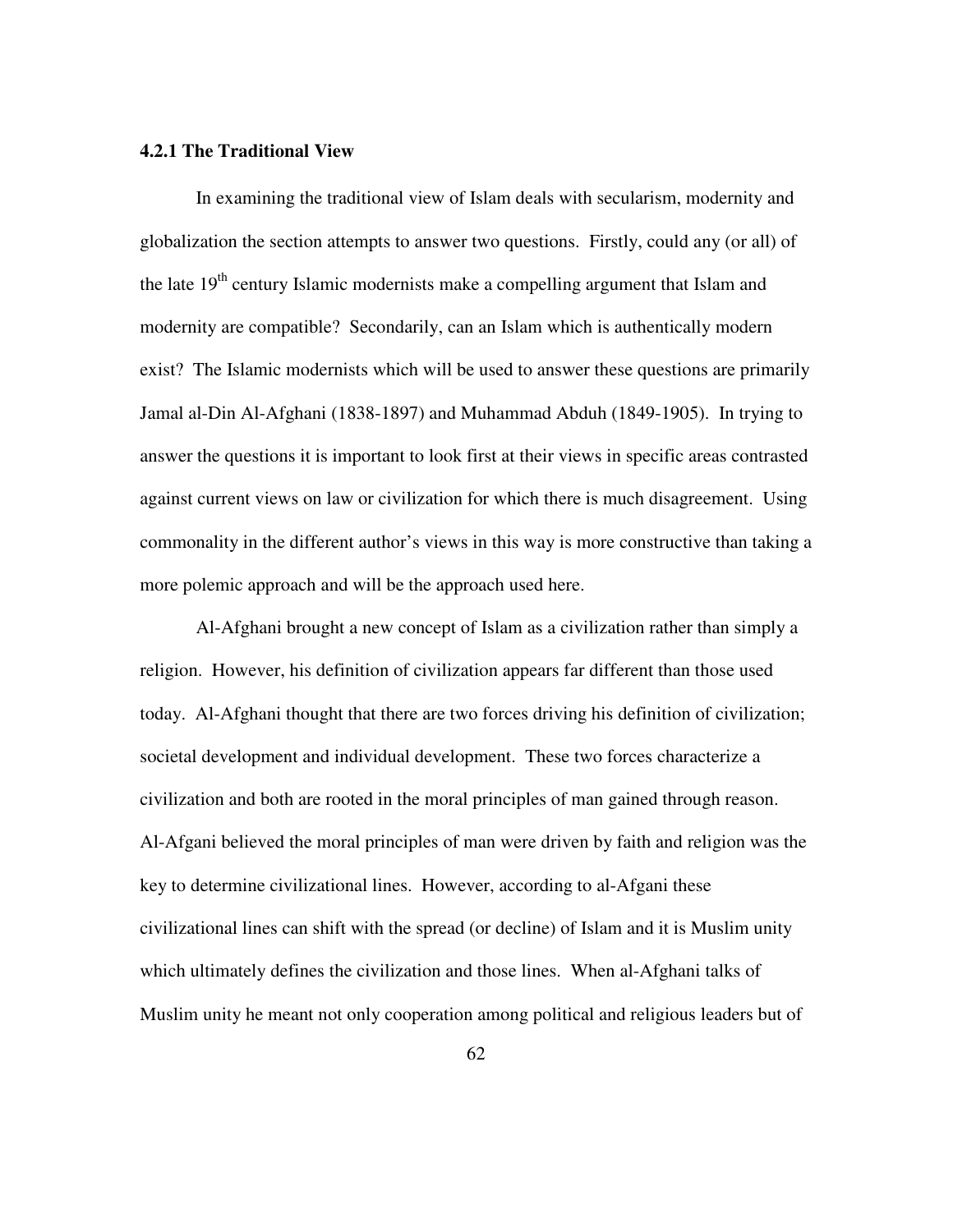the solidarity (*ta'assub*) of a limited community ( $umma$ ).<sup>10</sup> These ideas were driven by the overarching concern al-Afghani had about the colonization of North Africa by the French and English in 1881-1882, rather than a purist effort to be modern. The basis of civilizations is cultural rather than political and defined by 'common objective elements, such as language, history, religion, customs, institutions, and by the subjective selfidentification of people'.<sup>11</sup> It is in this last part – the subjective self identification of people – to which al-Afghani referred when discussing *ta'assub* and *umma*. This is a compelling example of almost congruency on a fundamental question regarding the compatibility of Islam and modernity. To al-Afghani the issue is not 'is Islam modern?' but rather that Islam is inherently modern because all civilizations are dynamic in a way that similar to that of Islam. The nature of the identity of al-Afghani's *umma*, which has political elements to it, is inherently tied to the broadest level of identification with which (a person) strongly identifies which he argued is the same with Islam. Therefore, the *umma* of al-Afghani must be modern because they are eventually associated with Islam in the broadest sense. When reading al-Afgani and many other Islamic philosophers of his time, it is important to remember that he "sought to bridge the gap between Islamic traditionalists and secular reformers."<sup>12</sup> He and others of his time sought to incorporate internal *ummah* concerns of revivalism with the need to respond to European colonialism and the challenges of modernity which went with it. $^{13}$ 

The modernity which came into place during the last century emphasized the separation of church and state. Indeed Abdu's and several of his disciples, such as Taha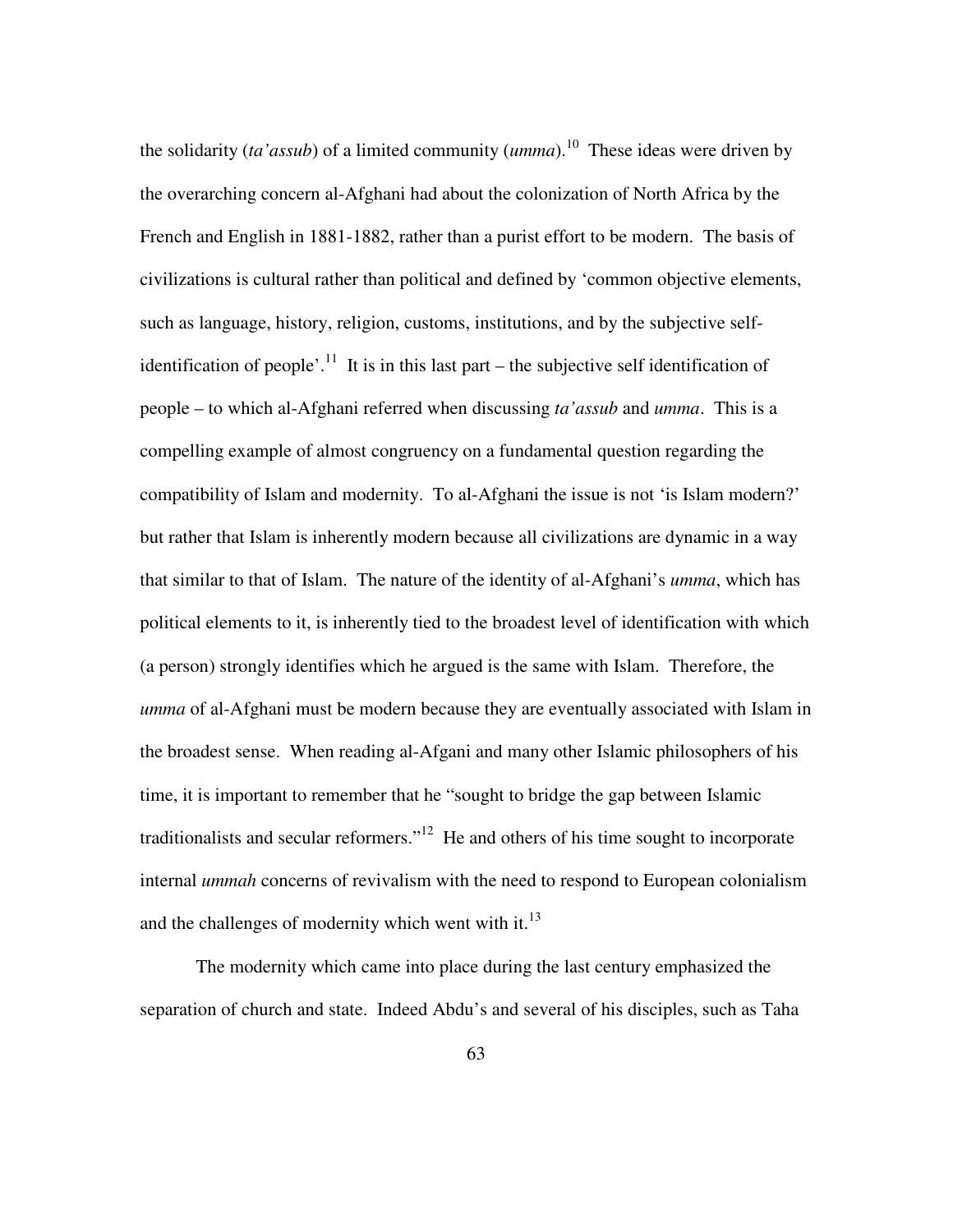Husayn who became leaders in politics and Middle Eastern thought, believed that the *ummah* and society as a whole would be better served by the separation of religion and politics.<sup>14</sup> Because of this separation, an emphasis on law emerged and it is this development of law which has been an important fact in influencing modernity. While this may indeed be true of the west at the time, Muhammad Abduh would certainly argue that it is not exclusively western or even unique. Abduh's discourse on moral law and his view that laws within a Muslim community should change in accordance to the community with which they serve is exactly the kind of modernity under which current Islamic extremist groups rebel. When Abduh states, 'it is not permissible to apply the law of one group of people to another group of people who differ from and surpass the first in the level of understanding, because the law will not suit their state of thinking', one can assume that he is talking of western law rather than Islamic law.<sup>15</sup>

The answer to the first question, could any (or all) of the late  $19<sup>th</sup>$  century Islamic modernists make a compelling argument that Islam and modernity are compatible, is an unequivocal no. There are selected topics discussed within Islamic modernist discourse to which some may agree are, or at some time were, viewed as modern but to make the jump to claim that Islam and modernity are thus compatible would be virtually impossible. Even after one strips away the context of history in which the authors may be motivated in making certain statements (like the Egyptian Crisis of 1880-1882 for Abduh or the Eastern Crisis of 1875-1888 for al-Afghani), it is highly unlikely that one could derive a position by either Abduh, al-Afghani, or anyone else at the time. Several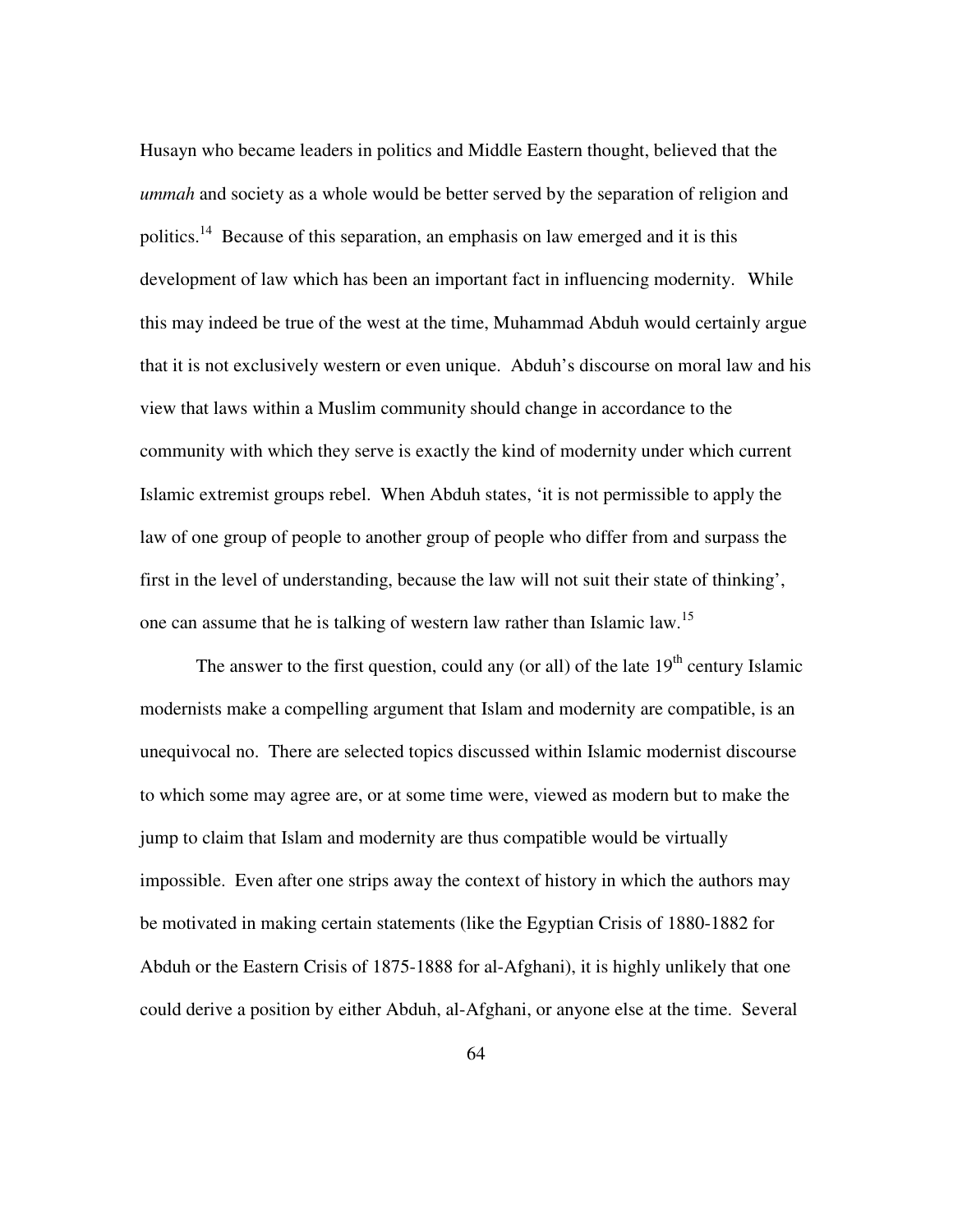shared themes from the writers above emerge. All of the authors and certainly many others at the time try to identify a set of common goals for the *ummah* through their discourse on law, society, and modernity. They also share a belief that the changes required for the sake of the *ummah*, must come from within the Islamic world. This is certainly a partial response to colonialism but falls short of something to which the Islamic extremist today could cling to ideologically. However, the Islamic leaders which followed like Sayyid Qutb and Hassan al-Banna, using even earlier Islamic philosophers as a reference point than Abdu or Al-Afghani would develop a more radical view of the future of Islam.

## **4.2.2 The Contemporary View**

This section will define the Contemporary View of the future of Islam within the context of two Islamic modernists - Mohammad Khatami's and Tariq Ramadan. As one examines the lives of both Khatami (b. 1943) and Ramadan (b. 1962), two very diverse realities emerge. First, and most obvious is that Khatami is a traditionally educated Shi'a Muslim having reached *Hujjatul Islam* (Proof of Islam), one level below an Ayatollah in Shi'a hierarchy, and is formally trained in *ijtihad* (reasoned deduction). Second, Khatami is an activist politician having participated in the Iranian Revolution of 1978-79.<sup>16</sup> Tariq Ramadan on the other hand was born, raised, and educated in Switzerland – one of the only true democracies in the world. Ramadan has far more ability to be critical of the way Islam is being practiced and has more opportunity to engage in dialogue because he is a scholar rather than a politician. He is similar in Khatami in that he is certainly an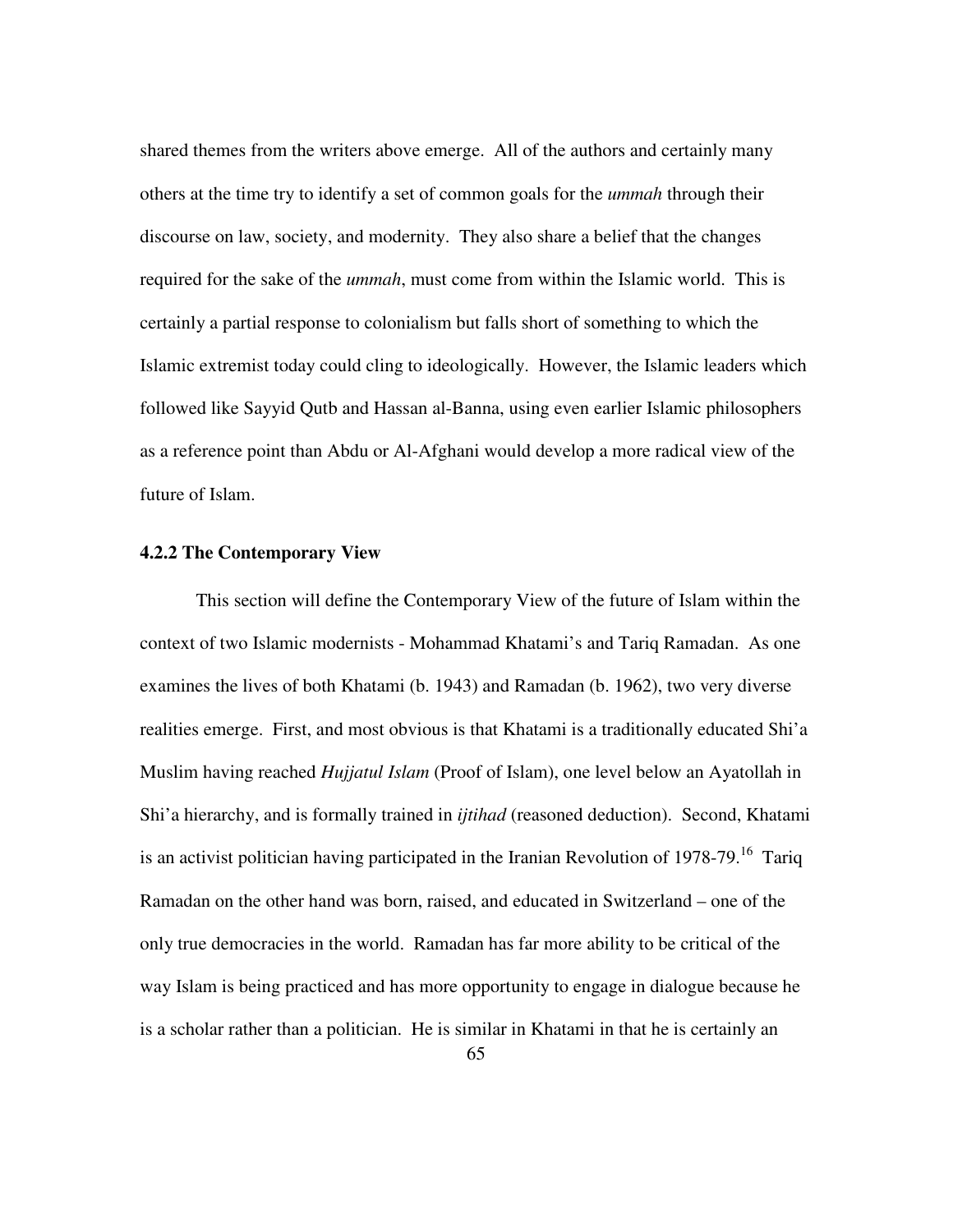*ijtihadi* (although not formally trained as is the case of Khatami). It is also important to point out the obvious but sometimes overlooked differences - unlike Khatami who lives as part of the majority; Ramadan is a minority being a Muslim living in a Western dominated society. This reality has a profound impact on their views of practically everything – from identity, to tradition, and modernity – but most importantly their views of the future of Islam.

One of the areas, based on the differences outlined above, where it is easiest to begin discussing the future of Islam, is by briefly examining the question of identity. For both Khatami and Ramadan identity begins and ends with religion of Islam. Both also agree in concept that Muslims once had a dominant civilization based on the religion of Islam. To a certain extent, identity for Muslims in that time was far simpler – it was defined almost exclusively by religion. That time has passed. For Khatami the religion of that time has certainly not passed 'If the sun has set on Islamic civilization despite its many monumental achievements, a certain view of religion – which was appropriate for that period – has ended, not the age of religion itself.<sup>17</sup> The struggle for Khatami, with respect to identity, is influenced more by Western modernity as an outside force manipulating the *umma* as an Islamic republic than of the identity of the *umma* as a part of the republic. This is based, to some degree, upon the fact that national identity plays little or no part in the identity of the Muslim in Iran or any other *dar al-Islam* (territory under Muslim control). Ramadan, on the other hand is far more concerned with the identity of the individual and the *umma* concerning the impact of Western modernity but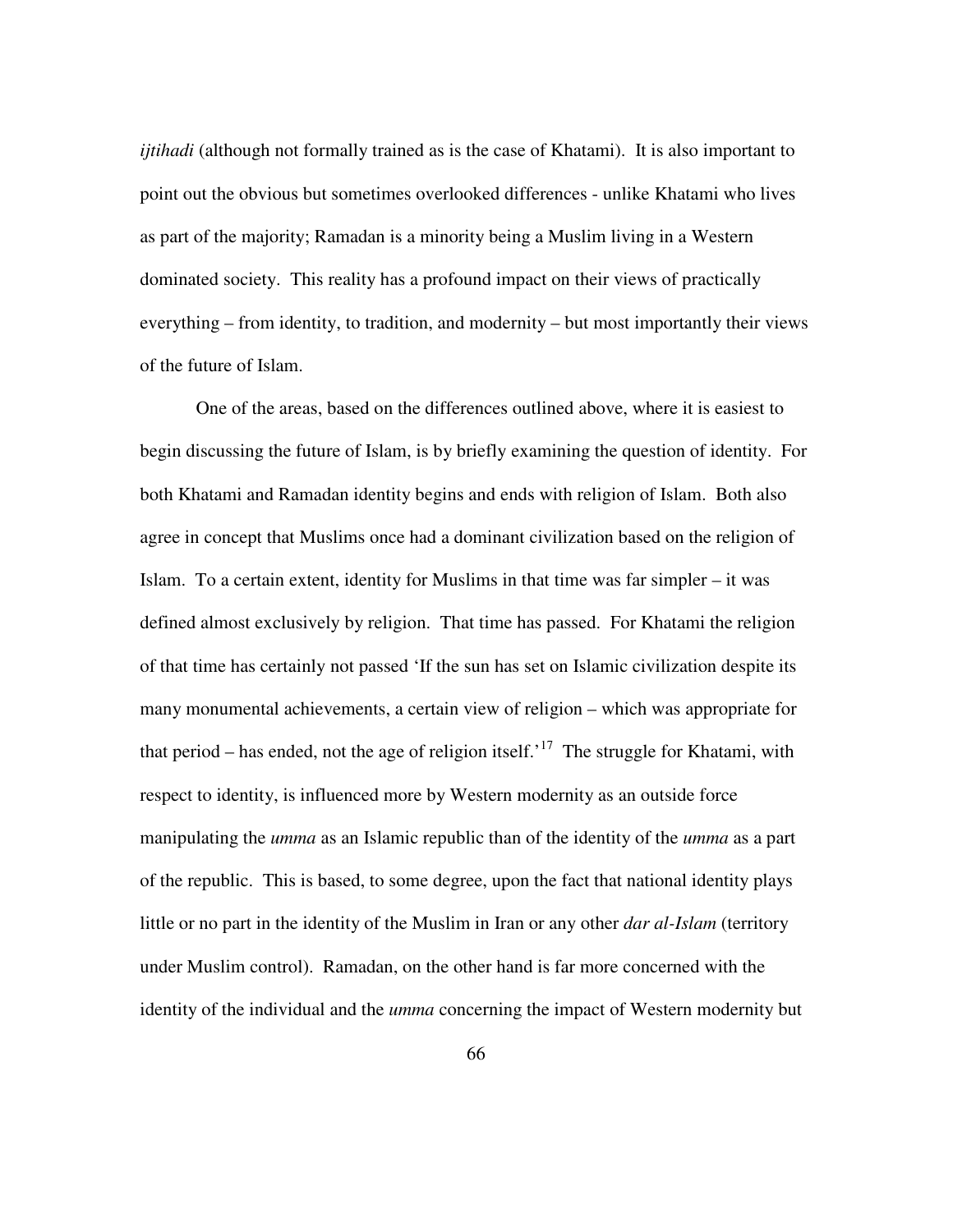this is all based upon an entirely different perspective 'are they *(Muslims)* members of the *umma* whose orders they are completely bound by or rather true citizens of the state in which they live, bound, as all other citizens, by its constitution and laws.<sup>18</sup> To Ramadan, identity is entirely relative because it is determined by the situation upon which an issue is ultimately rooted. Using Ramadan as an example, if the issue is of a philosophical nature, then he responds as a *Muslim of Swiss nationality*. If the discussion turns to issues of a political nature, he then responds as a *Swiss citizen of Muslim faith.*<sup>19</sup> In the case of Khatami, identity is not relative but absolute because Iran is a far more monolithic society than almost all other Muslim societies (and by inference all non-Muslim societies). For Khatami, there is little consideration given to the issue of Muslims living in the West and he only addresses the situation relative to *dar al-Islam*, and Iran specifically whereas for Ramadan there is only the issue of Muslims living in the West. The issue for examination now becomes, do people from such divergent backgrounds, education, and professions holding such diametrically opposed ideas of where Muslims are and the issues they face, also disagree on the future of Islam? To examine that question more deeply, we look at specific issues involving modernity, tradition, and Islam.

The influence of culture and tradition on the future of Islam is one area where Khatami and Ramadan have very different principles. To Khatami, tradition and culture are similar and tradition can be viewed in some instances as a symbol of culture. Because of this relationship there have been many misinterpretations of traditions and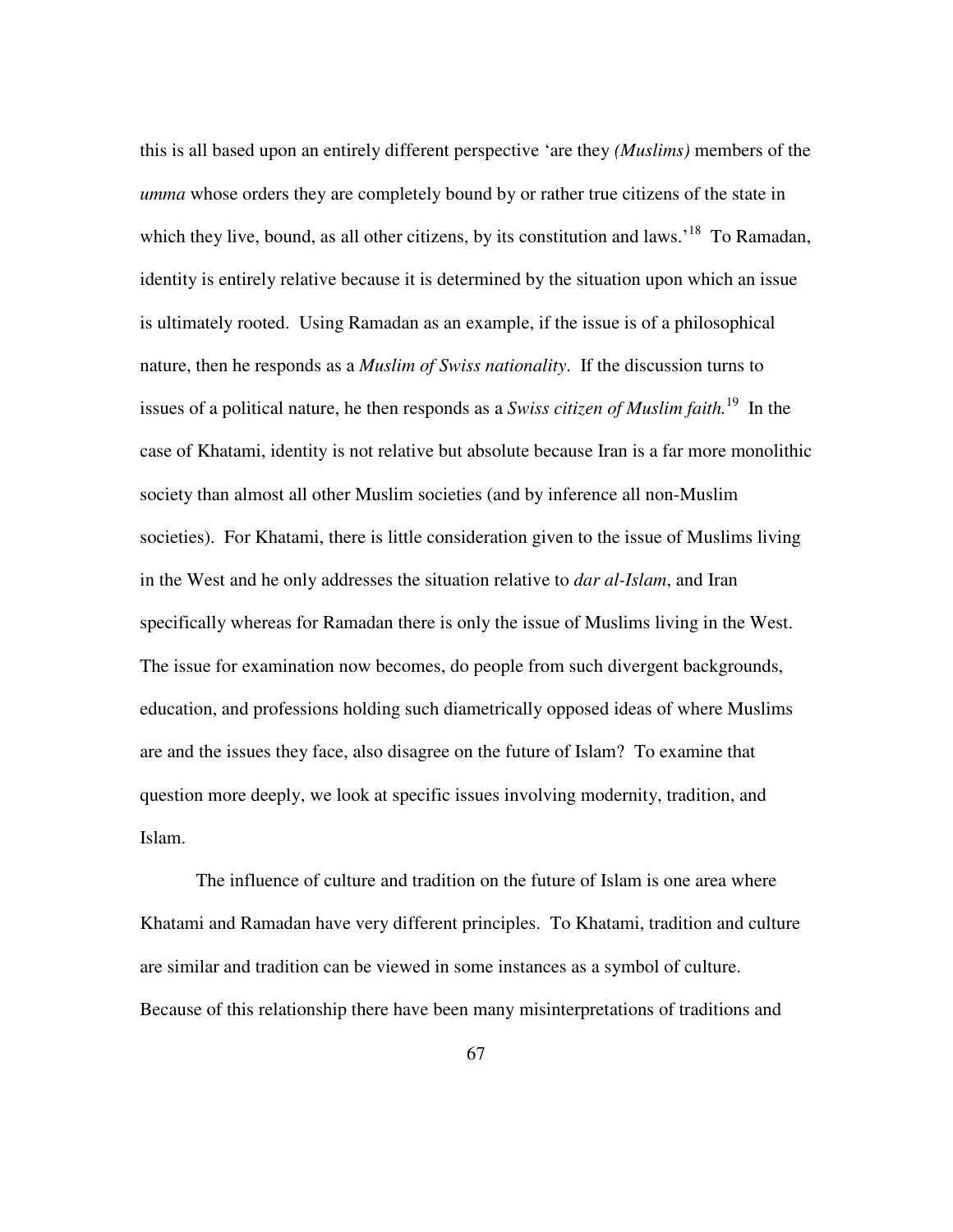culture in the past which must be undone for the future of Islam. There are two rather simplistic views that Khatami points out as examples – the traditionalist and the modernist. The traditionalists view is to resist anything that attempts to alter culture because it is something to be revered and in extreme cases in the past, has been treated as divine. For the modernist, there is no resistance and all that is modern is accepted and viewed as the highest form of human achievement, including, detrimentally, modern values.<sup>20</sup> Khatami's own views lie somewhere between these two views but it is the nature of the culture (and tradition) which is most revealing and most in contrast with Ramadan.

For Khatami, culture is more long lasting than most attributes of a society, even longer lasting than the great Islamic civilization he attributes to the past. Because this culture is bound by, and almost inseparable from, Islam the true problem with Islam is that it is at odds with Western culture.<sup>21</sup> This is where Ramadan would certainly disagree because of a fundamental concept to which he so strongly believes and can be seen in several of his books and articles– that there is a non-culture bound truth to Islam. He would disagree on a point of fact with Khatami in that 'Islam is not a culture…….To speak of Islam is first of all to speak of faith, spirituality, and ethics, which together make up a conception of humankind and to life.<sup>22</sup> This is not to suggest that Khatami would disagree with the second part of that quote but to Khatami any future Islam must necessarily involve several factors based on his view of the 'oneness of Islam and culture'.<sup>23</sup> First, a dismantling of the modernist and traditionalist corruption that has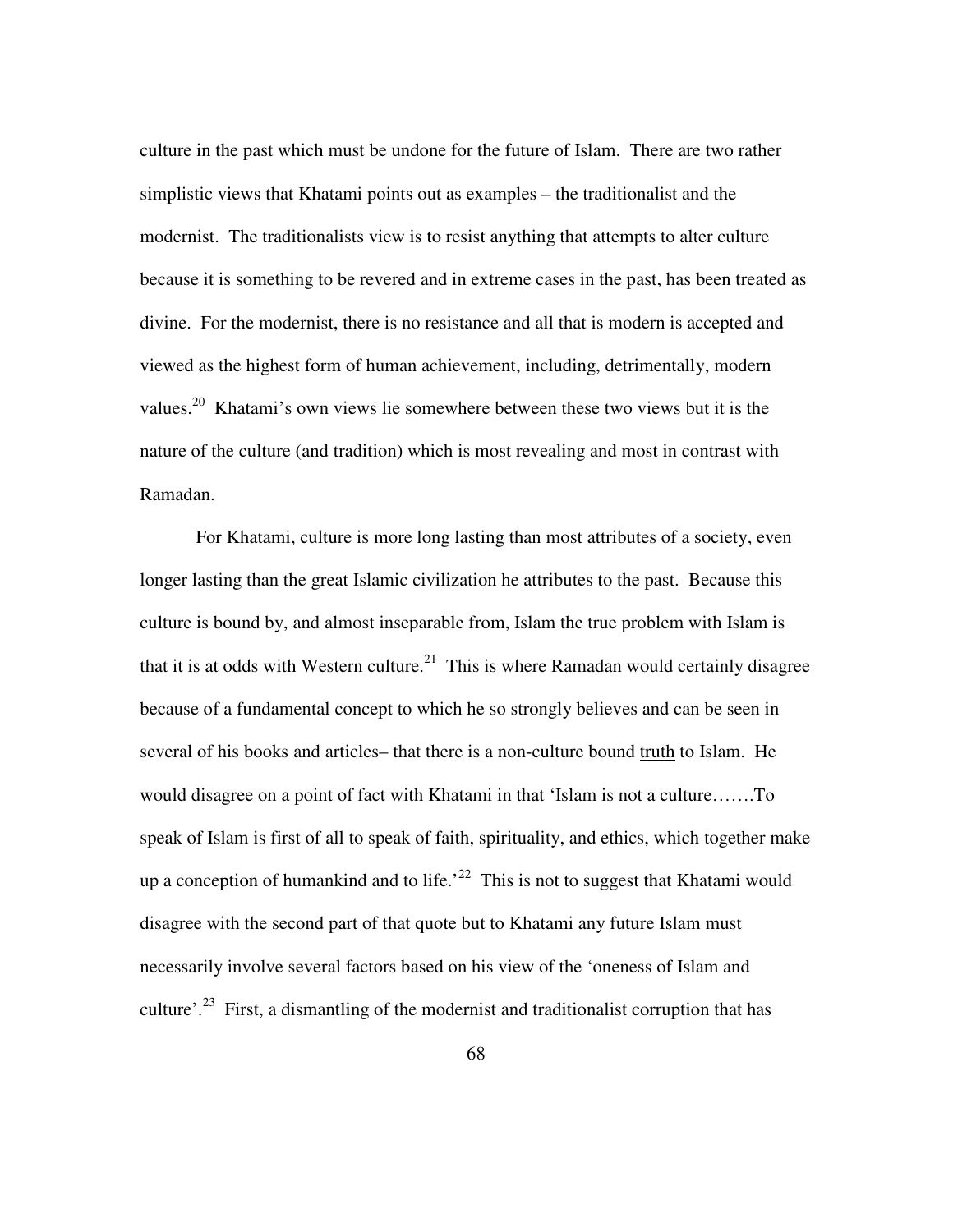taken place. This dismantling must be based on entirely indigenous models with no outside (Western) interference. Second, the dismantling, and more importantly the reconstruction, must be done with the express knowledge that modernity, as we know it today, is entirely Western.<sup>24</sup> In these ideas, Khatami is far more pessimistic than Ramadan.

The future of Islam, according to Ramadan, is an entirely positive proposition. As he looks at the trends taking place within Islam in his lifetime he takes comfort in observing a revival of sorts 'Muslim communities are witnessing renewed passion and enthusiasm. The passion is for study: adolescents, students, parents, of all backgrounds and all ages, all together, are following regular courses in religion, Arabic, even history and culture.<sup>25</sup> Indeed, from Ramadan's perspective, Muslims living in the West have an opportunity to become more devout than Muslims living in the Islamic Republic of Iran. For him it is an opportunity, even an obligation, specifically afforded to Muslims living in the West because it represents *dar al dawa* (a place which signifies inviting people to God).<sup>26</sup> This is due to many factors including being a minority and in most cases a diverse minority comprised of Sunni's and Shi'as from Algeria, Morocco, Lebanon, Syria, India, Pakistan, Indonesia and even Iran. In this diversity one finds more than simply a shared religion but an awareness of identity leading to the truth of Islam.

Both men agree that the future of Islam requires the West (term used by Ramadan) or Western civilization (term used by Khatami). In order to avoid disagreement between terms, for purposes here these two terms – 'the West' and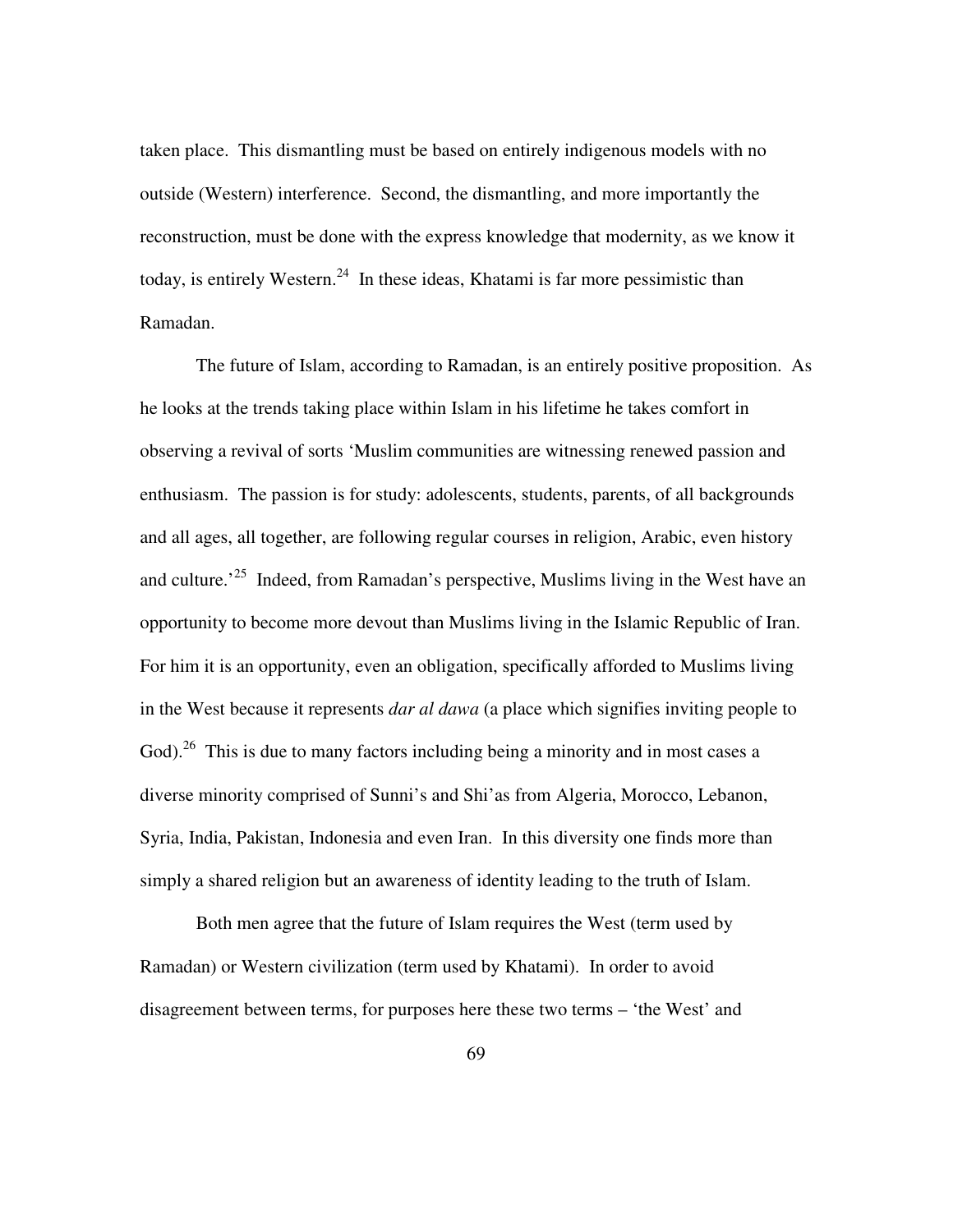'Western civilization' have the same meaning. For Khatami and Ramadan it is the role of the West in the future of Islam which is very different. There are two roles or uses for Western civilization, according to Khatami. The first is to take the best from the Western civilization and jettison the rest. This is actually considered a necessary rather than a voluntary action. For him a fundamental premise is that Islamic civilization (of today) is declining and one must look to other civilizations for innovation 'but when the collective consciousness and soul of a people outgrows the limitation of the existing civilization, the search for new ideas begins in earnest, often taking the form of turning to other civilizations for clues.<sup>27</sup> This leads to a period of reflection on the part of the gaining civilization, in this case the Islamic civilization. In developing his case that this too is not entirely voluntary, he uses the following example from Western civilization: 'what Marxists proposed forced the West to become introspective and to search for ways of adjusting capitalism's methods to the demands of the time, and to modify its social, economic, and political order from within.<sup>28</sup> Once this reflection and identification of the 'good' has taken place, the only role for Western civilization is for contrasting purposes 'it is thus natural that we confront the West, and the upshot of this confrontation will determine our future.<sup>'29</sup>

For Ramadan, the role of the West is intertwined and part of the future of Islam. In fact, the two are inseparable. Ramadan contrasts sharply to Khatami's concept when he suggest in his discussion of *dar al-harb* and *dar al-Islam* ' the old binary graphical representation, with two juxtaposed universes that could stand face to face in relative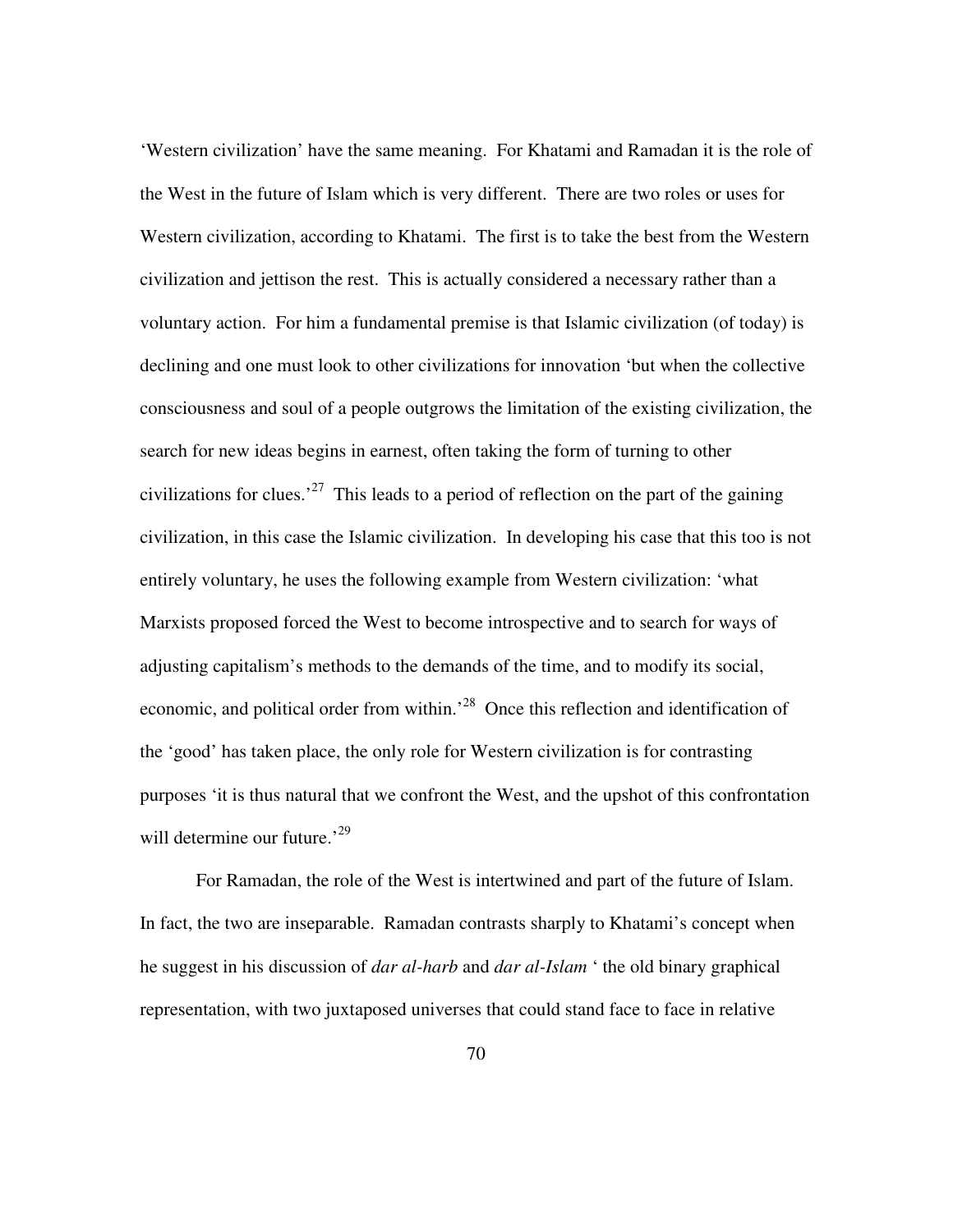stability, no longer bears any resemblance to the reality of hegemony and spheres of influence in civilization, culture, economics, and subsequently, of course, politics.<sup>30</sup> Ramadan does agree with Khatami that introspective examination is necessary. Ramadan proposes that the first step involves returning to the Islamic teaching on spirituality. Because the Muslim in the West is surrounded by assaults on the principles of Islamhowever inadvertent – it is essential to look inwardly at ones faith and spirituality as a first priority and let the truth of Islam radiate in all dimensions of life.<sup>31</sup> Perhaps the most important outgrowth of this concept is also Ramadan's most glaring contrast with Khatami. For Ramadan, the future of Islam begins within Western civilization rather than separate from it. Where Khatami sees confrontation, Ramadan sees engagement "the future dialogue between civilizations will not take place at the geopolitical frontiers between 'the West' and 'Islam' but rather, paradoxically, within European and American societies."<sup>32</sup>

**Commonality in the Contemporary View:** There are many commonalities in the Contemporary View but two stand out above all others and both are not dealt with in any meaningful way. The first is the lack of intellectual Islam. Today there is no Islamic intellectual along the lines of Iqbal, Abduh, or Al-Afghani. Throughout Islamic history there have been intellectual giants in the Muslim world. It is difficult to think of one Islamic scholar today who is true to the "methodology of Qur'anic interpretation that would be sound in scholarship, rationally reliable, and faithful to the Qur'an itself".<sup>33</sup>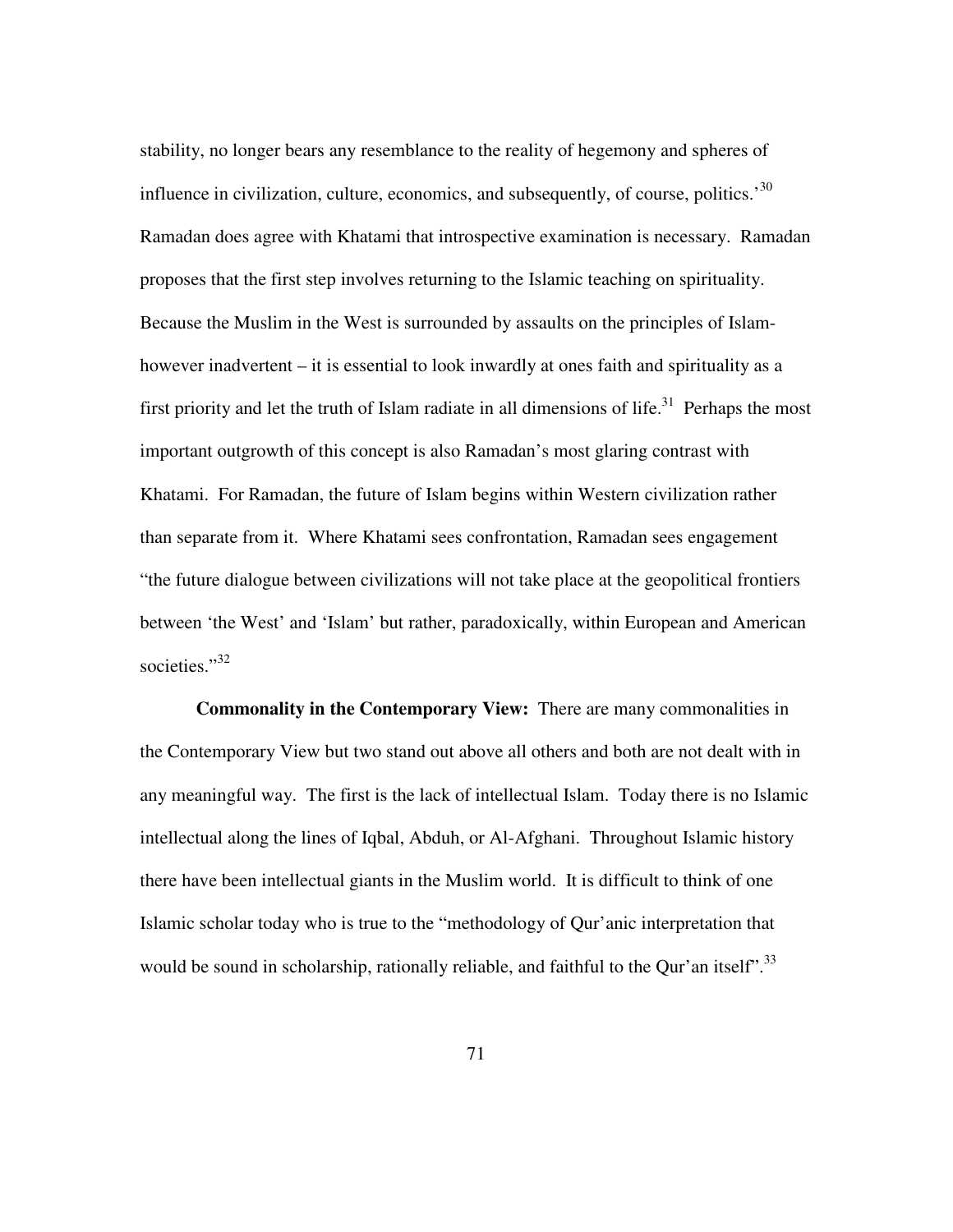The second problematic commonality in the Contemporary View is the acknowledgement that the issue of Muslims living in non-Muslim countries must be addressed although there are differing ideas on how to deal with it. However, the significance of Muslims living in countries which are not Islamic is a growing trend with staggering statistics - 6 million Muslims live in Europe and 8 million in the United States. Although the rates of immigration to the West from Muslim countries are significant, what is more interesting is that "about half of Muslims in the West have been born there to parents who immigrated in the 1950s and 1960s".<sup>34</sup> The other interesting point about Muslims in the West is that they are significantly better educated and are middle class. Living in minority status, which accounts for more than 40 percent of Muslims worldwide, is not easy.<sup>35</sup> This is further complicated by the fact that in Western countries, Muslims are heterogeneous with divisions along ethnic, cultural, or language differences. If the Contemporary View has any hope of succeeding, these issues must be addressed in order to redefine Muslim culture because "the common factor of this (minority) population as Muslim is the mere reference to Islam, with no common cultural or linguistic heritage".<sup>36</sup>

**Impact on Islamic Extremist Groups:** The significance of ignoring these two problems in the Contemporary View is profound because these conditions could lead to further justifications for Islamic extremists to gain further sympathy. As we have seen, Islamic extremists follow the general pattern of fundamentalist movements in other religious extremists groups. These include but are not limited to "rebellions against the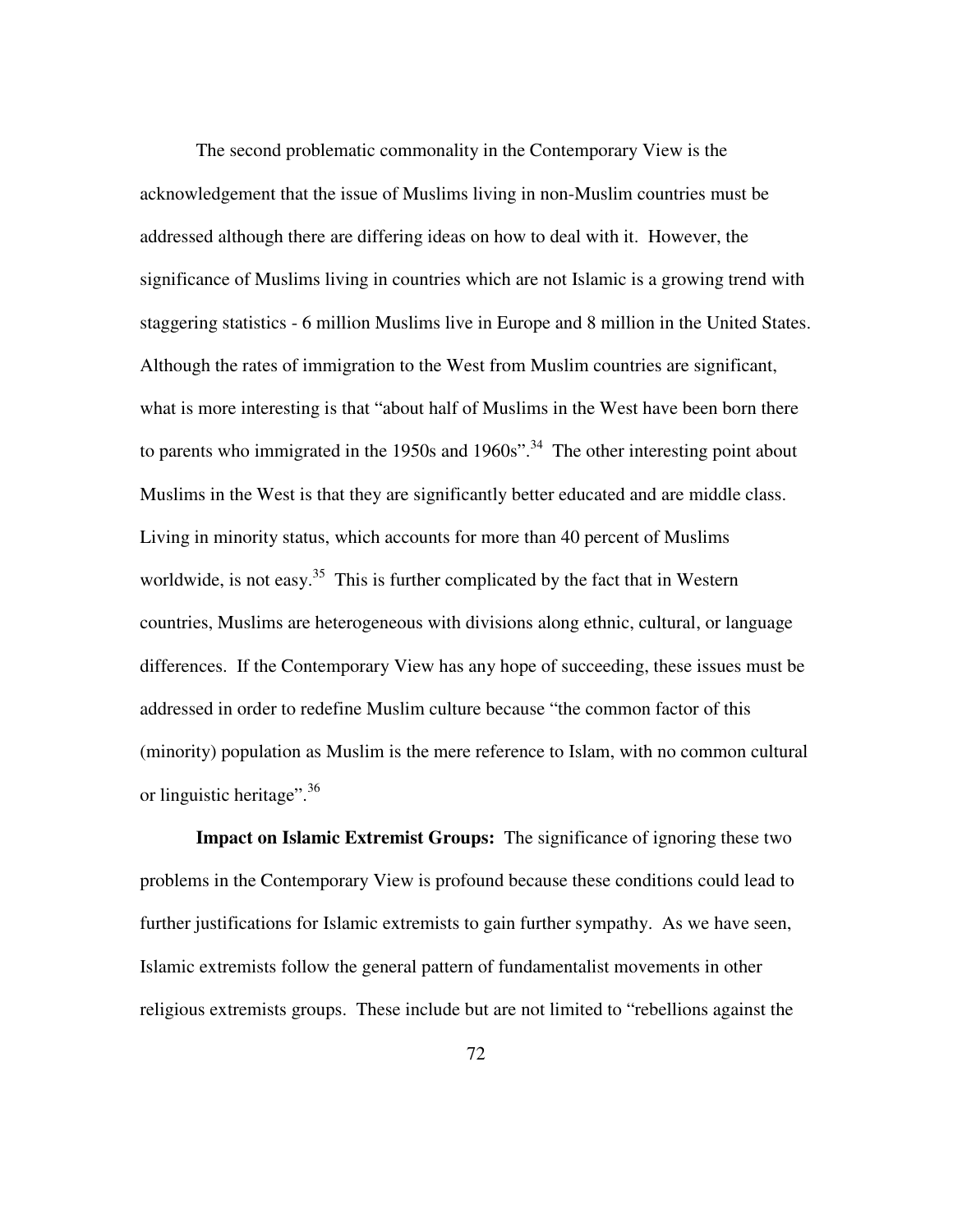secularist exclusion of the divine from the public life, and a desperate attempt to make spiritual values prevail in the modern world."<sup>37</sup> These conditions provide the opportunity for extremists to leverage fear and uncertainty to distort Islam closer to their particular worldview which is commonly intolerant of others and more violent than those who practice and espouse moderation and reconciliation. However, this is not an irreversible trend but there is a need for a modern civilizational Islam created by Muslims. This means creating an overall worldview which embraces modern realties and making it truly Islamic. Fazlur Rahman has some interesting suggestions which are worthy of noting. He observes there has not been much study or thought devoted to "Islamic metaphysics of the modern times"<sup>38</sup>. He calls for the need of a 'Qur'anic weltanschauung' which he defines as a systematic and coherent body of thought fully informed by the Qur'an.<sup>39</sup> This requires the Islamization of all fields of study so that the intellectual capacity of the Muslim world can be brought to bear and make it their own. Additionally, unless this happens, when Muslim students reach higher education, all the fields of study will continue to be secular. This is an important concept which the Muslim world should embrace. Imagine a world in which a The Law Center at Georgetown University actually had classes in Islamic Law and Jurisprudence. With Islamic education, the 'corrupt' Muslim governments and Islamic Parties which foster some of the most resilient Islamic extremists groups will eventually come to pass eliminating a strong justification for extremist movement. The subjugation of politics to Islamic values through education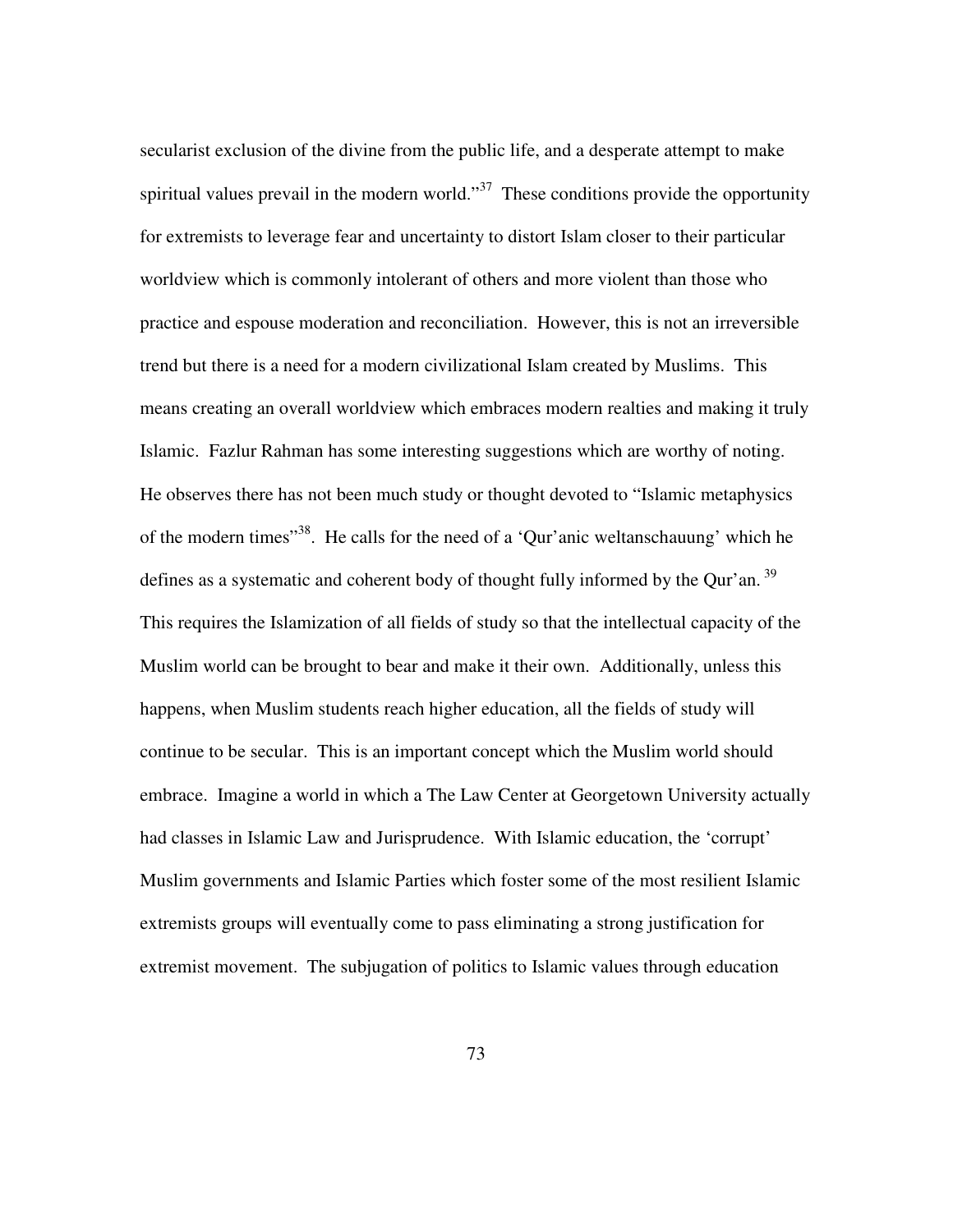could be the key to unlocking the extremist movements hold on the Muslim citizenry in many Middle Eastern countries.

## **4.3 Islamic Identity, Cultural Framings and the Future**

The future of Islam and the role of Islam in the nation-state is the subject of considerable debate throughout the Muslim world. As the debate has progressed, little attention has been given to the issue of identity and the impact identity has and will have on framing the different worldviews on the future of Islam. For this section, the term identity is defined as the set of behavioral or personal characteristics by which an individual is recognizable as a member of a group. The defining characteristics of any group therefore lie at the very heart of what it is to belong. It is within that ideological belonging, one finds a common view of the past and a shared view of the future.

Within each common view there are slight variations and not all variations will have the same result. The common view in Islam is "further complicated by the decentralization of sacred authority in the Muslim world" making variations or "universally accepted interpretation of Islam" virtually impossible.<sup>40</sup> As an example, one needs to look no further than Turkey where economic liberalization has provided the opportunity for a Muslim identity independent of state control over religion. The intent was to make society better through economic liberalization but one of the results is a making a 'public' Muslim identity disseminated in ways the state cannot easily control. What was thought to be a unifying force – economic liberalization – has instead led to the development and dissemination of competing ideas on the Muslim identity in Turkey.<sup>41</sup>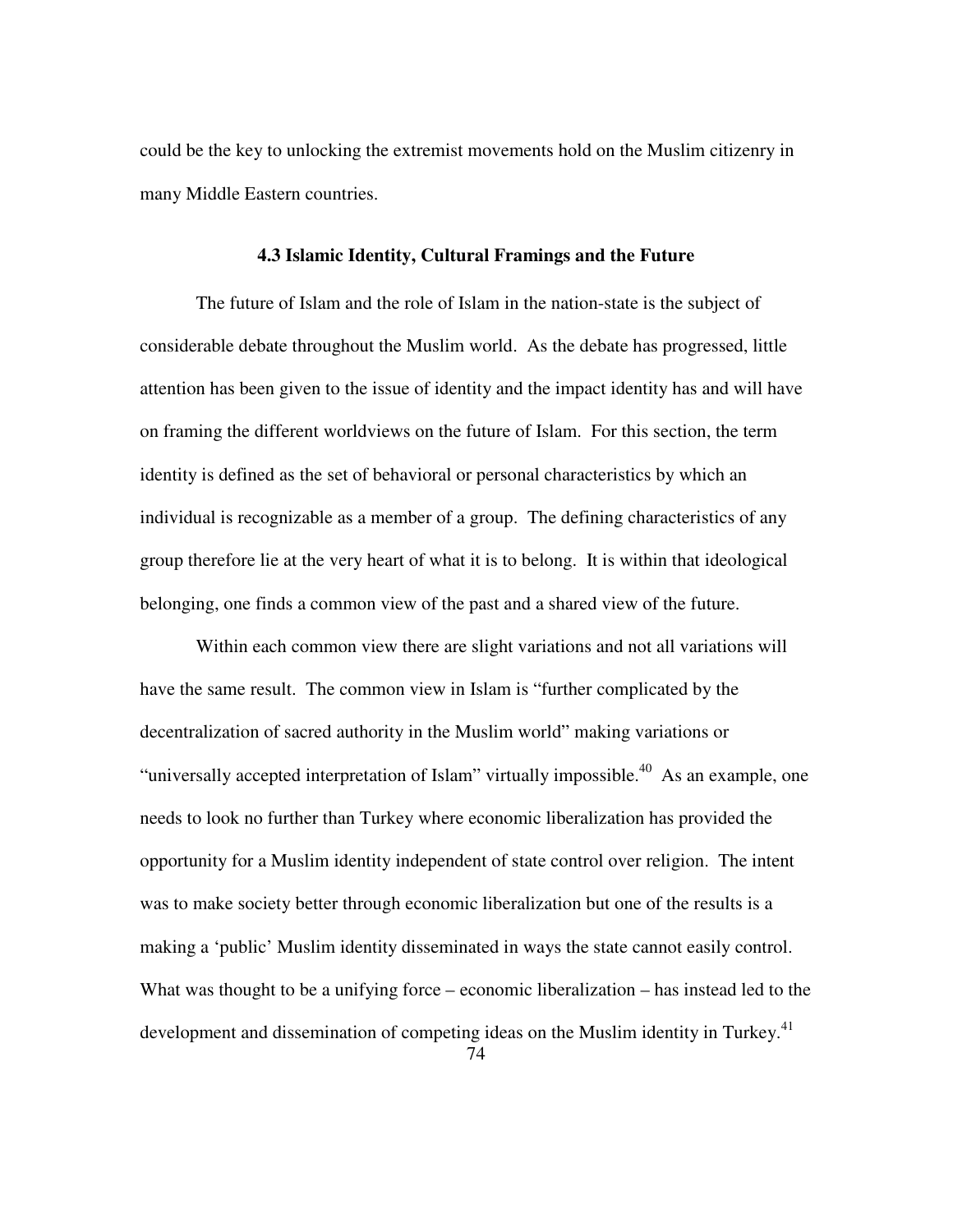In this case, relativist modernism, created the potential for competing versions of Turkish identity and what it means to be Muslim. Some variations may bind a group closer together or drive them further apart. Two attributes of these variations include significance and time. Variations, if remarkable or given enough time, will spawn new groups and therefore redefine identity. These dynamics result primarily from the questions or the subjects being examined by a group which were previously undefined. Events within the group may also have profound redefining effects on identity. For example, the death of the Prophet Muhammad was an event which split the Muslim community over the issue of leadership. Within the Muslim community, two views emerged over an initial period during which debate and significant confusion raged. There were those who followed Abu Bakr, Muhammad's father in law, as the successor to the Prophet Muhammad. While still others who believed that the Prophet had appointed his son-in-law Ali ibn Abi Talib as his successor years earlier during an announcement at Ghadir Khom. A characteristic of the identity of these two groups was their leader. In this case, the leader became a defining characteristic of the group and their identity. Reconciliation between two views on the future of the group proved unattainable so the group split and Islam has had two identities ever since – Sunni and Sh'ia.

One of the most significant aspects of identity lies in its dynamicism. Identity is ever changing and a group or individual may have infinite identities simultaneously depending on the issue being examined. Language, culture, faith, history, ethnicity, and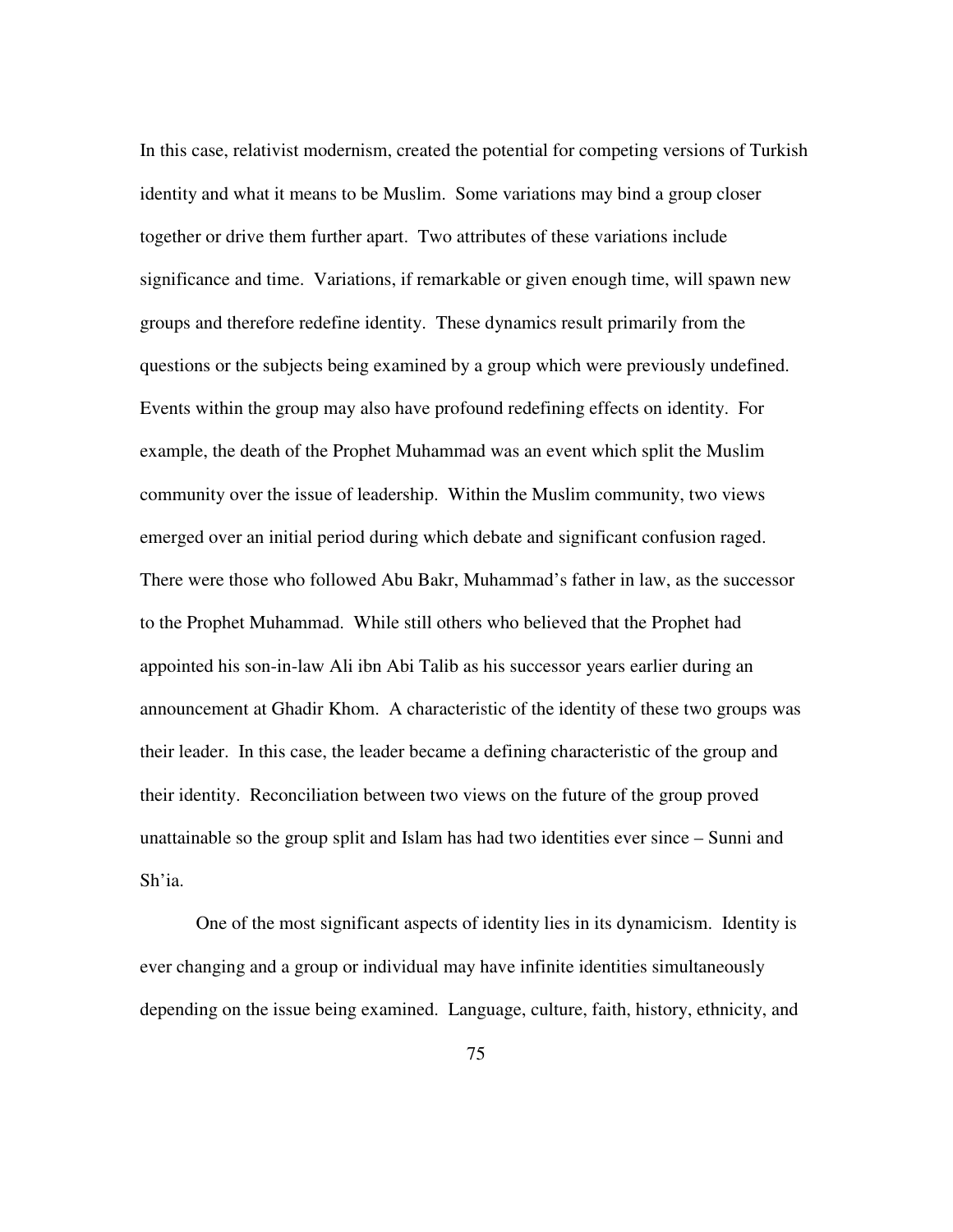citizenship can all be the basis for identity when faced with a particular situation. An examination of some of the more common sources of identity is worth mentioning.

Ethnicity as defining behavioral characteristics centers upon the notion of a collective consciousness of common ancestry. Any ethnic group may have differing ideas about the ancestral characteristics that make up its identity. Language, for example, may be the dominant ancestral characteristic which creates 'separateness'. Language within a monolithic or stable group is identified as defining ethnic characteristic of the group. However, sometimes a unique language is not regarded as essential for a separate ethnic identity because other identity determinants such as physical appearance, common cultural traditions, geography or any combination or derivations of same take precedence. A good example of a non-language ethnic identity determinant is geography – an ethnic identity linked to a specific territory. There is no better example of this phenomena than the regional tendencies of identity in Germany's *Länder* or counties*.* Take *Bayern* (Bavaria) in southern Germany. Here one will find an identity with a combination of ethnic determinants that are tied directly to the land. Leather belt, leather shorts, feathered hat, tuft of chamois hair and woolen jacket are the basic garb of a Bavarian and all of these symbols have their roots in farming the Upper Alpine region of Bavaria. Other Bavarian traditions tied to the land can also be seen today. One such custom is more than 500 years old, called the *Schaffler Tanz* or 'Coopers Dance'. A *schaffler,* or cooper, is a person who makes a living building beer barrels or kegs. This dance is still performed by coopers only and is characterized by the stomping of the feet and slapping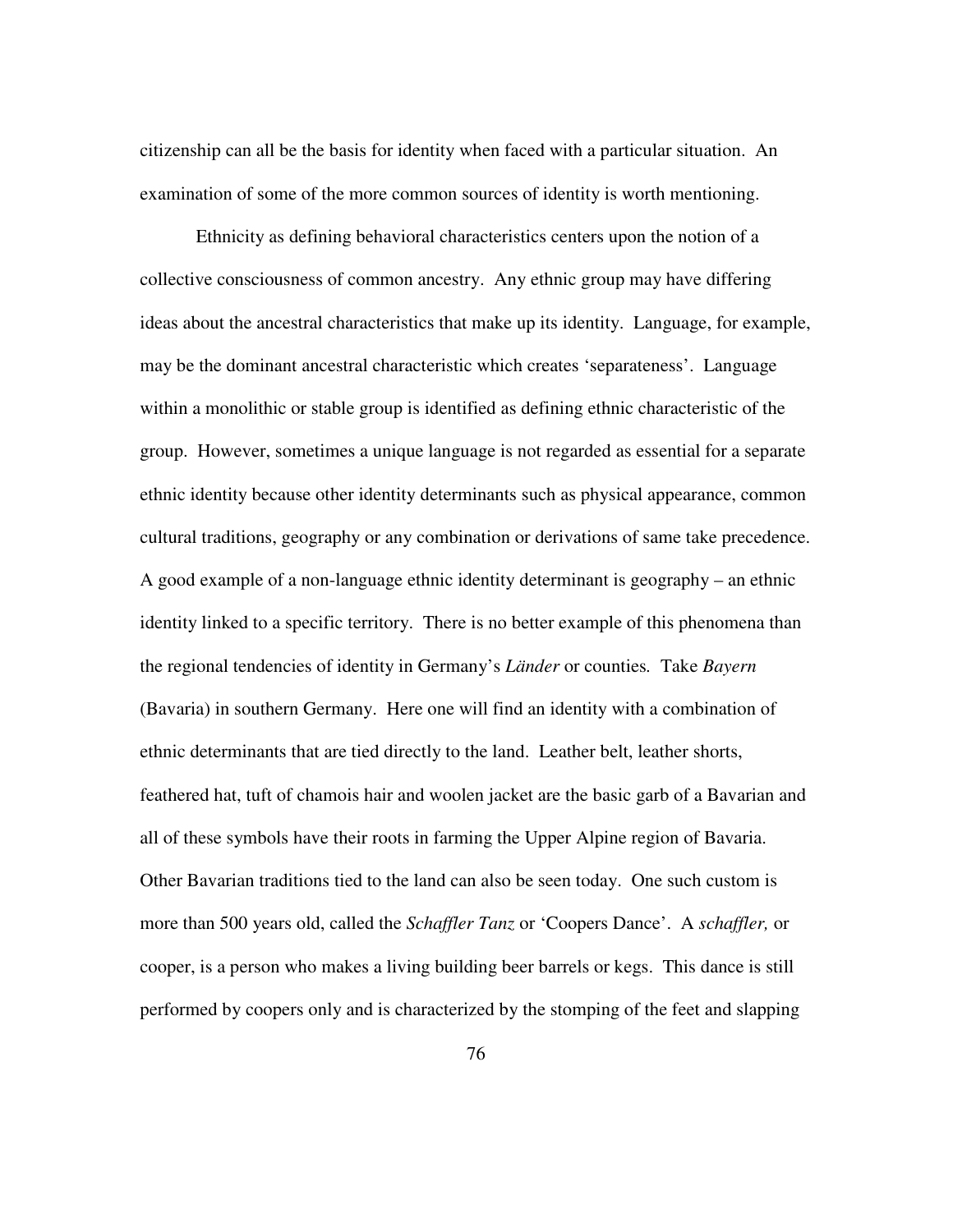knees, thighs and boots to the rhythm of the music. King Ludwig I famously stated upon the creation of the German state: '*We want to be Germans and to remain Bavarians'*  which characterizes the Bavarian first, German second priority of identity that can be seen even today in the slogan 'Freistaat Bayern' meaning the Free State of Bavaria – all of which are ultimately tied to land. In this case culture and identity are tightly intertwined because aspects of culture – in this case the *Schaffler Tanz* – become internalized as part of the social identity. $42$ 

The nation-state as defining behavioral characteristics is perhaps one of the most common forms of identity. Philosophers from Locke to Kant have written extensively on self-realization as a source of personal identity which ultimately manifests itself into civic identity when discussing a group. But nation-state identity is not simply the result of a single determinant. Identity determinants, when examining the nation-state as a source of identity, are multi-faceted and include many combinations.

As one examines the United States as a nation-state containing defining behavioral characteristics, the determinants are many. They often include democratic institutions like Congress, an independent judiciary, the executive branch, and how they interact with one another as well as critical documents such as the US Constitution, the Bill of Rights, etc. In other countries like those in Europe, the nation-state identity determinants include such diverse concepts such as a common currency. This may seem trivial, but ask any royalist in Britain about the idea of eliminating the Queen Elizabeth or the royal crest from the pound in favor of the euro and you begin to realize how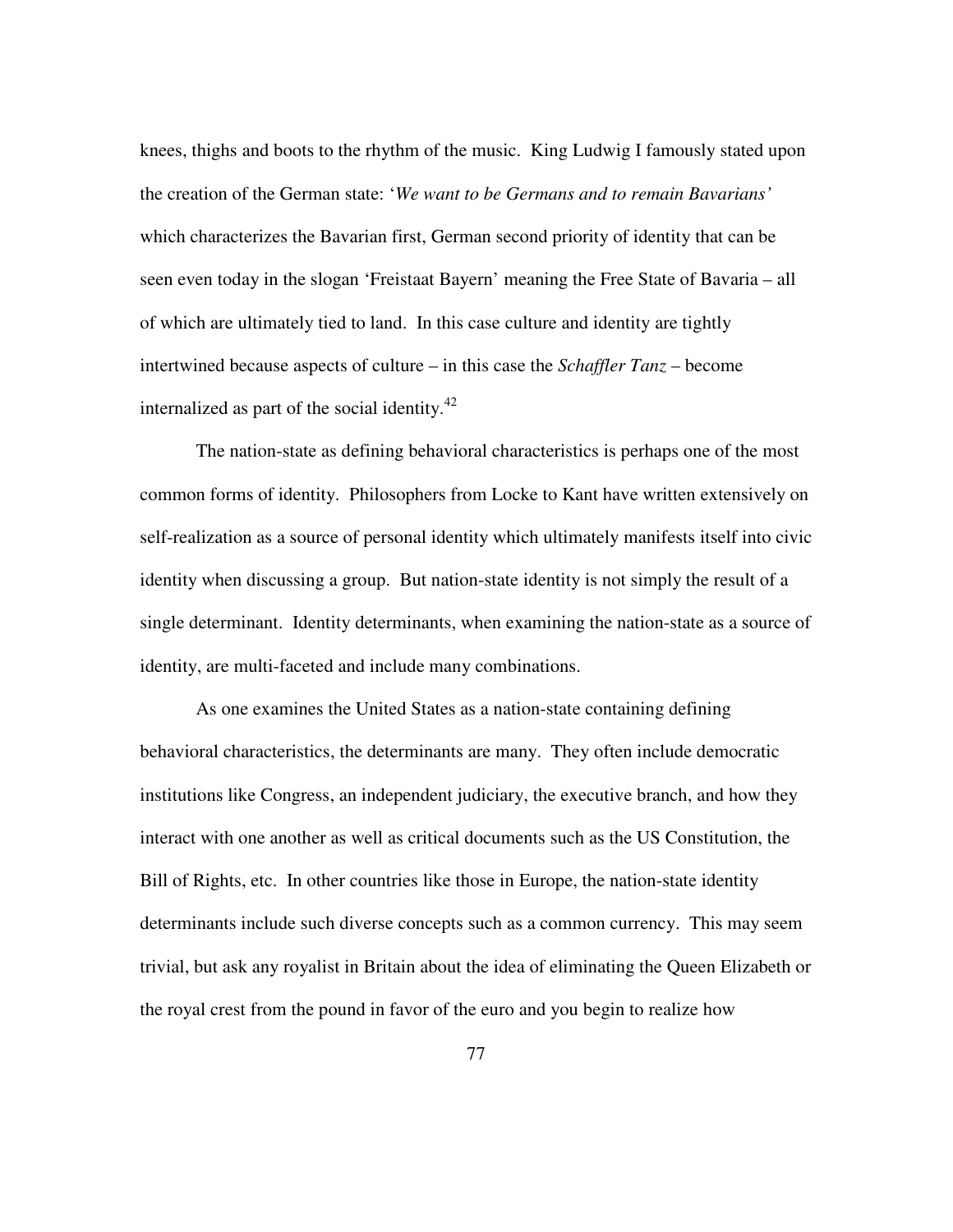important seemingly innocuous symbols of the nation-state can be when examining the identity. In a recent article entitled *The Irony of Islah (Reform)*, Gwenn Okruhlik briefly discusses the identity of the Kingdom of Saudi Arabia and what it means to reform in that country 'beneath the surface in Saudi Arabia, people are asking: who or what constitutes the nation? Competing narratives exist inside Saudi Arabia on what it means to belong – what it means if anything to 'be Saudi' and how it relates to the larger Arab and Muslim World.<sup>43</sup> The issues involving the identity determinants of the nation-state are continuously being examined and are a source of unity as well as controversy.

Religion as defining behavioral characteristic of identity is one of the oldest and perhaps most controversial identity determinant in the modern world. Few issues involving religious identity are easy to reconcile. There is no better place this can be seen than the recent upheavals in France leading some to believe that 'Western European countries must place on the agenda certain values ingrained in Islam that cannot be reconciled with liberal democracy, religious tolerance, or gender equality.<sup>44</sup> Religion in general, and Islam in particular, is at the heart of the identity debate taking place in many countries and most often focuses on differences with Christianity or Judaism (which are also Abrahamic faiths). It is in the 'tradition of the faith' which the roots of most differences rather than faith itself are found. All faiths assume that followers are ethical, have the potential to create saints and fanatics, and are holistic in their approach.<sup>45</sup> The role religion as the pivotal determinant of identity is currently experiencing a resurgence. From militant Islamic fundamentalists in the Middle Eastern and Central Asia to the rise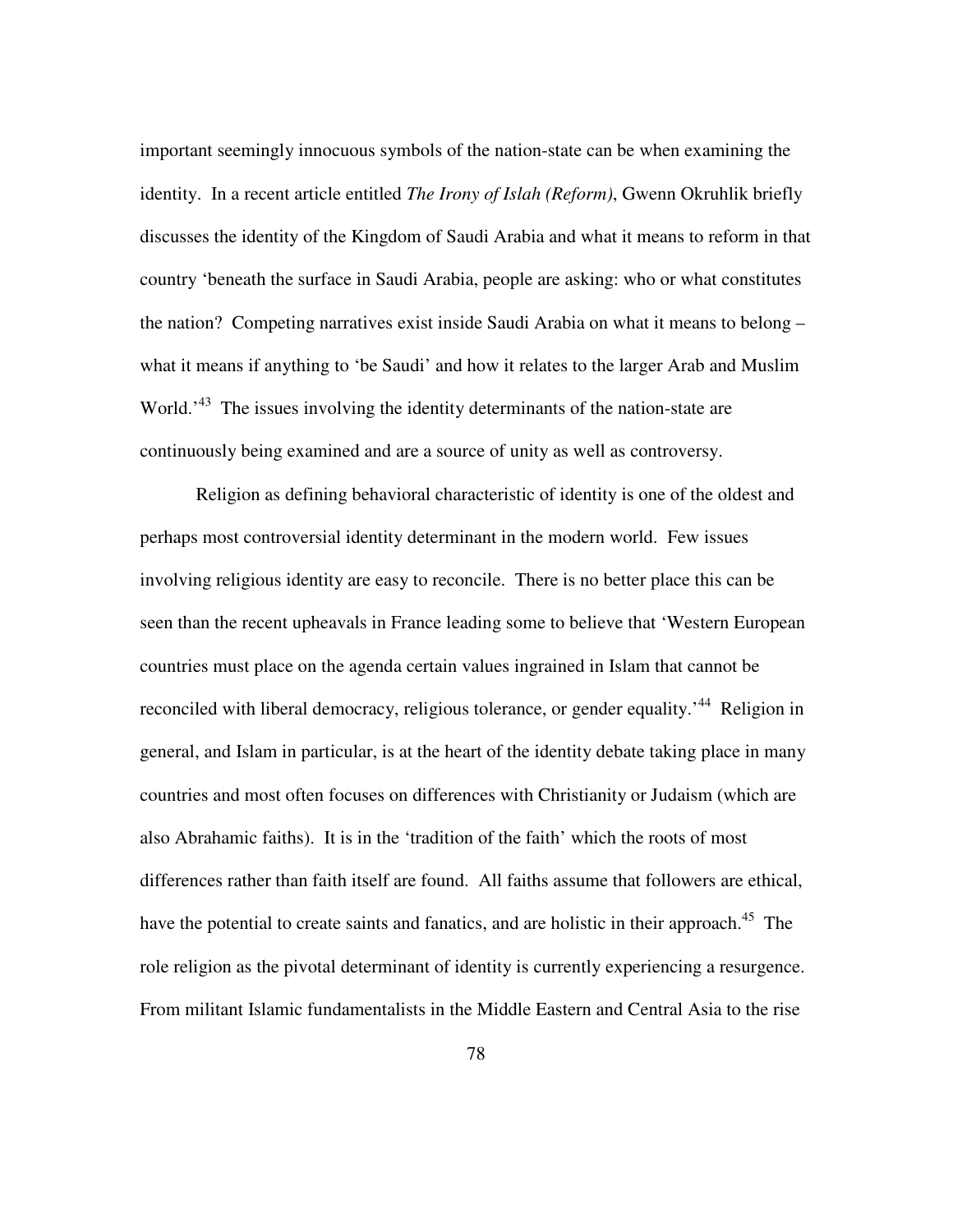of the evangelical religious conservatives in the US, religion is now one of the key determinants of identity. But what is the source of the resurgence of this determinant factor of identity?

The answer can be found by looking to many sources but perhaps the most universal of explanations to emerge recently comes from globalization. This is one of the more prominent explanations as one looks to the example of Islam as a resurgent determinant in religious identity in certain parts of the world. Anti-globalizationalist arguments maintain that the resulting fragmentation of religious identity is taking place at all levels of society around the Muslim world. They contend that the fundamental relationship of Islamic values to a sense of community (*umma)*, notion of belonging, and concept of homeland is becoming diluted through globalization. Conversely, it can also be argued that religious identity has never been a stable and homogenized determinant in the first place. All religious faiths have often gone through transformations and redefinitions, reinterpretations when faced with modernity. Religion has historically been at the very heart of societal fragmentation and conflict often forming and reforming new religious identities in the process. Globalization has simply reduced the spatial impediments that led to past societal fragmentations based upon religion through expanding the word and receiving feedback by embracing advances in technology and communications. For all of these very same reasons, globalization is also as one of the most significant threats to religious identity.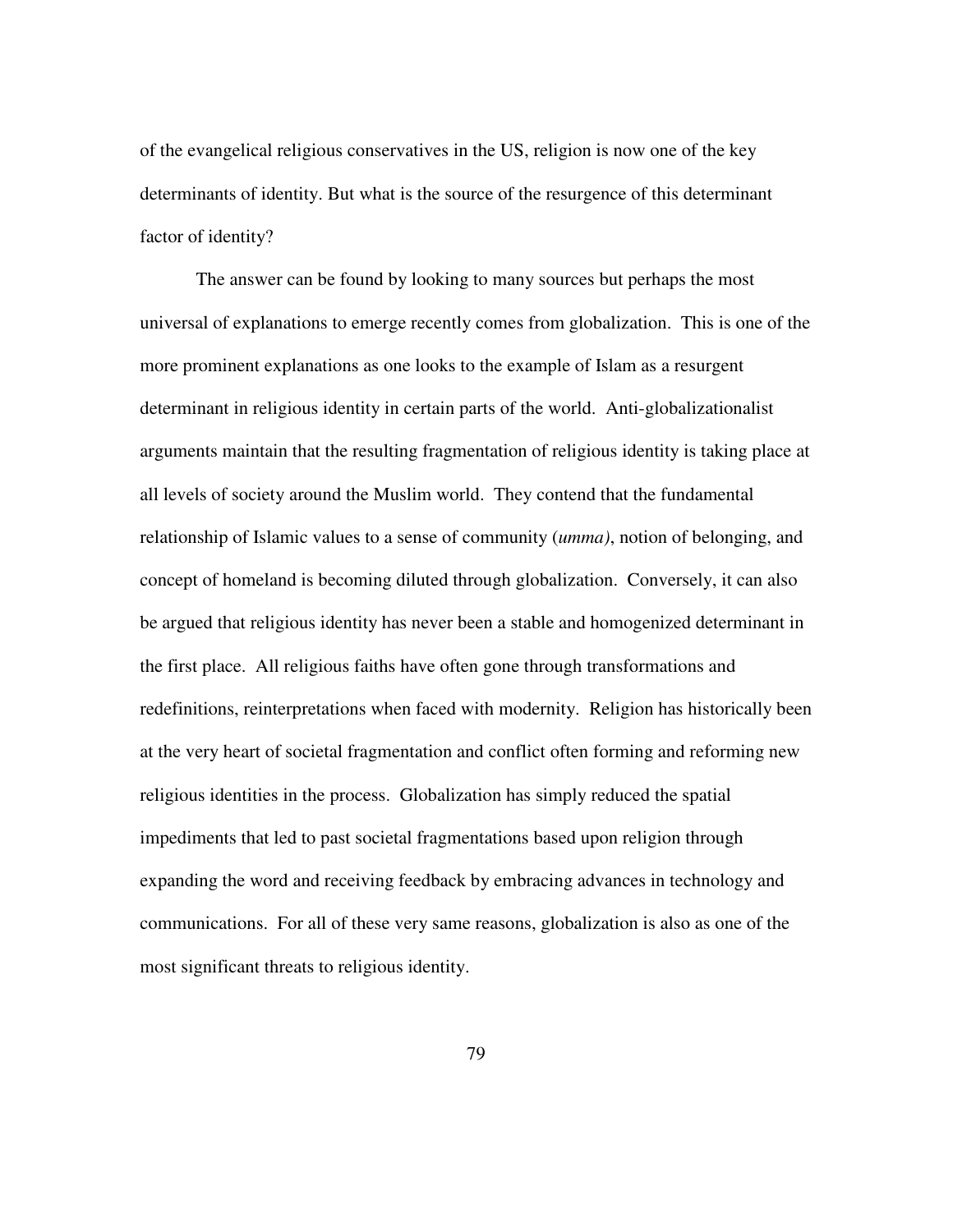Identity can be further expanded to include an infinite number of defining characteristic of a group depending on how much or little one 'peels back the onion'. These defining characteristics can include identity based on what people do - professions, political affiliation, etc. Indeed, one only needs to look at organized labor unions to find numerous examples of professional-based identities when examining particular questions related to crises in various industries. It is thus important to keep in mind 'the peculiar nature of modern identities is that, although they are always the result of creative redefinition, they are also linked to a given, be it language or tradition, but also to soil, and sometime religion, as a historical marker.<sup>46</sup> The significance depends not only on the issue being examined but also the point of view of those making the association.

Identity can also be associated to a particular group by others. The most striking example of this can be the view of Americans by many in the Muslim world as a result of the continuing scandals involving US policy and its effects on Muslims. One needs only consider US policy with respect to Iraq: collateral damage in the conduct of the invasion; the failure to find weapons of mass destruction; the Abu Ghraib prisoner abuse; and the treatment Guanatamo Bay detainees. All of these events have served to create a definition of American identity by those in the Muslim world. The antonym to that image of Americans is the growing anti-Muslim sentiment in the US as a result of Septemer  $11<sup>th</sup>$ , 2001, that all followers of the Islamic faith are terrorists.

Identity can also be defined even under much more subtle ways without active participation of those involved. Civil conflict and war are ready examples of how this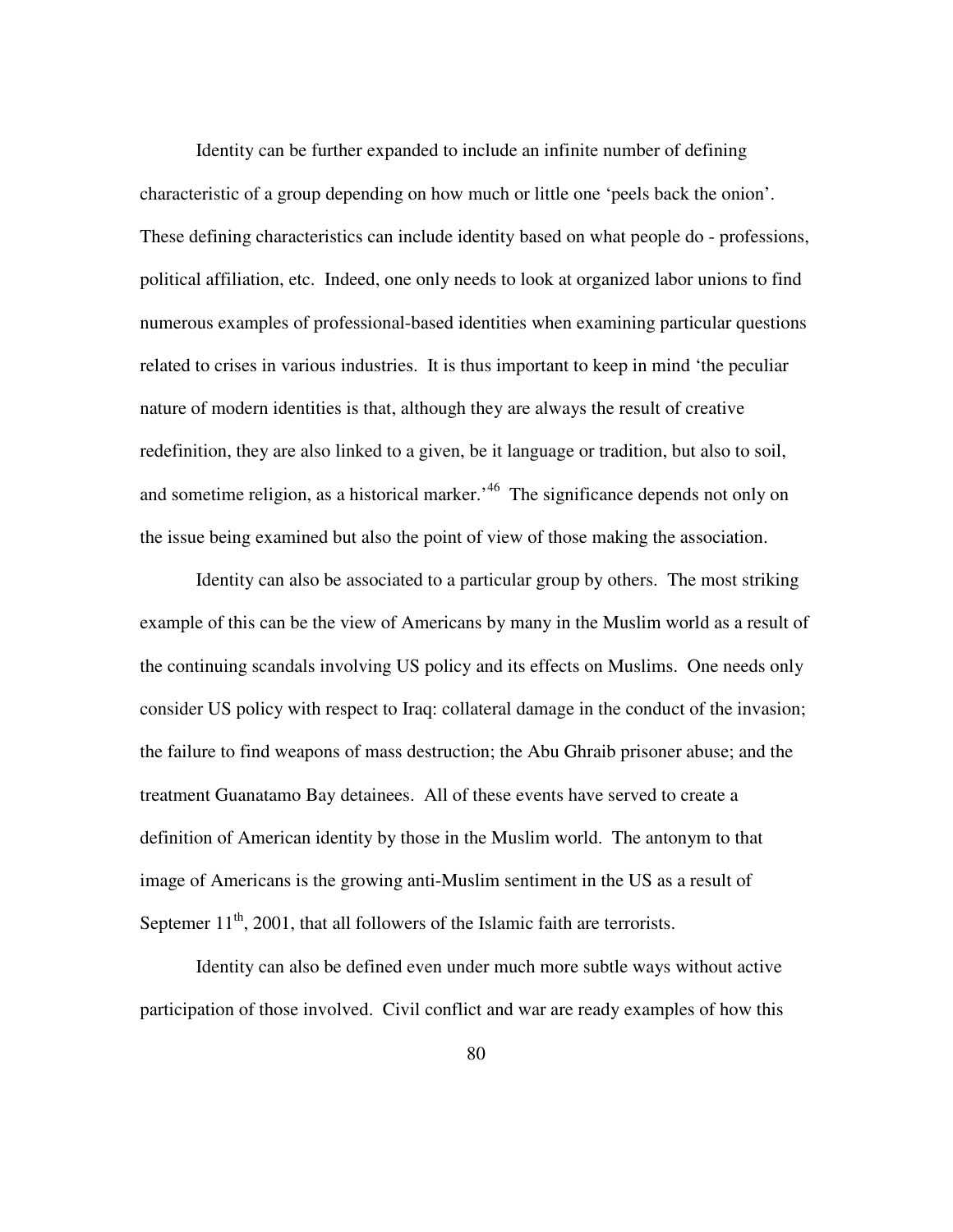can happen. As one looks at the war in Bosnia-Herzegovina, there was no side that was not part of the conflict. Individuals no matter how secular were associated with one side or another almost overnight. The concept of 'the other' was taken to horrific new heights based upon one's own identity. A close friend of mine by the name of Nedim Avdagic who was later a military commander in Sarajevo, described the notion of identity this way 'I have always considered myself as from Sarajevo, not Bosnian, not Yugoslavian. I remember walking home from work one day during the start of the war when a tank appeared in the middle of the street and began shelling the airport. At that point, I realized that despite not having been in a mosque for decades, I was a Muslim.'

The question becomes what vision of the future of Islam is likely? Will it be that which descends from the Traditionalist, Radical or Contemporary Views, previously discussed? Will it be neither or is there another way? The answer is most likely that Contemporary View of the future of Islam is likely to take place but the degree to which one will dominate is another issue altogether. This author believes that the future of Islam is directly tied to the West, in a manner suggested by Ramadan. There are two circumstances currently taking place in the Muslim world and the West that justify this view which have nothing to do with faith but with demographics.

First let's examine the West. As the West ages, immigration will need to be increased because current fertility rates will not support the benefits of those retired or retiring. The process of ageing is, at 1.3 births per woman, particularly acute in Germany and other countries of the European Union (EU). International migration can mitigate,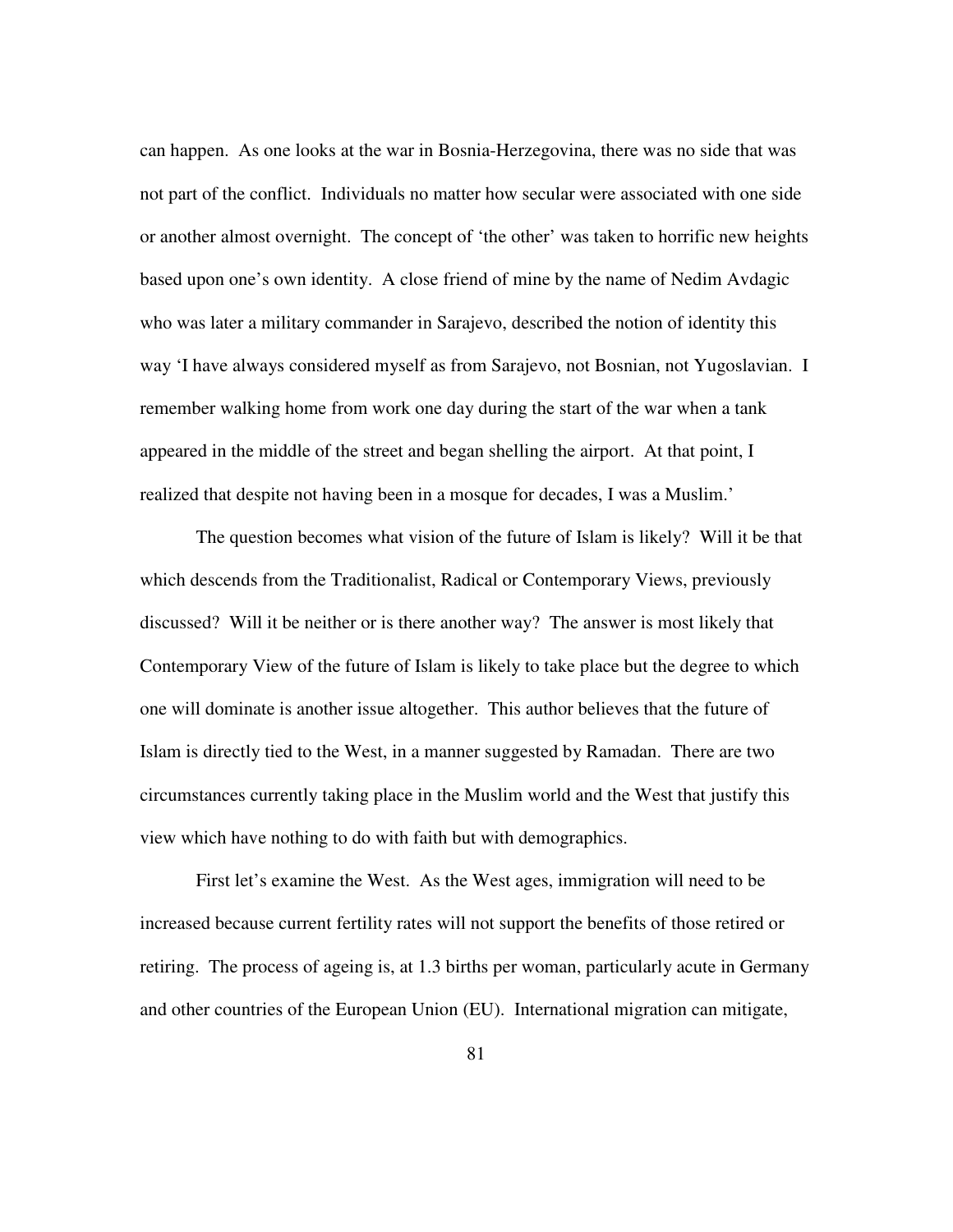but not solve the demographic problem in the receiving countries of the EU. According to a recent United Nations study, an average annual net immigration of 1.4 million people will be needed to keep the proportion of the working-age population in the European Union stable until 2050. This corresponds to an increase in the net annual inflow from 0.8 persons per thousand in Western Europe between 1950 and 2000 to 3.7 per thousand over the next five decades. Although it is hardly realistic that immigration will accelerate to this level, migration can nevertheless contribute to mitigating the ageing process significantly. $47$ 

The economic impacts of the demographic problem in Europe are already being felt. For example, Britain's National Health Service, which is one of the European Union's largest employers, would collapse were it not for the large numbers of immigrant doctors, nurses and ancillary staff that keep it going.<sup>48</sup> The economic impacts will force changes in immigration policy in the EU since politicians are unlikely to make the alternative decisions – raise taxes, cut retirement benefits, raising the retirement age or a combination of all three. Where will those immigrants come from?

The answer to that question leads to the second point confirming Ramadan's version of the future of Islam. The answer is from the Muslim world. The desperate economic, political and social conditions in countries from Pakistan to Saudi Arabia as a result of globalization are certainly contributing factors to immigration to the West, and to Europe in particular. There are 4.2 million Muslims in France making up one in 12 of the population—and its Arabs one in 20. In Germany, there are some 3.2 million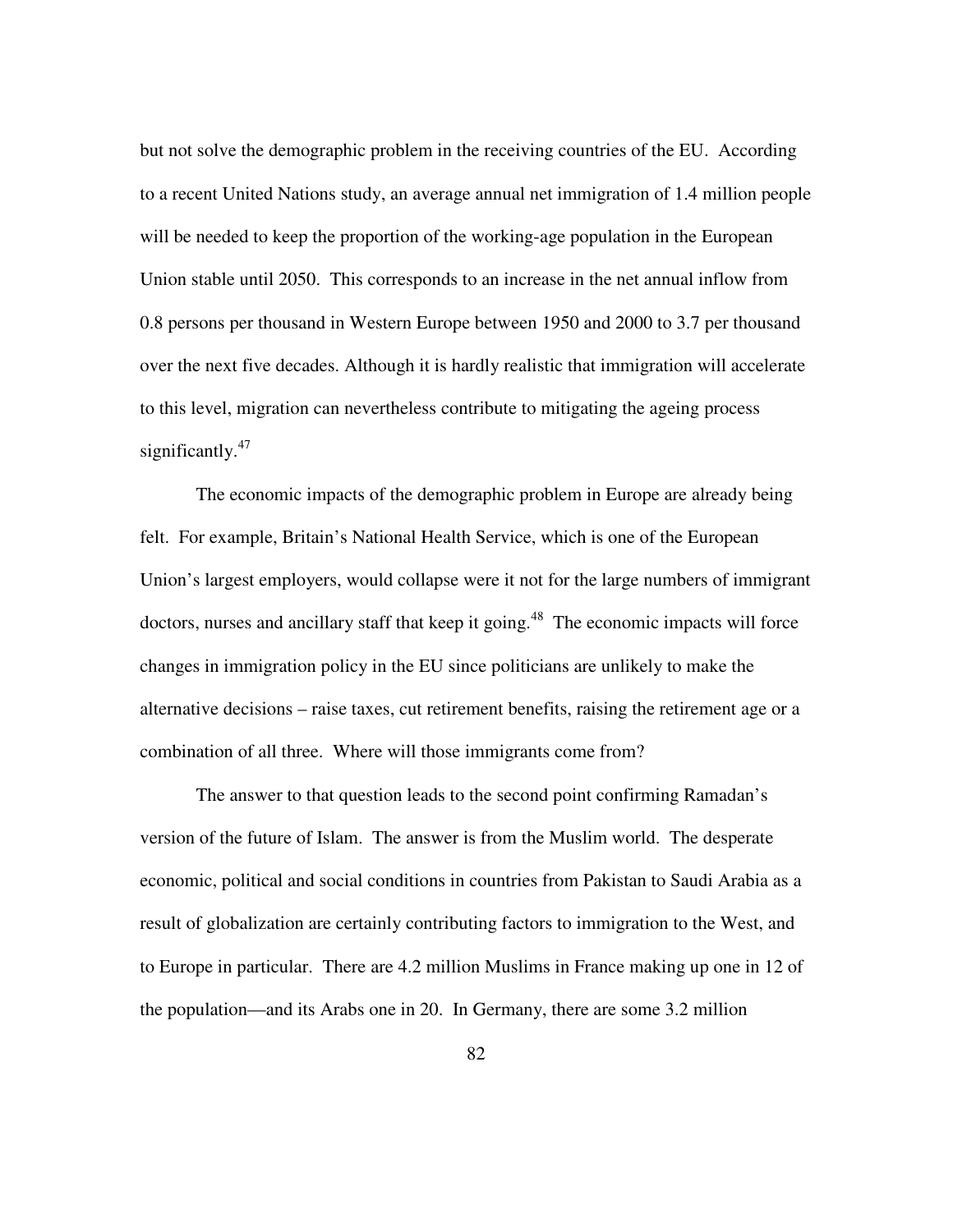Muslims in its population of 82 million. Among Britain's 2 million Muslims (perhaps half of them under 18, in a population of nearly 60 million), there are some recentlysettled refugees from Afghanistan, Iran, Iraq, Somalia and elsewhere although the two of the largest and most established Muslim communities, the Pakistanis and Bangladeshis. In Brussels, the capital of the European Union, Muhammad has been the most popular name for new-born boys for the past four years.<sup>49</sup> Most experts paint a grim picture in the Islamic world, particularly the Middle East suggesting that the trend of increasing Muslim immigration to the West will continue into the foreseeable future. In a recent report on Arab human development the U.N. is uncharacteristically blunt in characterizing the situation of Arab emigration to the West stating: "Arguably, emigration of highly qualified Arabs to the West has been one of the most serious factors undermining the knowledge acquisition in Arab countries. It is no exaggeration to characterize this outflow as a hemorrhage. The trend is large scale and steadily accelerating."<sup>50</sup> All of this evidence appears to further support Ramadan's claim that the future of Islam will take place within European (and American) societies.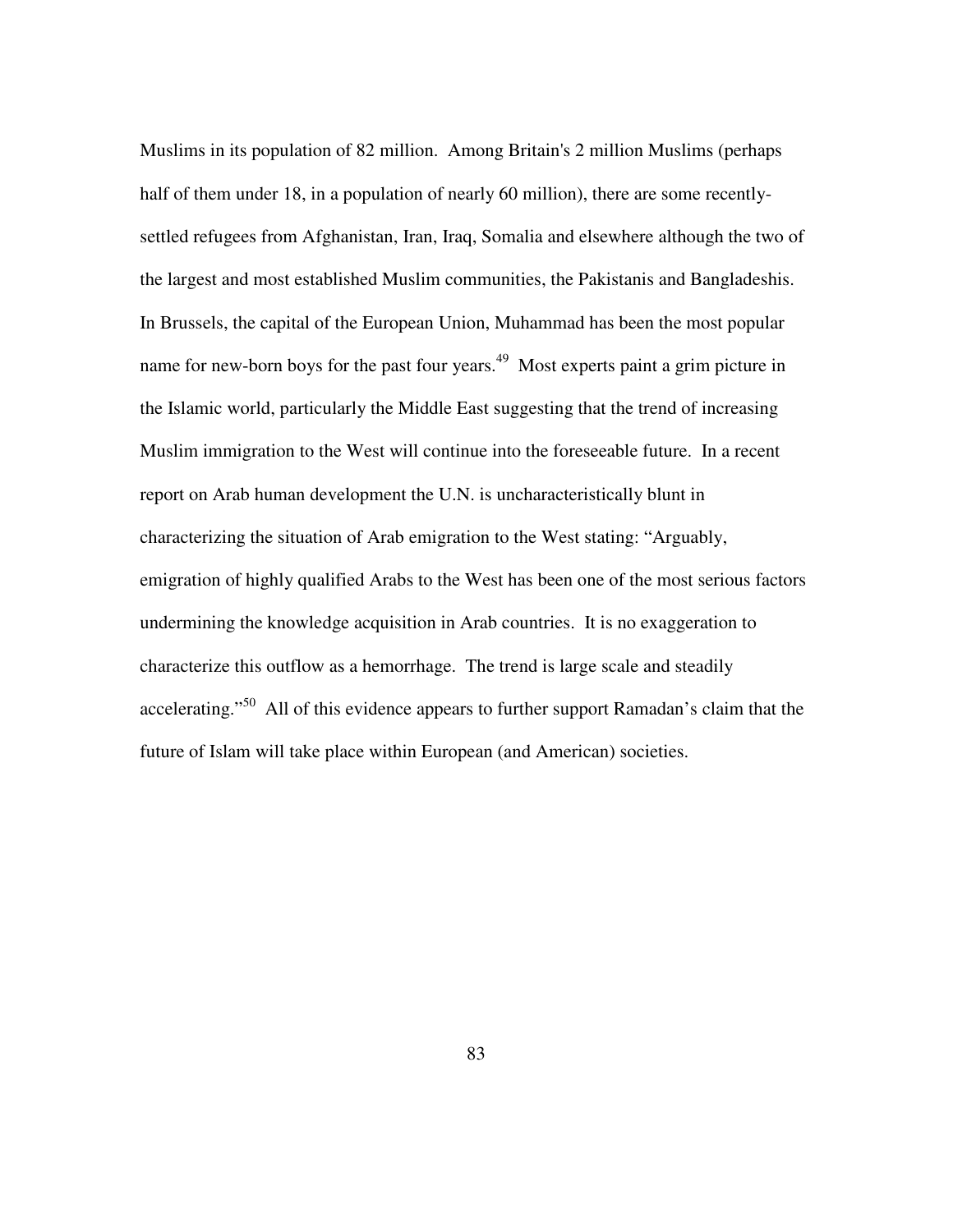### **CHAPTER 5 – GOVERNMENT POLICY AND RESPONSE STRATEGY**

An effective government policy and response strategy to limit the expansion and to expedite the end of Islamic extremist groups would reduce violence and make more resources available to improve the quality of life for people everywhere. President Obama launched a new era of engagement with the world, including committing the U.S. to a new partnership with Muslims around the world, a partnership based on mutual interest and mutual respect.<sup>1</sup> Recently (August 2009) President Obama approved several new initiatives to counter al-Qaeda and other Islamic extremist groups. "He has encouraged the NSC to be even more aggressive, even more proactive and even more innovative, to seek out new ways and new opportunities for taking down these terrorists before they can kill more innocent men, women and children."<sup>2</sup> The U.S. is devoting new resources, investing in new capabilities, taking new actions and adapting policies across the board.

Four categories of potential responses including three (soft power) diplomatic policy programs; and one (hard power) civilian, intelligence, and military actions are considered. An analysis of some successful and some failed responses provide a framework to enhance and tailor a more proactive policy and new responses to Islamic extremist groups. There is widespread consensus that hard power (military action) alone cannot end Islamic extremist group terrorist actions. A clear, more precise definition of the challenge and a broader, more accurate understanding of the causes and conditions that help fuel violent extremism are essential. The challenge of confronting violent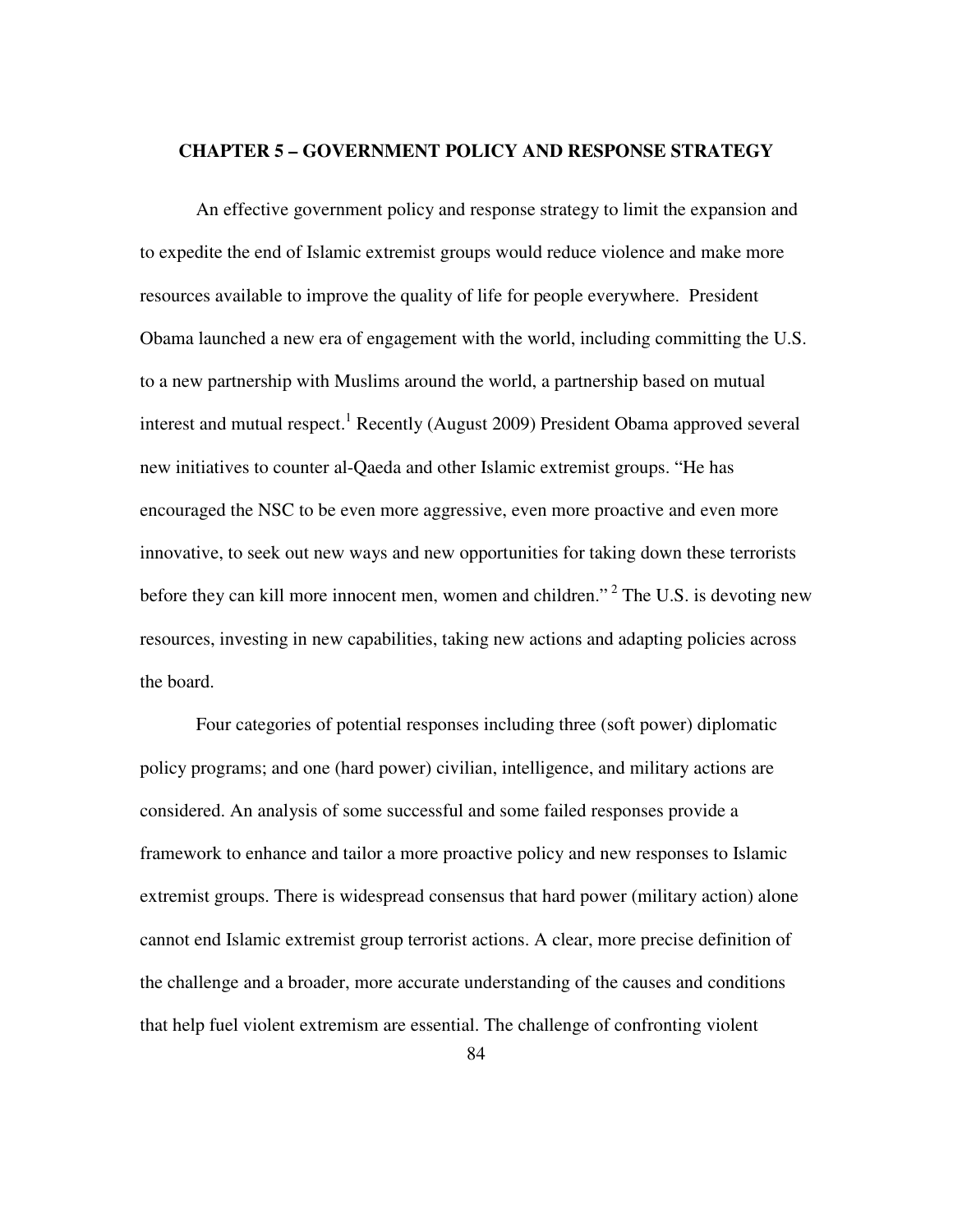Islamic extremism requires greater awareness, diplomatic engagement and a sense of justice (not vengeance). $3$  Extremist violence and terrorist attacks are the final manifestations of a long process rooted in helplessness, humiliation and hatred. A comprehensive approach to end Islamic extremist groups must address the conditions that help fuel violent extremism.

#### **5.1 Diplomatic Disengagement**

Diplomatic disengagement with Iran, Syria, Hezbollah and Hamas clearly demonstrates the failure of this response. The strategy of seeking to give Iran, Syria, Hamas and Hezbollah the diplomatic equivalent of the silent treatment has not caused them to cower. Indeed, each has enjoyed a steady rise in power and influence in the face of U.S. opposition. The U.S. strategy of pursuing a mixture of diplomatic disengagement and sanctions has enabled these countries and groups to skirt hard choices rather than force them to make them. They determine the pace and direction of their relationship with the United States, and they have been satisfied to settle into a position in the twilight between peace and war. To be meaningful, engagement has to be directed to some purpose other than engagement itself. At the same time, however, disengagement has a way of sustaining itself, diminishing U.S. influence over its targets because no assets of value are at risk. Some in the United States seem to feel that this country has 'taught these other countries a lesson,"but if there is a lesson to be gleaned in all of this, it is that these countries have learned that they can defy the United States with relative impunity."<sup>4</sup> Diplomatic disengagement with Islamic extremists and terrorists (Iran, Syria, Hezbollah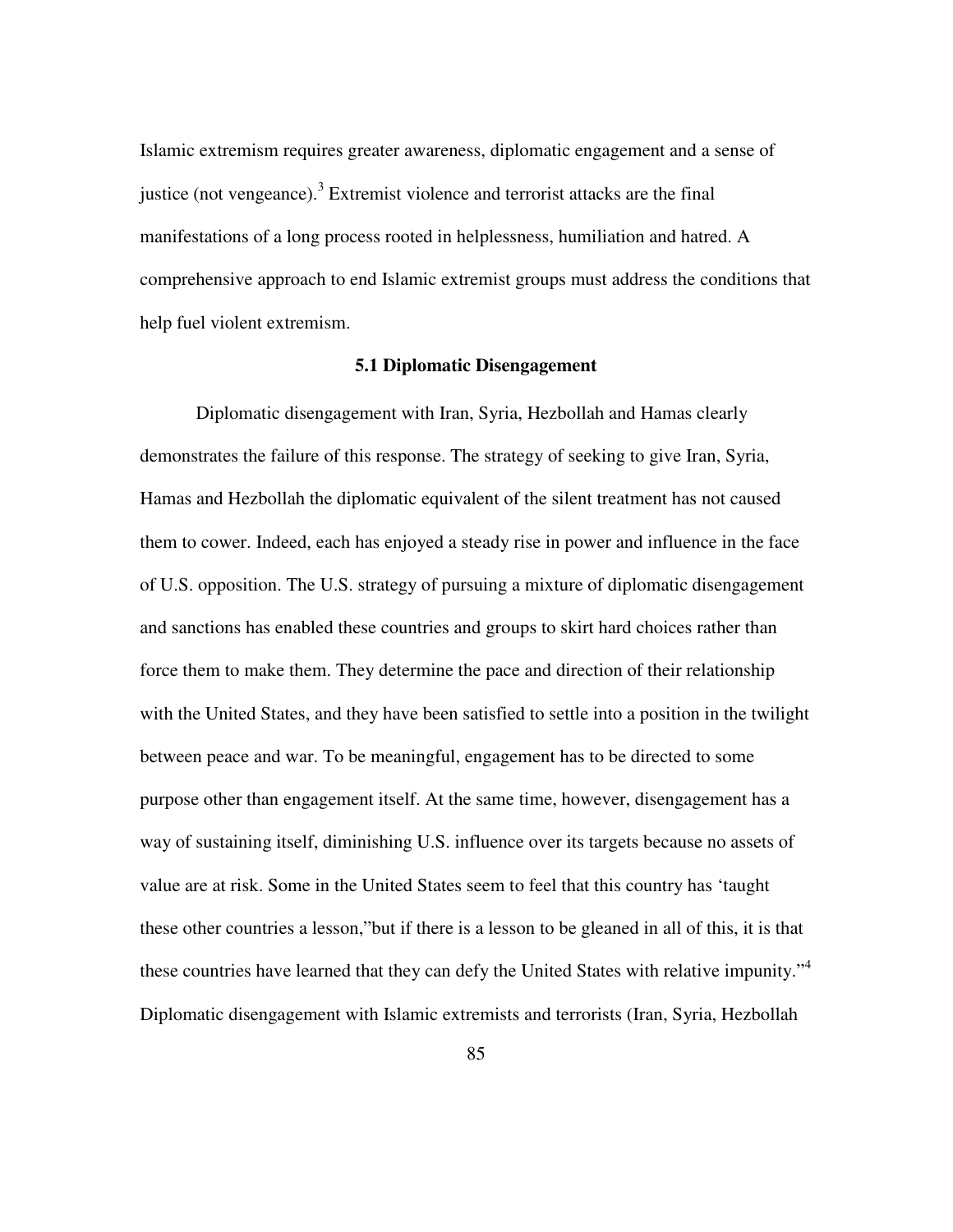and Hamas) left the US weaker, less persuasive and facing stronger foes. "Our experience in Iraq has not only drained our blood and our pockets, but it has led to deep questions about the credibility, commitment and capacity of the USG. We are also less central to regional diplomacy, and countries such as Qatar and Saudi Arabia are stepping in to fill the vacuum."<sup>5</sup>

The strategy to contain Iran by diplomatic disengagement and rallying support of Sunni Arab states was "unsound and impractical, and probably further destabilized an already volatile region". <sup>6</sup> This strategy was based on the containment of Iran as the primary objective of the US government's Middle East policy because it held Tehran responsible for "rising violence in Iraq and Afghanistan, Lebanon's tribulations, and Hamas' intransigence".<sup>7</sup> However, a successful containment effort required diplomatic engagement that simply did not exist. In addition, US policy inaccurately assumed that Iran's problems would go away when President Ahmadinejad does. The real decisionmaker in Iran is Supreme Leader Khamenei not President Ahmadinejad.<sup>8</sup> The clerical regime's tampering with the June 2009 election was nothing less than an attempt to completely take over all aspects of the Iranian state.<sup>9</sup> Diplomatic disengagement has failed.

## **5.2 Diplomatic De-radicalization**

Diplomatic de-radicalization is a practical program aimed at countering the appeal of militancy, changing attitudes and getting repentant terrorists back into society.<sup>10</sup> What are the factors which prompt individual and collective withdrawal from violent extremist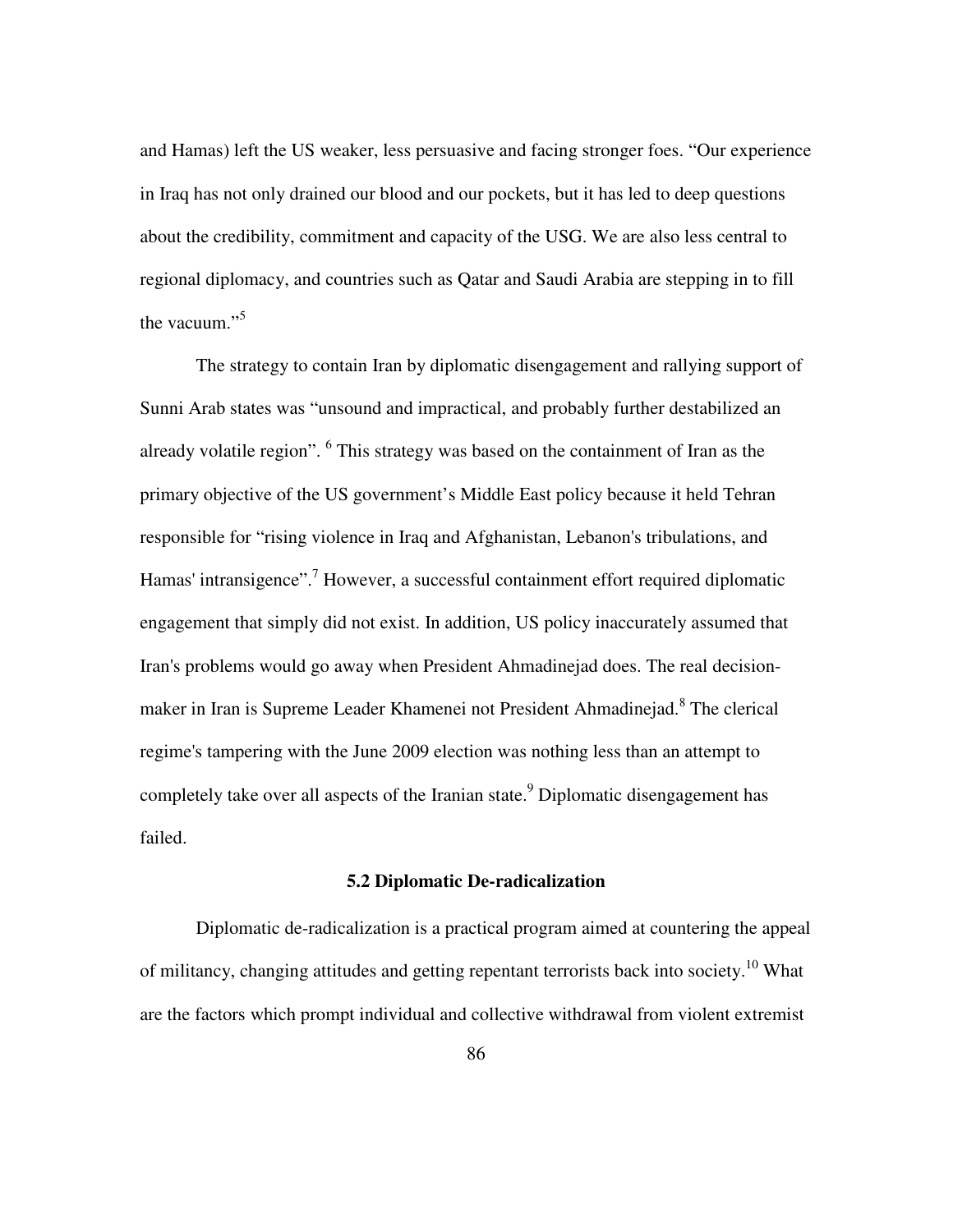groups? Disengagement is a behavioral change. It does not necessitate a change in values or ideals, but requires relinquishing the objective of achieving change through violence. Disengagement from terrorism does not guarantee de-radicalization.<sup>11</sup> De-radicalization implies a cognitive shift.<sup>12</sup> Social networks, financial and psychological assistance, and the willingness of the receiving community to accept former perpetrators of violence are common factors in successful programs.<sup>13</sup> Some of the key elements of de-radicalization and rehabilitation in Europe and the Middle East include collective disengagement, removing the motivator, and creating an alternative narrative. There are four types of deradicalization methods:

1. Re-education and rehabilitation based on providing a different truth

- 2. Creation of space and opportunity to vent frustration
- 3. Programs that provide an alternative lifestyle
- 4. Amnesty programs

The key to any successful rehabilitation initiative appears to be engagement with the individual, addressing both his way of thinking and his circumstances. Three examples demonstrate the path to successful de-radicalization programs. The Afghan program known as Takhim-e-Solh is a product of the unique history and political composition of the country.<sup>14</sup> The Yemen Committee for Dialogue process involves two steps: first dialogue between the clerics and the militants, and then the reinsertion/reintegration of the former militants into society.<sup>15</sup> The Kingdom of Saudi Arabia has one of the most successful rehabilitation programs that rebuts the al-Qaeda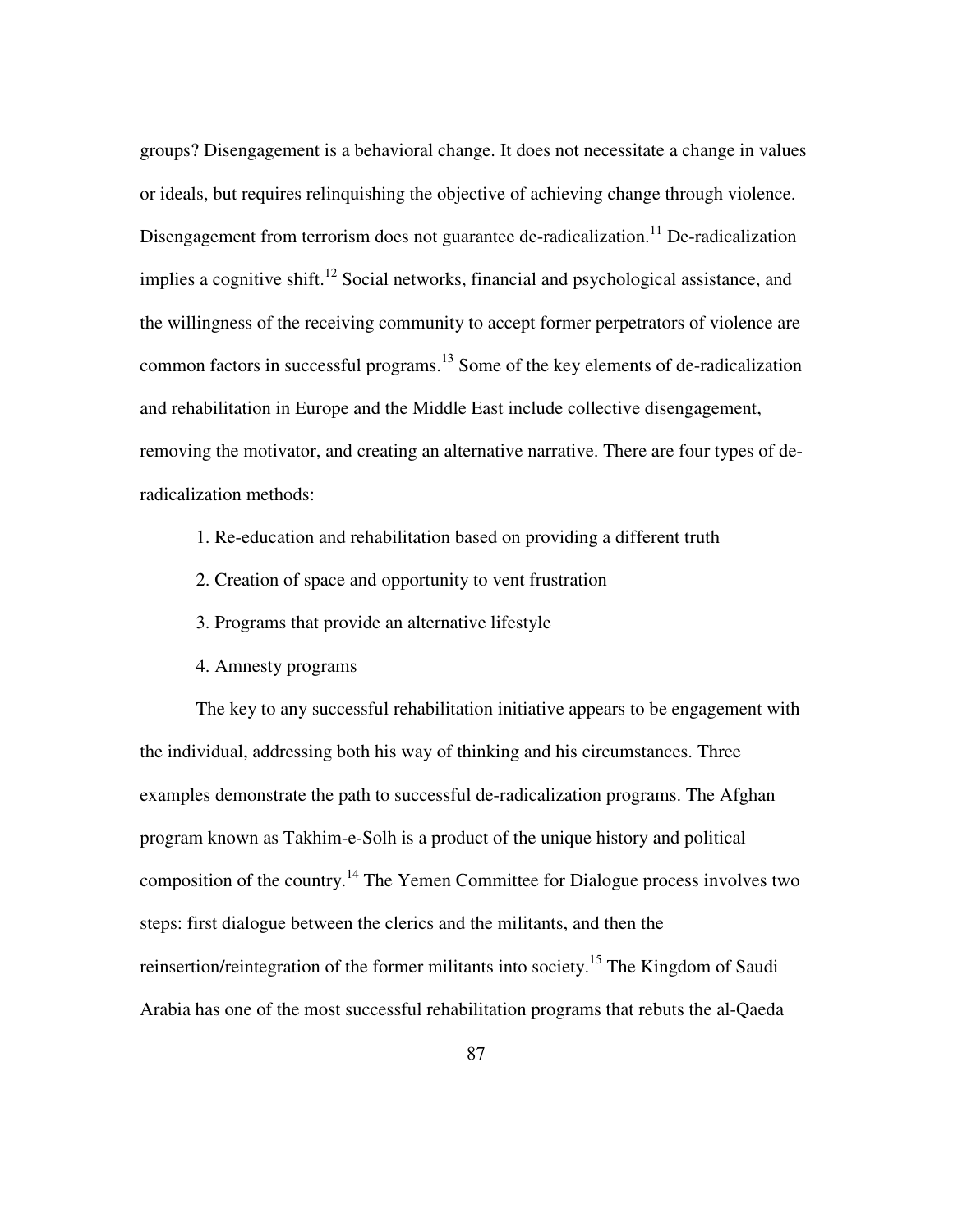ideology through educational programs in the mass media, through university curricula, and through repentant terrorists and extremists who negotiate and argue with potential recruits on relevant websites and in other media.<sup>16</sup>

## **5.3 Diplomatic Engagement and Political Inclusion**

Diplomatic engagement and political inclusion does work, but history shows that political participation co-opts terrorists only under very specific conditions. Diplomatic engagement with Hamas, the largest Islamic extremist group in the Palestinian community is challenging. While it boycotted the 1996 elections, it campaigned in the second, and with a stunning victory, began to take a role in Palestinian governance. "Hamas' involvement in the democratic process may strike many as a profound irony. After all, the group fields a private army, embraces violence as a political tool, regularly orchestrates terrorist attacks, and is dedicated to the destruction of Israel and the establishment of an Islamist state ruling the territory of Israel and the PA. Granting Hamas legitimate political status and access to the prerogatives of state power seems to be asking for trouble."<sup>17</sup> Optimists argued that Hamas' participation in mainstream Palestinian politics would force it to moderate its radical goals and terrorist tactics. They were wrong. In June 2007, the collapse of the Palestinian unity government and the subsequent coup d'etat in Gaza effectively established Hamas as the governing authority there. Hamas' ruthless ousting of Fatah forces put it in an unprecedented position. Hamas adapted to existing institutions, established a strong monopoly on institutional power, and ruthlessly suppressed opposing Fatah activists, religious rivals from the Islamic Jihad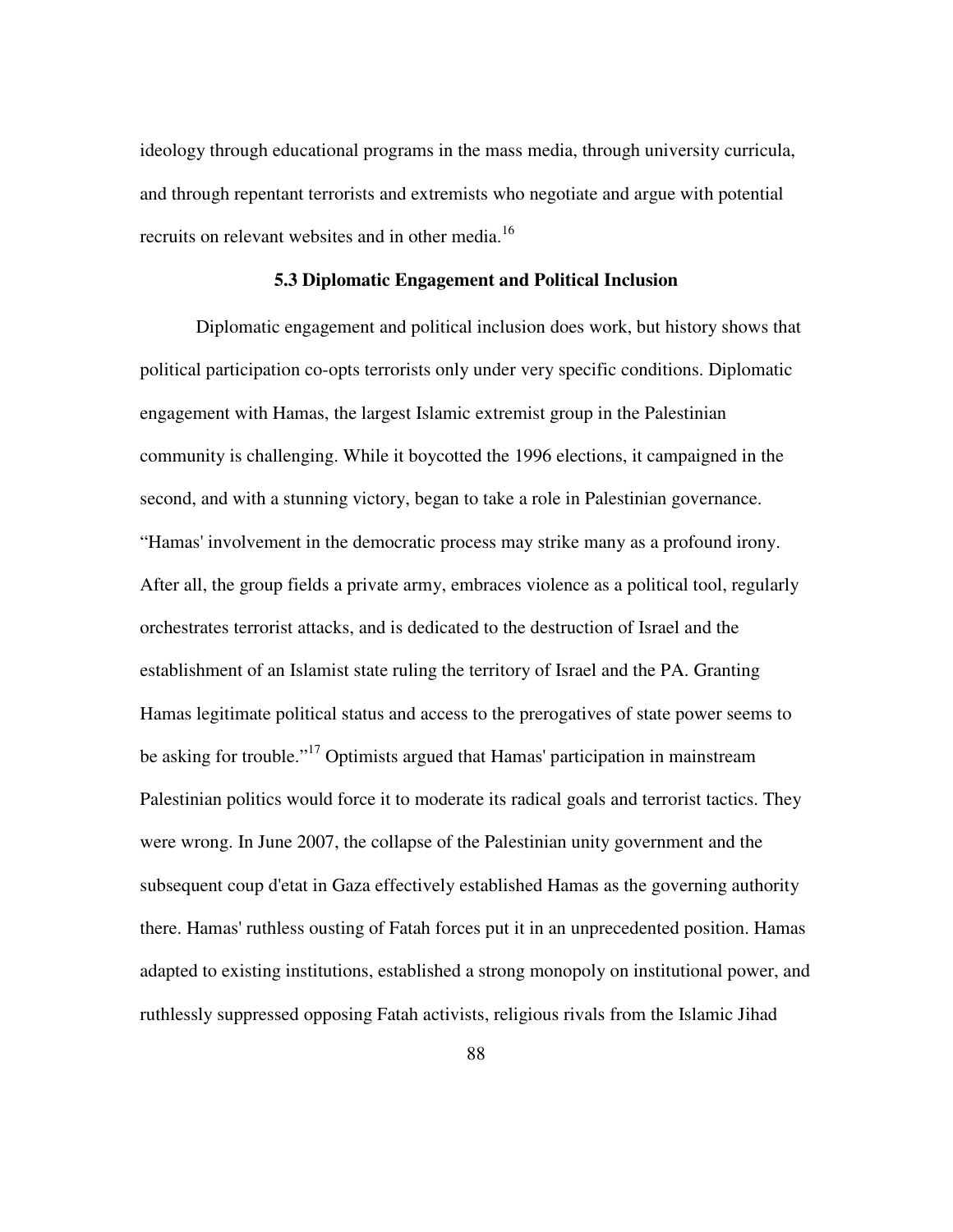movement, and criminal gangs."<sup>18</sup> The optimists continue to insist that the January war in Gaza overshadowed the fact that Hamas is in the midst of an unprecedented ideological transformation.

The rise of Islamic extremism in Europe created panic among some political leaders and aroused fears within the non-Muslim population. Terrorist bombings of the public transport systems in Madrid and London, riots in the French *banlieues*, and protests over disparaging cartoons of the Prophet Muhammad contributed to the need for an effective response. In France, diplomatic engagement and political inclusion appear to be working to limit the spread of Islamic extremism.<sup>19</sup>

Diplomatic engagement with autocracies (Russia and China) have demonstrated significant progress and produced stability. Diplomatic engagement of Islamic extremist governments (e.g. Iran and Syria) is essential to achieve stability and sustain peace. A successful foreign policy should integrate, rather than exclude. The US should integrate Islamic states into "existing international institutions by increasing their stakeholder roles within them. US foreign policy should be based on the broad assumption that there is ultimately one path to modernity  $-$  and that it is essentially liberal in character.<sup> $20$ </sup>

## **5.4 Civilian, Intelligence and Military Responses**

Civilian, intelligence and military responses are essential components of a new strategy to end Islamic extremist groups. Civilian law enforcement actions have been the single most successful response in ending extremist groups. However, the current Islamic extremist groups appear to be highly resilient and their longevity indicates that the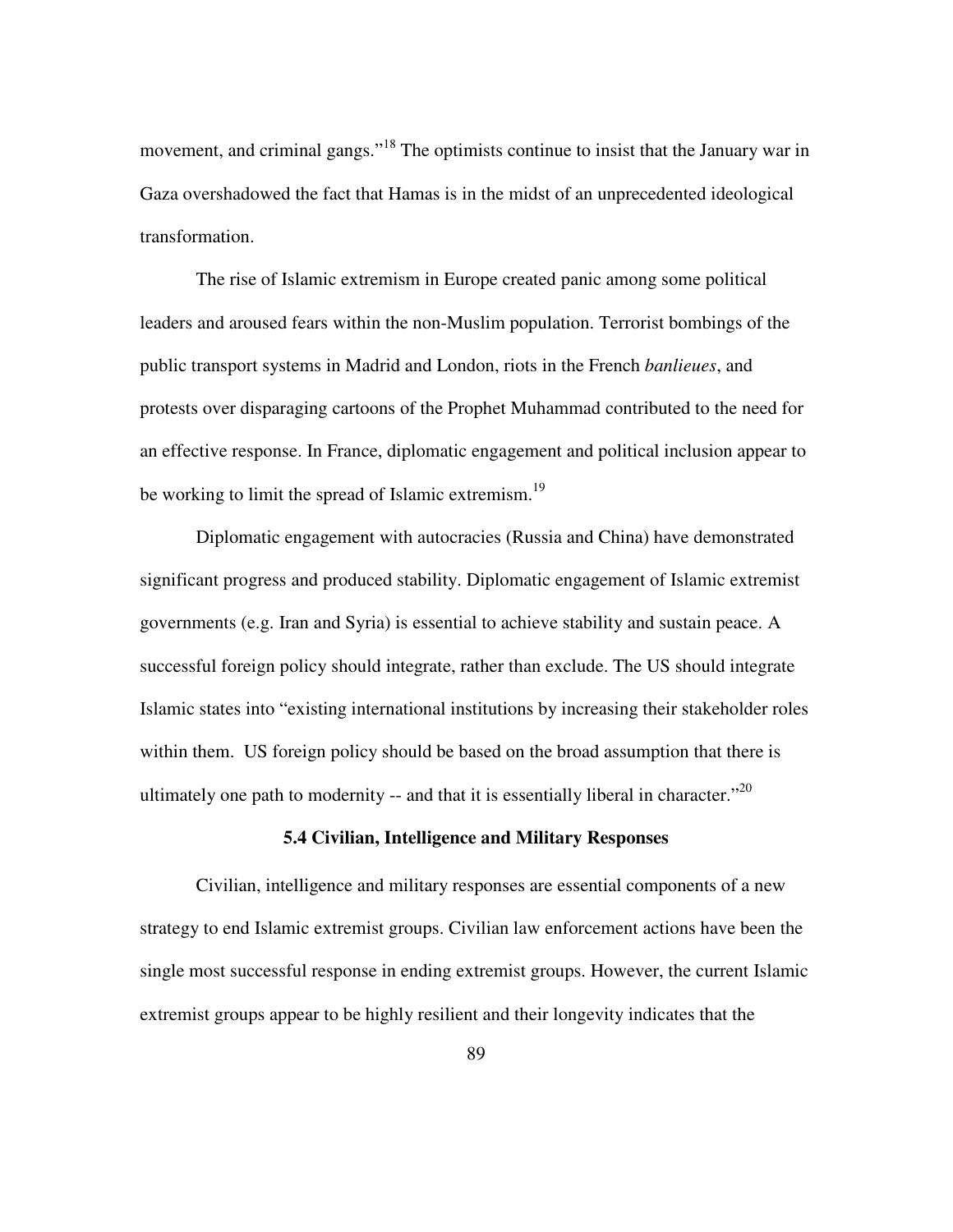effectiveness of civilian responses may be diminishing. Intelligence responses support both civilian and military responses and inform diplomatic responses. Military responses have very limited success (7%) in ending extremist groups. The US led military response in Iraq clearly created new Islamic extremist groups, increase recruitment for established groups, and significantly increased popular and financial support in the Islamic world. The US and NATO military response in Afghanistan has failed to achieve the goal of ending al Qaeda.

### **5.4.1 Civilian Responses**

Civilian responses include law enforcement and financial actions. Law enforcement actions ended the majority (40%) of extremist groups in the RAND study. Law enforcement actions are an essential component of the response to Islamic extremist groups. Traditional and emergent integrated international law enforcement responses have successfully penetrated and ended Islamic extremist groups. Many actions of Islamic extremist groups are criminal activities. Popular public support for law enforcement responses to criminal actions is essential for success in ending extremist groups. Characterization of an extremist group as a criminal enterprise is helpful in obtaining information, limiting new recruits, and isolating the leadership. Expanded efforts to thwart global financing for violent extremism required working with the international banking community to deny resources and funding to the al-Qaeda network and the businesses that support them. While some terrorist financiers have adapted over the years to international measures aimed at isolating and freezing their assets. "Tracking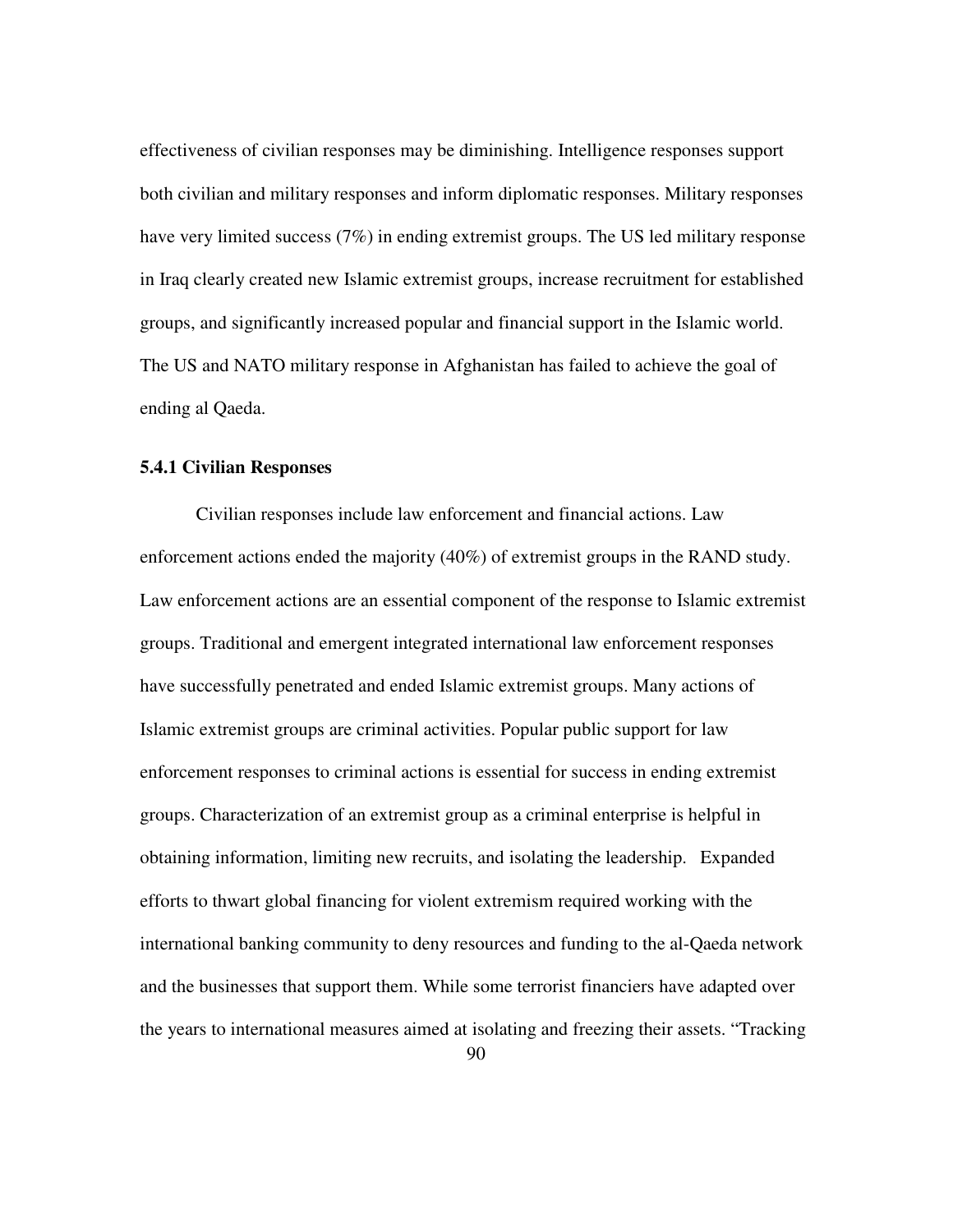al-Qaeda financing has proven a very effective way to locate terrorist operatives and supporters and to disrupt terrorist plots."<sup>21</sup>

## **5.4.2 Intelligence Responses**

Intelligence responses are essential for the success of any civilian, military or diplomatic action to end Islamic extremist groups. There are intelligence failures including the dramatic failure regarding the September 11, 2001 attacks by Al Qaeda. "During the run-up to the invasion of Iraq, the Bush administration disregarded the intelligence community's expertise, politicized the intelligence process, and selected unrepresentative raw intelligence to make its public case."<sup>22</sup> "In the war on terrorism, intelligence is playing its greatest role yet, but even today, espionage and intelligence analysis will not be the decisive factors."<sup>23</sup> Intelligence informs and enhances policy and strategy in response to Islamic extremist groups. It is a component of the fully integrated response. A globally networked intelligence enterprise integrates foreign, military, and domestic intelligence capabilities through policy, personnel and technology actions to provide decision advantage to policy makers, warfighters, homeland security officials and law enforcement personnel. $^{24}$ 

# **5.4.3 Counterinsurgency, Counterterrorism and Military Action**

Experience from the British counterinsurgency in response to the IRA clearly demonstrates that criminalization and normalization are essential for success.<sup>25</sup> Counterinsurgency for Islamist extremists groups is most effective when coupled with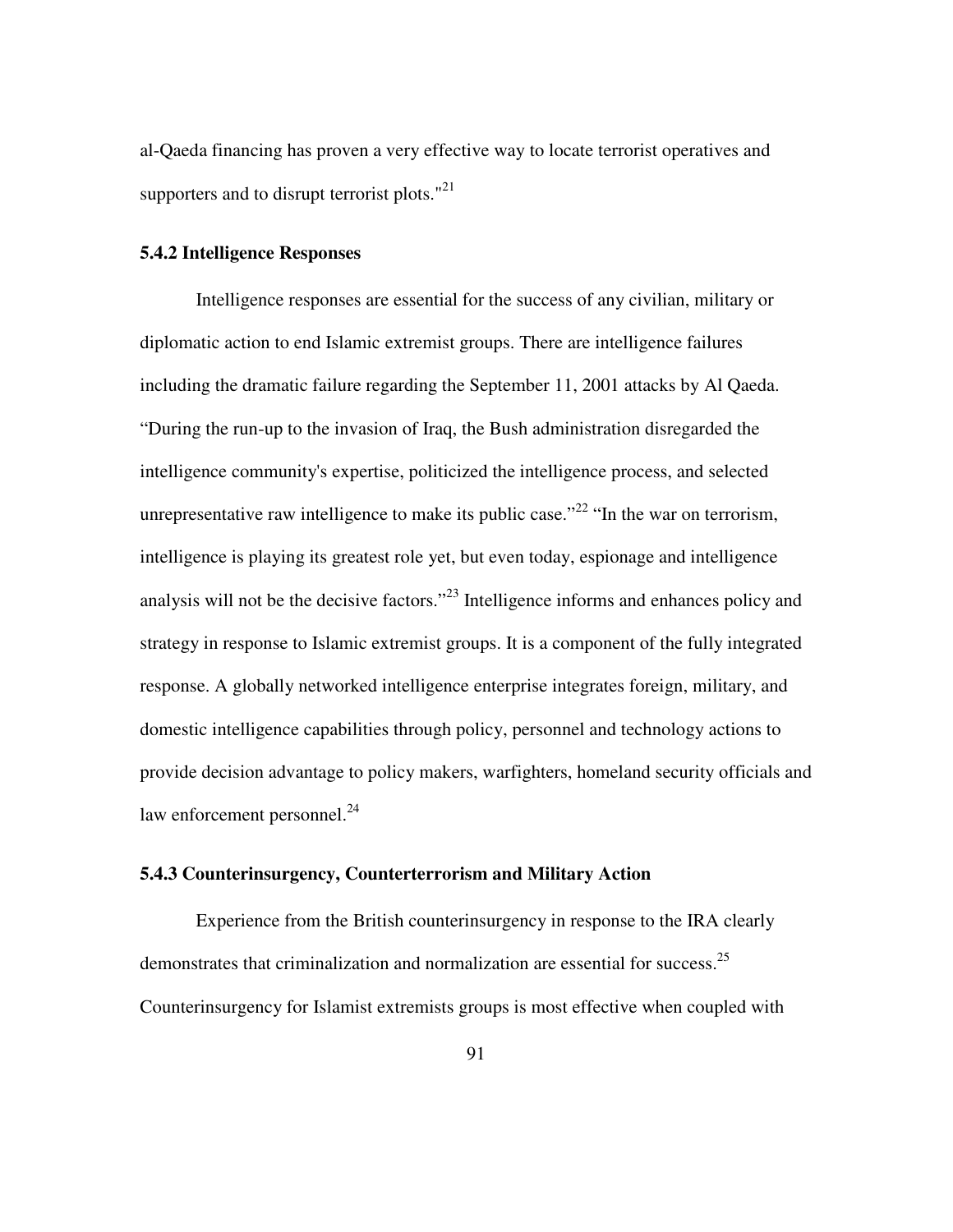actions to inhibit potential terrorists from joining the group, produce dissension within the group, facilitate exit from the group, and reduce support for the group.<sup>26</sup> The U.S. Field Manual devoted exclusively to counterinsurgency operations indicates that a successful campaign requires a flexible, adaptive force lead by agile, well-informed, culturally astute leaders.<sup>27</sup> Counterinsurgency operations to deny Islamic extremist groups access to nuclear weapons or nuclear weapons technology are the centerpiece of US global strategy.<sup>28</sup> No single approach makes an effective counterinsurgency policy.<sup>29</sup>

An effective counterterrorism action requires an understanding of Islamic extremists' vulnerabilities and appropriate use of national security resources.<sup>30</sup> US military counterterrorism global activities are tightly coupled with intelligence and diplomatic actions. $31$  One of the tactics Israel uses in responding to terrorism is to seek out and kill individual enemies. The US also engages in "targeted killings of terrorists".<sup>32</sup> Although Israel's experience suggests that targeted killings can help manage terrorism, the policy cannot by itself resolve the problem. Hence, any targeted killings must be embedded in a broader counterterrorism program with better defenses and improved intelligence. Counterterrorism also includes

Military action is the most expensive and least effective response to end extremist groups. The military response to Islamic extremist groups in Iraq and Afghanistan has not achieved the objectives of stability, security and peace. The war has pushed parts of the US military close to the breaking point. "Frequent and extended combat tours of soldiers and repeated deployments of civilian reservists have disgracefully made a small number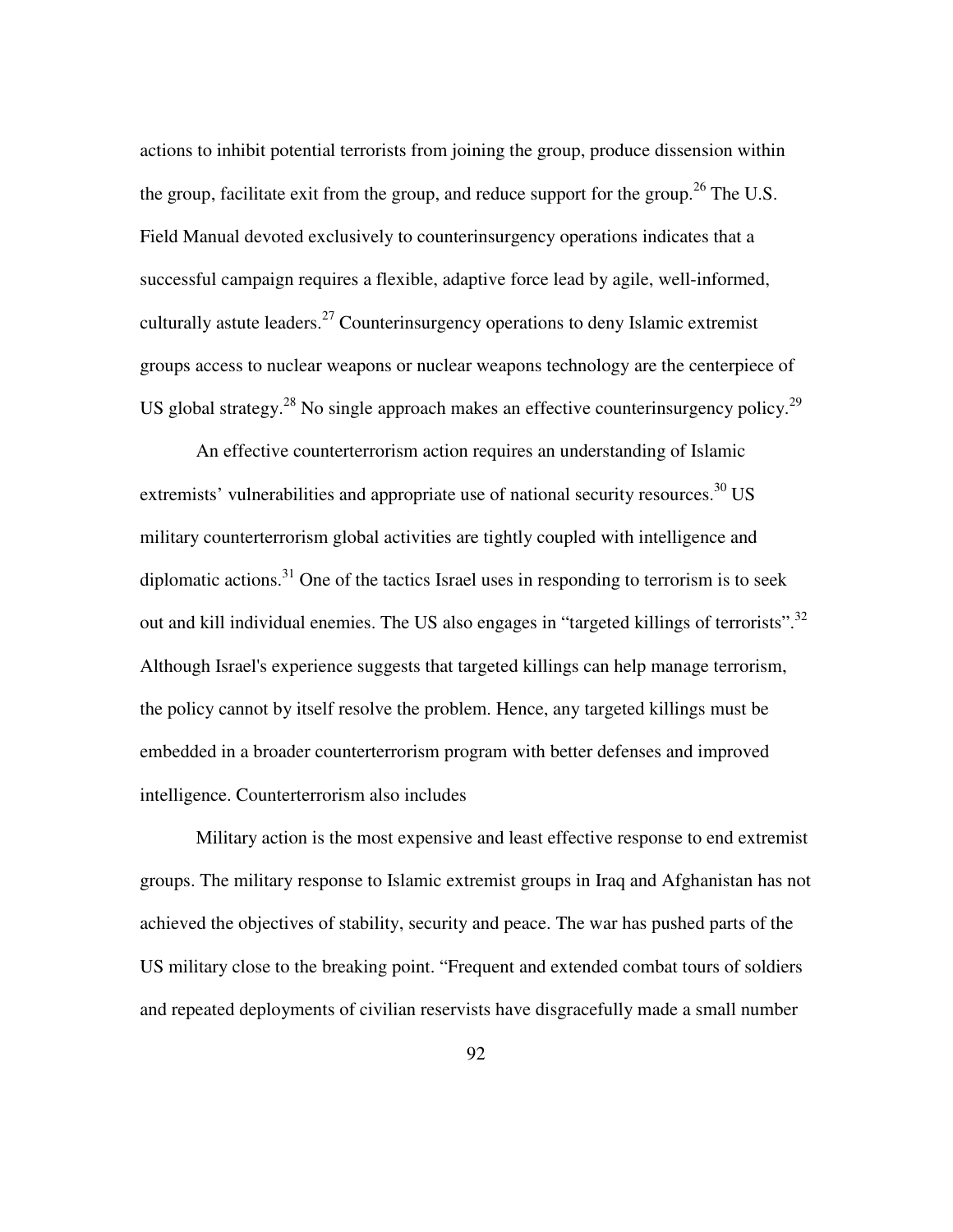of volunteers pay a high price for the politicians' miscalculations.<sup>33</sup> The key to success is to fight the right war. "Victory will come only when the US succeeds in discrediting the terrorists' ideology and undermining their support. These achievements, in turn, will require accepting that the terrorist threat can never be eradicated completely and that acting as though it can, will only make it worse." $34$ 

## **5.4.4 Integrated Responses using the Media and the Internet**

Integrated responses are a new strategic approach – a new way of seeing the extremist challenge and a new way of confronting it in a more comprehensive manner. Integrating every element of soft and hard power can discourage rather than encourage violent Islamic extremism. Using the media and internet it is possible to popularize a political, economic and social campaign that meets the basic needs and legitimate grievances of ordinary people – security for their communities, education for their children, a job and income for parents and a sense of dignity and worth. Seemingly intractable problems and legitimate grievances can be resolved through diplomacy, dialogue and the democratic process. Hard power responses to the fanatical Islamic extremist for whom no amount of outreach or engagement will ever dissuade from violence and murder is essential and must be fully integrated within the overall strategy.

Islamic extremists use the media and internet (virtual world) for operational control, radicalization, recruitment and fund raising. The vulnerability of the young and their access to new media via the internet allows recruitment into Islamic extremist groups.<sup>35</sup> The need to change the image of the US and other governments is well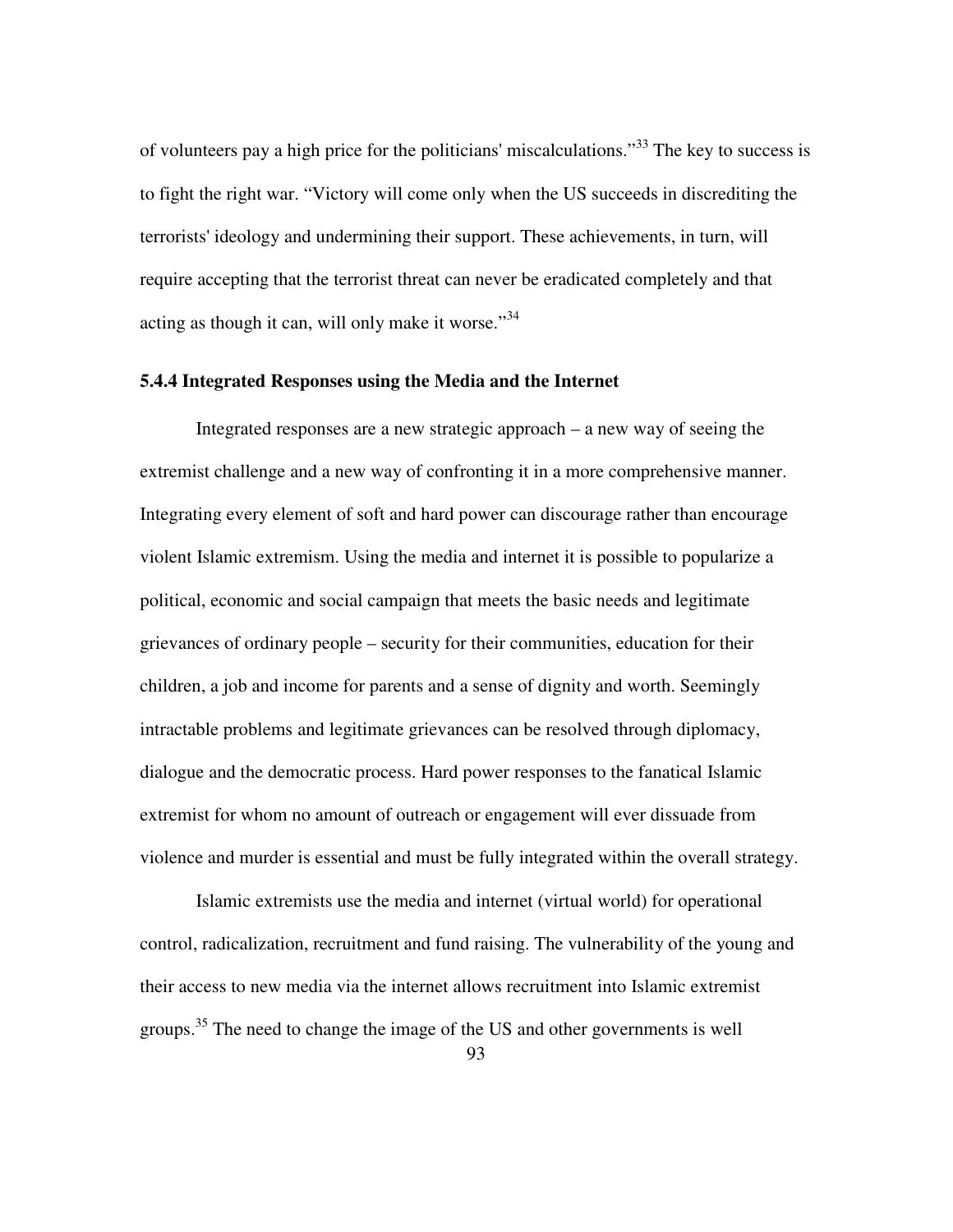documented.<sup>36</sup> Mutual exploitation of the media by governments and Islamic extremists poses unique challenges that must be considered by policy makers.<sup>37</sup> This dynamic tension is the driving force for the absence of a clear understanding in the general public of the threat to society. For example, the images of Muslim women in the global media have generated significant anti-Islamic public opinion in the west and have outraged conservative Muslims.<sup>38</sup>

An examination of social movements indicates that the most successful type is a segmentary, polycentric, and integrated network (SPIN).<sup>39</sup> Islamic extremists groups survive overwhelming opposition because they are SPIN groups. SPINs may be the organizational form of the global future. Transnational marketing of Islamic extremists' ideology is facilitated with extensive internet access and the capability to access cable news media from remote, isolated regions. Islamic extremists also recognize and exploit relationships with global NGOs to market their ideology, recruit members, and raise funds.<sup>40</sup> The global Islamist terrorist network has evolved to self-organized groups in a hostile habitat but linked through the internet. $^{41}$  Islamic extremists frame social problems and injustices in a way that convinces a wide and diverse audience access through public media and the internet. In many cases the media is the target for specific activities.<sup>42</sup>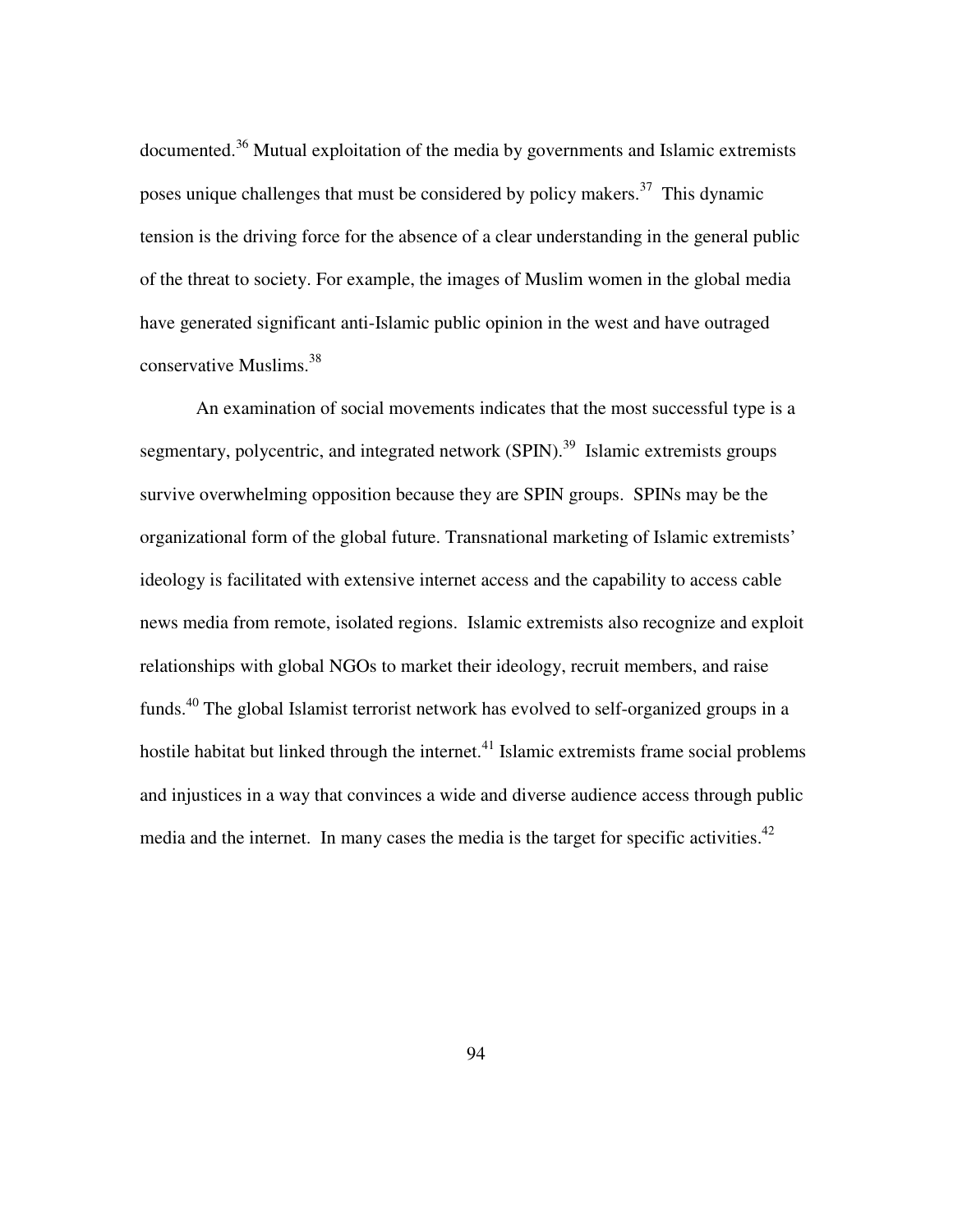#### **CONCLUSION**

Contemporary extremist groups pose a significant threat to stability and their actions influence US foreign policy. An analysis of why some contemporary extremist groups fall while others flourish reveal common attributes that inform and enhanced US government policy and response strategy. While each group when examined individually has a separate and distinct set of reasons and attributes leading to its success or failure, there are common threads which the successful extremist groups possess and vice versa. The identification and characterization of extremist groups reveals two major types – those based on political ideology and those based on religion. However, the boundaries between the modern extremist group and the contemporary political party is often fluid.

The modern extremist group is not monolithic in its ideology, strategy, methods, tactics or desired outcomes. That is not to say that each modern extremist group is unique. Most follow two general patterns of evolution. Those two patters include what has been characterized here as the hybrid group and the splinter group. In the hybrid group there is a mixing or coalescing of extremism with criminal activity. Examples of such groups include the IRA, FARC, ETA, the GIA in Algeria, the Dawood Ibrahim gang in Pakistan, and several Islamist groups close to Al Qaeda such as Jaish-i-Muhammad and the Harakat-ul-Mujahideen. In the splinter group there are many offshoots while still maintaining a loose affiliation with the parent group through a thread of commonality based upon religious or nationalist congruency. The most well known groups which have experienced splintering include Muslim Brotherhood and HAMAS and the Baader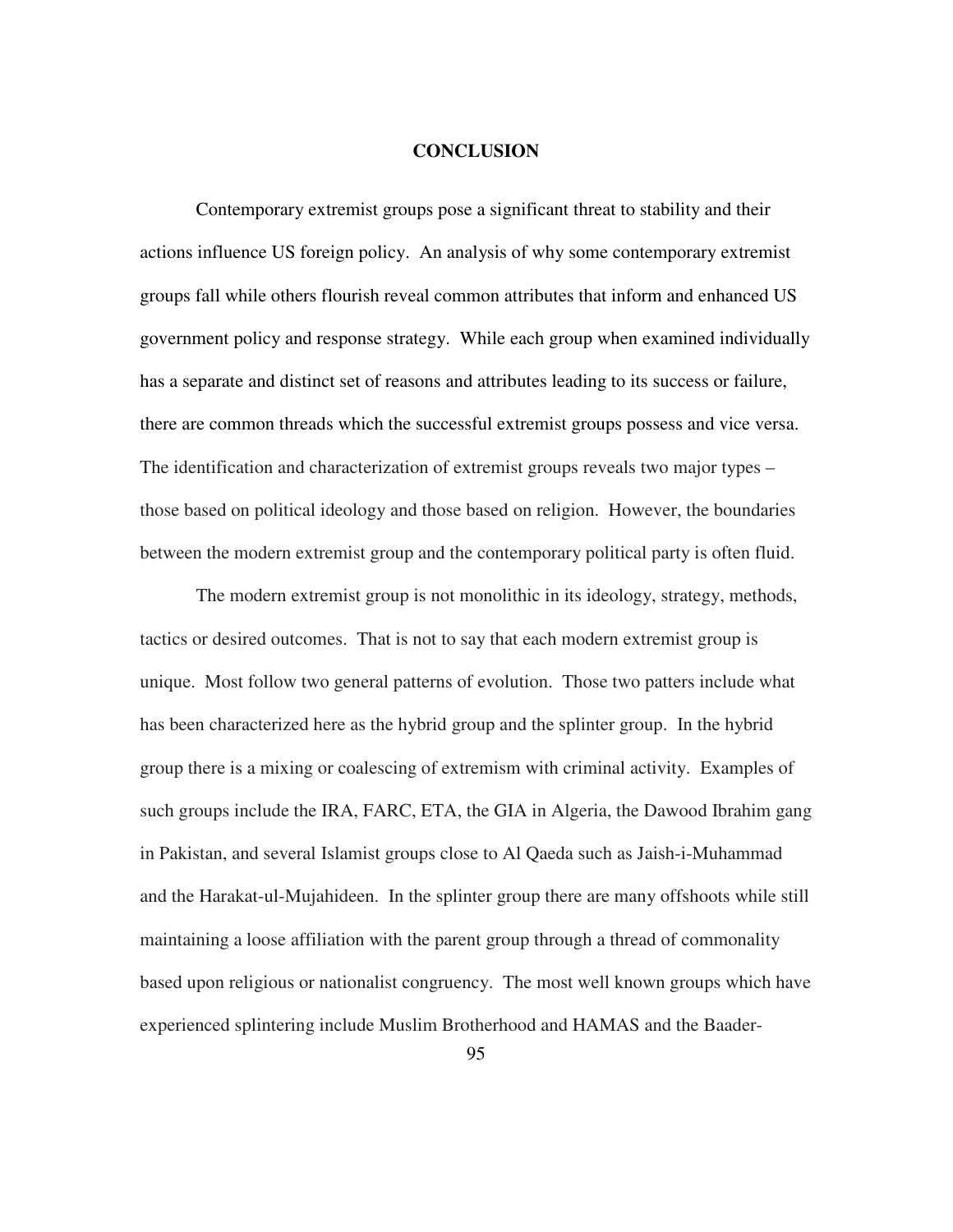Meinhof Group and the Red Army Faction. The Muslim Brotherhood and HAMAS have experienced hundreds of offshoots while Baader-Meinhof has experienced relatively few. The most interesting characteristic which the hybrid and splinter group share is speed. They splinter or become a hybrid at a surprisingly fast pace due to their ability to leverage and exploit the breakdown of barriers in the international systems.

Additionally, modern extremist groups with a coherent and simple message appealing to nationalist or religious tendencies have the potential to last longest through the hybrid-splintering effect. Analysis of case studies and data bases on how extremist groups end indicates that those based on political ideology flourish when the single political issue is well defined and the group exploits the media and international organizations effectively. Extremist groups based on political ideology fail most often through direct law enforcement actions that capture or kill the leadership. Political ideology-based extremist groups that flourish often transform into political parties and cease terrorist activities.

Analysis of case studies and databases on how extremist groups, based on religion, survive or thrive reveals common attributes usually associated with their formation. Religious extremist groups share five common attributes: a search for meaning, a sense of religious duty, a quest for purity, inspirational leadership, and scripture as justification. Religious extremist groups that flourish are highly effective in each of these common attributes. Some Zionist, Christian and Islamic extremist groups have achieved their goals and transformed into political parties while others have simply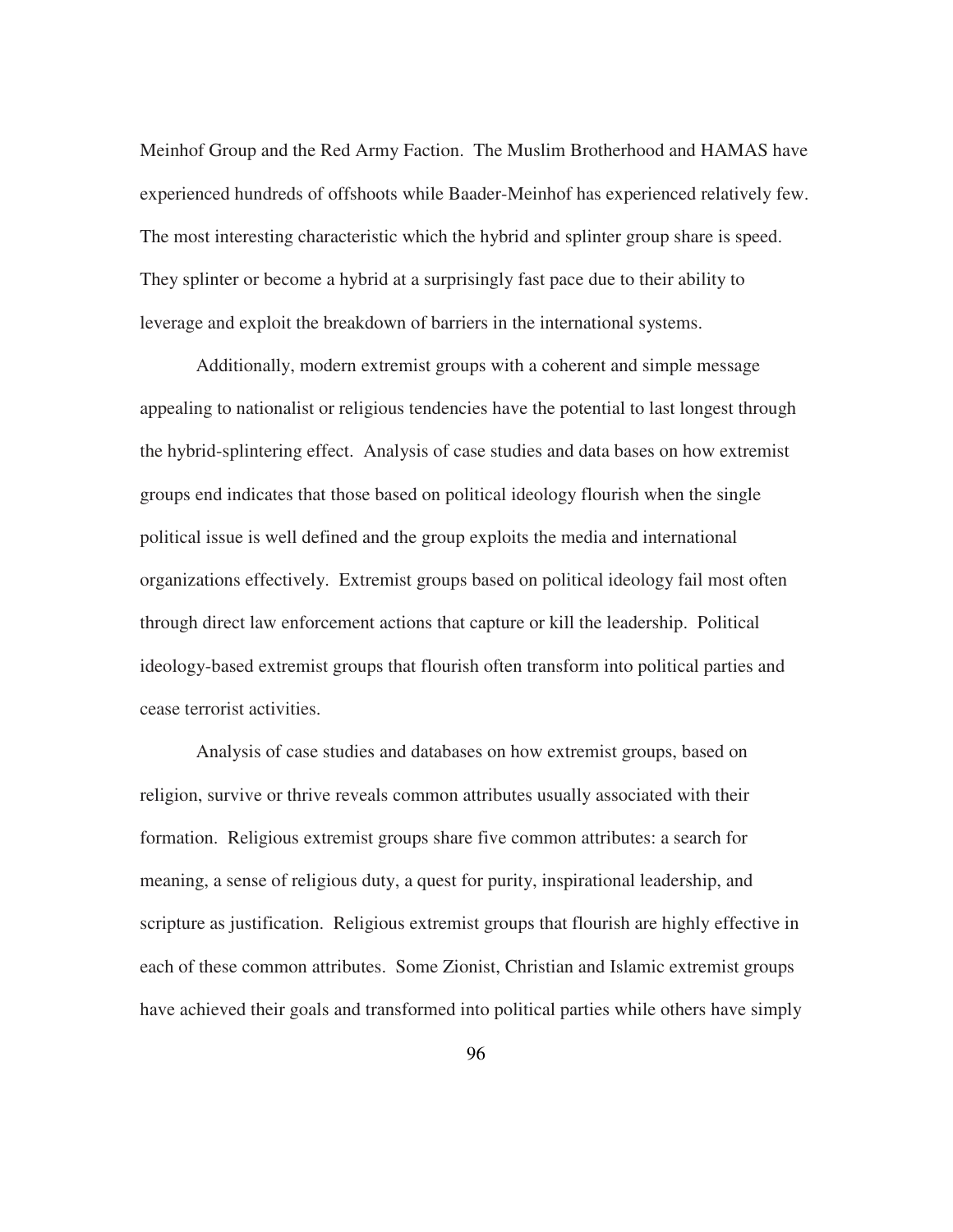disintegrated. Characterization and comparative case studies of religious-based extremist groups reveal a common perceived threat of modernity and globalization. The two best examples used here involved Zionist extremism and Islamic extremism. There are similarities between the two brands of extremism and within them which contribute to their longevity (Islamic) and their demise (Zionist). Their similarities included anticolonial, nationalistic tendencies which formed a fundamental component of the group's initial identity. In the case of the Zionists it was Etzel and Lehi, for the Islamic groups it was HAMAS and the Muslim Brotherhood. Whereas, Etzel and Lehi splintered and fell, HAMAS and the Muslim Brotherhood flourished.

Islamic extremist groups are engaged in the definition of an Islamic identity, cultural and worldview often used to justify their extremism. It is also the foundation of what makes these particular extremist movements among the most durable over time. The characterization of contemporary Islamic extremist groups within the context of these similarities involves an examination of the social identity and cultural framings which provides further insight. One revealing aspect is the multiplicity and complexity of views on how Islam is dealing with secularism, modernity and globalization. Islamic radicalization began as struggles within the Muslim society and follows the pattern of other forms of religious radicalization. During the establishment of Islam by the Prophet Muhammad, Islam spread into Christian lands and swept away cultural, social, and political elements. This continued for centuries as Christianity was replaced by Islam throughout the Middle East. During the  $19<sup>th</sup>$  and  $20<sup>th</sup>$  Centuries as a result of colonialism,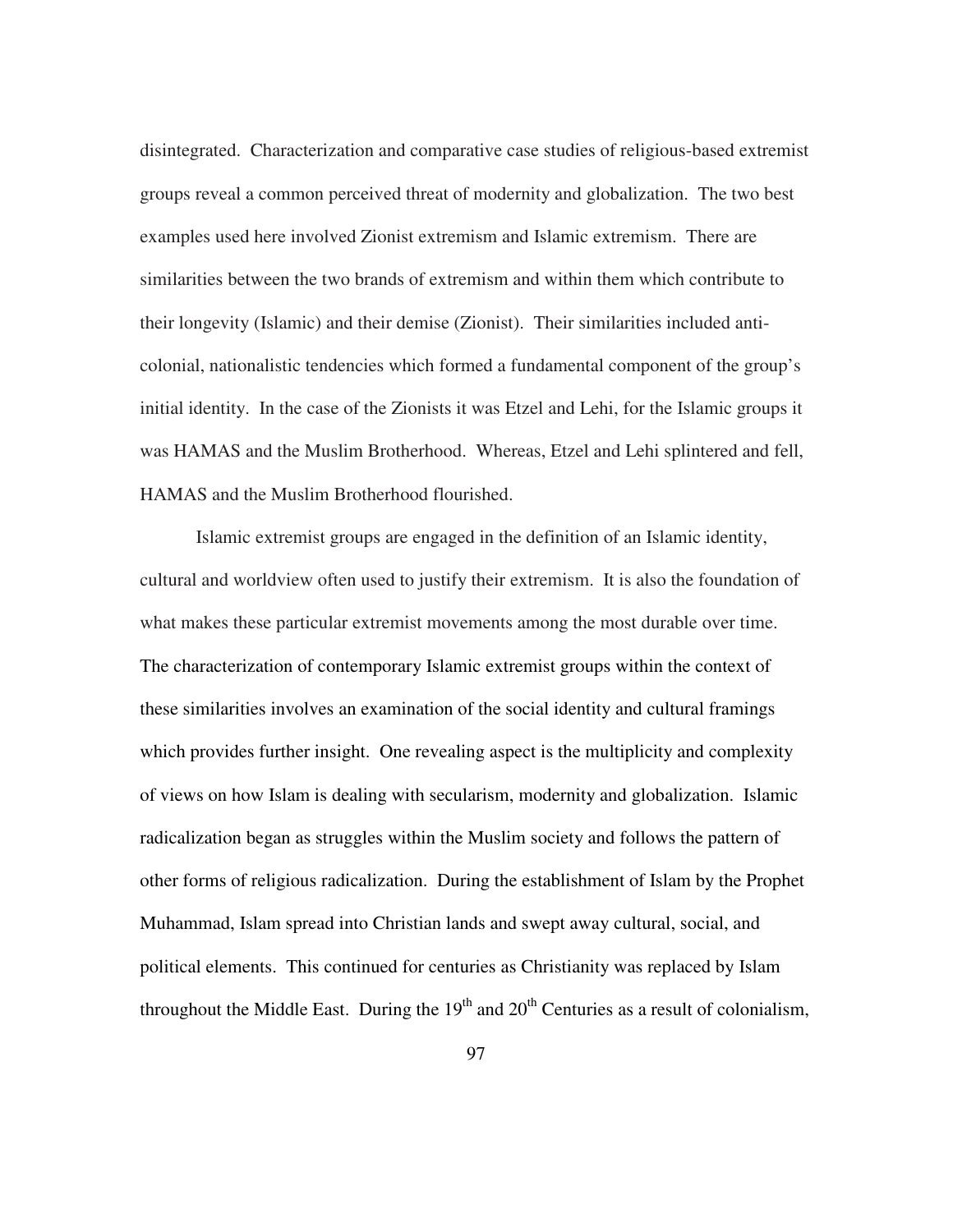modernization, and globalization, Islamic extremist movements were created by the struggle (*jihad*) between secularists and fundamentalists within a particular country. The concept of *jihad* is shared by nearly all Islamic extremist groups in part because *jihad* is rooted in the Qur'an's command to *struggle in the path of God*. However, the unique interpretation of *jihad* in the  $19<sup>th</sup>$  and  $20<sup>th</sup>$  Centuries was used to justify the *struggle* against host governments which became too secular (the Muslim Brotherhood in Egypt and Jamaat e-Islami in Pakistan). Jihad is part of the social fabric of Islam. It is part of the social identify of what it means to be Muslim and is inseparable from the Qur'an because all pious Muslims must struggle in the path of God in the example of the Prophet Muhammad. The underlying philosophical foundations of Islam have continually addressed modernity and modernization.

The philosophical foundations of Islamic modernism can be grouped into two distinct categories: the Traditional View and the Contemporary View. The Traditional View as described by Jamal al-Din Al-Afghani and Muhammad Abduh indicates that Islam and modernity are not compatible. The Contemporary View as described by Mohammad Khatami's and Tariq Ramadan is not unitary – one asserts national identity and Islamic identity, while the other affirms only an Islamic identity. These two divergent contemporary views reflect the political realities and challenges of Muslims living in nations as a minority in contracts with those living as the majority in Islamic republics. The role of Islam in the nation-state is the subject of considerable debate throughout the Muslim world, but there appears to be an absence of contemporary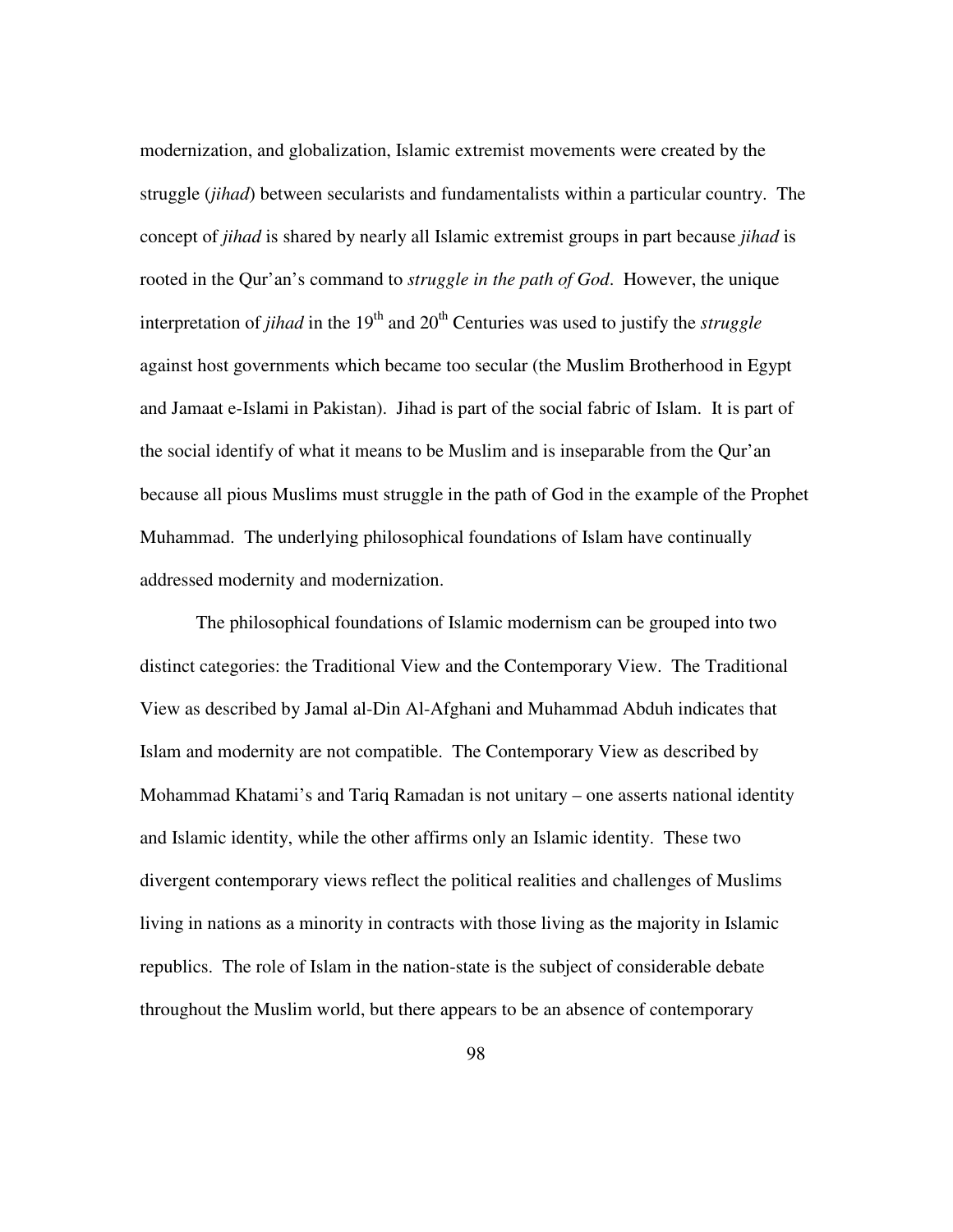intellectual leadership within Islam. Contemporary Islamic extremists contend that the fundamental relationship of Islamic values with a sense of community (*umma)*, the notion of belonging, and the concept of homeland is diluted through globalization. Modernity is perceived as a threat to the religious and political leadership within the Muslim world. Nearly all of the Islamic extremist groups examined have some form of anti-modernity or anti-globalization rhetoric as part of their message if not their ideology. In every case examined the perceived threat of modernity was related, in part, to their longevity.

Government policy and response strategy will be more successful in ending extremist groups by understanding why some fall and others flourish. In the cases of successful responses to extremist groups, law enforcement actions were the most successful. Military action proved to be the most expensive and least effective response governments have taken to end extremist groups. An enhanced diplomatic response that fully integrates the proper balance of soft and hard power is essential for success. Diplomatic engagement, de-radicalization and political inclusion augmented by civilian, intelligence and military actions appears to be the most effective response to prevail in the struggle with extremist groups. A more accurate understanding of the causes and conditions that fuel extremism are essential in any effort at neutralizing violent tendencies. This study sought to further characterize the commonalities amongst and between different groups in an effort to further understand why some groups flourish while other survive and even thrive.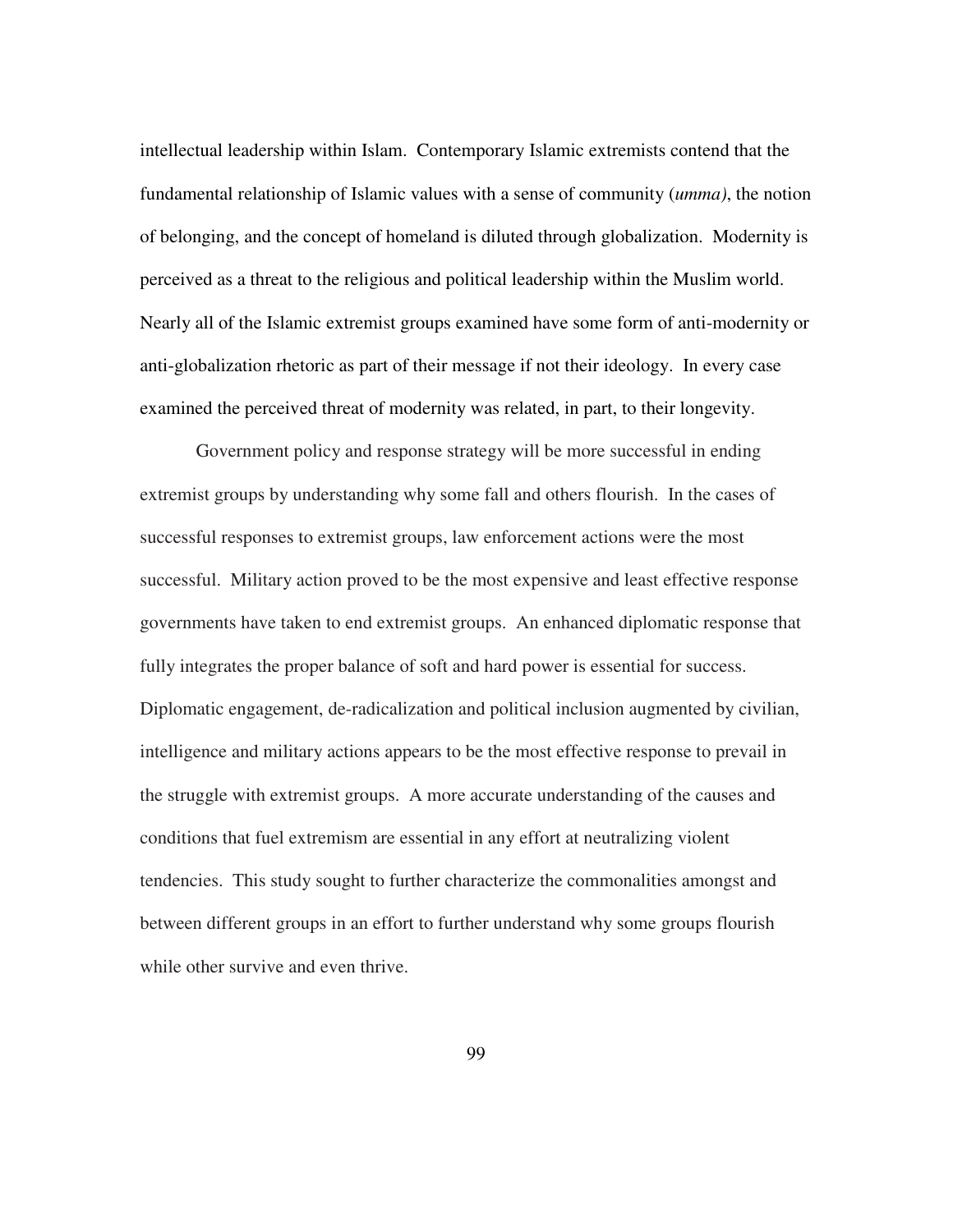#### **Endnotes - Introduction**

-

1 World Christian Database. <http://www.worldchristiandatabase.org>, (accessed April 26, 2005). *See also* Weigle, George. *World Religions by the Numbers*. <http://www.thetidings.com/2002/0308/difference.htm>, (accessed April 26, 2005); *and* D. Bartlett, George Thomas Kurian, Todd M. Johnson, *World Christian Encyclopedia* (2nd Edition). (New York: Oxford University Press, 2001), 2 vols.

2 Bruce Lawrence, *Messages to the World: The Statements of Osama bin Laden*, (London: Verso, 2005), 60.

3 John Esposito, ed., *The Oxford Dictionary of Islam,* (Oxford: Oxford University Press, 2003), 154. Jahiliyyah refers to the pre-Islamic period, or "ignorance" of monotheism and divine law. Qutb interpreted *jahili* as the domination of humans over humans, rather than the submission of humans to God. The term denotes any government systems, ideology, or institution based on values other than those referring to God. In order to correct this situation, Qutb proposed the implementation of Islamic laws, values and principles.

4 Sayyid Qutb, *Milestones* (Cedar Rapids: The Mother Mosque Foundation, 2003): 93.

5 Ibid., 55.

6 Bernard Lewis, "The Roots of Muslim Rage." *The Atlantic* 266, no. 3 (September 1990): 49.

7 Samuel Huntington, "The Clash of Civilizations?" *Foreign Affairs* 72, no. 3. (Summer 1993): 34.

8 Nabil Matar, *Islam in Britain* (Cambridge: Cambridge University Press, 1998): 155.

9 Daniel Pipes, "The Muslims are Coming! The Muslims are Coming!" *National Review*, (November 19, 1990): 4.

<sup>10</sup> Hugh Goddard, *A History of Christian-Muslim Relations* (Chicago: New Amsterdam Books, 2000): 190.

<sup>11</sup> Mary Ann Tétreault and Robert A. Denemark, eds., *Guns, God, and Globalization: Religious Radacalism and the International Political Economy* (London: Lynne Rienner Publishers, 2004): 1-2.

<sup>12</sup> Seth G. Jones and Martin C. Libicki, *How Terrorist Groups End: Lessons of Countering al Qa'ida* (Santa Monica: Rand Corporation, 2008), 34-36. Of the 648 terrorist groups contained in the RAND-MIPT Terrorism Incident Database, 62 percent have ended. However, only 32 percent of religious terrorist groups have ended indicating that religious terrorist groups are difficult to eliminate.

<sup>13</sup> Charles Kimball, *When Religion Becomes Evil* (San Francisco: HarperCollins, 2002): 1-14.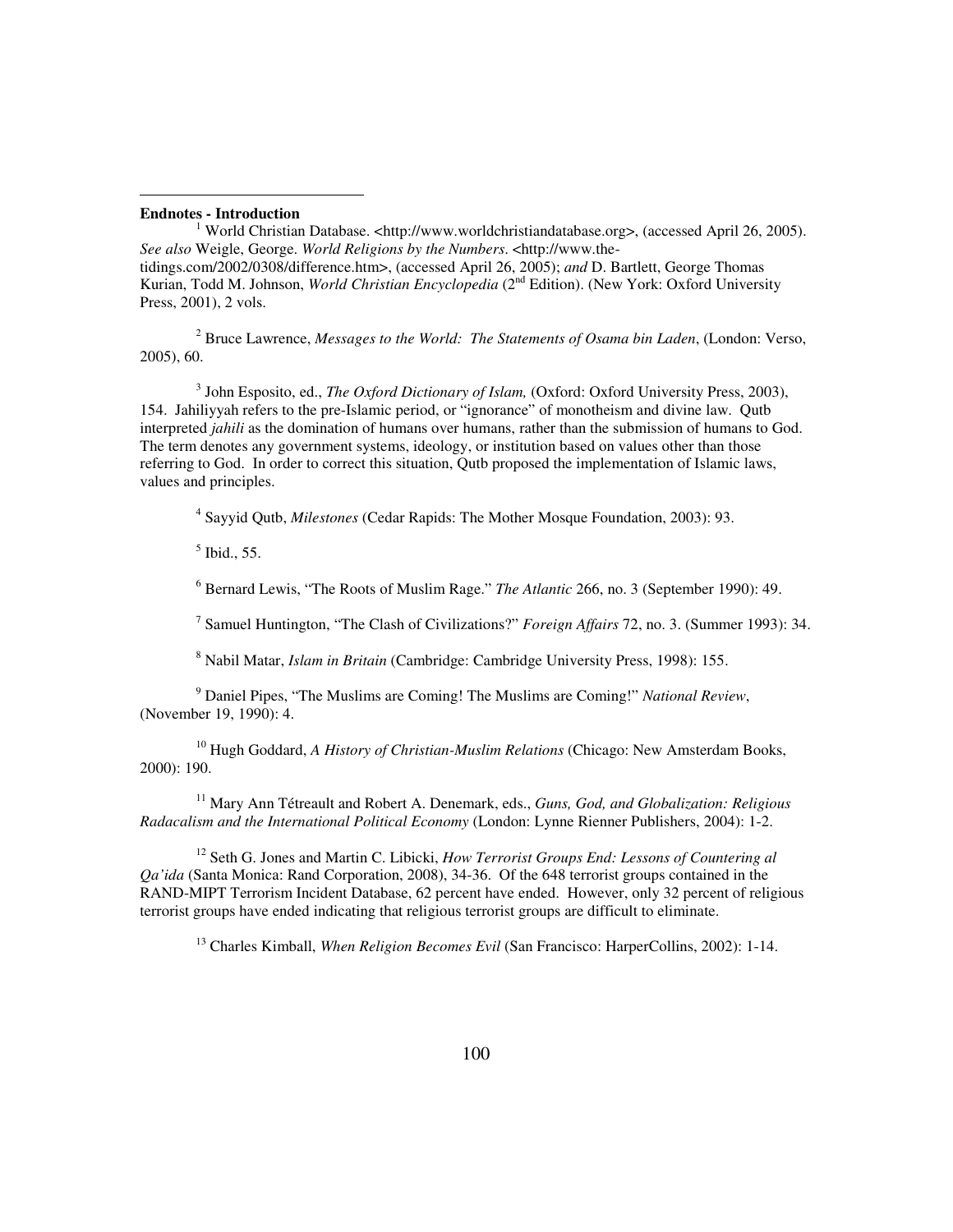## **Endnotes – Chapter 1**

<sup>1</sup> Gerard Chaliand and Arnaud Blin, eds., *The History of Terrorism: From Antiquity to al Qaeda* (Berkeley: University of California Press, 2007): 1-11.

2 Ibid., 208.

 $3$  Ibid., 221-254.

4 Ibid.

5 Reza Aslan, *How to Win a Cosmic War* (New York: Random House, 2009): 1-169.

6 Bruce Hoffman, *Inside Terrorism* (New York: Columbia University Press, 2006): 52.

 $<sup>7</sup>$  Ibid., 54.</sup>

8 Ibid., 61.

<sup>9</sup> Ibid., 97.

<sup>10</sup> Doug McAdam, John D. McCarthy, and Mayer N. Zald, eds., *Comparative Perspectives on Social Movements* (New York: Cambridge University Press, 1996): 61.

<sup>11</sup> Leonard Weinberg, *Political Parties and Terrorist Groups* (New York: Routledge, 2009): 141- 146.

<sup>12</sup> Michael Wieviorka, *The Making of Terrorism*, trans. David Gordon White (Chicago: University of Chicago Press, 2004): 289-298.

<sup>13</sup> Hoffman, *Inside Terrorism,* 78-79.

 $14$  Ibid., 88-89.

<sup>15</sup> Richard T. Antoun, *Understanding Fundamentalism: Christian, Islamic, and Jewish Movements* (Lanham: Rowman and Littlefield Publishers, 2008): 164.

<sup>16</sup> Peter Herriot, *Religious Fundamentalism: Global, Local and Personal* (New York: Routledge, 2009): 279-295.

 $17$  The Evian Accords refer to a series of negotiations ending the Algerian War of Independence. The negotiations took place in the French town of Evian-les-Bains.

<sup>18</sup> Hoffman, *Inside Terrorism*, 82.

<sup>19</sup> Charles Kurzman, *Modernist Islam 1840-1940: A Sourcebook* (Oxford: Oxford University Press, 2000): 312.

<sup>20</sup> Malise Ruthven, *Fundamentalism: The Search for Meaning* (Oxford: University Press, 2005): 132.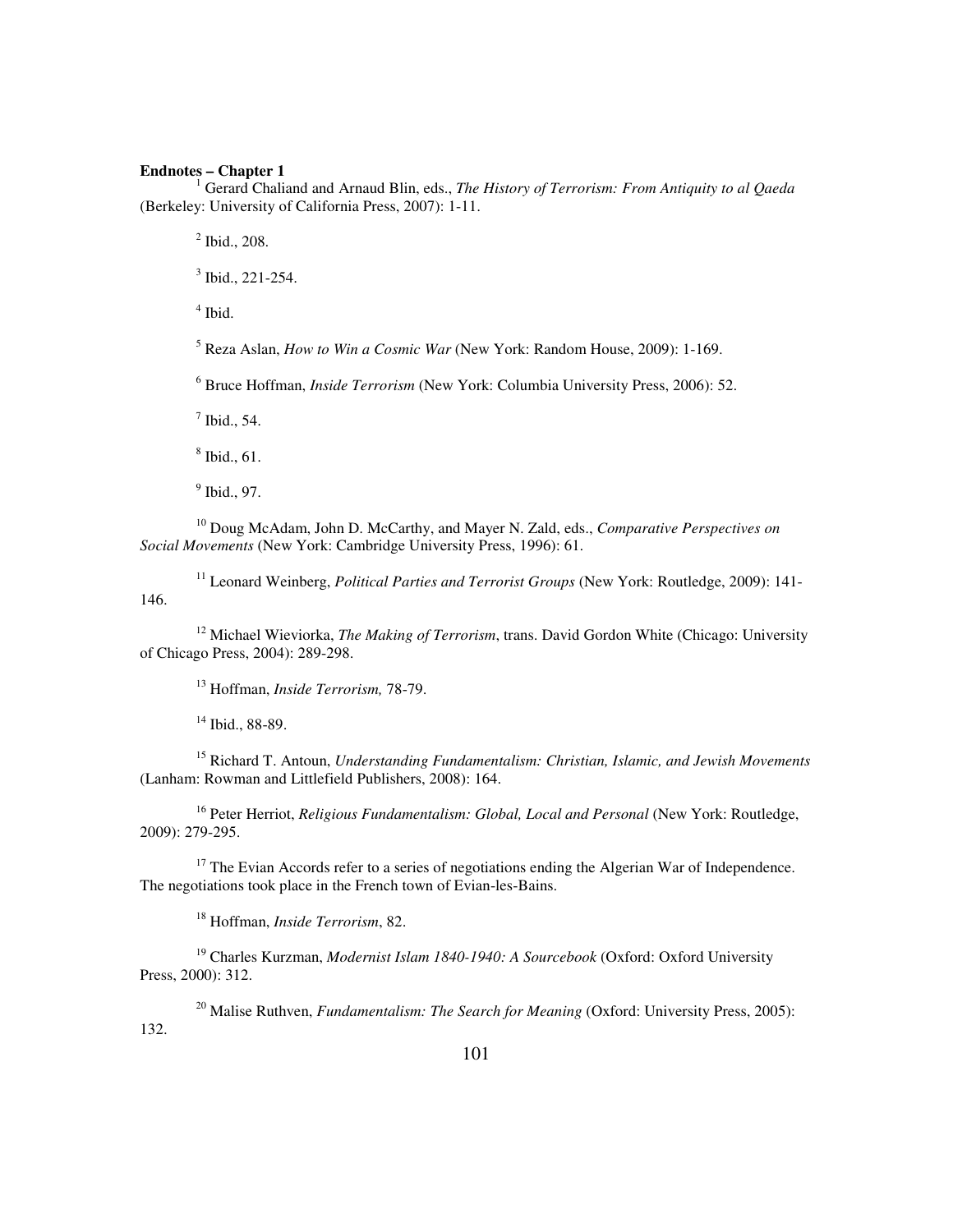$^{21}$  Ibid.

<sup>22</sup> Mark Jurgensmeyer, *Terror in the Mind of God: The Global Rise of Religious Violence* (Berkley: University of California Press, 2000): 20-21.

<sup>23</sup> Mary Ann Tétreault and Robert A. Denemark, *Gods, Guns, and Globalization: Religious Radicalism and International Political Economy* (London: Lynne Rienner Publishers, 2004): 1-31.

<sup>24</sup> Jonathan Sacks, *The Dignity of Difference* (London: Continuum, 2002): 26.

<sup>25</sup> Robert W. Orttung and Andray Makarychev, eds., *National Counter-terrorism Strategies*  (Amsterdam: IOS Press, 2006): 1-20.

<sup>26</sup> Audrey Cronin, *Ending Terrorism: Lessons for Defeating al-Qaeda* (Oxford: Routledge, 2008): 19.

<sup>27</sup> Cronin, *Ending Terrorism: Lessons for Defeating al-Qaeda*, 24. The concept of durability or resiliency over time poses difficult challenges particularly with the splintering effect of extremist groups. Cronin argues that it is a myth that extremism is essentially endless, despite evidence to the contrary such as those ideas offered by Jones and Libecki at RAND. The median lifespan according to Cronin is 5-9 years and is based on the Memorial Institute for Prevention of Terrorism (MIPT) database.

<sup>28</sup> Seth G. Jones, *How Terrorist Groups End: Lessons for Countering Al Qa'ida* (Santa Monica: Rand Corporation, 2008): 15.

<sup>29</sup> Mark Jurgensmeyer, *The New Cold War? Religious Nationalism Confronts the Secular State* (London: Frank Cass, 1994): 1-8.

<sup>30</sup> Stephen E. Atkins, *Encyclopedia of Modern Worldwide Extremists and Extremis Groups* (Westport: Greenwood Press, 2004): 214-215.

<sup>31</sup> Michael Burleigh, *Blood and Rage: A Cultural History of Terrorism* (London: Harper Press, 2008): 152-188.

<sup>32</sup> Clifford Bob, *The Marketing of Rebellion: Insurgents, Media, and International Activism* (New York: Cambridge University Press, 2005): 1-5.

<sup>33</sup> Ahmed Rashid, *Taliban: Militant Islam, Oil and Fundamentalism in Central Asia* (London: J.B. Tauris Publishers, 2000): 135.

<sup>34</sup> Peter L. Bergen, *The Osama bin Laden I Know* (New York: Free Press, 2006): 108.

<sup>35</sup> Bob, *The Marketing of Rebellion: Insurgents, Media, and International Activism*, 15.

<sup>36</sup> Peter Herriot, *Religious Fundamentalism and Social Identity* (New York: Routledge, 2007): 119-120.

<sup>37</sup> Jones, *How Terrorist Groups End: Lessons for Countering Al Qa'ida*, 1-10.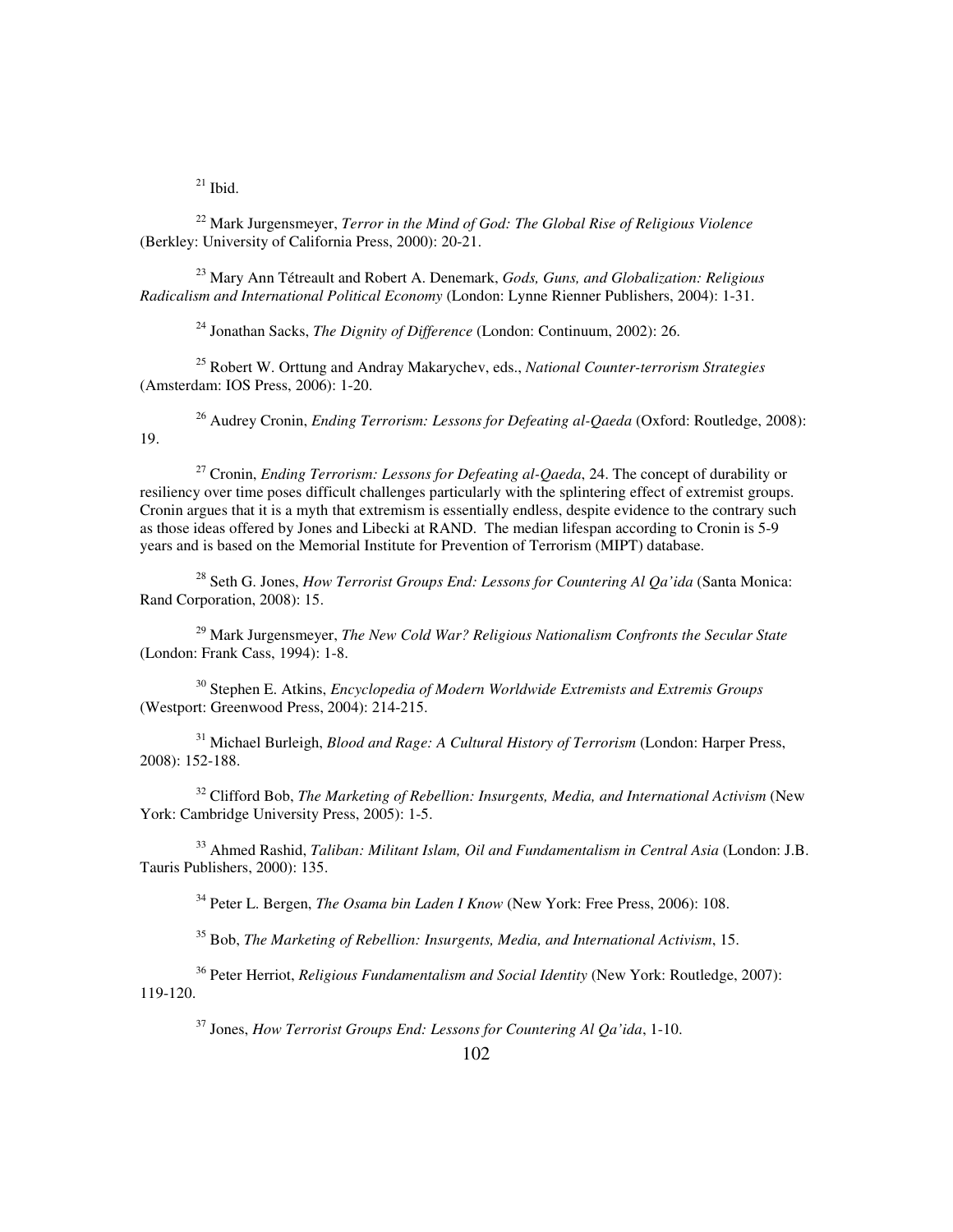#### **Endnotes – Chapter 2**

<sup>1</sup> Leonard Weinberg, *Political Parties and Terrorist Groups* (New York: Routledge, 2009): 1.

2 Stephen E. Atkins, *Encyclopedia of Modern Worldwide Extremists and Extremis Groups* (Westport, CT: Greenwood Press, 2004): 37-38.

<sup>3</sup> Stephan Aust, *Baader-Meinhof: Inside the Story of the RAF*, trans. Anthea Bell (New York: Oxford University Press. 2009): 65-80.

4 Atkins, *Encyclopedia of Modern Worldwide Extremists and Extremis Groups,* 266-267.

5 Michael Burleigh, *Blood and Rage: A Cultural History of Terrorism* (London: HarperPress, 2008): 238.

6 Ibid., 437.

7 Jeremy Varon, *Bringing the War Home* (Berkeley: University of California Press, 2004): 290- 311.

8 Michael Wieviorka, *The Making of Terrorism*, trans. David Gordon White (Chicago: University of Chicago Press, 2004): 83-120.

9 Atkins, *Encyclopedia of Modern Worldwide Extremists and Extremis Groups*, 345-347.

 $10$  John Arquilla and David Ronfeldt, "Emergence and Influence of the Zapatista Social Netwar," in *Networks and Netwars* (Santa Monica: RAND, 2001): 171-195.

<sup>11</sup> Clifford Bob, *The Marketing of Rebellion : Insurgents, Media, and International Activism* (New York: Cambridge University Press, 2005): 179-181.

<sup>12</sup> Bruce Hoffman, *Inside Terrorism* (New York: Columbia University Press, 2006): 81-83.

<sup>13</sup> Most prominent examples of these types of activities are from the 1960s, 1970s and even the 1980s. Although there have been relatively few examples recently of attacks on Israeli citizens through bombings and highjackings, the number of violent or terrorist acts concentrated against the Israel and the Israeli people is still a powerful and lingering element of the social identity of many Israelis.

<sup>14</sup> Leonard Weinberg, *Political Parties and Terrorist Groups* (New York: Routledge, 2003): 91.

<sup>15</sup> The group referred to here are called the Zealots. *See* David Rapport, "Fear and Trembling: Terrorism in Three Religious Traditions," *American Political Science Review* 78, no. 3 (1985): 660-72 and Bruce Hoffman, *Inside Terrorism* (New York: Columbia University Press, 2006): 88.

<sup>16</sup> Although Shomer and Hagana were political and nationalistic in their goals, their reference to Talmidic references were part of their repertoire and, hence, why they are included in this section. Examples include the selection of the names of these groups. "Shomer" can be found in Jewish religious law (Halakha) and is defined as a legal guardian. "Hagana" is Hebrew for defense. *See* http://www.jewishvirtuallibrary.org/jsource/History/haganah.html (last accessed November 6, 2009) *and* http://www.zionism-israel.com/Haganah.htm (last accessed November 6, 2009).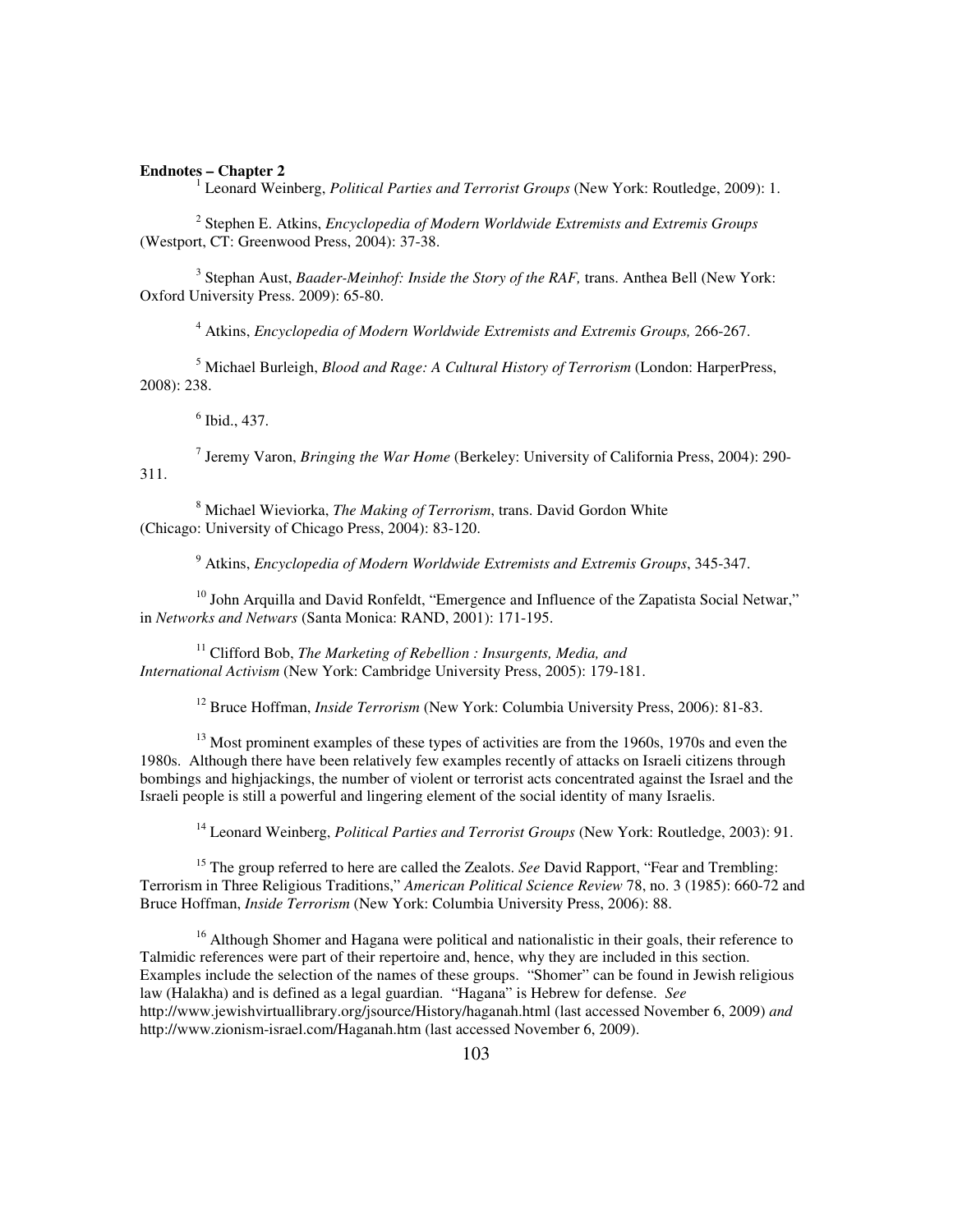<sup>17</sup> Leonard Weinberg and Ami Pedahzur, eds., *Religious Fundamentalism and Political Extremism* (London: Frank Cass Publishers, 2004): 91-118.

 $18$  Ibid.

 $19$  Betar is a Revisionist Zionist youth movement founded by Ze'ev Jabotinsky, who among other things, was a close friend of Rabbi Charles Kahane, Rabbi Meir Kahane's father. *Source*: Stephen E. Atkins, *Encyclopedia of Modern Worldwide Extremists and Extremist Groups* (Westport, CT: Greenwood Press, 2004): 165.

<sup>20</sup> Atkins, *Encyclopedia of Modern Worldwide Extremists and Extremist Groups*, 165.

<sup>21</sup> David Rapport, "Fear and Trembling: Terrorism in Three Religious Traditions," *American Political Science Review* 78, no. 3 (1985): 660-72.

<sup>22</sup> Mark Jurgensmeyer, *Terror in the Mind of God: The Global Rise of Religious Violence* (Berkley: University of California Press, 2000): 52-55.

 $^{23}$  Ibid., 54.

<sup>24</sup> Weinberg and Pedahzur, *Religious Fundamentalism and Political Extremism*, 64.

 $25$  Purim is a holiday celebrated a month before Passover, commemorating the victory of the Jews over the evil Haman who sought to slay the Jews of ancient Persia. The main ritual of Purim is the recitation in synagogue of the Scroll of Esther, which tells the story of Haman's attack on the Jews.

<sup>26</sup> Jurgensmeyer, *Terror in the Mind of God: The Global Rise of Religious Violence*, 50.

<sup>27</sup> Richard T. Antoun, *Understanding Fundamentalism: Christian, Islamic, and Jewish Movements*, (Lanham: Rowman and Littlefield Publishers, 2008): 101-103.

<sup>28</sup> Jurgensmeyer, *Terror in the Mind of God: The Global Rise of Religious Violence*, 54.

<sup>29</sup> Ehud Spinzak, *Brother Against Brother: Violence and Extremism in Isreali Politics from Altalena to the Rabin Assassination* (New York: Free Press, 1999): 241-259.

<sup>30</sup> Jessica Stern, *Terror in the Name of God: Why Religious Militants Kill* (New York: HarperCollins, 2003): 86.

<sup>31</sup> Jurgensmeyer, *Terror in the Mind of God: The Global Rise of Religious Violence*, 46.

<sup>32</sup> Mary Ann Tétreault and Robert A. Denemark, *Gods, Guns, and Globalization: Religious Radicalism and International Political Economy* (London: Lynne Rienner Publishers, 2004), 31, *and* Antoun, *Understanding Fundamentalism: Christian, Islamic, and Jewish Movements,*105.

<sup>33</sup> The Army of God is identified as a terrorist group, separate and distinct from the Christian Identity Movement by some sources. For the purposes of this study, they are considered to be part of the Christian Identity Movement.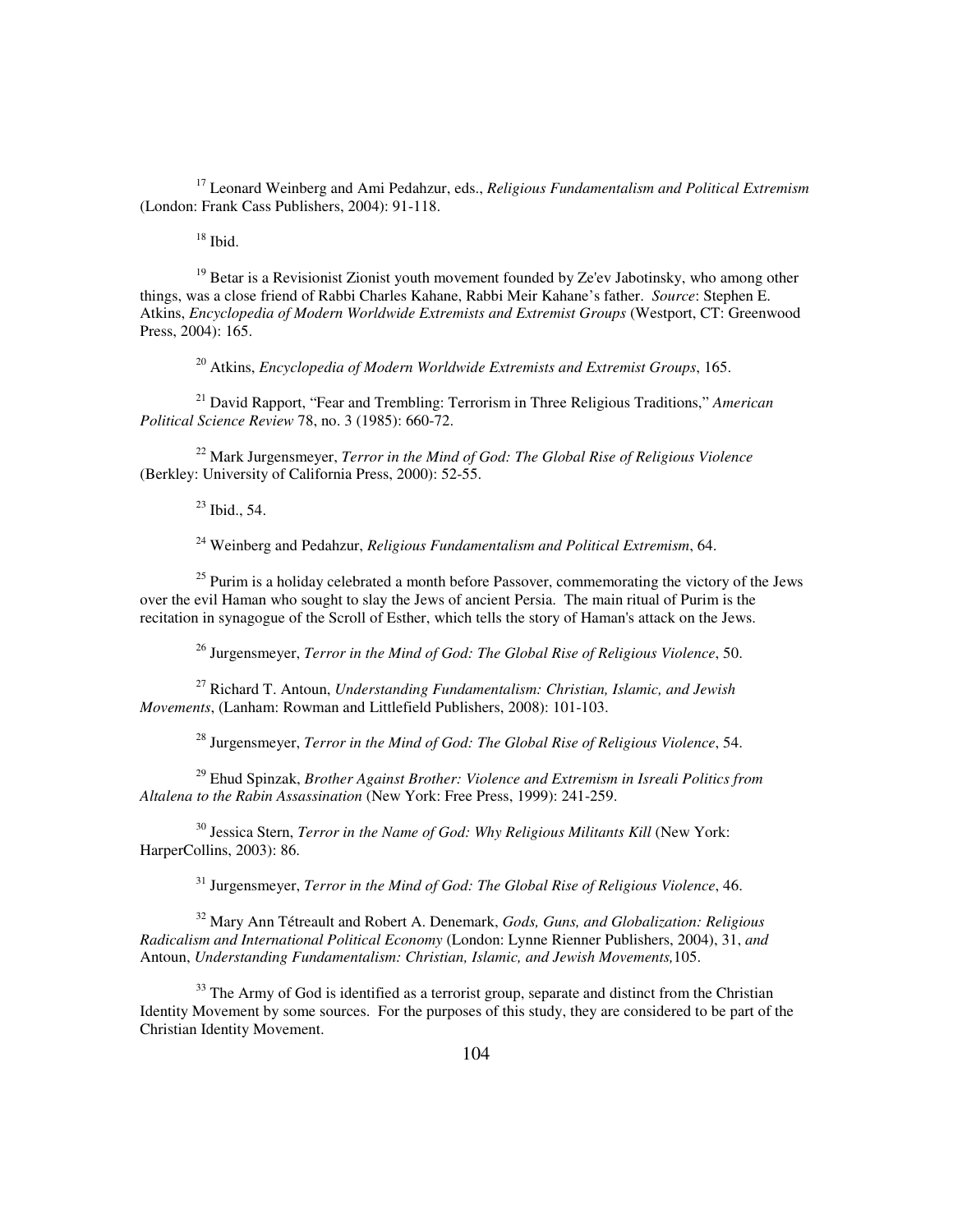<sup>34</sup> Patricia Baird-Windle and Eleanor J. Bader, *Targets of Hatred: Anti-Abortion Terrorism* (New York: Palgrave, 2003): 5.

 $35$  Ibid.

<sup>36</sup> Frank Shanty and Raymond Picquet, eds, *Encyclopedia of World Terrorism: 1996-2002*  (Armonk: M.E. Sharpe Inc., 2003): 291.

<sup>37</sup> Jurgensmeyer, *Terror in the Mind of God: The Global Rise of Religious Violence*, 19-20.

<sup>38</sup> On May 31, 2009, Dr George Tiller was shot and killed by anti-abortion activist Scott Roeder as he served as an usher during the Sunday morning service at his church in Wichita, KS. Roeder is a member of the Freemen group, which engaged in a three-month standoff with the FBI from a remote Montana farmhouse in 1996. *Source*: *Time Magazine*, June 2, 2009.

<sup>39</sup> *See* www.armyofgod.com; *see also* the web page dedicated to Eric Rudolph's writing, <http://www.armyofgod.com/EricRudolphHomepage.html> (last accessed November 6, 2009).

<sup>40</sup> Peter Herriot, *Religious Fundamentalism: Global, Local and Personal* (New York: Routledge, 2009): 79-81.

<sup>41</sup> Thomas Hurka, "Proportionality in the Morality of War," *Philosophy and Public Affairs* 33, no. 1 (2005): 34-65; *see also* Michael Walzer, *Just and Unjust Wars. A Moral Argument with Historical Illustrations* (New York: Basic Books, 2006), 119-120; *and* Jurgensmeyer, *Terror in the Mind of God: The Global Rise of Religious Violence*, 24.

<sup>42</sup> Some Christian theologians believe that two disciples of Jesus were members of the Jewish extremist group the Zealots-Sicarii (discussed in the section on Zionist Extremist Groups) and try to tie religious activism including justification of violence back to the very origins of Christianity. *Sources*: Rapport, "Fear and Trembling: Terrorism in Three Religious Traditions," 660-72; Hoffman, *Inside Terrorism*, 88; and Jurgensmeyer, *Terror in the Mind of God: The Global Rise of Religious Violence*, 30- 32.

<sup>43</sup> Ralph W. Hood Jr., Peter C. Hill, and W. Paul Williamson, *The Psychology of Religious Fundamentalism* (New York: Guilford Press, 2005): 155.

<sup>44</sup> Santosh C. Saha and Thomas K. Carr, eds., *Religious Fundamentalism in Developing Countries*  (Westwood, CT: Greenwood Press, 2004): 1.

<sup>45</sup> Leonard Weinberg and Ami Pedahzur, eds., *Religious Fundamentalism and Political Extremism* (London: Frank Cass Publishers, 2004): 71.

<sup>46</sup> Quintan Witktorowicz and Karl Kaltenthaler, "The Rationality of Radical Islam," *Political Science Quarterly* 121, no. 2 (Summer 2006): 295.

<sup>47</sup> Quintan Wiktorowicz, ed., *Islamic Activism A Social Movement Theory Approach* (Bloomington, IN: Indiana University Press, 2004): 112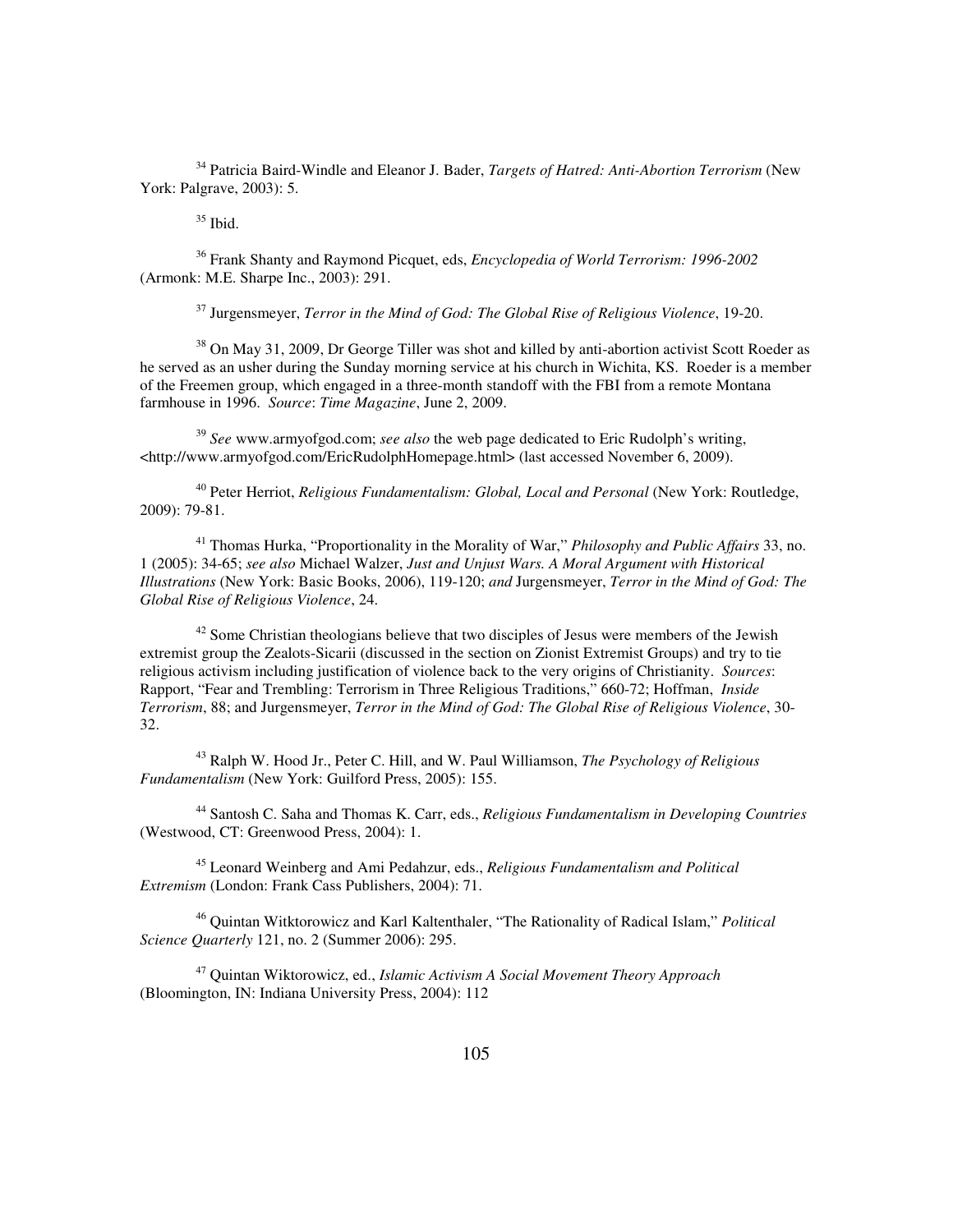<sup>48</sup> Stephen E. Atkins, *Encyclopedia of Modern Worldwide Extremists and Extremist Groups* (Westport, CT: Greenwood Press, 2004): 214.

<sup>49</sup> John Esposito, Darrell J. Fasching, and Todd Lewis, *World Religions Today* (New York: Oxford University Press, 2002): 239.

<sup>50</sup> Marc Sageman, *Leaderless Jihad: Terror Networks in the Twenty-First Century* (Philadelphia: University of Pennsylvania Press, 2008): 35-40.

<sup>51</sup> Michael P. Arena and Bruce A. Arrigo, *The Terrorist Identity: Explaining the Terrorist Threat* (New York: New York University Press, 2006): 139-141.

 $52$  In recent decades, HAMAS has embraced suicide bombings to lethal effect. Its 1987 charter shows its intellectual and theological justifications and cites the Qur'an 3:109 to promote the idea of Muslim exclusivity and *hadith* from Bukhari and the *Sahih Muslim* calling for the murder of Jews to hasten the Day of Judgment. More recent exegesis also influenced HAMAS. The charter cites Hasan al-Banna's call for Islam to obliterate Israel and is explicit about the violent nature of jihad: Article 13 argues that there is no solution to the Palestinian question but through jihad, and Article 15 declares the necessity to instill jihad in the heart of the Muslim nation. *Source*:

http://www.thejerusalemfund.org/www.thejerusalemfund.org/carryover/documents/charter.html (last accessed November 6, 2009).

<sup>53</sup> Wiktorowicz, *Islamic Activism A Social Movement Theory Approach*, 112.

<sup>54</sup> Atkins, *Encyclopedia of Modern Worldwide Extremists and Extremist Groups*, 214.

<sup>55</sup> Esposito, Fasching and Lewis, *World Religions Today*, 239.

## **Endnotes – Chapter 3**

<sup>1</sup> James L. Heft, ed, *Beyond Violence: Religious Sources of Social Transformation in Judaism, Christianity, and Islam* (New York: Fordham University Press, 2004): ix.

<sup>2</sup>Charles Kimball, *When Religion Becomes Evil* (San Francisco: HarperCollins, 2002): 1-14.

3 Karen Armstrong, *Islam: A Short History* (New York: Random House Inc., 2002): 165.

4 Ralph W. Hood Jr., Peter C. Hill, and W. Paul Williamson, *The Psychology of Religious Fundamentalism* (New York: Guilford Press, 2005): 1-46.

5 Wiktorowicz, Quintain, *Radical Islam Rising* (Lanham: Rowan and Littlefield Publishers, 2005):

3.

<sup>6</sup> Gen. 1:27 (NASB)

 $7$  Qur'an 15 (Surah): 29

8 Kimball, *When Religion Becomes Evil,* 19.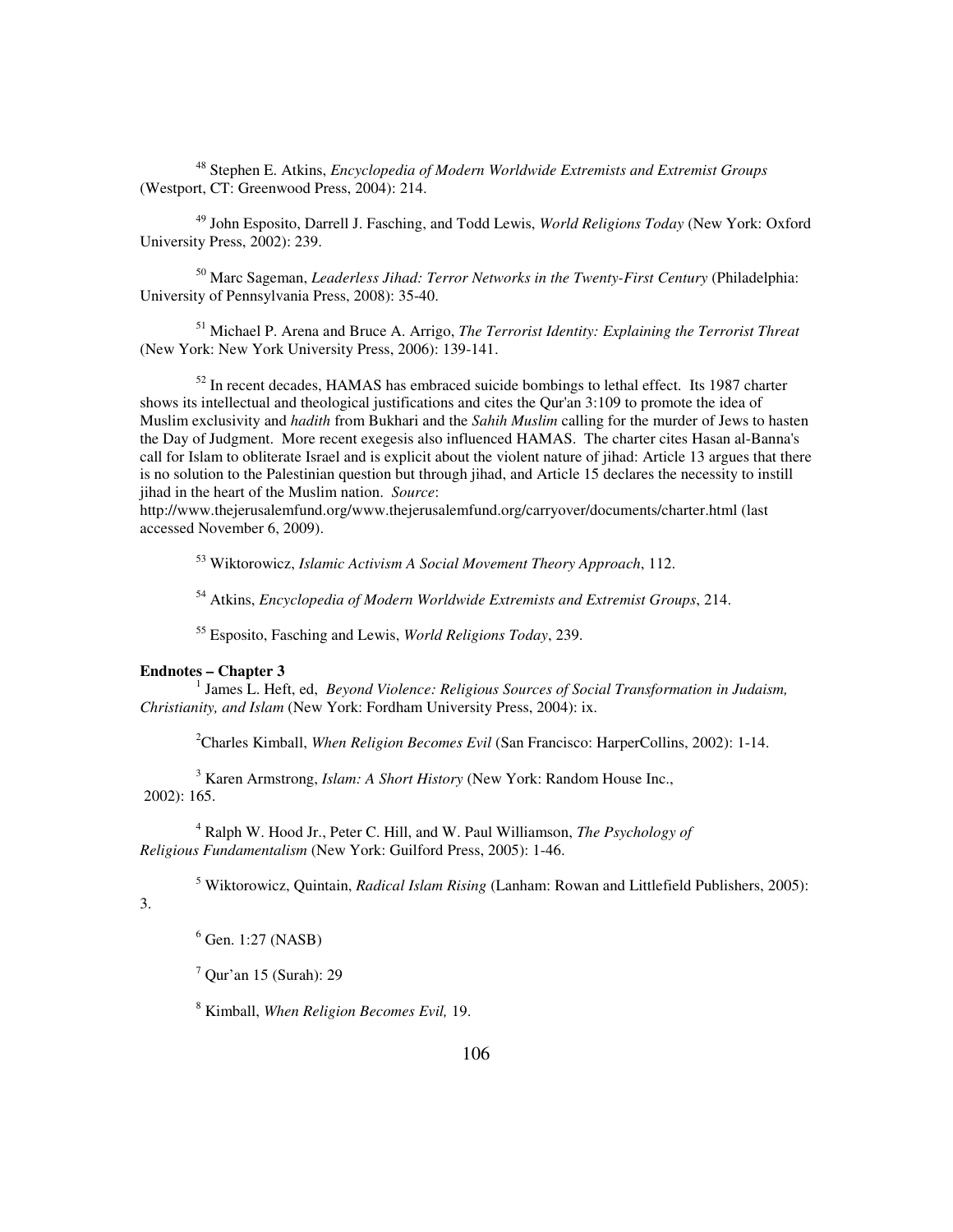<sup>9</sup> Reza Aslan, *How to Win a Cosmic War: God, Globalization, and the End of the War on Terror* (New York: Random House Publishing Group, 2009): 5.

<sup>10</sup> Ibid., 77.

 $11$  Ibid., 9.

<sup>12</sup> Leonard Weinberg and Ami Pedahzur, eds., *Religious Fundamentalism and Political Extremism* (London: Frank Cass Publishers, 2004): 7, 29.

<sup>13</sup> Christiane Timmerman, Dirk Hutsebaut, Sara Mels, Walter Nonneman and Walter Van Herck, eds., *Faith-based Radicalism: Christianity, Islam and Judaism Between Constructive Activism and Destructive Fanaticism* (Brussels: P.I.E. Peter Lang, 2007): 53-69.

<sup>14</sup> Anne Marie Oliver and Paul Steinberg, *The Road to Martyrs' Square: A Journey into the World of the Suicide Bomber* (New York: Oxford University Press, 2005): xxi.

<sup>15</sup> Joyce M. Davis, Martyrs: Innocence, Vengeance and Despair in the Middle East, (New York: Palgrave Macmillan, 2003): 133.

<sup>16</sup> Aslan, How *to Win a Cosmic War: God, Globalization, and the End of the War on Terror,* 81.

<sup>17</sup> Devin R. Springer, James L. Regens, and David N. Edger, *Islamic Radicalism and Global Jihad* (Washington D.C.: Georgetown University Press, 2009): 57.

 $18$  Ibid., 1.

<sup>19</sup> Günther Schlee, *How Enemies Are Made: Towards a Theory of Ethnic and Religious Conflict,* (New York: Berghahn Books, 2008), 84.

<sup>20</sup> Reza Aslan, How *to Win a Cosmic War: God, Globalization, and the End of the War on Terror,* 3-4.

<sup>21</sup> Reza Alsan. No *God but God: The Origins, Evolution, and Future of Islam* (New York: Random House Publishing Group, 2005): 260-261.

<sup>22</sup> John Esposito, *The Oxford History of Islam* (New York: Oxford University Press, 1999): 134.

<sup>23</sup> Quintan Wiktorowicz, *Radical Islam Rising* (Lanham: Rowan and Littlefield Publishers, 2005): 135-160.

<sup>24</sup> John Arquilla and David Ronfeldt, eds., *Networks and Netwars* (Santa Monica: RAND, 2001): 29.

 $25$  It appears in more than half of the books listed in the bibliography.

<sup>26</sup> Michael Burleigh, *Blood and Rage: A Cultural History of Terrorism* (London: Harper Press, 2008): 389.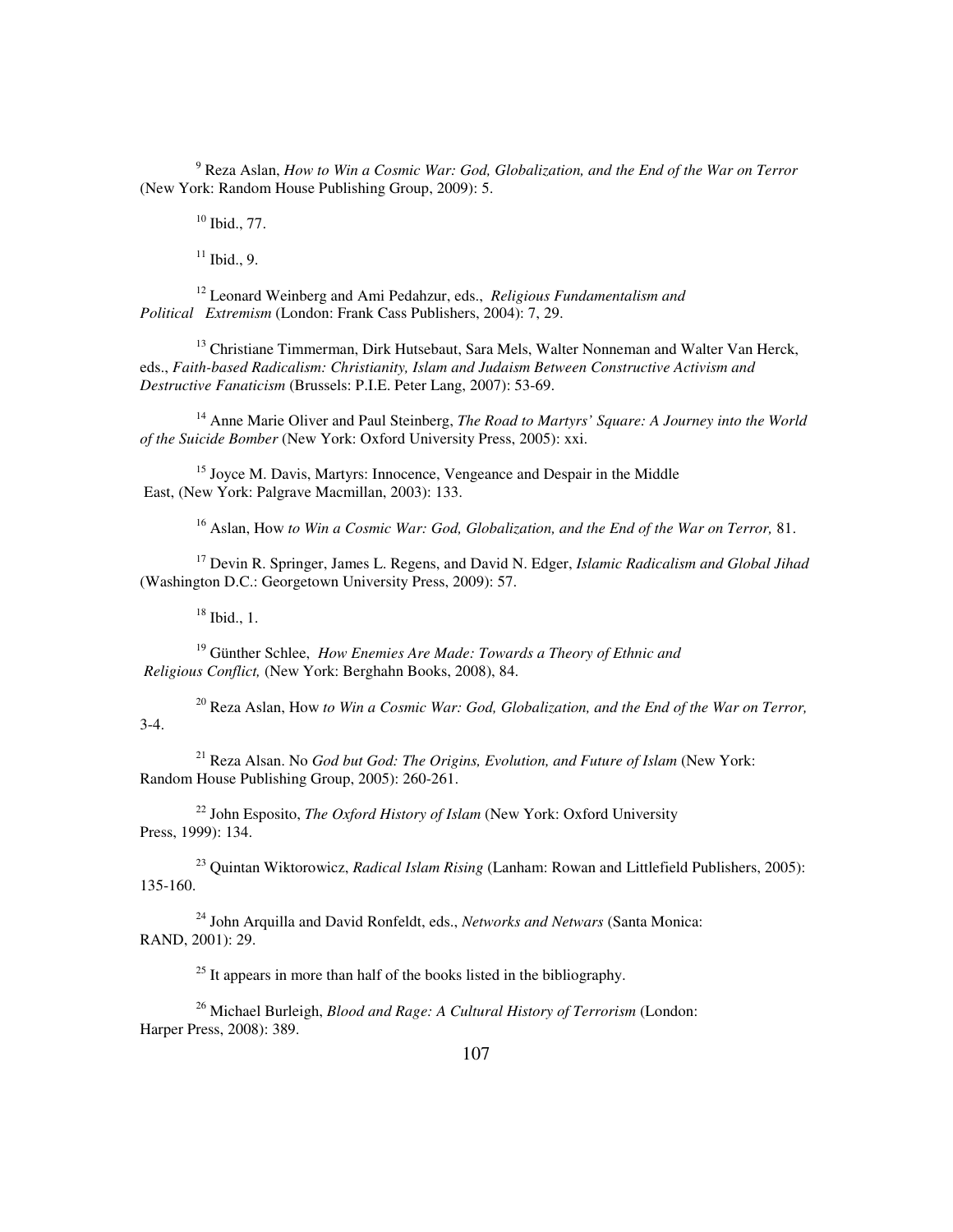<sup>27</sup> Bruce Lawrence, ed., James Howarth, trans., *Messages to the World: The Statements of Osama bin Laden* (London: Verso, 2005): 264.

## **Endnotes – Chapter 4**

<sup>1</sup> Peter Herriot, *Religious Fundamentalism and Social Identity* (New York: Routledge, 2007): 7.

2 Hugh Goddard, *A History of Christian-Muslim Relations* (Chicago: New Amsterdam Books, 2000): 15.

 $3$  In the view of the author, Islamic terrorism —or any form of terrorism, for that matter— is merely a tactic. The current debate raging in the world on terrorism, the Global War on Terror, etc. ignores many of the points in this thesis and in fact was a major determinant in the selection of the topic.

<sup>4</sup> John Esposito, *Unholy War: Terror in The Name of Islam* (New York: Oxford University Press, 2002): 27.

5 Devin R. Springer, James L. Regens, and David N. Edger, *Islamic Radicalism and Global Jihad*  (Washington, D.C.: Georgetown University Press, 2009): 18.

<sup>6</sup> This is important because the word "assassin" comes from a splinter group of Shi'a sect followers of Islam in Sryia who used assassination as their primary tool against their enemies. They were known as the Assassins. The Assassins were active in Persia and Syria from about 1090 to 1272, and were known for assassinating Crusaders. It is important to note that despite their involvement in assassinating Crusaders, they actually hated the Sunnis even more. *Source*: Georges Tate, *The Crusaders: Warriors of God*, trans. Lory Frankel (New York: Harry N. Abrams Inc., 1996): 20.

7 Springer, Regens and Edger, *Islamic Radicalism and Global Jihad*, 18.

8 John Esposito, *What Everyone Needs to Know About Islam* (New York: Oxford University Press, 2002):117.

9 Springer, Regens and Edger, *Islamic Radicalism and Global Jihad*, 27.

<sup>10</sup> Albert Hourani, *Arabic Thought in the Liberal Age 1789-1939* (Cambridge: Cambridge University Press, 1993): 113-115.

<sup>11</sup> S.P. Huntington, *The Clash of Civilizations and the Remaking of World Order* (New York: Simon and Schuster, 1996): 40-43; *see also* S.P. Huntington, "The Clash of Civilizations?" Foreign Affairs 72, no. 3, (Summer, 1993): 22-49.

<sup>12</sup> John Esposito, *The Islamic Threat: Myth or Reality?* (New York: Oxford University Press, 2001): 55.

<sup>13</sup> Maxime Roderson, *The Western Image and Western Studies of Islam* (Oxford: Oxford University Press, 1974): 9.

<sup>14</sup> Esposito, *The Islamic Threat: Myth or Reality?* 60.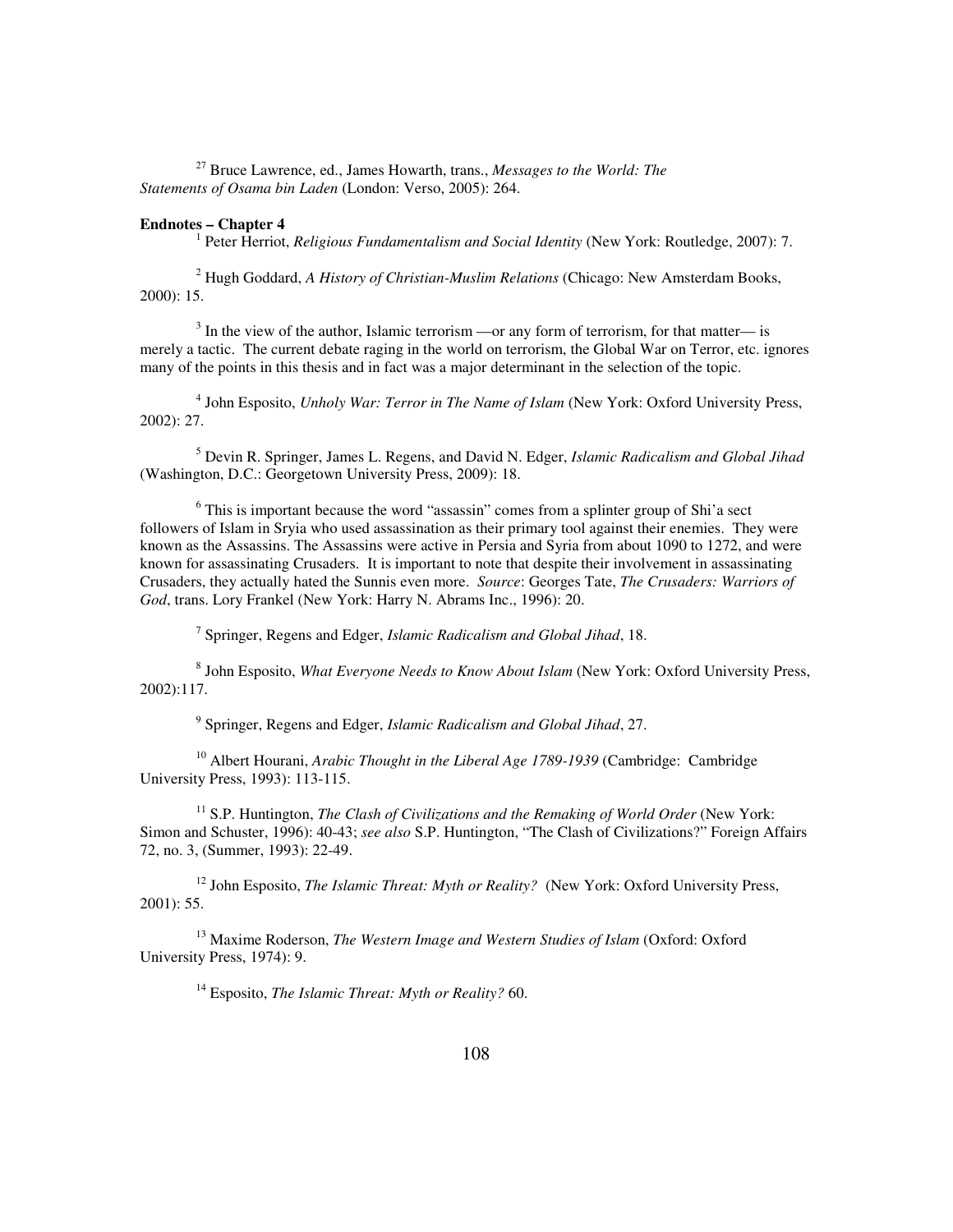<sup>15</sup> Charles Kurzman, ed., *Modernist Islam 1840-1940: A Sourcebook* (Oxford: Oxford University Press, 2000): 51.

<sup>16</sup> This also has its drawbacks because in *Islam, Liberty and Development*, it is clear that in some of his public addresses, he cannot be entirely open and critical of observations with respect to the future of Islam taking place in Iran. This is most likely due to the fact that most of the contents of the book were written before Khatami became President of Iran.

<sup>17</sup> Mohammad Khatami, *Islam, Liberty, and Development* (Binghamton, NY: Global Academic Publishing, 1998): 58.

<sup>18</sup> Tariq Ramadan, *To Be a European Muslim* (Leicester: Islamic Foundation, 1999): 162.

<sup>19</sup> Ibid., 153-208.

<sup>20</sup> Khatami, *Islam, Liberty, and Development*, 18-36.

 $21$  Ibid., 21-24.

<sup>22</sup> Tariq Ramadan, *Western Muslims and the Future of Islam* (Oxford: Oxford University Press, 2004): 214.

<sup>23</sup> Although Khatami never explicitly states that Islam is a culture, there is enough evidence in his book, particularly on pages 21-24 where he discusses the conflicts between Islam and the West, that one can infer that he views Islam as a culture. It may be the case that this may be a lack of clarity or laziness in the translation in using Islam and culture interchangeable without considering the implications. Since clarification about this ambiguity with either the author or the translator is not possible, it is interpreted as inferring that Khatami believes that Islam is a culture, in addition to being a faith.

<sup>24</sup> Khatami, *Islam, Liberty, and Development*, 36.

<sup>25</sup> Ramadan, *Western Muslims and the Future of Islam*, 104.

 $^{26}$  Ibid., 75. It is important to point out that Ramadan appears to agree, in principle, with Faysal al-Mawlawi. From this one can deduce that to Ramadan the entire non-Muslim world is *dar al-dawa*.

<sup>27</sup> Khatami, *Islam, Liberty, and Development*, 51.

<sup>28</sup> Ibid., 55.

 $29$  Ibid., 60.

<sup>30</sup> Ramadan, *Western Muslims and the Future of Islam*, 75-76.

 $31$  Ibid., 114 and 122.

<sup>32</sup> Ibid., 226.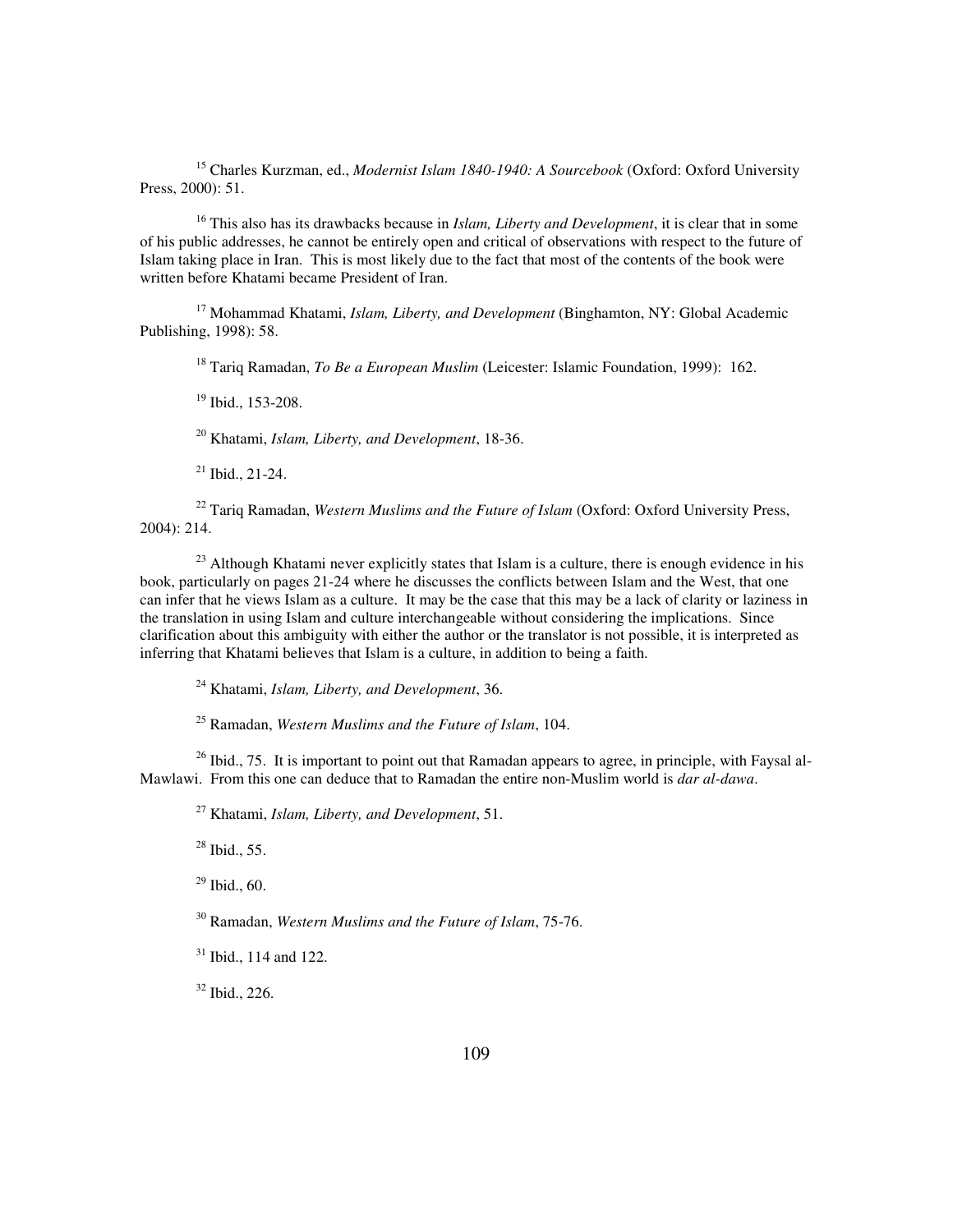<sup>33</sup> Fazlur Rahman, *Islam and Modernity: Transformation of an Intellectual Tradition* (Chicago: University of Chicago Press, 1982): 142-143.

<sup>34</sup> Karen Armstrong, *Islam: A Short History* (New York: Random House Inc., 2002): 176.

<sup>35</sup> Peter Mandeville, *Transnational Muslim Politics: Reimagining the Umma*, 2nd ed. (London: Routledge, 2004): 115.

<sup>36</sup> Oliver Roy, *Globalized Islam: The Search for the New Ummah* (London: Hurst, 2004): 18.

<sup>37</sup> Armstrong, *Islam: A Short History*, 167.

<sup>38</sup> Rahman, *Islam and Modernity: Transformation of an Intellectual Tradition*, 132.

<sup>39</sup> Ibid.

<sup>40</sup> Quintain Wiktorowicz, *Radical Islam Rising* (Lanham: Rowan and Littlefield Publishers, 2005): 136.

<sup>41</sup> Quintain Wiktorowicz, ed., *Islamic Activism: A Social Movement Theory Approach* (Bloomington, IN: Indiana University Press, 2004): 285.

<sup>42</sup> Peter Herriot, *Religious Fundamentalism: Global, Local and Personal* (New York: Routledge, 2009): 109.

<sup>43</sup> Gwenn Okruhlik, "The Irony of Islah (Reform)," *The Washington Quarterly* 28, no. 4 (Autumn 2005): 153.

<sup>44</sup> Ayaan Hirsi Ali, "Islam and the EU's Identity Deficit", *The Brown Journal of World Affairs*, vol. XII, issue 1, (Summer/Fall 2005): 51-52.

<sup>45</sup> Susan Hitchcock and John Esposito, *Geography of Religion: Where God Lives, Where Pilgrims Walk* (Washington, D.C.: National Geographic Society, 2004): 12-13, 44-45.

<sup>46</sup> James L. Heft, ed., *Beyond Violence: Religious Sources of Social Transformation in Judaism, Christianity, and Islam* (New York: Fordham University Press, 2004): 29.

<sup>47</sup> Herbert Brueker, Jaochim Frick and Gert Wagner, "Economic Consequences of Immigration in Europe". Proceedings from the Conference: *Immigration in a Cross-National Context: What Are the Implications for Europe?*, Bourglinster, Luxembourg, June 14, 2004; *and* "Replacement Migration: Is it a Solution to Declining and Ageing Populations?" *Population Studies*, no. 206 (United Nations Publications, Sales No. 01.XIII.19), Geneva, 2000.

<sup>48</sup> "World on the Move", *The Economist*, June 11, 2003

<sup>49</sup> "Multicultural Troubles", *The Economist*, May 25, 2004.

<sup>50</sup> "Arab Human Development Report 2003" (United Nations Development Programme, 2003):

144.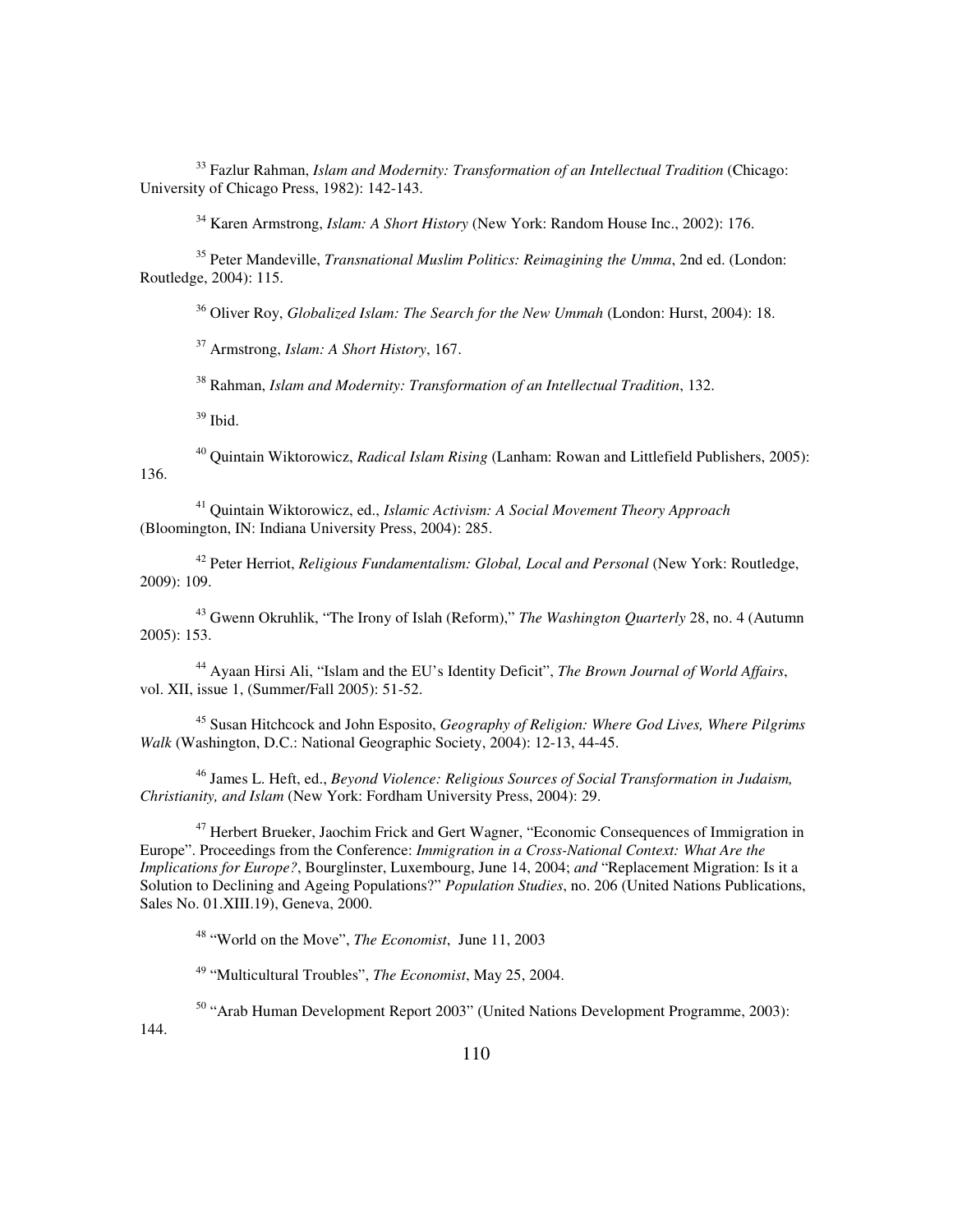## **Endnotes – Chapter 5**

<sup>1</sup> Barack Obama, "The President's Speech in Cairo: A New Beginning," Cairo, Egypt, June 4, 2009. <http://www.whitehouse.gov/the\_press\_office/Remarks- by-the-President-at-Cairo-University-6-04- 09/> (last accessed November 6, 2009.

<sup>2</sup> John Brennan, "A New Approach for Safeguarding Americans," Address for the Center for Strategic and International Studies (CSIS), Washington, D.C., August 6, 2009.

3 Mahmood Mamdani, *Good Muslim, Bad Muslim: America, the Cold War, and the Roots of Terror* (New York: Pantheon Books, 2004): 229.

<sup>4</sup> Jon Alterman, "Beyond November: Terrorists, Rogue States, and Democracy," Address for the Center for Strategic & International Studies (CSIS), Washington, D.C., October 21, 2008.

5 Ibid.

6 Vali Nasr and Ray Takeyh, "The Costs of Containing Iran," *Foreign Affairs* (Jan/Feb 2008).

 $<sup>7</sup>$  Ibid.</sup>

8 Akbar Ganji, "The Latter-Day Sultan," *Foreign Affairs.* (Nov/Dec 2008).

9 Akbar Ganji, "The Rise of the Sultans," *Foreign Affairs.* (June 2009).

 $10$  Richard Barrett and Laila Bokhari. "Deradicalization and Rehabilitation Programmes Targeting Religious Terrorists and Extremists in the Muslim World," in *Leaving Terrorism Behind: Individual and Collective Disengagement*, Tore Bjørgo and John Horgan, eds., (New York: Routledge, 2009): 170-180.

<sup>11</sup> John Horgan, "Deradicalization or Disengagement?" *Perspectives on Terrorism* 2, no. 4. <http://www.terrorismanalysts.com/pt/index.php?option= com\_rokzine&view= article&id=33> (accessed March 20, 2009).

<sup>12</sup> Naureen Chowdhury Fink and Ellie B. Hearne, *Beyond Terrorism: Deradicalization and Disengagement from Violent Extremism* (New York: International Peace Institute Publications, 2008): 1.

<sup>13</sup> Ibid., 17.

<sup>14</sup> Barret and Bokhari, "Deradicalization and Rehabilitation Programmes Targeting Religious Terrorists and Extremists in the Muslim World," in *Leaving Terrorism Behind: Individual and Collective Disengagement*, Tore Bjørgo and John Horgan, eds., (New York: Routledge, 2009): 176.

 $15$  Ibid., 177.

<sup>16</sup> Ibid., 179.

<sup>17</sup> Michael Herzog, "Can Hamas Be Tamed?"*Foreign Affairs* 85, no. 2 (Mar/Apr 2006): 83.

<sup>18</sup> Michael Bröning, "Hamas 2.0," *Foreign Affairs* 88, no. 4 (July/August 2009).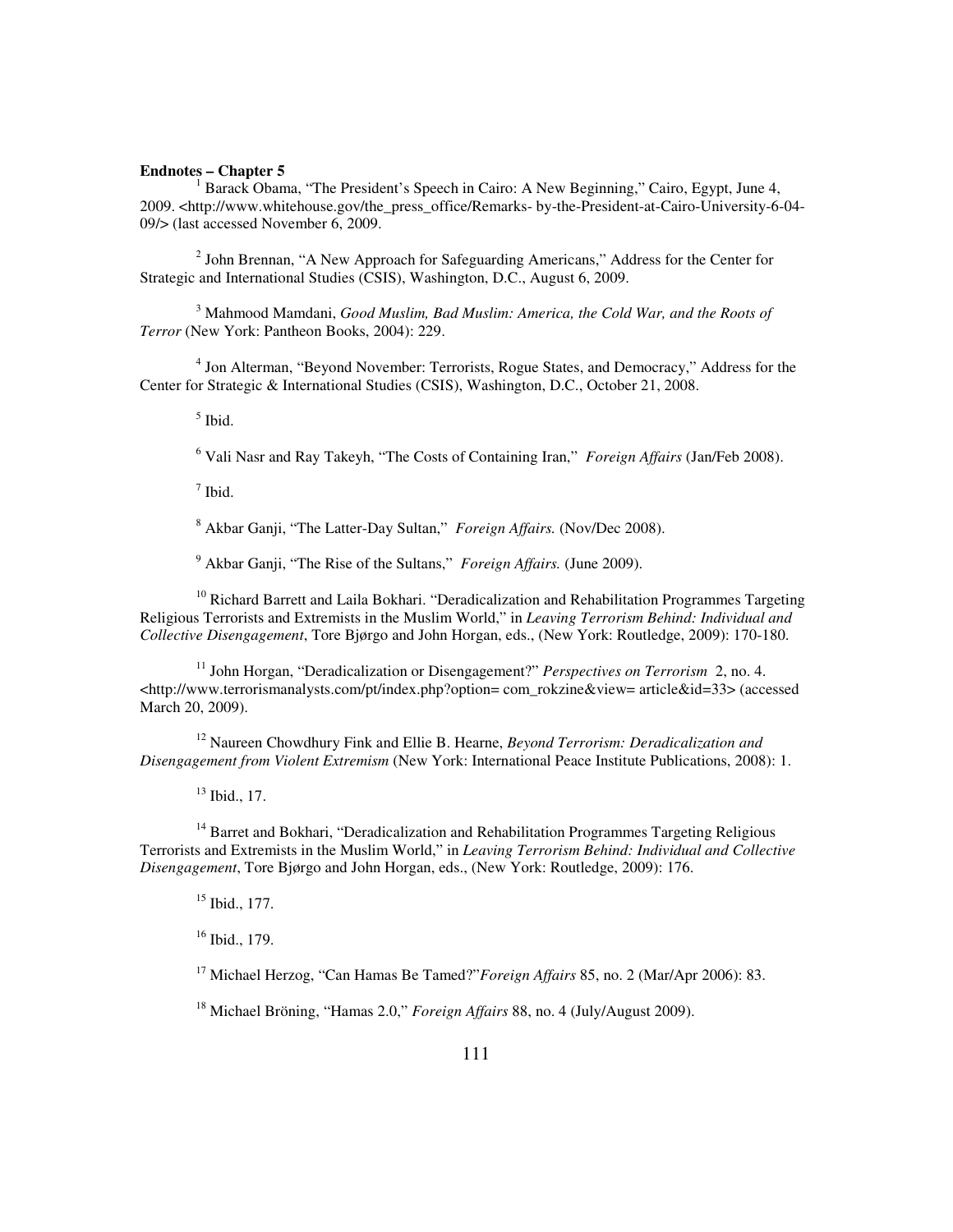<sup>19</sup> Stephanie Giry. "France and its Muslims." *Foreign Affairs* 85, no. 5 (Sep/Oct 2006).

<sup>20</sup> Daniel Deudney and G. John Ikenberry. "The Myth of the Autocratic Revival." *Foreign Affairs* 88, no. 1 (Jan/Feb 2009): 77.

<sup>21</sup> 9/11 Commission Report

<sup>22</sup> Paul R. Pillar. "Intelligence, Policy, & the War in Iraq." *Foreign Affairs* 85, no. 2 (Mar/Apr 2006): 15.

<sup>23</sup> David Kahn. "The Rise of Intelligence." *Foreign Affairs* (Sep/Oct 2006): 125.

<sup>24</sup> *See* http://www.dni.gov/mission.htm (last accessed November 6, 2009).

<sup>25</sup> Robert W. Orttung and Andrey Makarychev, eds., *National Counter-Terrorism Strategies*  (Amsterdam: IOS Press, 2006): 79-213.

<sup>26</sup> Christiane Timmerman, Dirk Hutsebaut, Sara Mels, Walter Nonneman and Walter Van Herck eds., *Faith-based Radicalism: Christianity, Islam and Judaism Between Constructive Activism and Destructive Fanaticism,* (Brussels: P.I.E. Peter Lang, 2007): 191-207.

<sup>27</sup> *The U.S. Army/Marine Corps Counterinsurgency Field Manual* (Chicago: University of Chicago Press, 2007).

<sup>28</sup> Graham Allison, *Nuclear Terrorism: The Ultimate Preventable Catastrophe* (New York: Times Books, 2004): 140-175.

<sup>29</sup> Paul R. Pillar, *Terrorism and U.S. Foreign Policy* (Washington, D.C.:Brookings Institution Press, 2001): 29

<sup>30</sup> Devin R. Springer, James L. Regens, and David N. Edger, *Islamic Radicalism and Global Jihad (*Washington, D.C.: Georgetown University Press, 2009): 227-237.

<sup>31</sup> Michael Sheehan, *Crush the Cell: How to Defeat Terrorism Without Terrorizing Ourselves*  (New York: Crown Publishers, 2008): 109-131.

<sup>32</sup> Daniel Byman. "Do Targeted Killings Work?" *Foreign Affairs.* (Mar/Apr 2006); 95.

<sup>33</sup> Richard K Betts. "A Disciplined Defense." *Foreign Affairs.* (Nov/Dec 2007): 67.

<sup>34</sup> Philip Gordon. "Can the War on Terror Be Won?" *Foreign Affairs.* (Nov/Dec 2007): 53.

<sup>35</sup> Cheryl Benard, "A Future for the Young: Options for Helping Middle Eastern Youth Escape the Trap of Radicalization," working paper from the RAND National Security Research Division, September 2005.

<sup>36</sup> Anthony Cordesman, "Winning the 'War on Terrorism': The Need for a Fundamentally Different Strategy," address for the Center for Strategic and International Studies (CSIS), Washington, D.C., September 18, 2006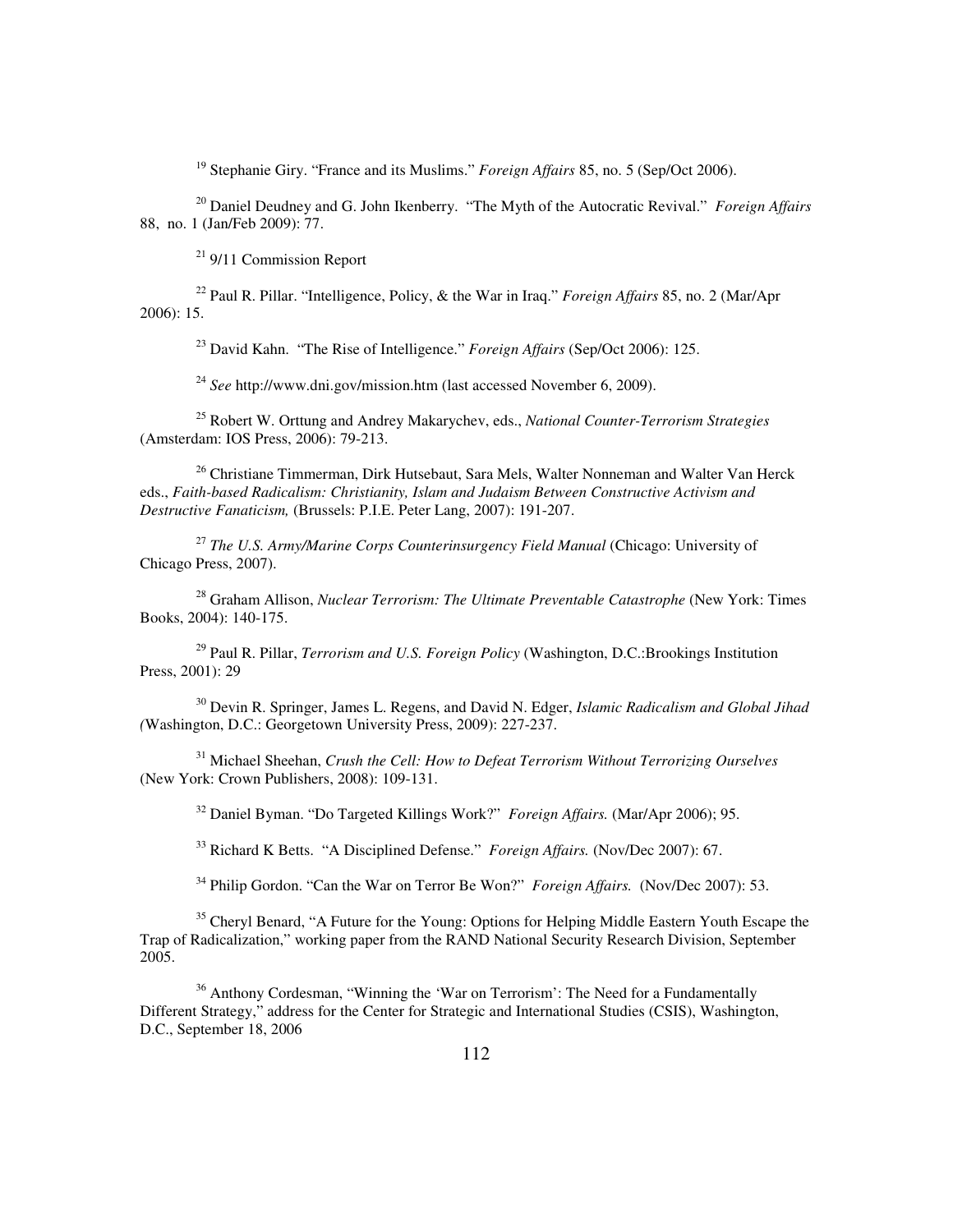<sup>37</sup> Lance W. Bennett and David L. Paletz, eds., *Taken by Storm: The Media, Public Opinion, and U.S. Foreign Policy in the Gulf War* (Chicago: University of Chicago Press, 1994): 231.

<sup>38</sup> Yvonne Yazbeck Haddad, Jane I. Smith, and Kathleen M. Moore, *Muslim Women in America: The Challenge of Islamic Identity Today* (Oxford: Oxford University Press, 2006): 31-32.

<sup>39</sup> Luther P. Gerlach, "The Structure of Social Movements: Environmental Activism and its Opponents," in *Networks and Netwars* John Arquilla and David Ronfeldt, eds., (Santa Monica: RAND, 2001): 289-307.

<sup>40</sup> Clifford Bob, *The Marketing of Rebellion: Insurgents, Media, and International Activism* (New York: Cambridge University Press, 2005): 178-195.

<sup>41</sup> Marc Sageman, *Leaderless Jihad: Terror Networks in the Twenty-First Century* (Philadelphia: University of Pennsylvania Press, 2008): 125-146.

<sup>42</sup> Doug McAdam, John D. McCarthy and Mayer Zald eds., *Comparative Perspectives on Social Movements* (New York: Cambridge University Press, 1996.): 291, 312.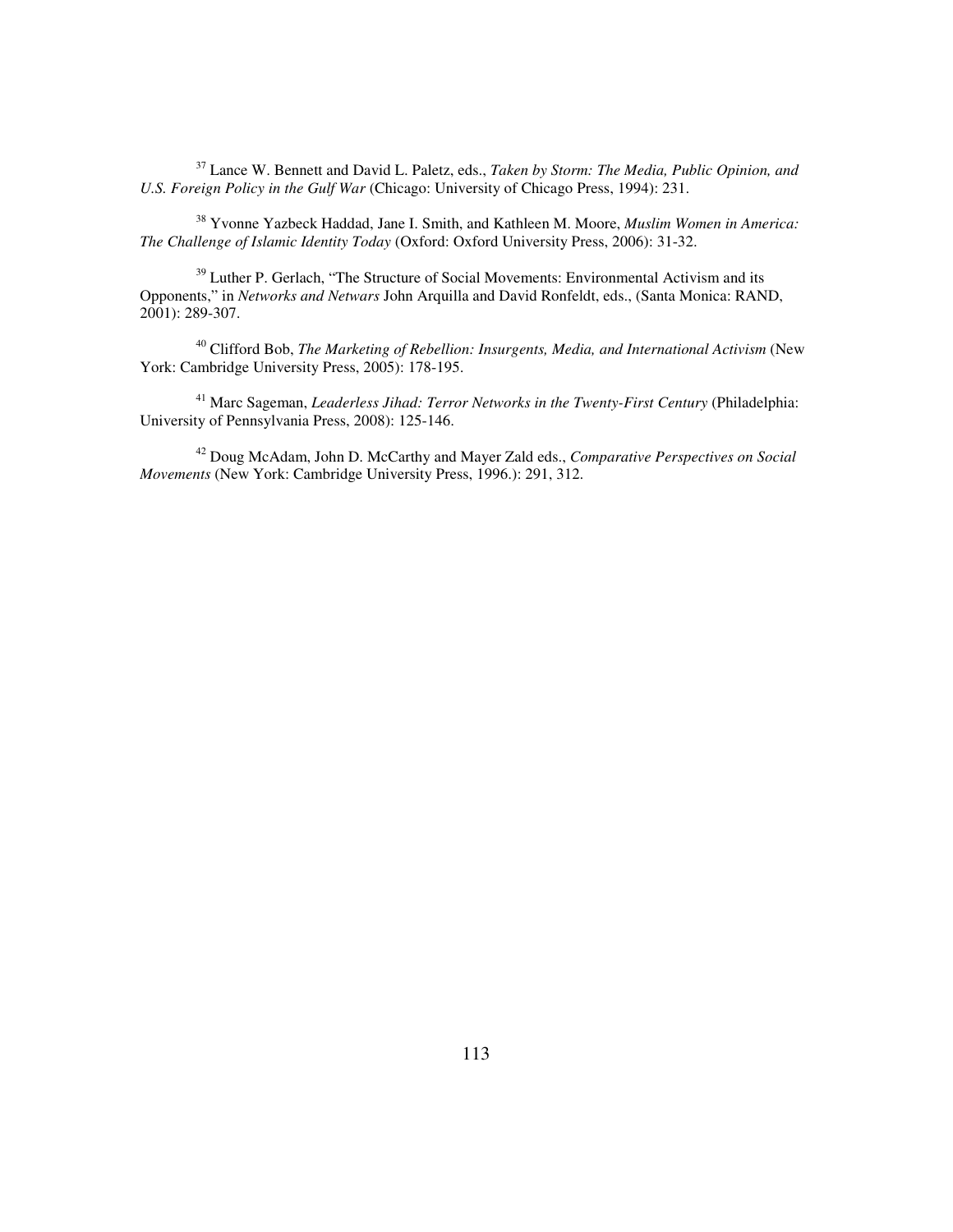## **BIBLIOGRAPHY**

- "A Civil War on Terrorism: How Much of a Threat Does Islamic Radicalism Pose to Western Europe?" *The Economist*, Nov 25, 2004.
- Adams, Guy and Danny L. Balfour. *Unmasking Administrative Evil*. Thousand Oaks: Sage Publications, 1998.
- Agresto, John. *Mugged by Reality: The Liberation of Iraq and the Failure of Good Intentions.* New York: Encounter Books, 2007.

Ahamed, Syed Vickar, trans., *The Quran.* Kuala Lumpur: Center for Islam, 2006.

- Ajami, Fouad "The Summoning." *Foreign Affairs* 72, no. 3 (Sept/Oct 1993): 2-9.
- al-Faruqi, Isma'il. "On the Nature of Islamic Da'wah." In Christian Mission and Islamic Da' wa: Conference proceedings of the 1976 Chambésy Dialogue Consultation of Christians and Muslims. Leicester, UK: Islamic Foundation. 1982.
- Al Ahmad, Jalal. *Occidentosis: A Plague of the West*. Berkeley: Mizan Press, 1984.
- Ali, Ayaan Hirsi. "Islam and the EU's Identity Deficit." *Brown Journal of World Affairs* 12, no 1 (Summer/Fall 2005): 51-64.
- Allison, Graham. *Nuclear Terrorism: The Ultimate Preventable Catastrophe*. New York: Times Books, 2004.
- Alterman, Jon. "Beyond November: Terrorists, Rogue States, and Democracy." Address at the Center for Strategic & International Studies (CSIS), Washington, D.C., October 21, 2008.
- "Anti-Arrogance Campaign Becomes Necessary," *Jumhuri-ye Islami*, November 3, 2004.
- Antoun, Richard T. *Understanding Fundamentalism: Christian, Islamic, and Jewish Movements.* 2nd ed. Lanham: Rowman and Littlefield Publishers, 2008.
- "Arab Human Development Report 2003." United Nations Development Programme, 2003.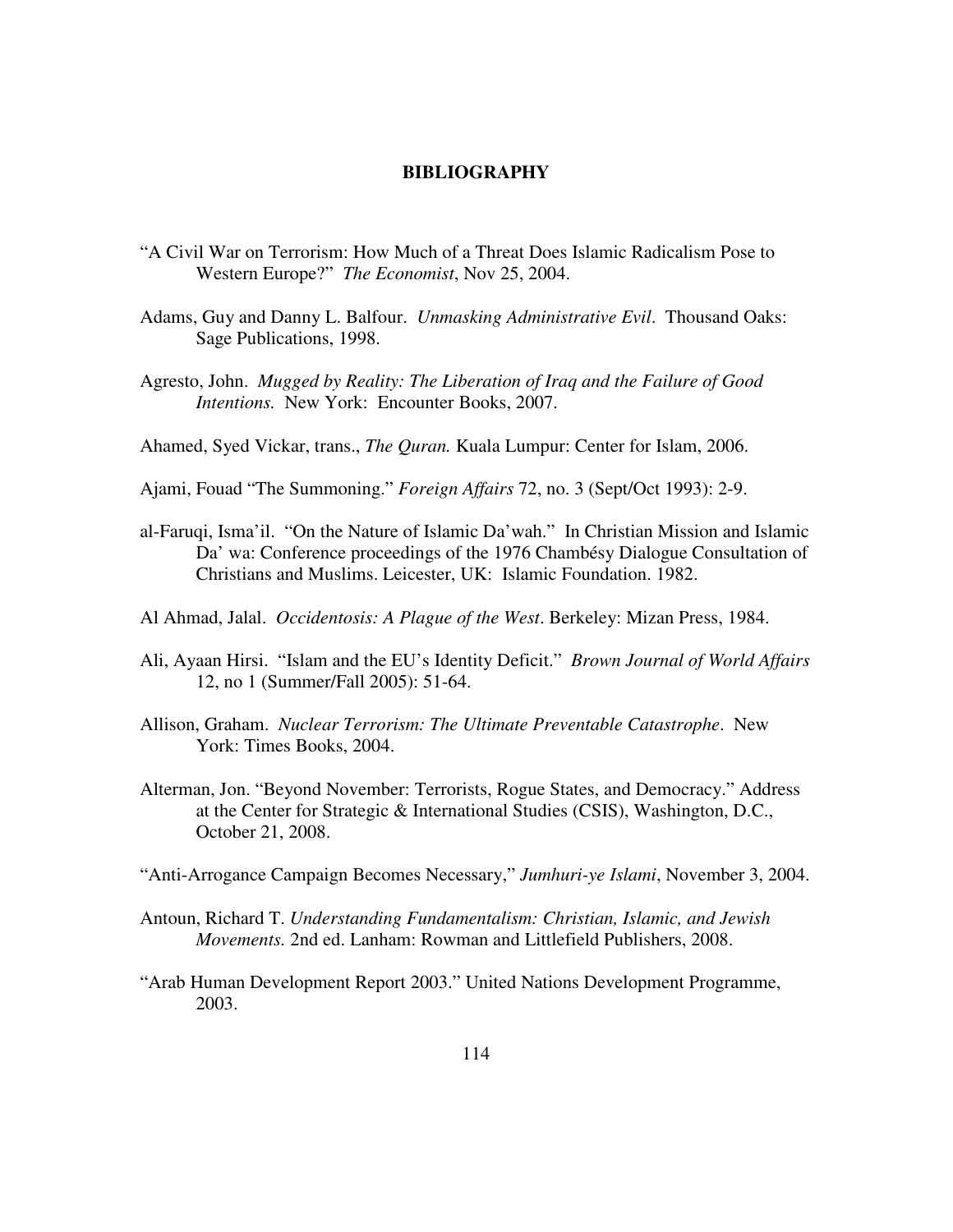Arena, Michael P. and Bruce A. Arrigo. *The Terrorist Identity: Explaining the Terrorist Threat*. New York: New York University Press, 2006.

Armstrong, Karen. *The Battle for God.* New York: Knopf, Borzoi Books, 2000.

\_\_\_\_\_\_\_\_\_\_. *Islam: A Short History.* New York. Random House Inc., 2002.

- Arnson, C. & I. W. Zartman, eds. *Rethinking the Economics of War.* Baltimore: Johns Hopkins University Press, 2005.
- Arquilla, John and David Ronfeldt, eds. *Networks and Netwars*. Santa Monica: RAND, 2001.
- Ashour, Omar. "Islamist De-Radicalization in Algeria: Successes and Failures." *The Middle East Institute Policy Brief*, no. 21. (November 2008): 1-10.
- Aslan, Reza. *No God but God: The Origins, Evolution, and Future of Islam.* New York: Random House Publishing Group, 2005.

\_\_\_\_\_\_\_\_\_\_. *How to Win a Cosmic War: God, Globalization, and the End of the War on Terror*. New York: Random House Publishing Group, 2009.

- Atkins, Stephen E. *Encyclopedia of Modern Worldwide Extremists and Extremist Groups.* Westport, CT: Greenwood Press, 2004.
- Aust, Stephan. *Baader-Meinhof: Inside the Story of the RAF.* Translated by Anthea Bell. New York: Oxford University Press. 2009.
- Barkey, Henri, ed. *Politics of Economic Reform in the Middle East.* New York: St.Martin's Press, 1992.
- Barrett, Richard and Laila Bokhari. "Deradicalization and Rehabilitation Programmes Targeting Religious Terrorists and Extremists in the MuslimWorld." In *Leaving Terrorism Behind: Individual and Collective Disengagement*. Edited by Tore Bjørgo and John Horgan, 170-180. New York: Routledge, 2009.
- Barro, Robert J., and Lee Jong-Wha. "International Data on Educational Attainment: Updates and Implications." In *Center for International Development, Working Papers* 42 (April 2000).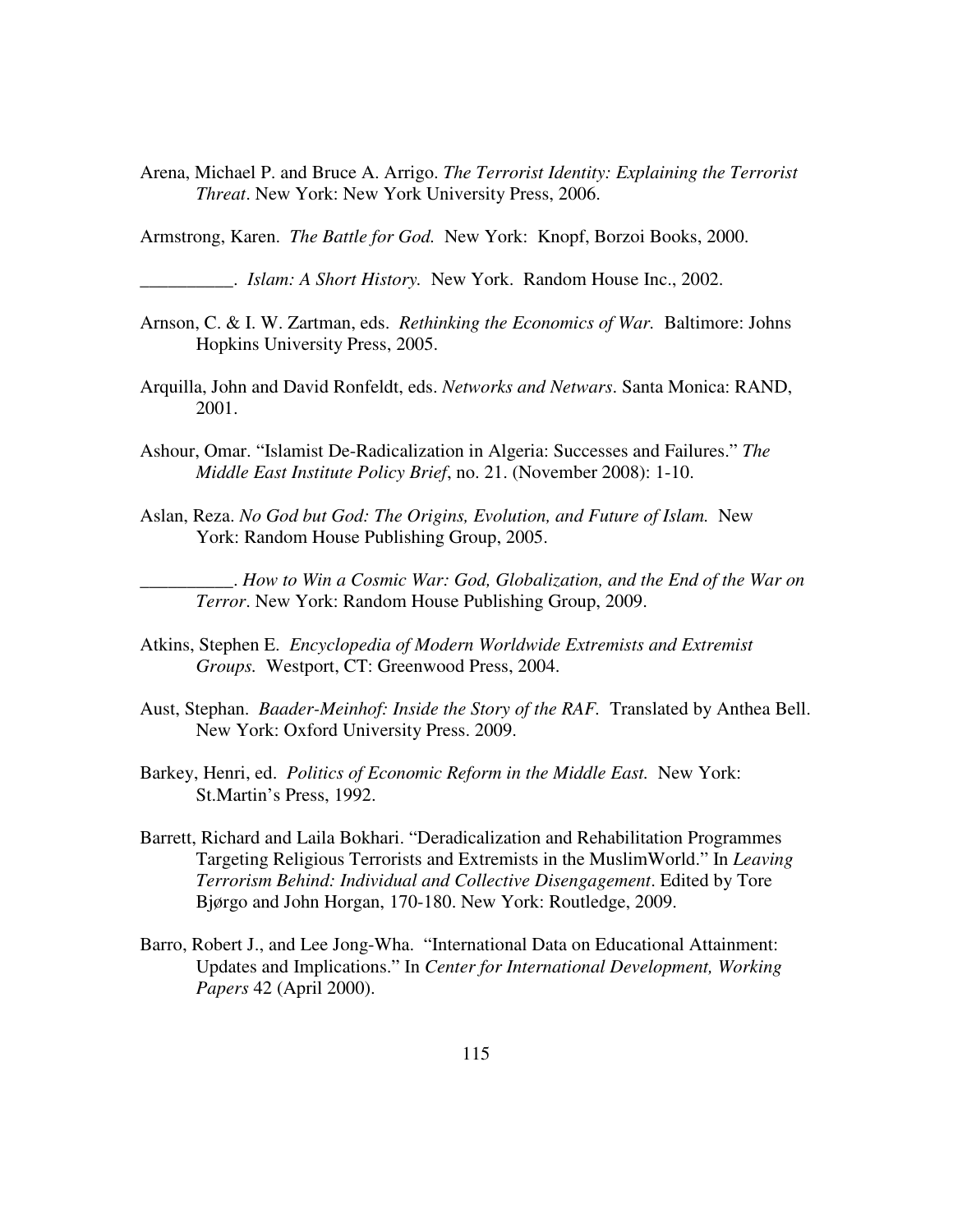- Bartlett, D., George Thomas Kurian, Todd M. Johnson. *World Christian Encyclopedia*  New York: Oxford University Press, 2001.
- Bean, Hamilton and Lisa Keränen. *Start Research Brief*. Boulder, CO: University of Colorado, 2008.
- Benard, Cheryl. "A Future for the Young: Options for Helping Middle Eastern Youth Escape the Trap of Radicalization." Working paper from the RAND National Security Research Division, September 2005.
- Bennett, W. Lance and David L. Paletz, eds. *Taken by Storm: The Media, Public Opinion, and U.S. Foreign Policy in the Gulf War*. Chicago: University of Chicago Press, 1994.
- Bergen, Peter L. *The Osama bin Laden I Know.* New York: Free Press, 2006.
- Berggrenn, J.L. *Episodes in the Mathematics of Medieval Islam.* New York: Springer-Verlag, 1986.
- Betts, Richard K. "A Disciplined Defense." *Foreign Affairs* 86, no. 6 (Nov/Dec 2007): 67-80.
- Bjørgo, Tore and John Horgan, eds. *Leaving Terrorism Behind: Individual and Collective Disengagement*. New York: Routledge, 2009.
- Bloom, David E. *The Demographic Dividend: A New Perspective on the Economic Consequences of Population Change.* Santa Monica: RAND Corporation, 2003.
- \_\_\_\_\_\_\_\_\_\_ and Jeffrey G. Williamson. "Demographic Transitions and Economic Miracles in Emerging Asia." *World Bank Economic Review* 12, no.3 (1997): 419- 455.
- Bob, Clifford. *The Marketing of Rebellion : Insurgents, Media, and International Activism.* New York: Cambridge University Press, 2005.
- Bok, Sissela. *Lying: Moral Choice in Public and Private Life.* New York: Vintage Books, 1989.
	- \_\_\_\_\_\_\_\_\_\_. *Secrets: On the Ethics of Concealment and Revelation.* New York: Vintage Books, 1982.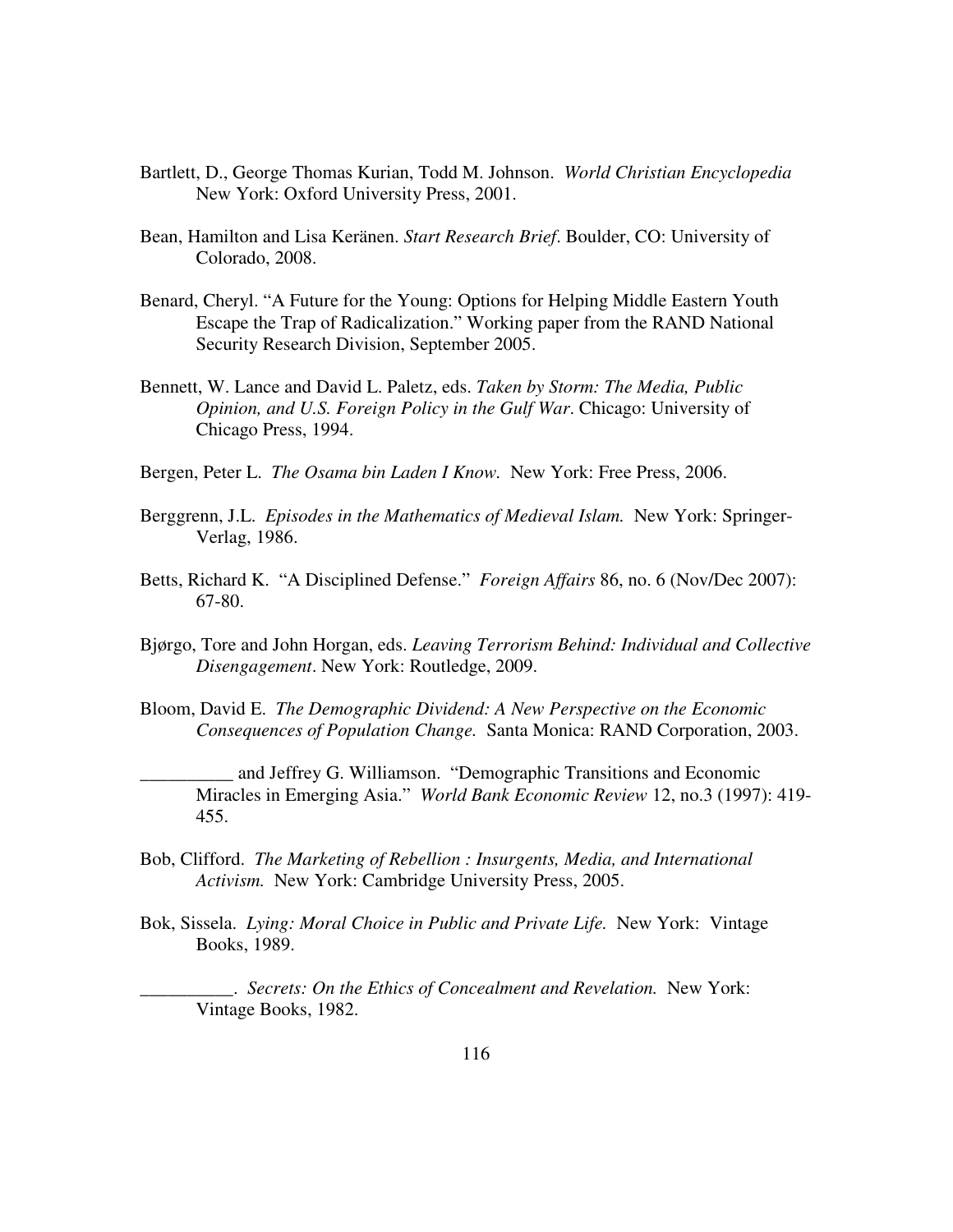Brennan, John. "A New Approach for Safeguarding Americans." Address for the Center for Strategic and International Studies (CSIS), Washington, D.C., August 6, 2009.

Bröning, Michael. "Hamas 2.0." *Foreign Affairs* 88, no. 4 (July/August 2009).

- Brown, H. and Warren Rudman. *Preparing for the 21st Century: An Appraisal of US Intelligence*. Washington, D.C.: US Government Printing Office, 1996
- Brown, Nathan. "Shari'a and the State in the Modern Muslim Middle East." *International Journal of Middle East Studies* 29, (1997): 359-376.
- Brown, Seyom. "American Foreign Policy and the Limits of Military Might: A Review Essay." *Political Science Quarterly* 117, no. 3 (Fall 2002): 451-454.
- Brueker, Herbert, Jaochim Frick and Gert Wagner, "Economic Consequences of Immigration in Europe". Proceedings from the Conference: *Immigration in a Cross-National Context: What Are the Implications for Europe?* Bourglinster, Luxembourg, June 14, 2004.

\_\_\_\_\_\_\_\_\_\_. "Replacement Migration: Is it a Solution to Declining and Ageing Populations?" *Population Studies*, no. 206. United Nations Publications, Sales No. 01.XIII.19. Geneva, 2000.

- Brumberg, Daniel. "Contradictions in Iranian and Indonesian Politics." In *September 11, Terrorist Attacks, and U.S. Foreign Policy,* edited by Demetrios James Caraley, 129-159. New York: Academy of Political Science, 2002.
- Bulatao, Rodolfo A., and Gail Richardson. "Fertility and Family Planning in Iran, Middle East, and North Africa." *World Bank Discussion Paper Series* 13 (November 1994).
- Bulliet, Richard. *The Case for Islamo-Christian Civilization.* New York: Columbia University Press, 2004.
- Burleigh, Michael. *Blood and Rage: A Cultural History of Terrorism.* London: HarperPress, 2008.
- Burr, J. Millard and Robert O. Collins. *Requiem for the Sudan: War, Drought & Disaster Relief on the Nile*. Boulder, CO: Westview Press, Inc., 1995.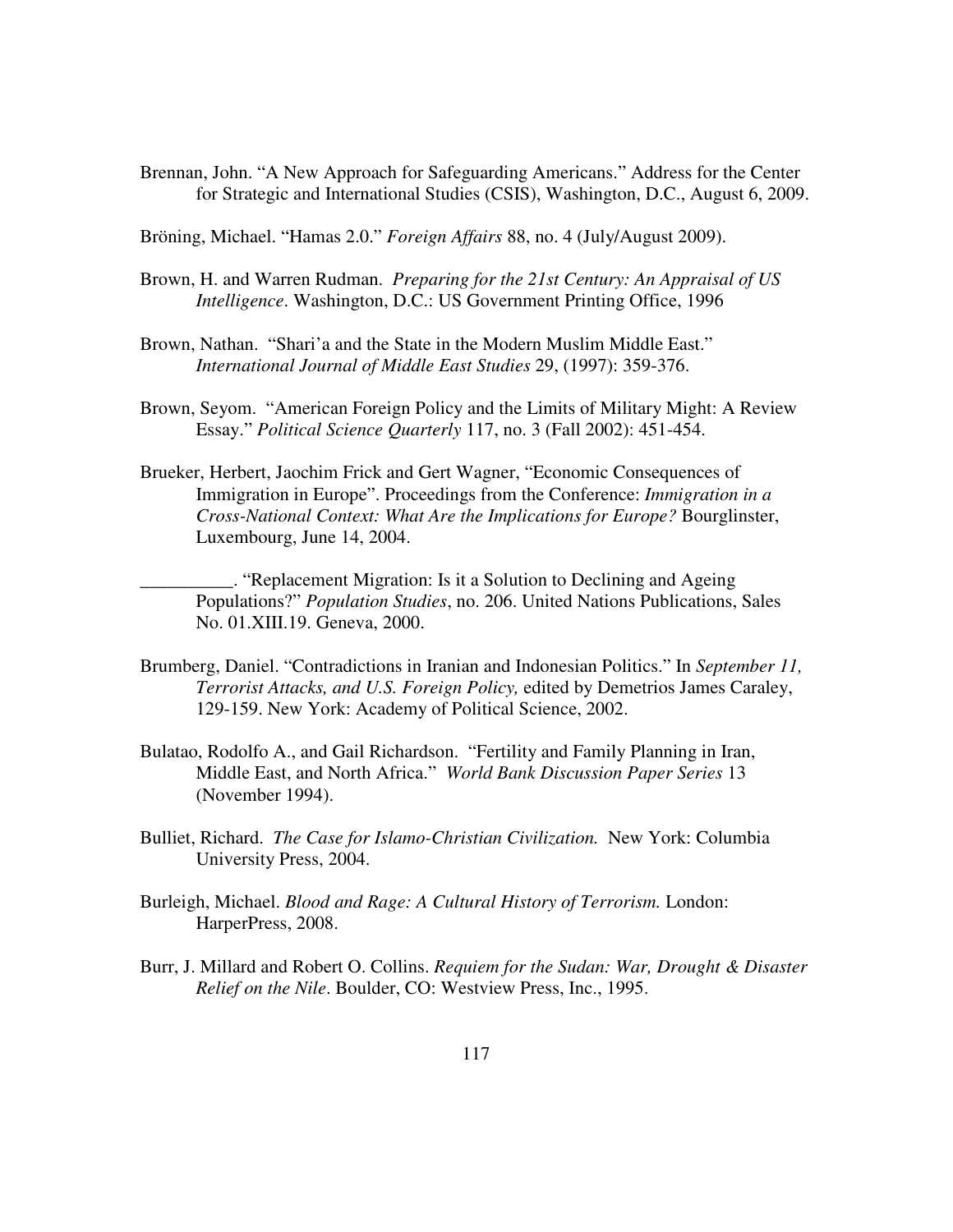Byman, Daniel. "After the Storm: U.S. Policy Toward Iraq Since 1991." *Political Science Quarterly* 115, no. 4 (Winter 2000-01): 493-516.

\_\_\_\_\_\_\_\_\_\_. "Do Targeted Killings Work?" *Foreign Affairs* 85, no. 2 (Mar/Apr 2006): 95-111.

- Caldwell, John C. "Routes to Low Mortality in Poor Countries." *Population and Development Review* 12, no. 2 (June 1986): 171-220.
- Carter, Barbara. *The Copts in Egyptian Politics*. London: Croom Helm, 1986.
- Catherwood, Christopher*. Christians, Muslims, and Islamic Rage: What is Going on and Why it Happened.* Grand Rapids: Zondervan, 2003.
- Chaliand, Gerard and Arnaud Blin, eds. *The History of Terrorism: From Antiquity to al Qaeda.* Berkeley: University of California Press, 2007.
- Collier Paul, and David Dollar. *Globalization, Growth and Poverty: Building an Inclusive World Economy.* Washington, D.C.: The World Bank, 2002.
- Cooper, C., and S. Alexander, eds. *The Economic Development and Population Growth in the Middle East.* New York: American Elsevier, 1972.
- Cordesman, Anthony H. "Winning the 'War on Terrorism': The Need for a Fundamentally Different Strategy." Address at the Center for Strategic and International Studies (CSIS), Washington, D.C., September 18, 2006.
- Council on Foreign Relations Independent Task Force Report. *Iraq: The Day After*. New York: Council on Foreign Relations Publications, 2003.
- Council on Foreign Relations Independent Task Force Report. *In the Wake of War: Improving U.S. Post-Conflict Capabilities.* New York: Council on Foreign Relations Publications, 2005.
- Crenshaw, Martha. *Have Motivations for Terrorism Changed? Social and Psychological Factors in the Genesis of Terrorism.* Washington, D.C.: IOS Press, 2006.
- Cronin, Audrey. *Ending Terrorism: Lessons for Defeating al-Qaeda.* Oxford: Routledge, 2008.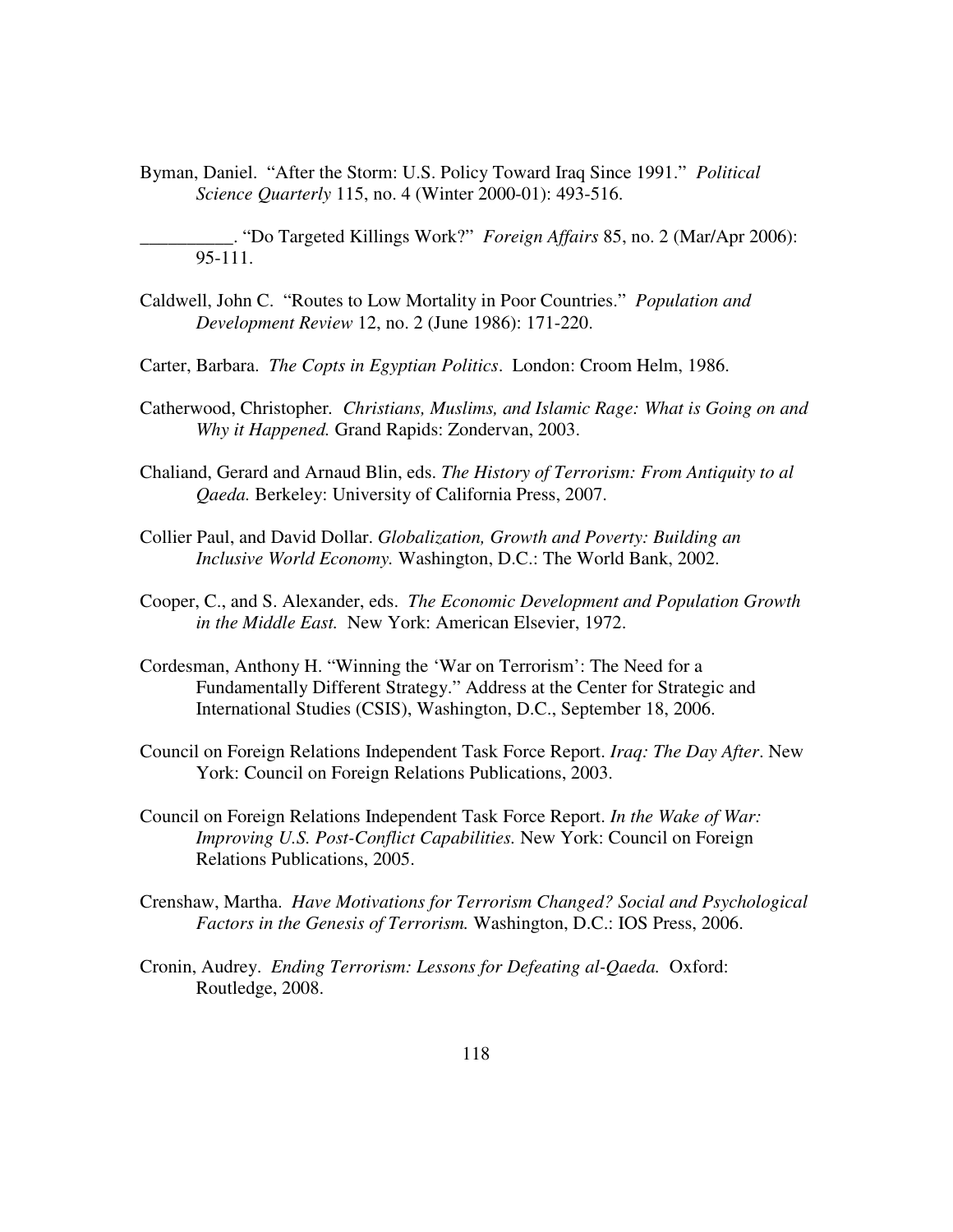- Cronin, Isaac, ed. *Confronting Fear: A History of Terrorism.* New York: Thunder's Mouth Press, 2002.
- Davis, Joyce M. *Martyrs: Innocence, Vengeance and Despair in the Middle East*. New York: Palgrave Macmillan, 2003.
- Dennis, Marie, Renny Golden, and Scott Wright. *Oscar Romero: Reflections on His Life and Writings.* Maryknoll, NY: Orbis Books, 2000.
- Deudney, Daniel and G. John Ikenberry. "The Myth of the Autocratic Revival." *Foreign Affairs* 88, no. 1 (Jan/Feb 2009): 77-93.
- Diamond, Larry. "The Democratic Rollback." *Foreign Affairs* 87, no. 2 (Mar/Apr 2008): 36-48.
- Diwan, Ishac, and Lyn Squire. "Economic Development and Cooperation in the Middle East." *World Bank Discussion Paper Series* 9 (December 1993).
- Eberstadt, Nicholas. "Fanatics & Fertility: Islam's Population Growth Worries the West But the Real Demographic Problem of Its Rising Youth Cohorts Lies Elsewhere." *Forbes,* November 12, 2001.
- Eisenstadt, S.N. "The Reconstruction of Religious Arenas in the Framework of 'Multiple Modernities'." *Millennium Journal of International Studies* 29, no. 3 (2000): 591-611.
- *Encyclopedia of World Terrorism: 1996-2002*. Armonk, NY: M.E. Sharpe, Inc., 2003.
- Esposito, John. *The Islamic Threat: Myth or Reality?* 2nd ed. New York: Oxford University Press, 1995.

*\_\_\_\_\_\_\_\_\_\_. Unholy War: Terror in The Name of Islam.* New York: Oxford University Press, 2002.

\_\_\_\_\_\_\_\_\_\_. *What Everyone Needs to Know About Islam*. New York: Oxford University Press, 2002.

\_\_\_\_\_\_\_\_\_\_, ed. *The Iranian Revolution: Its Global Impact.* Miami: Florida International University Press, 1990.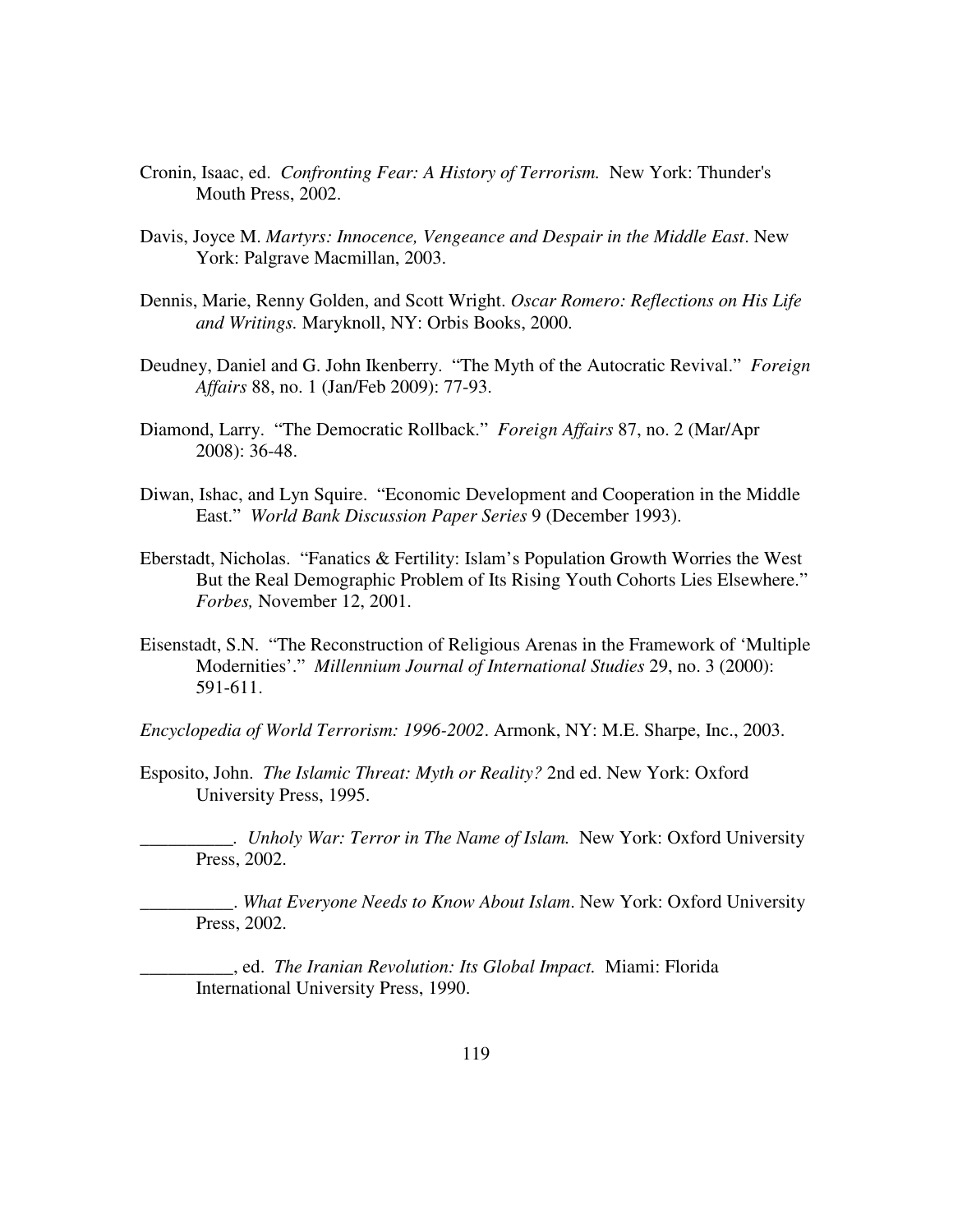\_\_\_\_\_\_\_\_\_\_, ed. *The Oxford Dictionary of Islam.* New York: Oxford University Press, 2003.

\_\_\_\_\_\_\_\_\_\_, ed. *The Oxford History of Islam.* New York: Oxford University Press, 1999.

\_\_\_\_\_\_\_\_\_\_, Darrell J. Fasching, and Todd Lewis. *World Religions Today*. New York: Oxford University Press, 2002.

\_\_\_\_\_\_\_\_\_\_ and John O. Voll. *Islam and Democracy.* New York: Oxford University Press, 1996.

\_\_\_\_\_\_\_\_\_\_ and John O. Voll. *Makers of Contemporary Islam*. New York: Oxford University Press, 2001.

- Evans, Alexander. "Understanding Madrasahs: How Threatening Are They?" *Foreign Affairs* 85, no. 1 (Jan/Feb 2006): 9-16.
- Fahmy, Nabil. "The Impact of Iran's Nuclear Activities on Politics in the Middle East," Presentation at the Monterey Institute of International Studies, December 11, 2006.
- Falk, Richard and Robert C. Johansen and Samuel S. Klein. *The Constitutional Foundations of World Peace.* Albany: State University of New York Press, 1993.
- Fandy, Mamoun. "Crisis of Education in the Muslim World." *United States Institute of Peace*, June 10, 2004.
- Feldman, Noah. *What We Owe Iraq: War and the Ethics of Nation Building.* Princeton: Princeton University Press, 2004.
- Fink, Naureen Chowdhury and Ellie B. Hearne. *Beyond Terrorism: Deradicalization and Disengagement from Violent Extremism*. New York: IPI Publications, 2008.
- Fleischmann, Ellen. "Our Moslem Sisters: Women of Greater Syria in the Eyes of American Protestant Missionary Women." *Islam and Muslim-Christian Relations*  9, no 3 (1998): 307-323.
- Frederickson, H.G. and Richard K. Ghere. *Ethics in Public Management.* Armonk, NY: M.E. Sharpe, Inc., 2005.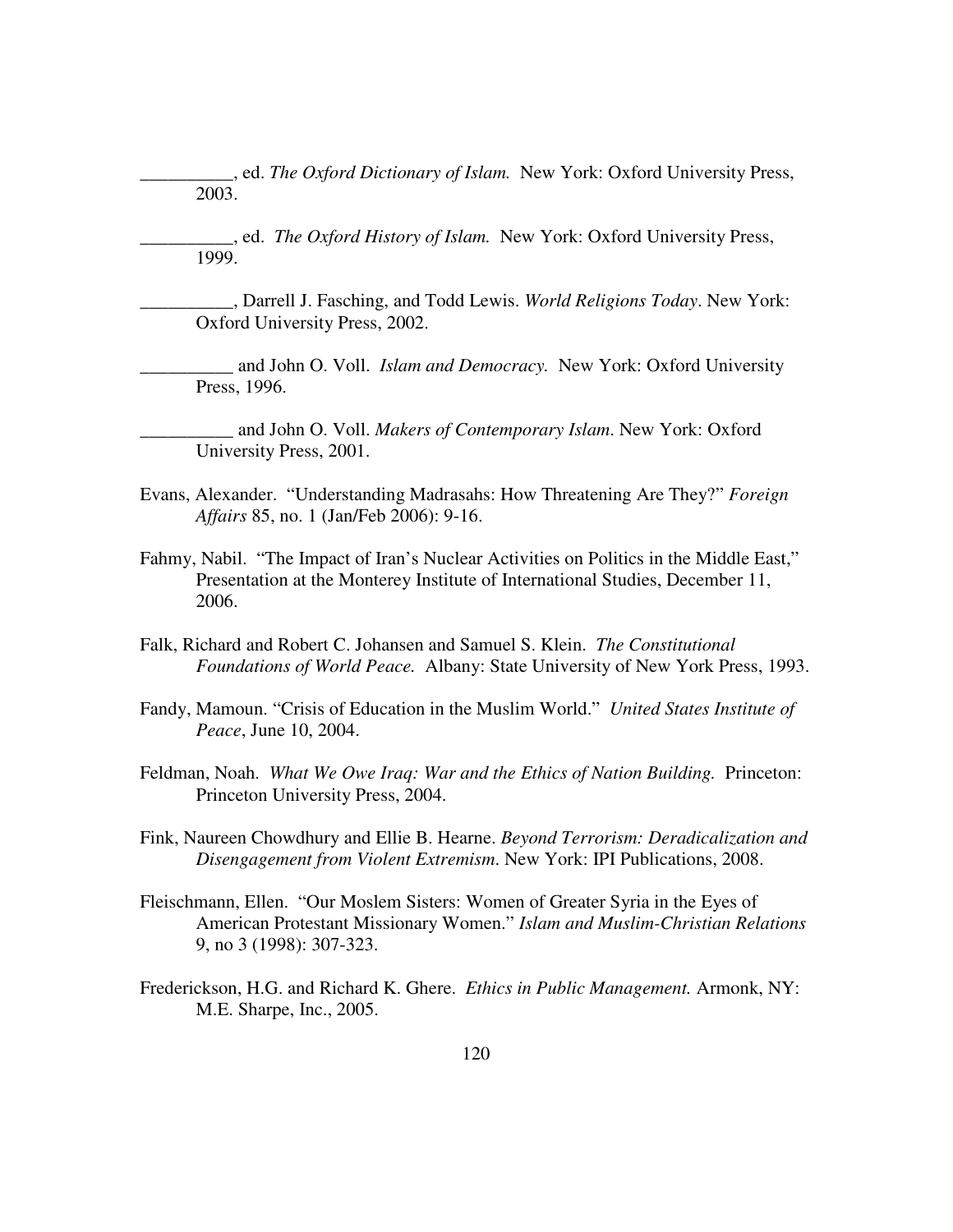- Fukuyama, Francis, ed. *Nation Building: Beyond Afghanistan and Iraq.* Baltimore: The Johns Hopkins University Press, 2006.
- Ganji, Akbar. "The Latter-Day Sultan." *Foreign Affairs* 87, no. 6 (Nov/Dec 2008): 45- 66.
- Geller, Daniel S. and J. David Singer. "Nations at war: A scientific study of international conflict." In *Cambridge Studies in International Relations* 58. Cambridge, UK: Cambridge University Press, 1998.
- Gentzkow, Matthew, and Jesse M. Shapiro. "Media, Education, and Anti-Americanism in the Muslim World." *Journal of Economic Perspectives* 18, no. 3 (Summer 2004): 117–133.
- Gerlach, Luther P. "The Structure of Social Movements: Environmental Activism and its Opponents." In *Networks and Netwars*, edited by John Arquilla and David Ronfeldt, 289-310. Santa Monica: RAND, 2001.
- Gilbar, Gad G. *Population Dilemmas in the Middle East: Essays in Political Demography and Economy*. London: Frank Cass, 1997.
- Giry, Stéphanie. "France and Its Muslims." *Foreign Affairs* 85, no. 5 (Sep/Oct 2006): 87-104.
- Goddard, Hugh. *A History of Christian-Muslim Relations.* Chicago: New Amsterdam Books, 2000.
- Gordon, Philip. "Can the War on Terror Be Won?" *Foreign Affairs* 86, no. 6 (Nov/Dec 2007): 53-66.
- Gutiérrez, Gustavo. *A Theology of Liberation*. Translated and edited by Sister Caridad Inda and John Eagleson. Maryknoll, NY: Orbis Books, 1988.
- Haddad, Yvonne Yazbeck. *"*The Globalization of Islam.*"* In *The Oxford History of Islam*. Oxford: Oxford University Press, 1999.

\_\_\_\_\_\_\_\_\_\_, Jane I. Smith, and Kathleen M. Moore. *Muslim Women in America: The Challenge of Islamic Identity Today.* Oxford: Oxford University Press, 2006.

\_\_\_\_\_\_\_\_\_\_ and W.Z. Haddad, eds. *Christian Muslim Encounters.* Gainesville: University of Florida Press, 1995.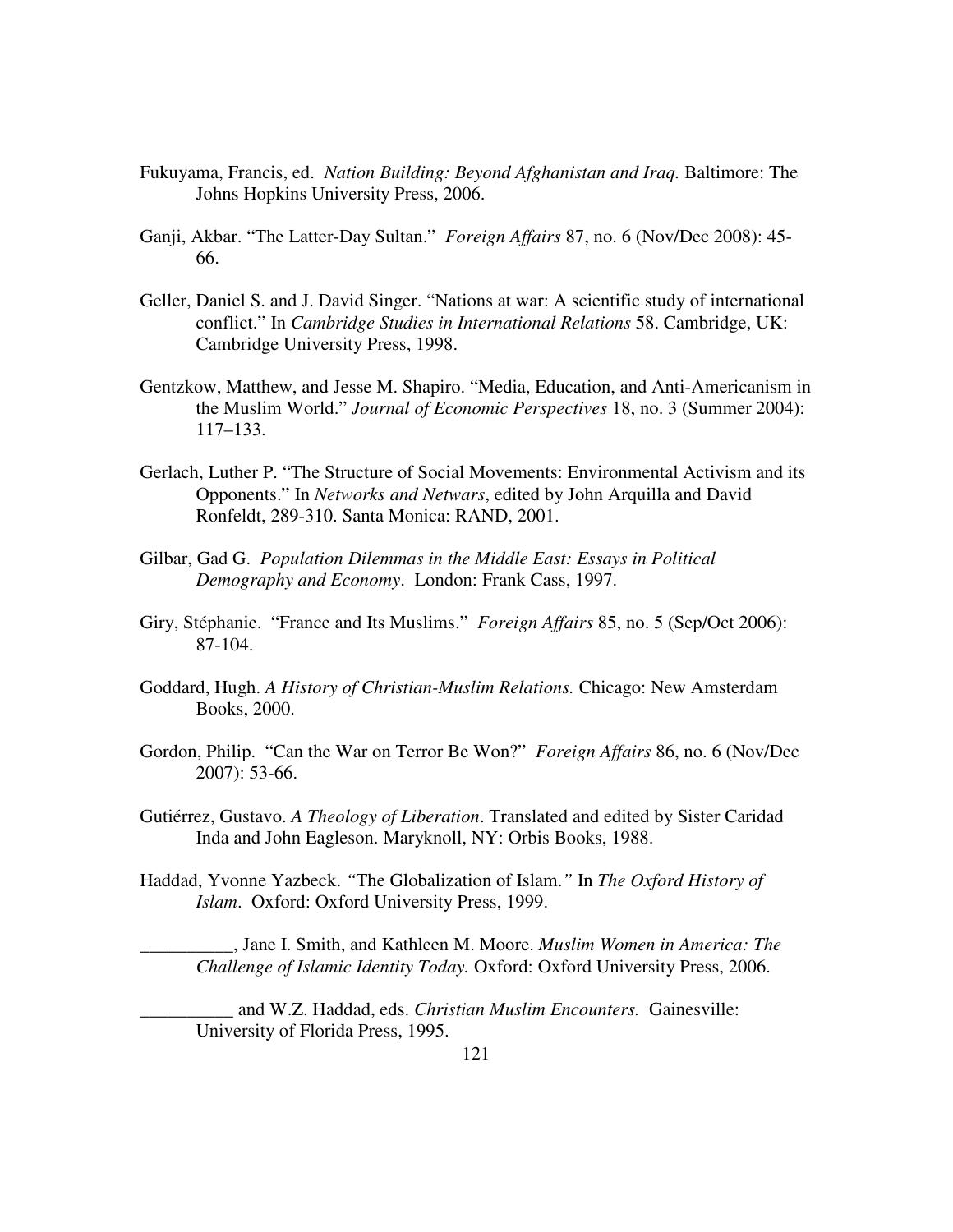Haleem, M.A.S. Abdel, trans. *The Qur'an.* Oxford: Oxford University Press, 2004.

- Hansen, Bent, and Samir Radwan. *The Political Economy of Poverty, Equity, and Growth: Egypt and Turkey.* New York: Oxford University Press, 1992.
- Harik, Iliya, and Denis J. Sullivan. *Privatization and Liberalization in the Middle East.*  Bloomington, Ind.: Indian University Press, 1992.
- Hayes, John R., ed. *The Genius of Arab Civilization.* Cambridge: MIT Press, 1983.
- Heft, James L., ed. *Beyond Violence: Religious Sources of Social Transformation in Judaism, Christianity, and Islam.* New York: Fordham University Press, 2004.
- Henderson, Harry. *Terrorism.* New York: Facts on File, 2001.
- Henry, Clement M., and Robert Springborg*. Globalization and the Politics of Development in the Middle East.* Cambridge: Cambridge University Press, 2001.
- Herring, Eric and Glen Rangwala*. Iraq in Fragments: The Occupation and Its Legacy.*  Ithaca: Cornell University Press, 2006.
- Herring, George C. *America's Longest War: The United States and Vietnam, 1950-1975*, 4th ed. New York: McGraw-Hill, 2002.
- Herriot, Peter. *Religious Fundamentalism and Social Identity.* New York: Routledge, 2007.

\_\_\_\_\_\_\_\_\_\_. *Religious Fundamentalism: Global, Local and Personal.* New York: Routledge, 2009.

- Herzog, Michael. "Can Hamas Be Tamed?" *Foreign Affairs* 85, no. 2 (Mar/Apr 2006): 83-94.
- Herzog, Roman. *Preventing the Clash of Civilizations: A Peace Strategy for the Twenty-First Century.* New York: St. Martins Press, 1999
- Heyneman, Stephen. "The Quality of Education in the Middle East and North Africa." *International Journal of Educational Development* 17, no. 4 (1997): 449-466.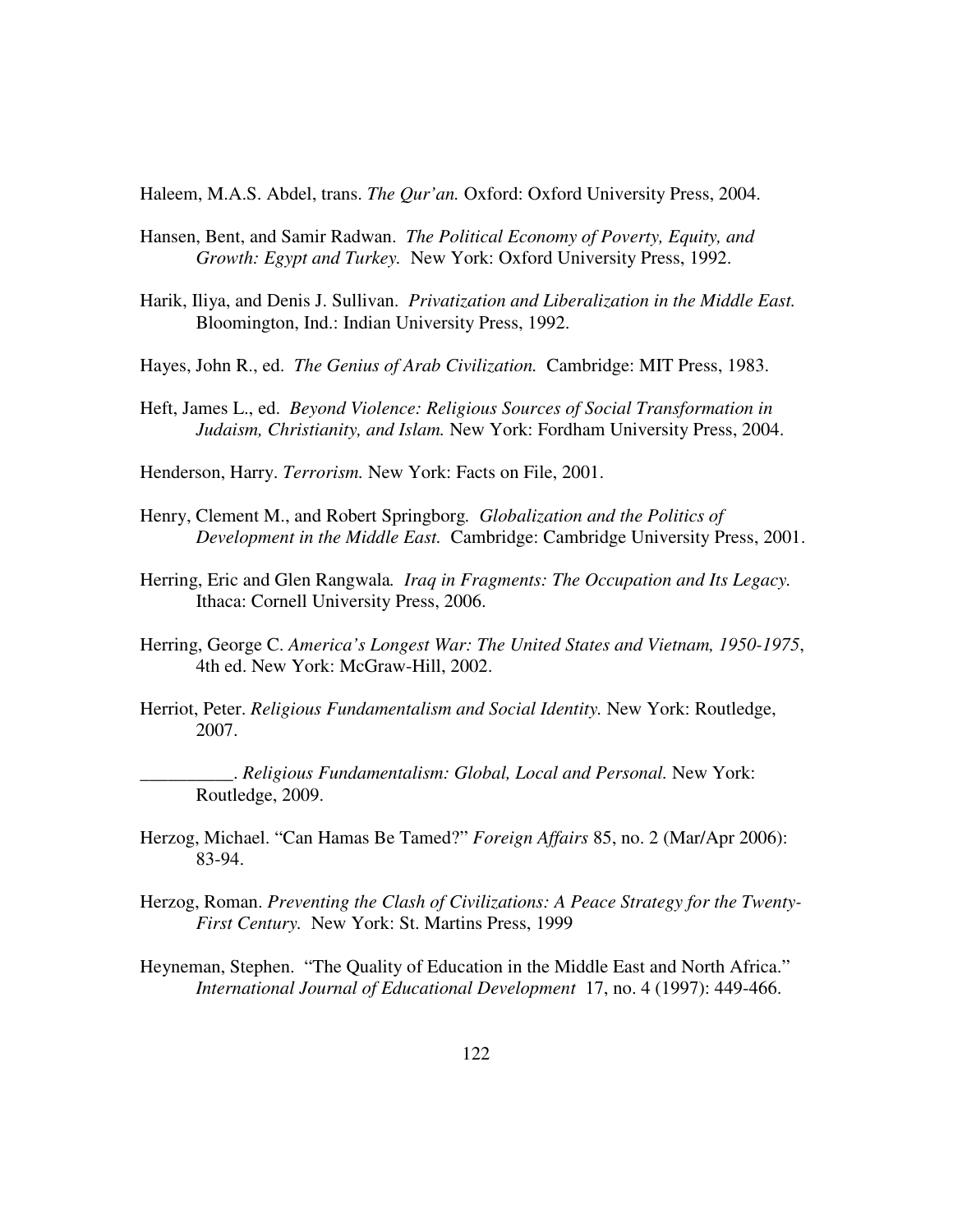Hitchcock, Susan and John Esposito. *Geography of Religion: Where God Lives, Where Pilgrims Walk.* Washington, D.C.: National Geographic Society, 2004.

Hoffman, Bruce. *Inside Terrorism.* New York: Columbia University Press, 2006.

\_\_\_\_\_\_\_\_\_\_. "The Myth of Grass-Roots Terrorism." *Foreign Affairs* 87, no. 3 (May/June 2008): 133-138.

- Hood Jr., Ralph W., Peter C. Hill, and W. Paul Williamson. *The Psychology of Religious Fundamentalism.* New York: Guilford Press, 2005.
- Hoodbhoy, Perez. *Islam and Science: Religious Orthodoxy and the Battle for Rationality.* London: Zed Books, 1991.
- Horgan, John. "Deradicalization or Disengagement?" *Perspectives on Terrorism* vol. 2, no. 4. <http://www.terrorismanalysts.com/pt/index.php?option=com\_rokzine &view=article&id=33> (accessed March 20, 2009).
- Hotaling, Ed. *Islam Without Illusions: Its Past, Its Present, and Its Challenge for the Future.* Syracuse: Syracuse University Press, 2003.

Hourani, Albert. *A History of Arab Peoples.* New York: Warner Books, 1991.

\_\_\_\_\_\_\_\_\_\_. *Arabic Thought in the Liberal Age 1789-1939.* Cambridge: Cambridge University Press, 1993.

- Hunter, Shireen. *The Future of Islam and the West: Clash of Civilizations or Peaceful Coexistence?* Westport: Praeger Publishers, 1998.
- Huntington, Samuel*. The Clash of Civilizations and the Remaking of World Order.* New York: Simon and Schuster, 1996.

\_\_\_\_\_\_\_\_\_\_. "The Clash of Civilizations?" *Foreign Affairs* 72, no. 3 (Summer 1993): 22-49.

\_\_\_\_\_\_\_\_\_\_. "The West: Unique, Not Universal." *Foreign Affairs* 75, no. 6 (Nov/Dec 1996): 28-46.

\_\_\_\_\_\_\_\_\_\_. "How Countries Democratize." In *American Hegemony: Preventive War, Iraq, and Imposing Democracy*, edited by Demetrios James Caraley, 149-186. New York: The Academy of Political Science, 2004.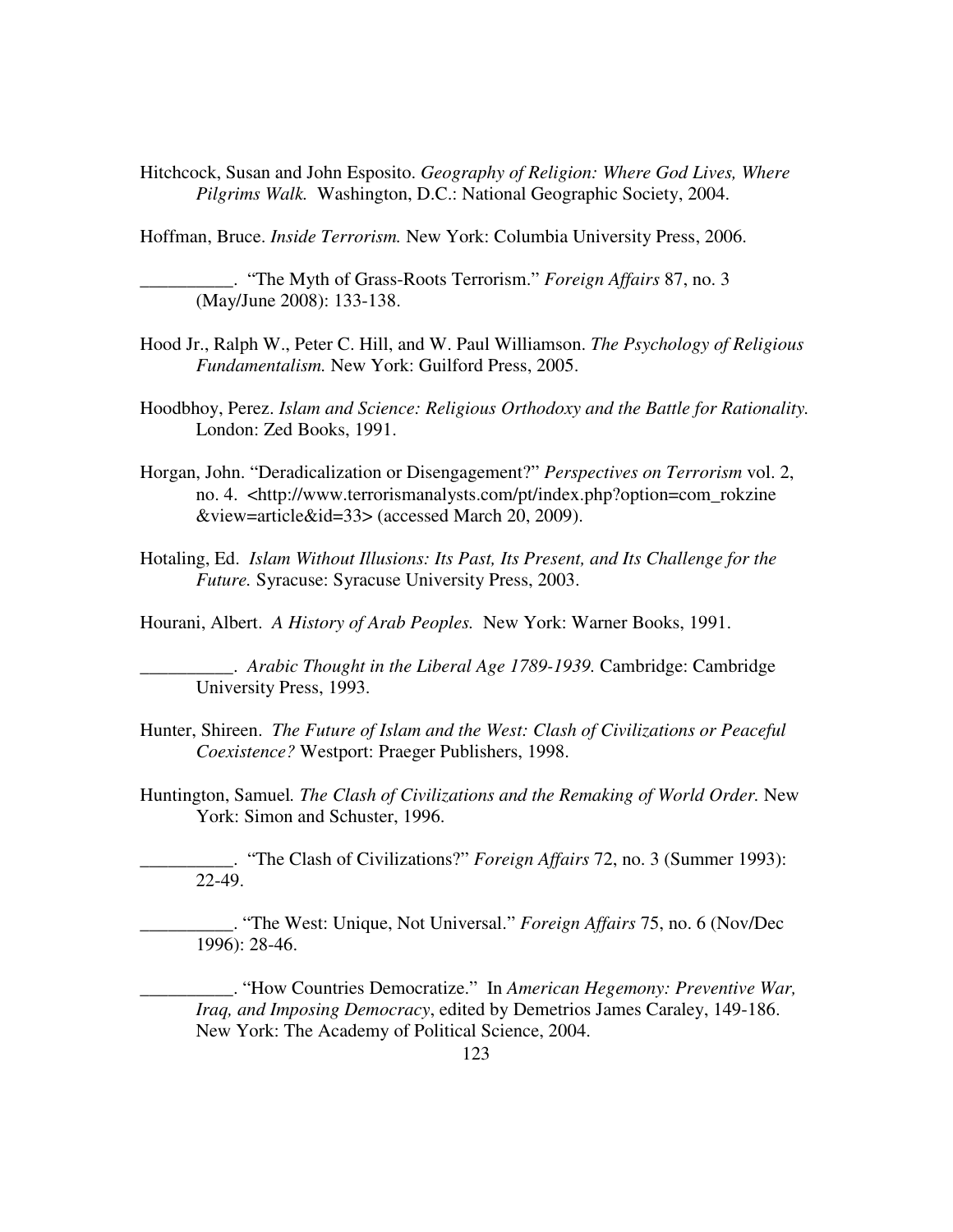- Hurka, Thomas. "Proportionality in the Morality of War." *Philosophy and Public Affairs* 33, no. 1 (2005): 34-65.
- Ibrahim, Anwar. *The Asian Renaissance*. Singapore: Times Books International, 1996.
- Iqbal, Allama Muhammad. *The Reconstruction of Religious Thought in Islam.* Translated by Sheik Muhammad Ashraf. Lahore, Pakistan: Ashraf Printing Press, 1999.
- Jackson, Brian A. *Aptitude for Destruction: Organizational Learning in Terrorist Groups and Its Implications for Combating Terrorism*. Santa Monica: RAND Corporation, 2005.
- Jacobson, Jodi. *Family, Gender, and Population Policy: Views from the Middle East.*  New York: Population Council, 1994.
- Jakal al 'Azm, Sadik. "Orientalism and Orientalism in Reverse" In Orientalism: A Reader. Edited by A.L. Macfie. New York: New York University Press, 2000.
- Jervis, Robert. "An Interim Assessment of September 11: What Has Changed and What Has Not?" In *September 11, Terrorist Attacks, and U.S. Foreign Policy, edited by* Demetrios James Caraley, 179-200. New York: Academy of Political Science, 2002.

\_\_\_\_\_\_\_\_\_\_. "Understanding the Bush Doctrine." *Political Science Quarterly* 118, no. 3 (Fall 2003): 365-388.

\_\_\_\_\_\_\_\_\_\_. "Why the Bush Doctrine Cannot Be Sustained." *Political Science Quarterly* 120, no. 3 (Fall 2005): 351-377.

\_\_\_\_\_\_\_\_\_\_. "War, Intelligence, and Honesty: A Review Essay." *Political Science Quarterly* 123, no. 4 (Winter 2008-09): 645-675.

- Jewett, Robert. *Mission and Menace: Four Centuries of American Religious Zeal.*  Minneapolis: Fortress Press, 2008.
- Jones, Seth G. *Counterinsurgency in Afghanistan*. Report prepared for the Office of the Secretary of Defense. Santa Monica, RAND Corporation, 2008.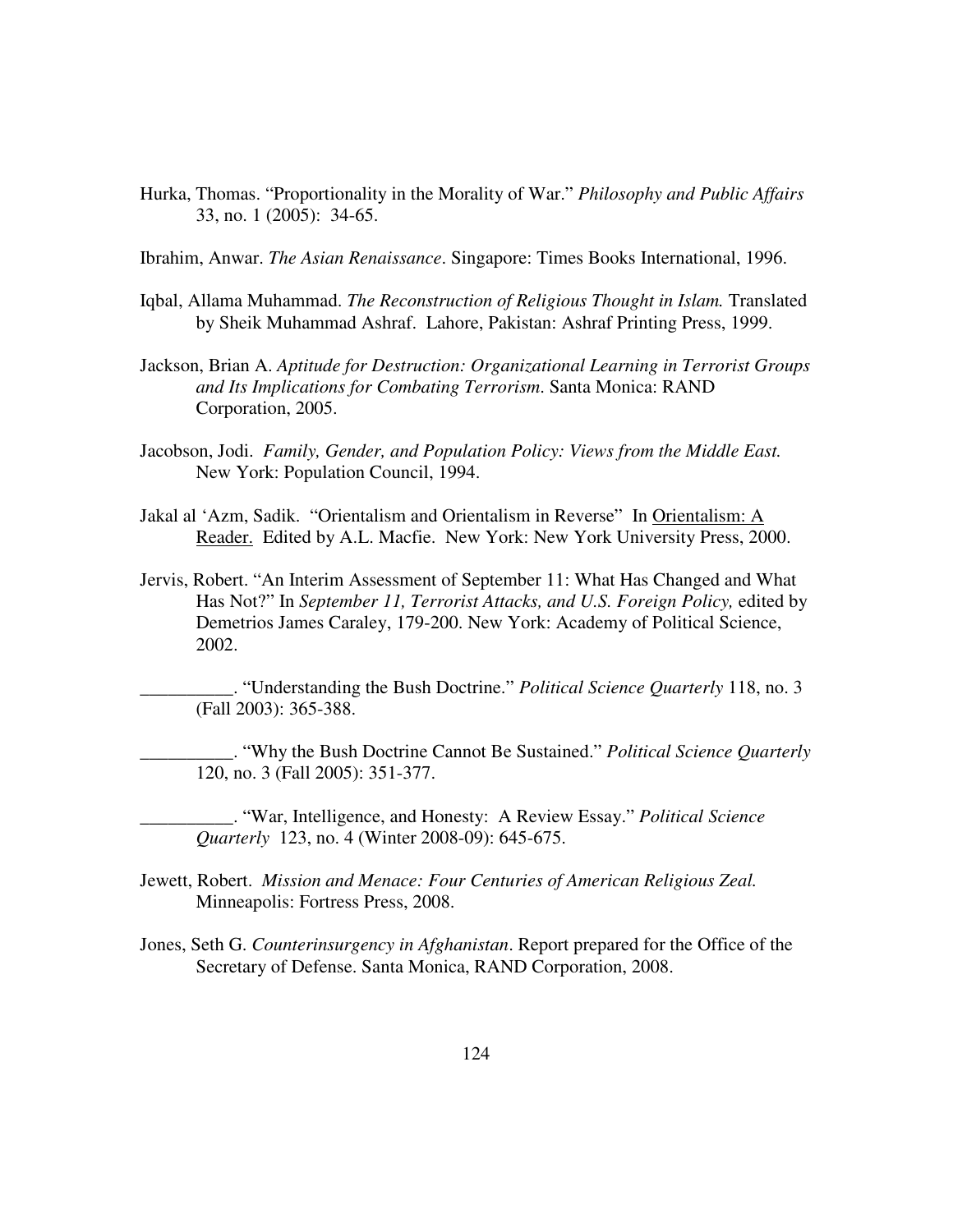\_\_\_\_\_\_\_\_\_\_. *Defeating Terrorist Groups*. Testimony presented before the House of Armed Services Committee and Subcommittee on Terrorism and Unconventional Threats and Capabilities, Washington D.C., September 18, 2008.

\_\_\_\_\_\_\_\_\_\_ and Martin C. Libicki. *How Terrorist Groups End: Lessons for Countering Al Qa'ida.* Santa Monica: RAND Corporation, 2008.

Jurgensmeyer, Mark. *Terror in the Mind of God: The Global Rise of Religious Violence.*  Berkley: University of California Press, 2000.

\_\_\_\_\_\_\_\_\_\_. *The New Cold War? Religious Nationalism Confronts the Secular State.*  London: Frank Cass, 1994.

Kant, Immanuel. *Groundwork for the Metaphysics of Morals.* Edited by Allen W. Wood. New Haven: Yale University Press, 2002.

 \_\_\_\_\_\_\_\_\_\_. *Toward Perpetual Peace and Other Writings on Politics, Peace, and History.* Edited by Pauline Kleingeld. New Haven: Yale University Press, 2006.

- Kahn, David. "The Rise of Intelligence." *Foreign Affairs* 85, no. 5 (Sep/Oct 2006): 125- 134.
- Kaye, Dalia Dassa, Frederic Wehrey, Audra K. Grant, Dale Stahl. *More Freedom, Less Terror?: Liberalization and Political Violence in the Arab World*. Santa Monica: RAND Corporation, 2008.
- Khatami Mohammad. *Islam, Liberty, and Development.* Binghamton, NY: Global Academic Publishing, 1998.

\_\_\_\_\_\_\_\_\_\_. *Hope and Challenge: The Iranian President Speaks*. Binghamton, NY: Institute of Global Cultural Studies, 1997.

- Kimball, Charles. *When Religion Becomes Evil.* New York: HarperCollins Publishers Inc., 2002.
- Kohlmann, Evan F. "The Real Online Terrorist Threat," *Foreign Affairs* 85, no. 5 (Sep/Oct 2006): 115-124.
- Kramer, Fred. *Dynamics of Public Bureaucracy: An Introduction to Public Administration.* New York: Scott Foresman & Co, 1981.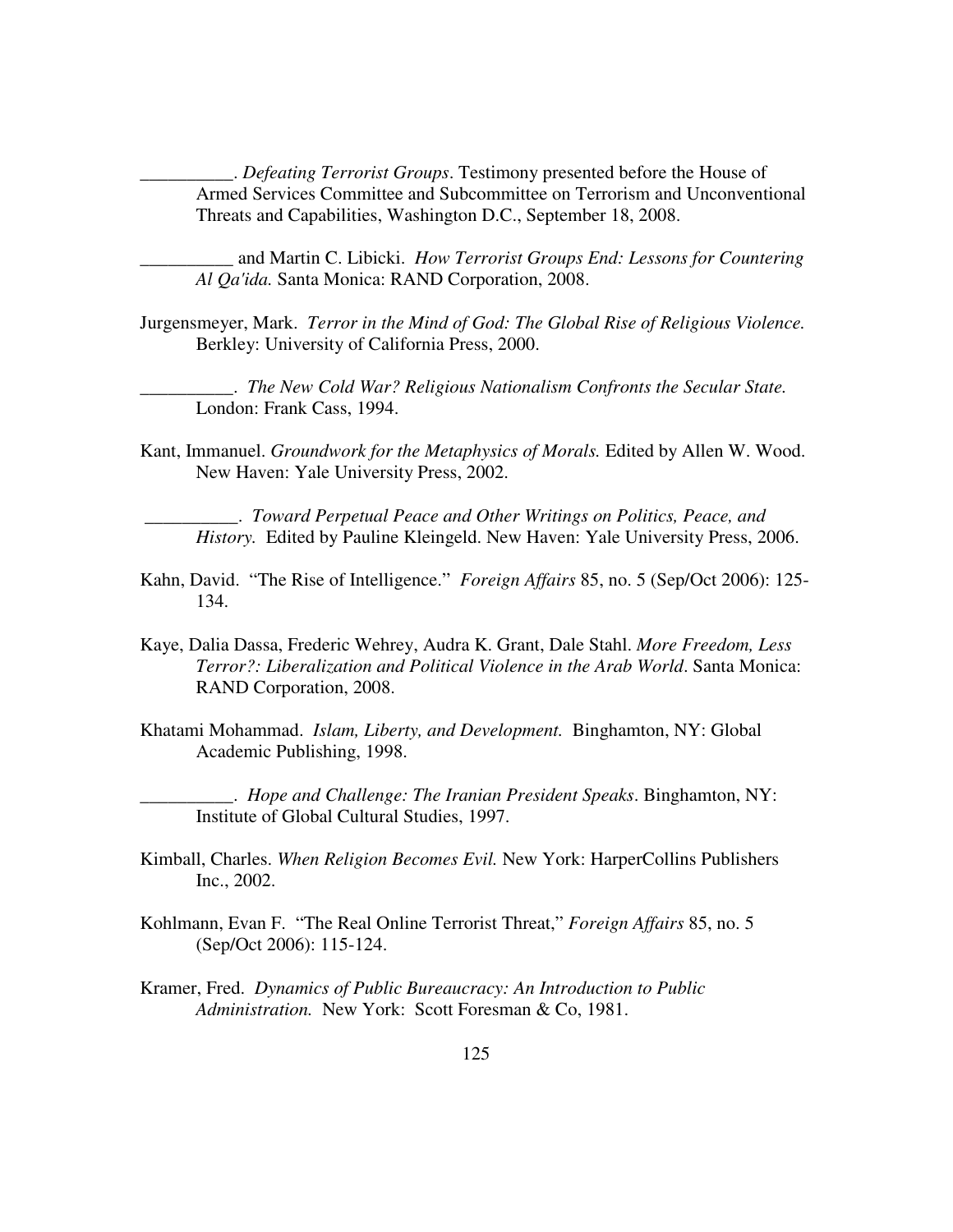- Kronenwetter, Michael. *Terrorism: A Guide to Events and Documents.* Westport, CT: Greenwood Press, 2004.
- Kubiak, Anthony. *Stages of Terror: Terrorism, Ideology, and Coercion as Theatre History.* Bloomington, IN: Indiana University Press, 1991.
- Kull, Steven and Clay Ramsay and Evan Lewis. "Misconceptions, the Media, and the Iraq War." In *American Hegemony: Preventive War, Iraq, and Imposing Democracy,* edited by Demetrios James Caraley, 51-80. New York: The Academy of Political Science, 2004.
- Kurzman, Charles. *Liberal Islam: A Sourcebook.* New York: Oxford University Press, 1998.

\_\_\_\_\_\_\_\_\_\_\_, ed. *Modernist Islam 1840-1940: A Sourcebook*. Oxford: Oxford University Press, 2000.

Laqueur, Walter. *A History of Terrorism.* New Brunswick, NJ: Transaction, 2001.

- Lang, Serge. *Challenges.* New York: Springer-Verlag, 1998.
- Lawrence, Bruce. ed., James Howarth, trans. *Messages to the World: The Statements of Osama bin Laden.* London: Verso, 2005.
- Levitas, Daniel. *The Terrorist Next Door: The Militia Movement and the Radical Right*. New York: St. Martin's Press, 2002.
- Lewis, Bernard. *What Went Wrong? Western Impact and the Middle Eastern Response.*  Oxford: Oxford University Press, 2002.

\_\_\_\_\_\_\_\_\_\_\_. "What Went Wrong?" *The Atlantic* 289, no. 1 (January 2002).

\_\_\_\_\_\_\_\_\_\_\_. "The Roots of Muslim Rage." *The Atlantic* 266, no. 3 (September 1990).

Lind, William S., Colonel Keith Nightengale (USA), Captain John F. Smith (USMC), Colonel Joseph W. Sutton (USA), and Lieutenant Colonel Gary I. Wilson (USMCR). "The Changing Face of War: Into the Fourth Generation." *Marine Corps Gazette*. (October 1989).

\_\_\_\_\_\_\_\_\_\_\_. "Free at Last? The Arab World in the Twenty-first Century." *Foreign Affairs* 88, no. 2. (Mar/Apr 2009): 77-88.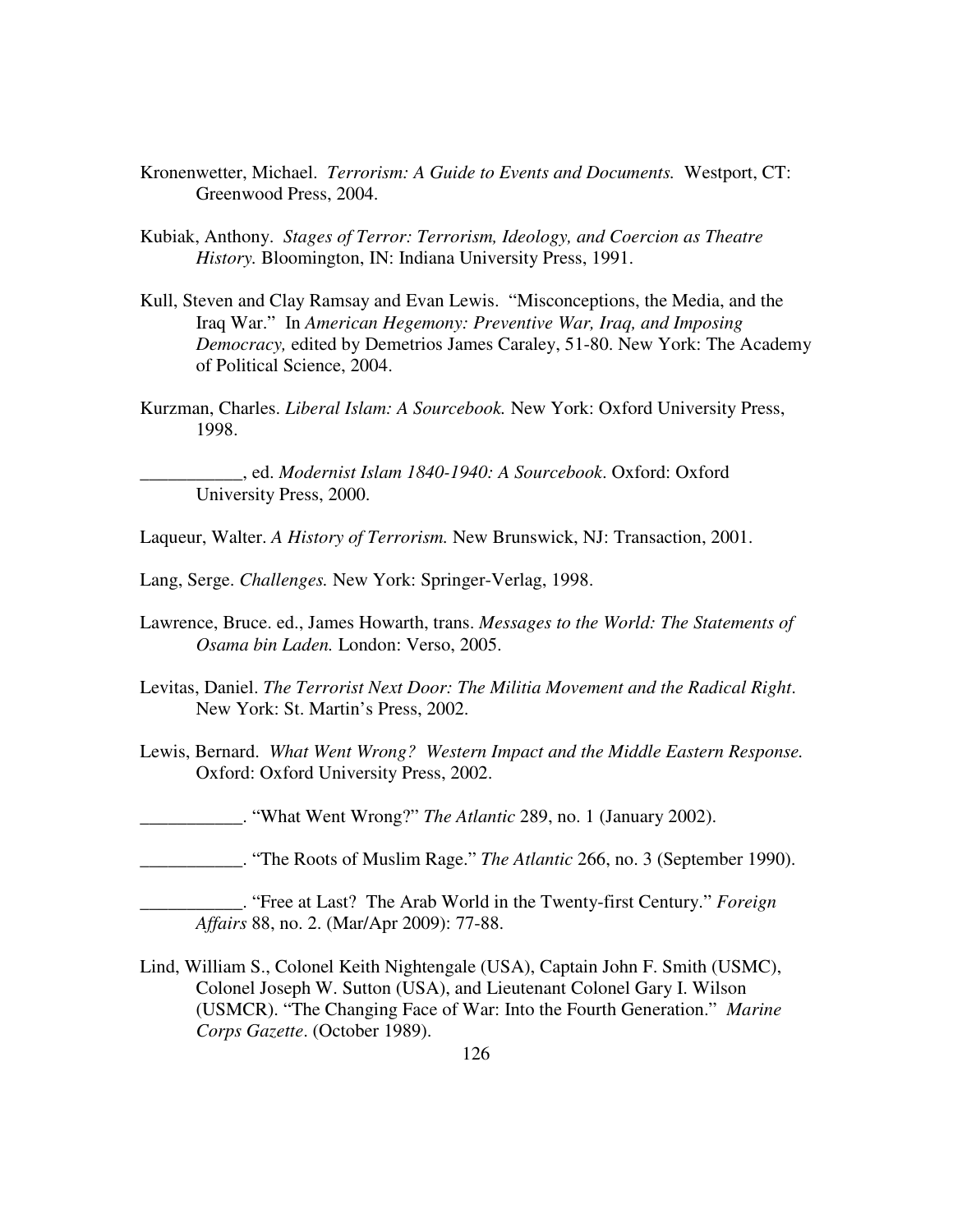- Little, Donald. "Three Arab Critiques of Orientalism" In *Orientalism: A Reader.* Edited by A.L. Macfie. New York: New York University Press, 2000.
- Lowenthal. M. *Intelligence: From Secrets to Policy.* Washington, D.C.: CQ Press, 2003.
- Makdisi, G. *The Rise of Colleges: Institutions of Learning in Islam and the West.*  Edinburgh: Edinburgh University Press, 1981.
- Mamdani, Mahmood. *Good Muslim, Bad Muslim: America, the Cold War, and the Roots of Terror*. New York: Pantheon Books, 2004.
- Mandelbaum, Michael. "Democracy Without America." *Foreign Affairs* 86, no. 5 (Sep/Oct 2007): 119-130.
- Mandeville, Peter. *Transnational Muslim Politics: Reimagining the Umma*, 2nd ed. London: Routledge, 2004.
- Mannes, Aaron. *Profiles in Terror: The Guide to Middle East Terrorist Organization.* Oxford: Rowan and Littlefield Publishers, 2004.
- Matar, Nabil. *Islam in Britain.* Cambridge: Cambridge University Press, 1998.
- McAdam, Doug, John D. McCarthy and Mayer Zald eds. *Comparative Perspective on Social Movements.* New York: Cambridge University Press, 1996.
- McCartney, Paul T. "American Nationalism and U.S. Foreign Policy from September 11 to the Iraq War." *Political Science Quarterly* 119, no. 3 (Fall 2004): 399-423.
- McConnell, Mike. "Overhauling Intelligence." *Foreign Affairs* 86, no. 4 (Jul/Aug): 49- 58.
- McKelvey, Tara. *Monstering: Inside America's Policy of Secret Interrogations and Torture in the Terror War.* New York: Carroll and Graf Publishers, 2007.
- Mead, Walter Russell. "Gods Country?" *Foreign Affairs* 85, no. 5 (Sep/Oct 2006): 24-43.
- Michaels, Jon D. "Beyond Accountability: The Constitutional, Democratic, and Strategic Problems with Privatizing War." *Washington University Law Quarterly* 82, (2004): 1001-1127.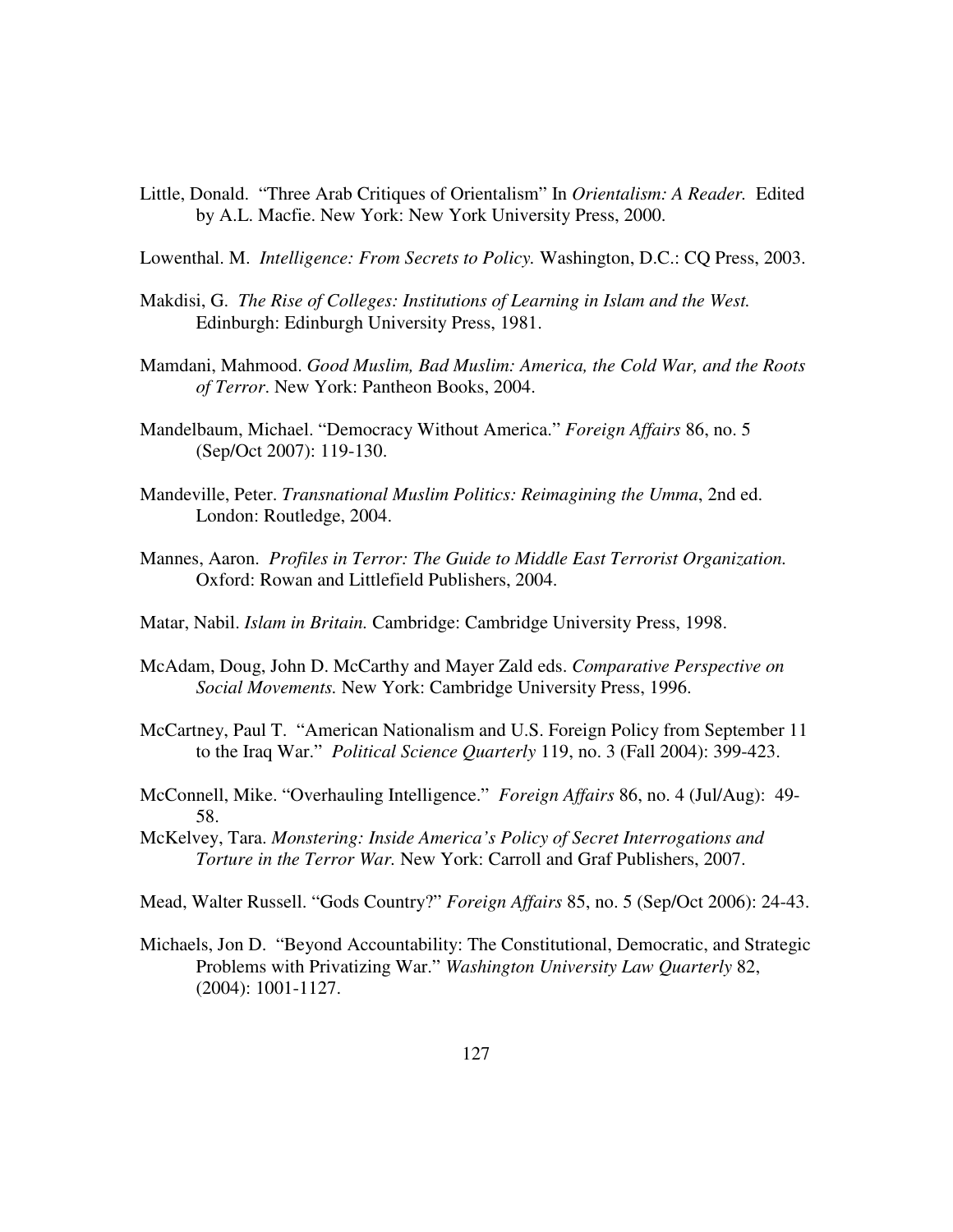- Moghadem, Valentine. *Modernizing Women: Gender and Social Change in the Middle East.* Boulder, CO: Lynne Rienner, 1993.
- Moïsi, Dominique. "The Clash of Emotions." *Foreign Affairs* 86, no. 1 (Jan/Feb 2007): 8-12.

Mueller, John. *The Remnants of War.* Ithaca: Cornell University Press, 2004.

\_\_\_\_\_\_\_\_\_\_\_. "Is There Still a Terrorist Threat?" *Foreign Affairs* 85, no. 5 (Sep/Oct 2006): 2-8.

Mujtaba, Sayid and Lari, Rukni. *Western Civilization Through Muslim Eyes.* New York: Islamic Public Relations, 1974.

"Multicultural Troubles." *The Economist*, May 25, 2004.

- Nabli, Mustapha K., and Jennifer Keller. *Civil Society in the Middle East*, vol. 2. New York: Brill, 1996.
- Nasr, Vali and Ray Takeyth. "The Costs of Containing Iran." *Foreign Affairs* 87, no. 1. (Jan/Feb 2008): 85-94.
- Nomani, Farhad, and Ali Rahnema. *Islamic Economic Systems.* London: Zed Press, 1994.
- Nye Jr., Joseph S. "The Limits of American Power." *Political Science Quarterly* 117, no. 4 (Winter 2002-03): 545-560.
- Okruhlik, Gwenn. "The Irony of Islah (Reform)." *Washington Quarterly* 28, no. 4 (Autumn 2005): 153-170.
- Oliver, Anne Marie and Paul Steinberg. *The Road to Martyrs' Square: A Journey into the World of the Suicide Bomber*. New York: Oxford University Press, 2005.
- Olmsted, Jennifer. "Reexamining the Fertility Puzzle in the Middle East and North Africa." In *Women and Globalization in the Arab Middle East: Gender, Economy and Society.* Boulder, CO: Lynne Rienner, 2003.
- Orttung Robert W. and Andrey Makarychev, eds. *National Counter-Terrorism Strategies.* Amsterdam: IOS Press, 2006.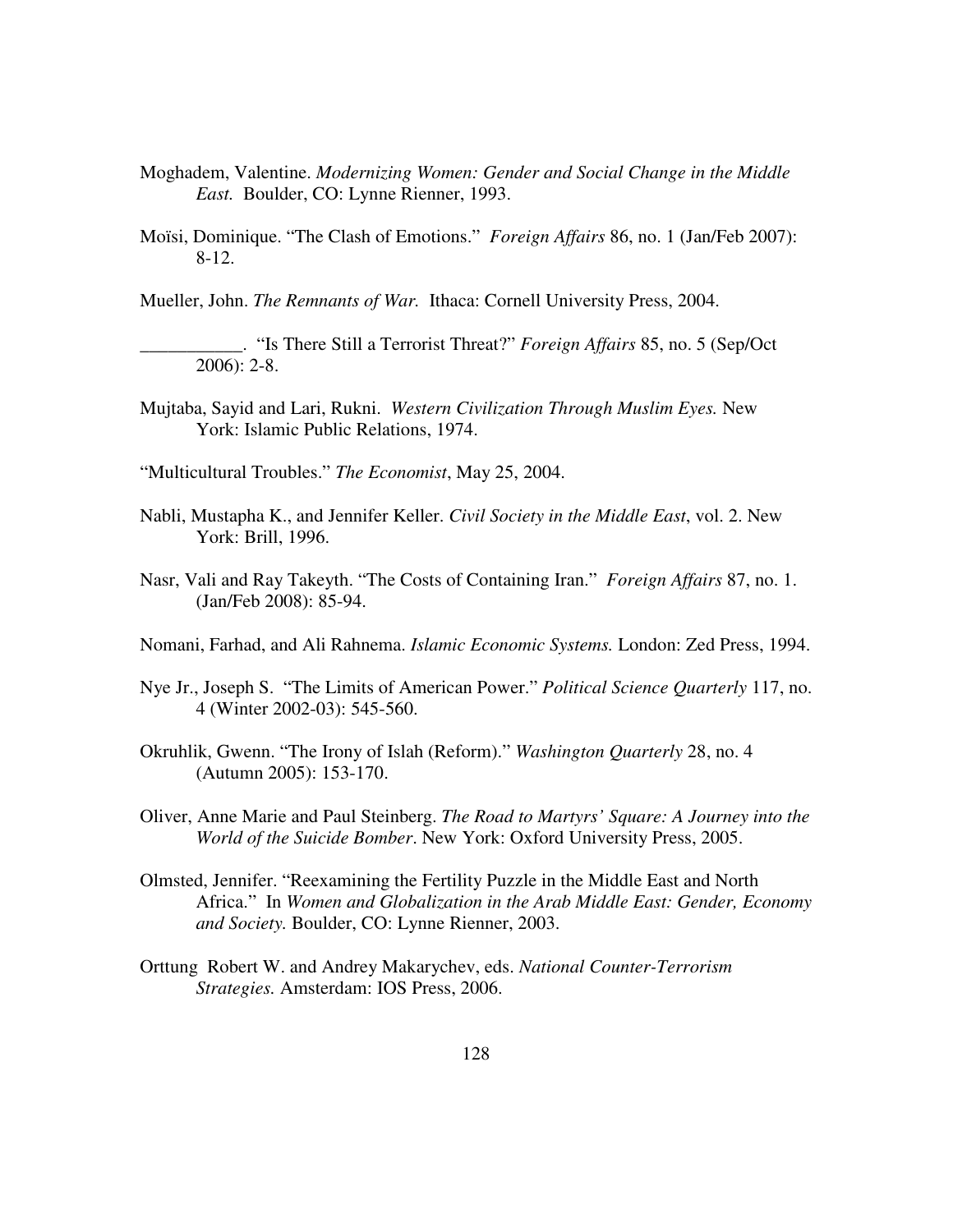- Osman, Mohamed. "The Children of Adam: An Islamic Perspective on Pluralism." Center for Muslim Christian Understanding: History and International Affairs, Georgetown University, 1996.
- Pape, Robert A. *Dying to Win: The Strategic Logic of Suicide Terrorism.* New York: Random House, 2005.
- Pillar, Paul R. *Terrorism and U.S. Foreign Policy.* Washington, D.C.: Brookings Institution Press, 2001.

\_\_\_\_\_\_\_\_\_\_\_. "Intelligence, Policy, and the War in Iraq." *Foreign Affairs* 85, no. 2 (Mar/Apr 2006): 15-27.

- Pipes, Daniel. "The Muslims are Coming! The Muslims are Coming!" *National Review,* November 19, 1990.
- Polk, William. *Violent Politics : A History of Insurgency, Terrorism and Guerrilla War, from the American Revolution to Iraq.* New York: HarperCollins Publishers Inc., 2007.
- Pool, David. "The Links between Economic and Political Liberalization." In *Economic and Political Liberalization in the Middle East.* Edited by Tim Niblock and Emma Murphey. London: British Academic Press, 1993.
- Power, Samantha. *"A Problem from Hell": America and the Age of Genocide*. New York: Basic Books, 2002.

Qutb, Sayyid. *Milestones.* Cedar Rapids, IA: The Mother Mosque Foundation, n.d.

\_\_\_\_\_\_\_\_\_\_. *Social Justice in Islam*. Translated by John B. Hardie and Hamid Algar. Oneonta, NY: Islamic Publications International, 2000.

Rachels, James. *Elements of Moral Philosophy.* New York: McGraw-Hill, 1999.

Rahman, Fazlur. *Islam and Modernity: Transformation of an Intellectual Tradition.*  Chicago: University of Chicago Press, 1982.

Ramadan, Tariq. *To Be a European Muslim.* Leicester, UK: Islamic Foundation, 1999.

\_\_\_\_\_\_\_\_\_\_. *Western Muslims and the Future of Islam.* Oxford: Oxford University Press, 2004.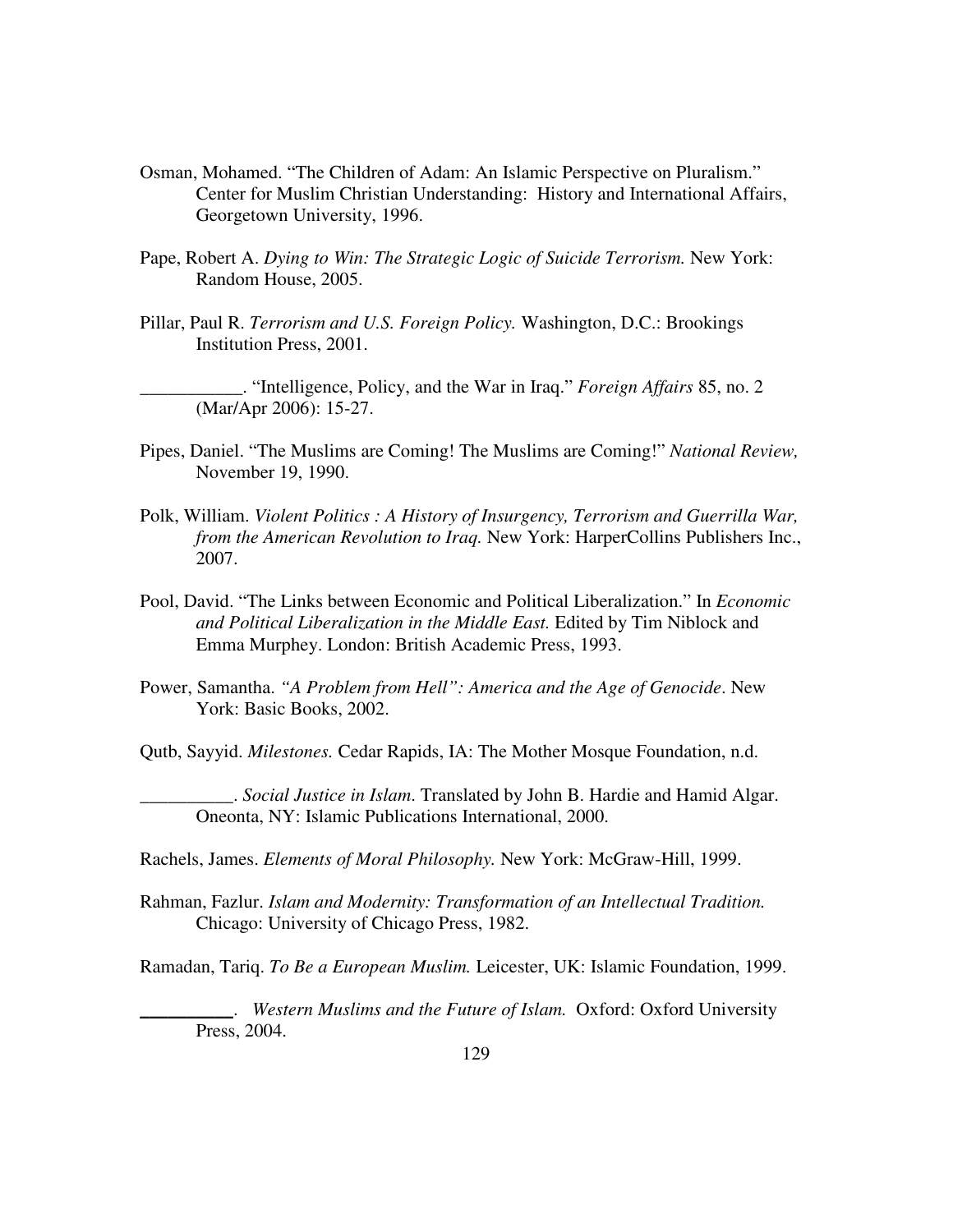- Rapley, John. "The New Middle Ages." *Foreign Affairs* 85, no. 3 (May/Jun 2006): 95- 104.
- Rapport, David C. "Fear and Trembling: Terrorism in Three Religious Traditions." *The American Political Science Review* 78, no. 2 (Sept 1984): 658-677.
- Rashad, Hoda, and Khadr Zeinab. "New Challenges n the Demography of the Arab Region." In *Human Capital: Population Economics in the Middle East,* edited by Ismail Sirageldin. Cairo: American University in Cairo Press, 2002.
- Rashid, Ahmed. *Taliban: Militant Islam, Oil and Fundamentalism in Central Asia* London: I.B. Tauris Publishers, 2000.
- Rashid, Salim. *The Clash of Civilizations? Asian Responses.* Dhaka: The University Press Limited, 1997.
- Record, Jeffrey. "Why the Strong Lose." *Parameters: U.S. Army War College Quarterly*  35, no. 4. (Winter 2005-06): 16-31.
- Reidel, Bruce. "Al Qaeda Strikes Back." *Foreign Affairs* 86, no. 3 (May/June 2007): 24- 40.
- Ricards, Alan, and John Waterbury. *A Political Economy of the Middle East.* Boulder, CO: Westview Press, 1998.
- Roderson, Maxime. *The Western Image and Western Studies of Islam.* Oxford: Oxford University Press, 1974.
- Roy, Oliver. *The Failure of Political Islam.* Cambridge: Harvard University Press, 1994.

\_\_\_\_\_\_\_\_\_\_. *Globalized Islam: The Search for the New Ummah*. London: Hurst, 2004.

- Rubin, Barry*. Chronologies of Modern Terrorism.* Armonk, NY: M.E. Sharpe, 2008.
- Rudvin, Arne. "The Concept and Practice of Christian Mission." In *Christian Mission and Islamic Da' wa: Conference proceedings of the 1976 Chambésy Dialogue Consultation of Christians and Muslims.* Leicester, UK: Islamic Foundation. 1982
- Ruthven, Malise. *Fundamentalism: The Search for Meaning.* Oxford University Press, 2005.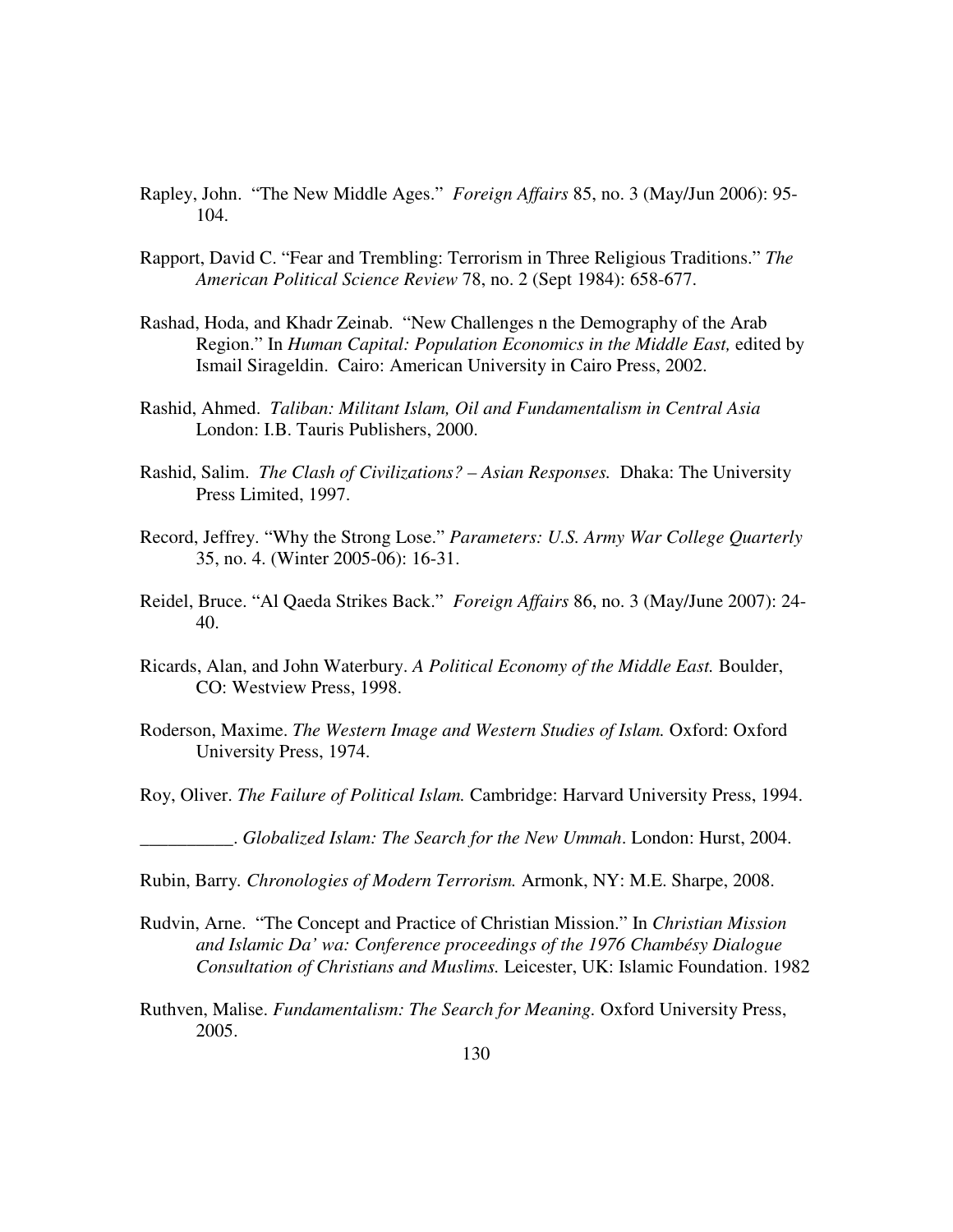- Sabra, A.I. "The Scientific Enterprise." In *Islam and the Arab World.* B. Lewis, ed. London: Hudson, 1976.
- Sacks, Jonathan. *The Dignity of Difference: How to Avoid the Clash of Civilizations*. London: Continuum, 2002.
- Said, Edward. *Orientalism*. New York: Vintage, 1979.

\_\_\_\_\_\_\_\_\_\_\_. "My Thesis." In *Orientalism: A Reader*. A.L. Macfie, ed. New York: New York University Press, 2000.

\_\_\_\_\_\_\_\_\_\_\_. "Shattered Myths." In *Orientalism: A Reader*. A.L. Macfie, ed. New York: New York University Press, 2000.

\_\_\_\_\_\_\_\_\_\_\_. "Latent and Manifest Orientalism" In *Orientalism: A Reader*. A.L. Macfie, ed. New York: New York University Press, 2000.

- Sagan, Scott D. and Kenneth N. Waltz. *The Spread of Nuclear Weapons: A Debate Renewed*, 2nd ed. New York: W.W. Norton & Company, 2003.
- Sageman, Marc. *Leaderless Jihad: Terror Networks in the Twenty-First Century.*  Philadelphia: University of Pennsylvania Press, 2008.

\_\_\_\_\_\_\_\_\_\_\_. *Understanding Terror Networks.* Philadelphia: University of Pennsylvania Press, 2004.

- Saha, Santosh C. and Thomas K. Carr, eds. *Religious Fundamentalism in Developing Countries.* Westwood, CT: Greenwood Press, 2004.
- Salama, Sammy & Heidi Weber. "The Emerging Arab Response to Iran's Unabated Nuclear Program." Presentation at the Monterey Institute for International Studies – James Martin Center for Nonproliferation Studies, December 22, 2006.
- Scheve, Kenneth F. and Mathew J, Slaughter. "A New Deal for Globalization." *Foreign Affairs* 86, no. 4 (Jul/Aug): 34-47.
- Schilling, William R., ed. *Nontraditional Warfare: Twenty-First Centurey Threats and Responses*. Washington, D.C.: Brassey's Inc., 2002.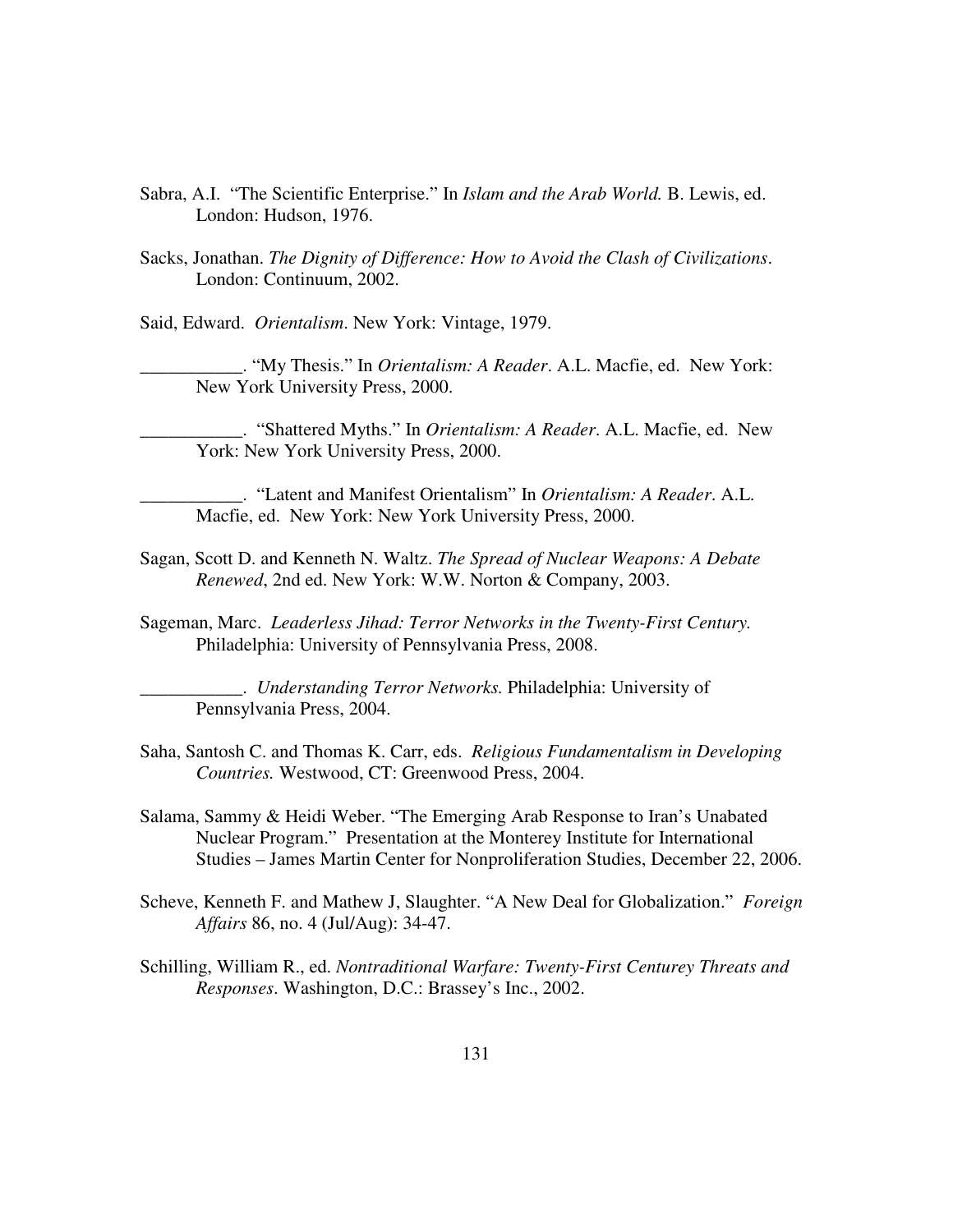- Schlee, Günther. *How Enemies Are Made: Towards a Theory of Ethnic and Religious Conflicts.* New York: Berghahn Books, 2008.
- Shanty, Frank and Raymond Picquet Eds. *Encyclopedia of World Terrorism: 1996-2002.*  Armonk, NY: M.E. Sharpe Inc., 2003.
- Sheehan, Michael. *Crush the Cell: How to Defeat Terrorism Without Terrorizing Ourselves.* New York: Crown Publishers, 2008.
- Siddiqui, Ataullah. *Christian Muslim Dialogue in the Twentieth Century.* Auckland: Macmillian Press Ltd., 1997.
- Silberman, L. and Charles Robb. *Report of the Commission on the Intelligence Capabilities of the United States Regarding Weapons of Mass Destruction.* Washington, D.C.: US Government Printing Office, 2005.
- Silke, Andrew, ed. *Research on Terrorism: Trends, Achievements and Failures.* London: Routledge, 2004.
- Sirageldin, Ismail. *Human Capital: Population Economics in the Middle East.* Cairo: American University in Cairo Press, 2002.
- Smith, Wilfred Cantwell. *Patterns of Faith around the World.* Oxford: Oneworld Publications, 1998.
- Sorabji, Richard and David Rodin, eds. *The Ethics of War.* Aldershot: Ashgate Publishing Limited, 2006.
- Spengler, Oswald. *The Decline of the West.* New York: Oxford University Press, 1991.
- Spinzak, Ehud. *Brother Against Brother: Violence and Extremism in Israeli Politics from Altalena to the Rabin Assassination*. New York: Free Press, 1999.
- Springer, Devin R., James L. Regens, and David N. Edger. *Islamic Radicalism and Global Jihad.* Washington, D.C.: Georgetown University Press, 2009.
- Stark, Rodney. "Secularization, R.I.P. (Rest in Peace)." *Sociology of Religion* 30, no. 3. (Autumn 1999): 249-273.
- Stern, Jessica. *Terror in the Name of God: Why Religious Militants Kill*. New York: HarperCollins, 2003.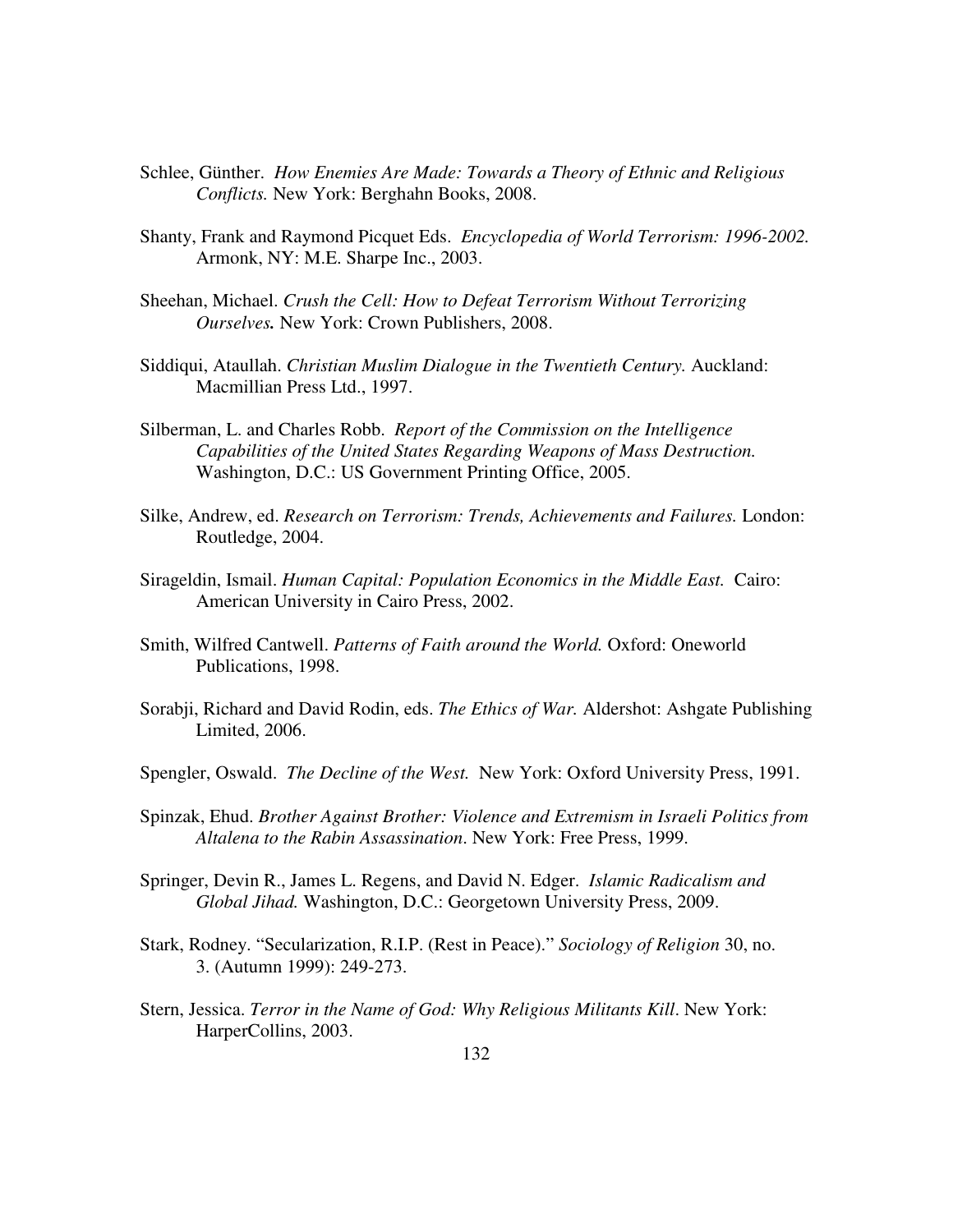Street, Linda. *Veils and Daggers.* Philadelphia: Temple University Press, 2000.

- Takeyh, Ray. "Time for Détente with Iran." *Foreign Affairs* 86, no. 2 (March/April 2007): 17-33.
- Tate, Georges. *The Crusaders: Warriors of God.* Translated by Lory Frankel. New York: Harry N. Abrams Inc., 1996.
- Tétreault, Mary Ann and Robert A. Denemark. *Gods, Guns, and Globalization: Religious Radicalism and International Political Economy.* London: Lynne Rienner Publishers, 2004.
- Tessler, Mark. "Islam and Democracy in the Middle East: The Impact of Religious Orientations on Attitudes toward Democracy in Four Arab Countries." *Comparative Politics* 34, no. 2 (April 2002): 337-354.
- *Through our Enemies' Eyes*. Washington, D.C.: Brassey's Inc., 2002.
- Timmerman, Christiane, Dirk Hutsebaut, Sara Mels, Walter Nonneman and Walter Van Herck eds. *Faith-based Radicalism: Christianity, Islam and Judaism Between Constructive Activism and Destructive Fanaticism.* Brussels: P.I.E. Peter Lang, 2007.
- Tolan, John V. *Saracens: Islam in the Medieval European Imagination.* New York: Columbia University Press.2002.

Toynbee, Arnold. *Civilization on Trial.* New York: Oxford University Press, 1948.

- , *A Study of History.* New York: Oxford University Press; Abridged edition, 1954.
- *The U.S. Army/Marine Corps Counterinsurgency Field Manual*. Chicago: University of Chicago Press, 2007.
- Ullman, M. *Islamic Medicine*. Edinburgh: Edinburgh University Press, 1978.
- Varon, Jeremy. *Bringing the War Home: The Weather Underground, the Red Army Faction, and Revolutionary Violence in the Sixties and Seventies.* Berkeley: University of California Press, 2004.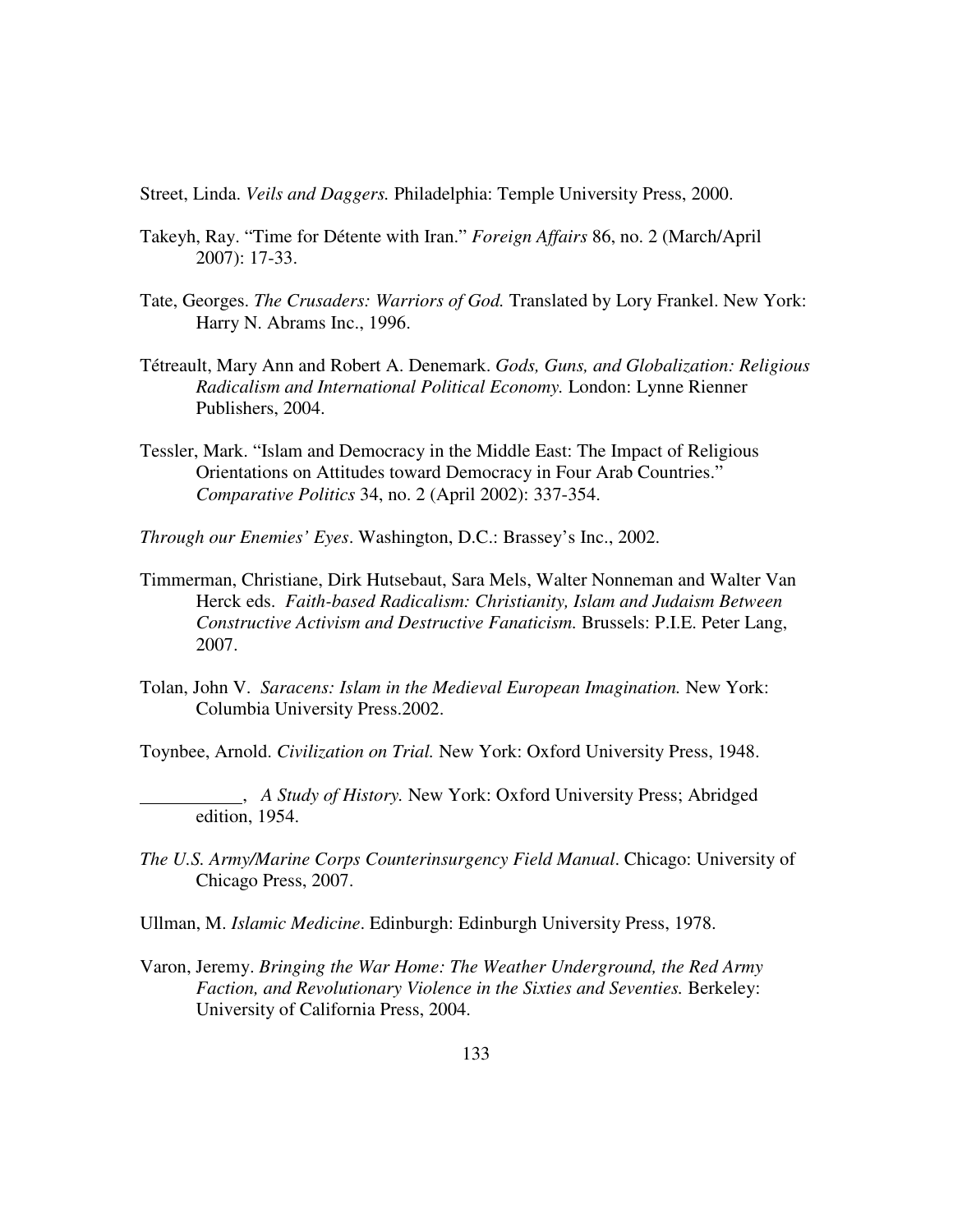- Voll, John O. "The Mistaken Identification of the 'the West' with 'Modernity'." *American Journal of Islamic Social Sciences* 13, no. 1 (Spring 1996).
- Walsh, Jim. "Iran's Nuclear Program: Motivations, Options, Consequences". *Terrorist Attacks and Nuclear Proliferation: Strategies for Overlapping Dangers,* edited by Demitrios James Caraly and Loren Morales Kando, 181-205. New York: The Academy of Political Science, 2007.
- Walzer, Michael. *Just and Unjust Wars. A Moral Argument with Historical Illustrations*, 4th ed. New York: Basic Books, 2006.
- Weinberg, Leonard, Ami Pedahzur, and Arie Perliger. *Political Parties and Terrorist Groups*. 2nd ed. New York: Routledge, 2003.
- Weinberg, Leonard and Ami Pedahzur, eds. *Religious Fundamentalism and Political Extremism.* London: Frank Cass Publishers, 2004.
- Whittaker, David. *Terrorists and Terrorism in the Contemporary World.* New York: Routledge, 2004.
- Wieviorka, Michael. *The Making of Terrorism.* Translated by David Gordon White. Chicago: University of Chicago Press, 2004.
- Wiktorowicz, Quintain. *Radical Islam Rising*. Lanham: Rowan and Littlefield Publishers, 2005.

\_\_\_\_\_\_\_\_\_\_, ed. *Islamic Activism: A Social Movement Theory Approach*. Bloomington, IN: Indiana University Press, 2004.

\_\_\_\_\_\_\_\_\_\_\_ and Karl Kaltenthaler. "The Rationality of Radical Islam." *Political Science Quarterly* 121, no. 2 (Summer 2006): 295-319.

- Wolf, Barry. *When the Weak Attack the Strong: Failures of Deterrence.* Santa Monica: RAND Corporation, 1991.
- World Bank. *Gender and Development in the Middle East and North Africa: Women in the Public Sphere*. Washington, D.C., 2003

\_\_\_\_\_\_\_\_\_\_\_\_. *Unlocking the Employment Potential in the Middle East and North Africa:Toward a New Social Contract*. Washington, D.C., 2004.